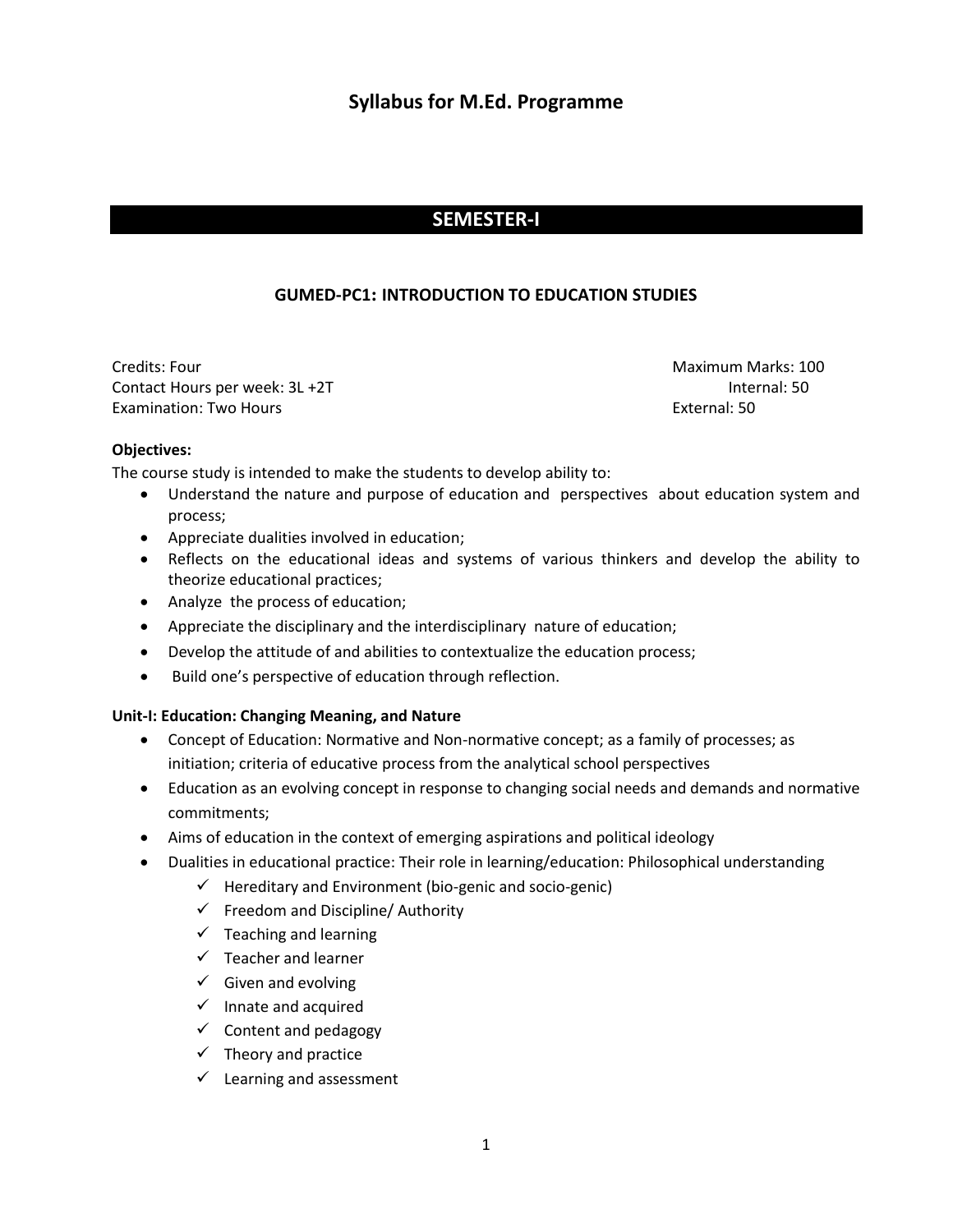# **Unit-II: Education as Disciplinary Knowledge**

- Object of Study in Education: Distinct Nature and its multi-facetedness
- Disciplinary Nature of Education:
- Interdisciplinary and multi-disciplinary Nature of Education
- **•** Education as Humane Discipline

# **Unit-III: Context of Education**

- **Education as an Act and Process:** Constituents/ Determinants
- **Normative Context:** Constitutional commitments and Aspirations of the people ( How the normative commitment and aspirations of the people shape the educational practices);
- **Socio-cultural Context:** How it shapes the classroom processes and relations (Classroom debates needs to focus on to understand how social and cultural capital students carry into classroom condition their participation and learning
- **Politico-economic Context:** How it creates conditions for (equal) opportunities for learning (Classroom debates and processes needs to be situated in the context of Liberalization, Privatization, Marketization and Globalization to develop critical understanding and proper perspective)
- **Psychological Context of Education:** How psychological attributes one possessed with facilitate in one's own learning. (Motivation, Aspiration, Attitudes towards learning and education)

# **Unit-IV: Alternative Educational Theories and views of Radical educationists**

**(**Reading Classic Texts/ part of the text that results in the development of perspective)

- Idealistic Theory of Education: Plato's The Republic, Selected Upanishad discourses, Realistic theory of Education: Aristotle's Politics, Bertrand Russel's On Education
- Naturalistic Theory of Education: Rousseau's Emile, Tagore and Gijubhai's Diwas Swapna
- Pragmatic Theory of Education: Dewey's My pedagogic Creed/ Democracy and Education
- Existentialists' and Phenomenologist's' views on education

Radical Educationists and Their Works: A Critical understanding

- Paulo Freire: Pedagogy of the Oppressed
- Ivan Illich: De-Schooling Society
- J Krishna Murthy: On Education
- Aurobindo Ghosh: The Integral Yoga ( Integral education)

# **Transactional Modalities:**

- Library readings; expositions; Lectures
- Discussion on video films and audio cassettes on education by J. Krishnamurthi and other thinkers
- Discussion on video films on Rishi valley, Shantiniketan to understand the reflection of philosophical and educational ideals of thinkers on these systems

# **Sessional Activities:**

- Analysis of dualities in educational practices and presentations individually/collectively
- Analysis of different perspectives on the concept and purpose of education ( John Dewy, Rousseau, Sri Aurobindo, J. Krishnamurthi, Paulo Frieri, B Russel, Gandhi and Tagore) and presentations

# **Suggested Readings**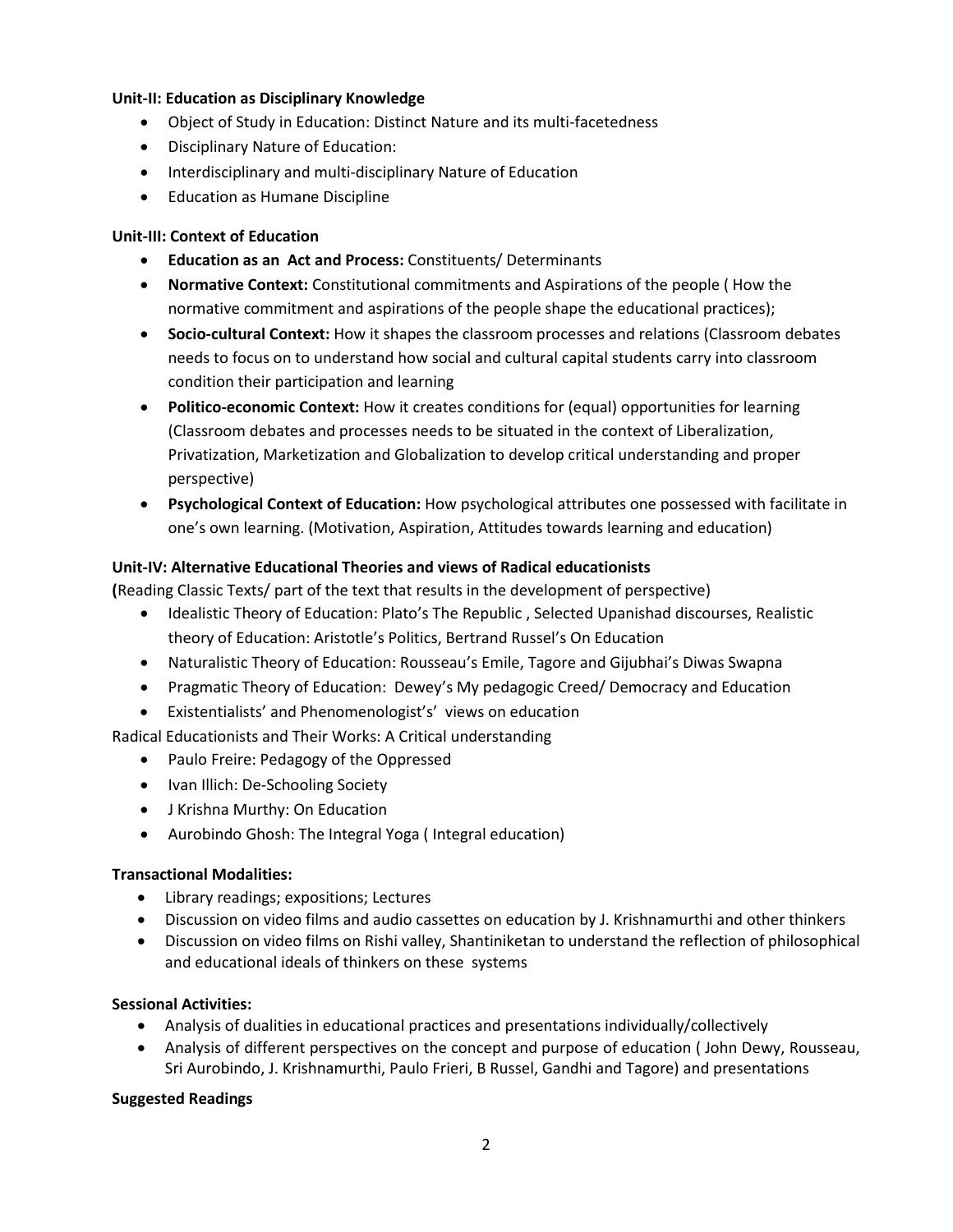- Archambault.D.R (1972) Philosophical analysis and education, Inernational Library of the Philosphy of Education, London, pub by Routledge &Kegan Paul
- Deng, Z. (2003). School Subjects and Academic Disciplines. In A. Luke, A. Woods, & K. Weir (Eds) Curriculum, Syllabus design and equity: A Primer and model. Routledge.
- Dewey, John Experience and Education
- Frieri, Paulo Pedagogy of the Oppressed
- Goodson, I. F. & Marsh, C. J. (2005). Studying School Subjects: A Guide. Routledge.
- Hirst, Paul & R S Peters Knowledge and curriculum
- Hollis, Martin. (2000). The Philosophy of Social Science: An Introduction. Cambridge University Press.
- Hudson, D. (1987). Science Curriculum Change in Victorian England: A case study of the science of common things. In I. Goodson (Ed.,) International Perspectives in curriculum history. Croom Helm
- Illich Ivan (2012). De-schooling Society. Morion Boyars, London
- Kumar Krishna. (2004). What is worth Teaching? (3<sup>rd</sup> edition). Orient Blackswan
- NCERT. (2005) National Curriculum Framework, NCERT. New Delhi
- NCERT. (2005) Position Paper on Curriculum, Syllabus, and Textbooks. NCERT. New Delhi
- Pathak Avjit (2009). Education and Moral Quest. Aakar Books, New Delhi. Social Implications of Schooling: Knowledge, Pedagogy and Consciousness. Rainbow Publishers, New Delhi.
- Peters, R.S. (1967), The Concept of Education, Routledge, United Kingdom.

# **GUMEDTEC1: TEACHER EDUCATION I**

| Credits: 4                                       | Max.marks: 100 |              |
|--------------------------------------------------|----------------|--------------|
| <b>Examination Duration: 2 Hours</b>             |                | Internal: 50 |
| Contact hours per week: Lectures: 3+Tutorials: 2 |                | External: 50 |

# **Objectives**

On completion of the course, students will be able to:

- Gain insight and reflect on the concept of teaching and the status of teaching as a profession
- Examine the nature and objectives of teacher education
- Discuss the growth and the development of teacher education in the country.
- Appraise the existing teacher education curriculum from the standpoint of its relevance to the demands of present day school curriculum.
- Reflect on various issues and concerns related to teacher education
- Use various methods and techniques for transaction of curriculum.
- Develop understanding for organizing and supervising school experience programme(SEP)
- Use various strategies for the professional development of teachers;
- Critically examine the role and contribution of various regulatory bodies and support institutions for improving quality teacher education
- Prepare teachers as reflective practitioners

# **Course content**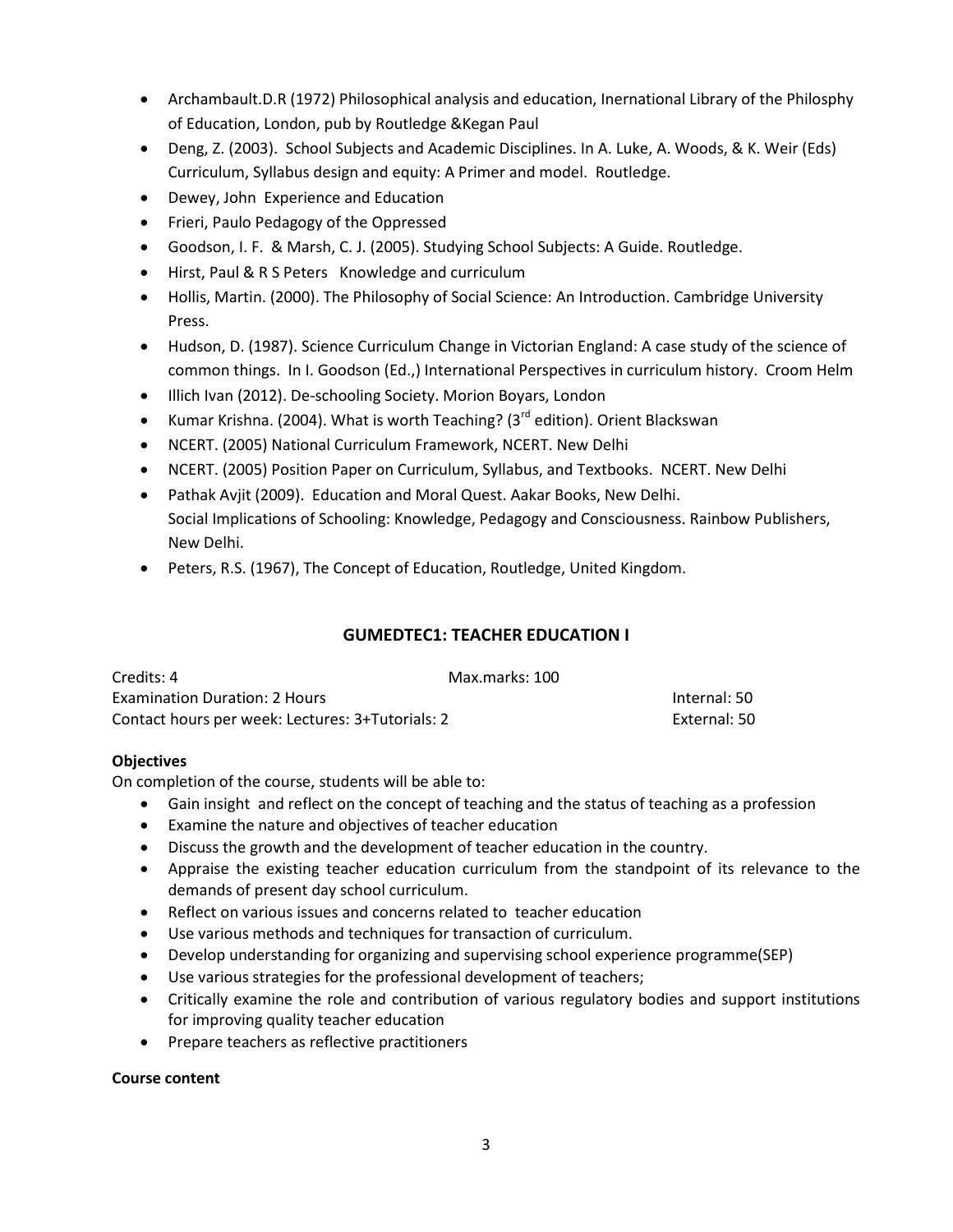# **Unit I: Teacher Education – An Introduction**

- Teachers in India: The changing profile; changing roles and responsibilities of teachers and its demands on teacher education
- Teacher identity, social status: a critical understanding
- Teacher education: meaning nature and scope
- Reports of National Commissions on education with reference to teacher education(National Knowledge Commission)
- Reports of International Commissions on education with reference to teacher education(Learning the treasure within)

# **Unit II: Preparation of School Teachers**

- Teacher education institutions and their functions: GUs, Colleges of Education, University Departments of Education, Elementary Teacher Education Institutions, ECCE Teacher education institutions: institutions established under Centrally Sponsored Scheme of Teacher Education namely, IASEs, CTEs, DIETs, BRCs and CRCs.
- Models of pre-service teacher education : **Face to Face Mode:** elementary level - 1 year model; 2 years model; 4 year integrated model secondary level -; one year model; two year model; **Distance Mode:** one year model; 2 years model.
- Teacher education curriculum: overview of curriculum frameworks for teacher education (1978,1988, 1998, 2006 and NCFTE 2009) and vision of NCERT & NCTE towards teacher education.
- Preparation of teacher for senior secondary level, vocational stream, art and craft, physical education and for inclusive settings.

# **Unit III: Curriculum Organization, Transaction and Evaluation**

- Organization of Teacher Education Curriculum
- Transactional approaches for the foundation courses expository, participatory, collaborative, peer coaching and inquiry. Scope and possibility of organization and evaluation, Lecture-cum-Discussion, Group Discussion, seminar, *Use of* Multimedia/ICT and E-resources
- Transactional approaches for the skill and competency development courses need for awareness – modeling - analysis – practice – feedback cycle. Scope and possibility of organization and evaluation – practicum records and portfolio assessment, *(Ways and Means for Transaction: Project Methods, workshops, team teaching, case study,)*
- Evaluation Techniques- self-appraisal, peer evaluation, reflective journals, portfolio assessment. Evaluating Classroom Processes (including internship)

# **Unit IV: Continuing Professional Development of Teachers**

- Concept and importance of Professional Development
- Approaches of Professional Development: in-service education; self-study; participation in seminars; workshops, panel discussion, Symposium; organization of study groups and study circles.
- INSET and Extension education: concept and methodology, training need assessment strategies; formulation of programme proposal, development of content for training modules, organization of training; preparation of Self-Learning Material (SLM), monitoring, evaluation and impact assessment.
- Role of professional organizations in teacher education.

# **Sessional work**

Each student is required to do any TWO of the following and submit the report of the sessional work before the commencement of examination.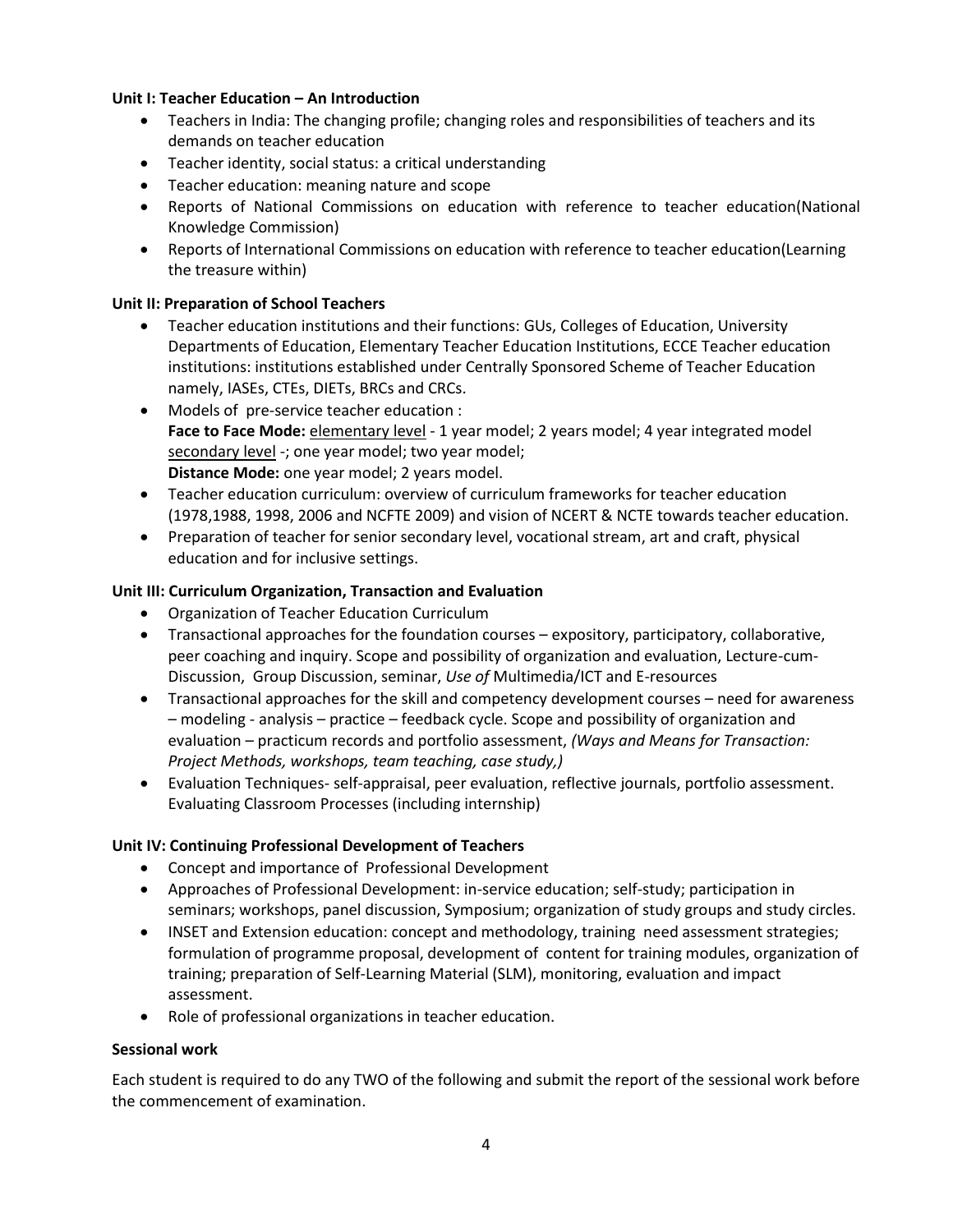Assignment/term paper on selected themes from the following

- Study the history of teacher education in India: trends, developments and forces that shaped teacher education.
- Relevance of teacher education curriculum
- Writing review of at least one book related to teacher education
- Critical study of teacher education Curriculum frameworks-1978,1988,1998,2006
- Preparation of Training Plan for INSET giving the rationale, target group, costing of resources and phases of training
- Construction of tools for identification of training needs
- Preparation of self-learning material for D.Ed./B.Ed. students on any identified topic
- Study of the Cadre and Recruitment Rules of a State
- Appraisal of norms/standards of teacher education developed by NCTE
- Appraisal of regulatory and accrediting bodies for teacher education

# **REFERENCES**

- Arora, G.L.(2005) Teachers and their Teaching : Need for New Perspectives. Ravi Book, Delhi
- Cohen Louis, Minion Lawrence & Morrison, Keith(2004) . A Guide to Teaching Practice (5<sup>th</sup> edition). Rout ledge Falmer. London and New York
- Herne Steve, Jesserl John & Griffith, Jenny(2000) . Study to Teach: A guide to Studying teacher education. Rout ledge Falmer. London and New York
- Mohammad Miyan (2004) Professionalisation of teacher education, Mittal Publications, New Delhi
- NCTE(1998) Policy Perspective in teacher education-critique and documentation, NCTE, New Delhi
- NCTE(1998) . Competency based and commitment oriented teacher education-for quality education ; Pre-service education, NCTE, New Delhi
- NCTE(2006) . Curriculum frame work for teacher education-for quality education NCTE, New Delhi
- Rahman, Hifzue (2005). Key issues in teacher education; Teachers for secondary schools, Sanjay Prakashan, Delhi
- Raina, V.K. (1998) Teacher educators: A Perspective. Vikas Publishing House. New Delhi
- Rao, Digumarti Bhaskara(1998). Teacher education in India. Discovery publishing House. New Delhi
- Siggiqui, M.A.(1993) . In-service Education teachers. NCERT, New Delhi
- Srivastava, G.N.P. (2000) Management of Teacher education: A Handbook
- Srivastava, G.N.P.(2004) Perspectives in Teacher education: Concept Publishing House. New Delhi
- Srivastava, G.N.P.(1999) Management, Supervision and Monitoring under IASEs & CTEs, Regional Institute of Education, Bhopal

# **GUMED -PC2: HISTORY, POLITICAL ECONOMY OF EDUCATION**

Credits: 4 Max.marks: 100 Examination Duration: 2 Hours Internal: 50 Contact hours per week: Lectures: 3+Tutorials: 2 External: 50

# **Objectives**

The course intends to**:**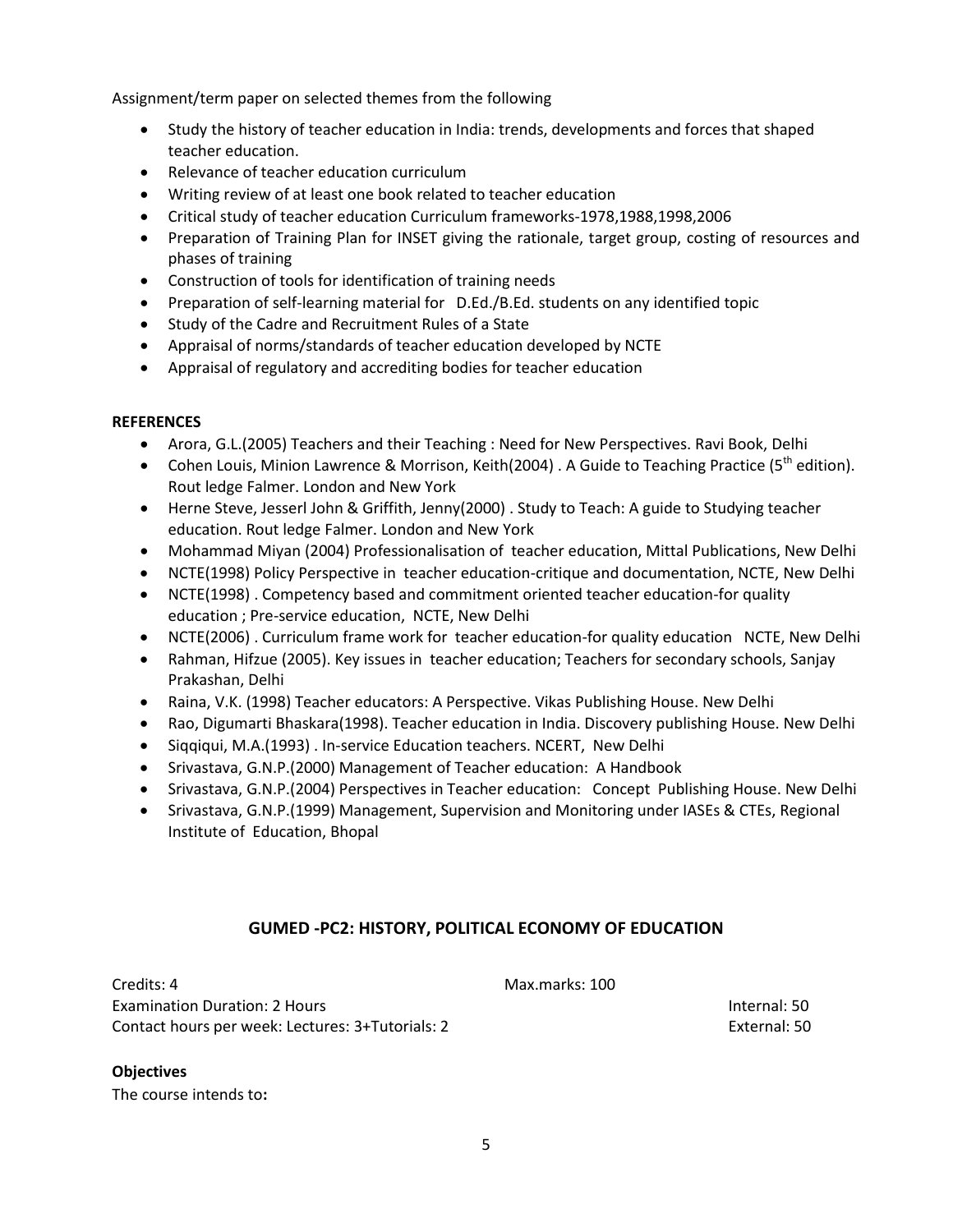- Provide opportunity to probe into history of schooling;
- Develop perspective on the origin and nature of schooling;
- Develop understanding about the changing functions of schooling historically;
- Abilities to view education from political economy perspective;
- Appreciate the relationship between education and political economy;
- Provide opportunity to develop critical understanding about the politico-economic basis of emerging education;
- Provide criticality regarding Intellectual Property Rights and the role of International and other organizations;
- Provide opportunity to develop consciousness and sensitivities among learners towards preservation of indigenous knowledge systems.

# **Unit-I: History of Schooling**

- Schooling across civilizations with special reference to India
- Origin of Schooling : Socio-historical context of origin;
- Need, nature, functions and purpose of schooling in its origin;
- Schooling For All: Genesis, Need and purposes: A critical understanding
- Functions of schools: cognitive, economic, socio-cultural, normative and ideological: A historical Analysis/Inquiry/ Understanding
- Changing nature of school in its functions and purposes

# **Unit-II: Political Economy Perspective of Education**

- Political Economy: Meaning and Purpose
- Political Economy as method of understanding education and its nature
- Relationship between Political Economy and education
- Political Economy: The ideological Foundation of Education
- Education: The instrument of Political Economy

# **Unit-III: Political Economy of Indian Education: A historical journey**

- Political Economy of:
	- o Ancient Indian Education-Vedic and Buddhist
	- o Medieval Indian Education
	- o British Education
		- **NcCauley Minutes**
		- **U** Woods Dispatch
		- **Hunter Commission**
		- Basic Education-1937
	- o Post –independent Indian education
		- **Education Commissions-1948, 1952 and 1964-66;**
		- **Education Policies-1968 and 1986;**
		- National Knowledge Commission (NKC)

# **Unit-IV: Knowledge Economy and Education: Knowledge as property**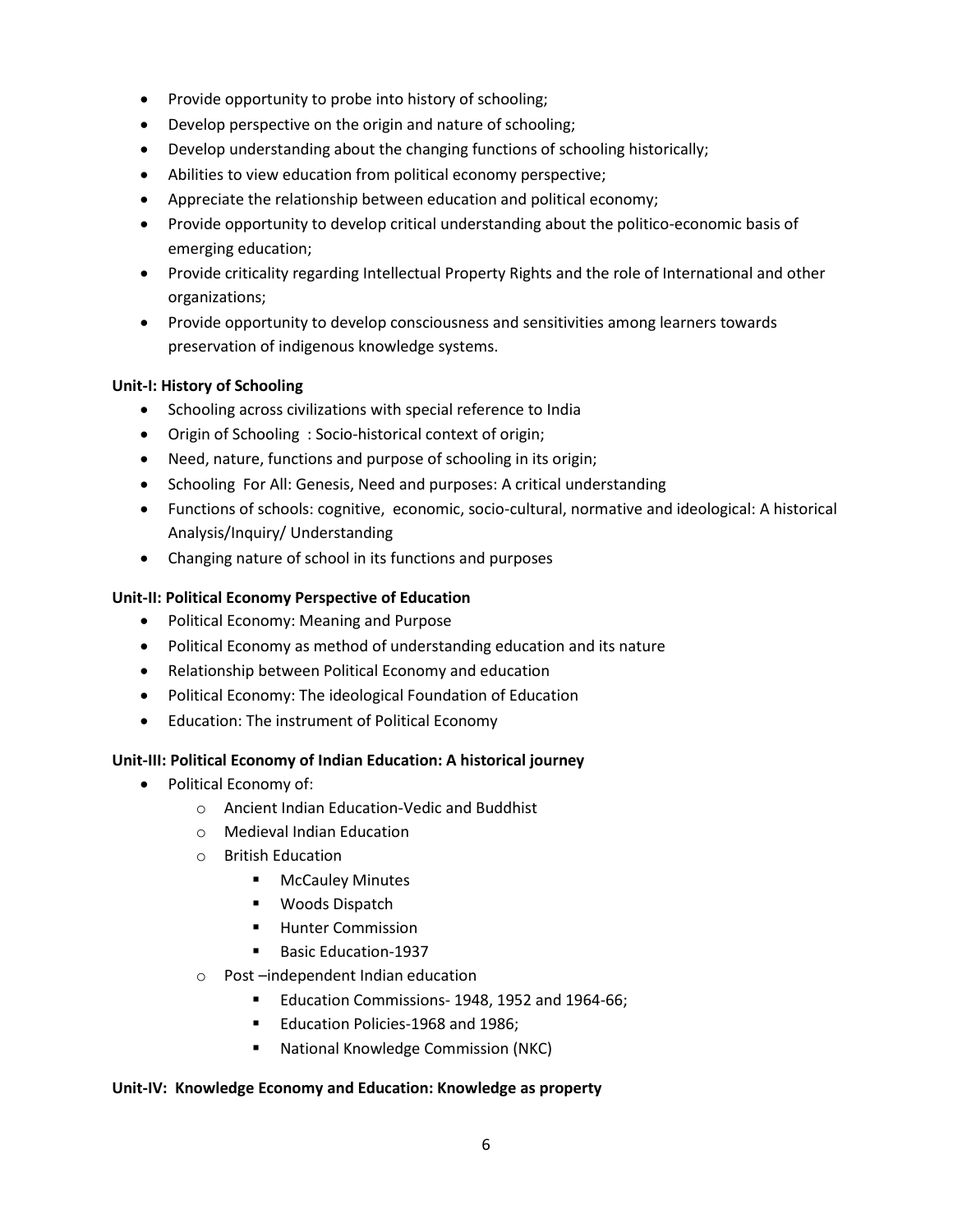- Indigenous Knowledge systems: Meaning and the nature of the knowledge;
- Knowledge as property: Origin, Meaning and Definitions Distinct characteristics
- Liberalization, Privatization, and Globalization: Changing nature of knowledge
- Role of International Agencies in transforming knowledge into property: GATT/s, WTO
- Education as Merit Good and Non-merit Good: A Critical understanding
- Learning: The Treasure Within (Dealor's Report)
- Politics of Knowledge: Intellectual Property Rights (IPR) Concept, Origin and Development
- Implications of IPR to Education Particularly Higher Education
- Patent rights: Implications to Indigenous Knowledge systems
- IPR and Right to Education

# **Transactional Modalities:**

- Initiation of the dialogue by the Most Knowledgeable Other (MKO);
- Library readings;
- Observational studies and activities;
- Presentations by students on selected themes- individually and collectively.
- Documenting the dialogues.

# **Sessional**

**Essential Readings**: Reports of commissions, policies

# **Suggested Readings**

- Althusser, L (1971). Ideology and Ideological State Apparatus. New Left Books, London
- Anuradha De & Jean Dreze (1999). PROBE. Oxford University Press, New Delhi.
- Apple W Micheal & Beane A James (2006). Democratic Schools: Lessons from chalk face. Ekalavya, Bhopal
- Bowels S & Gintis H(1976). The Schooling in Capitalist America. Routledge and Kegan Paul, London.
- Geeta Gandhi Kingdon & Mohd. Muzammil (2008). A Political Economy of Education in India: The case of Uttar Pradesh. Oxford Policy Institute
- Geeta Kingdon (Lead Investigator) (2014). A rigorous review of the political economy of education systems in developing countries. Institute of Education, London.
- Harry Broudy S (1988). The Uses of Schooling. Routledge, New York.
- Illich Ivan (2012). De-schooling Society. Morion Boyars, London
- Kumar Krishna (1991). Political Agenda of Education: A Study of Colonialist and Nationalist Ideas. Sage Publication, New Delhi.
- Kumar Krishna (1996), 'Agriculture, Modernization and Education: The contours of a point of Departure͛. Economic and political weekly,31 (35-37) 2367-373
- Naik J. P. (1997). The Education Commission and After. A. P. H Publishing Corporation.
- O͛ Neil Williams (1981). Educational Ideologies: Contemporary Expressions of Educational Philosophy. Good year publishing house, California.
- Chandra Rajashree (2010). Knowledge as Property: Issues in the Moral grounding of Intellectual Property Rights. Oxford University Press, New Delhi
- Naik J. P. ( ) Education Commission and After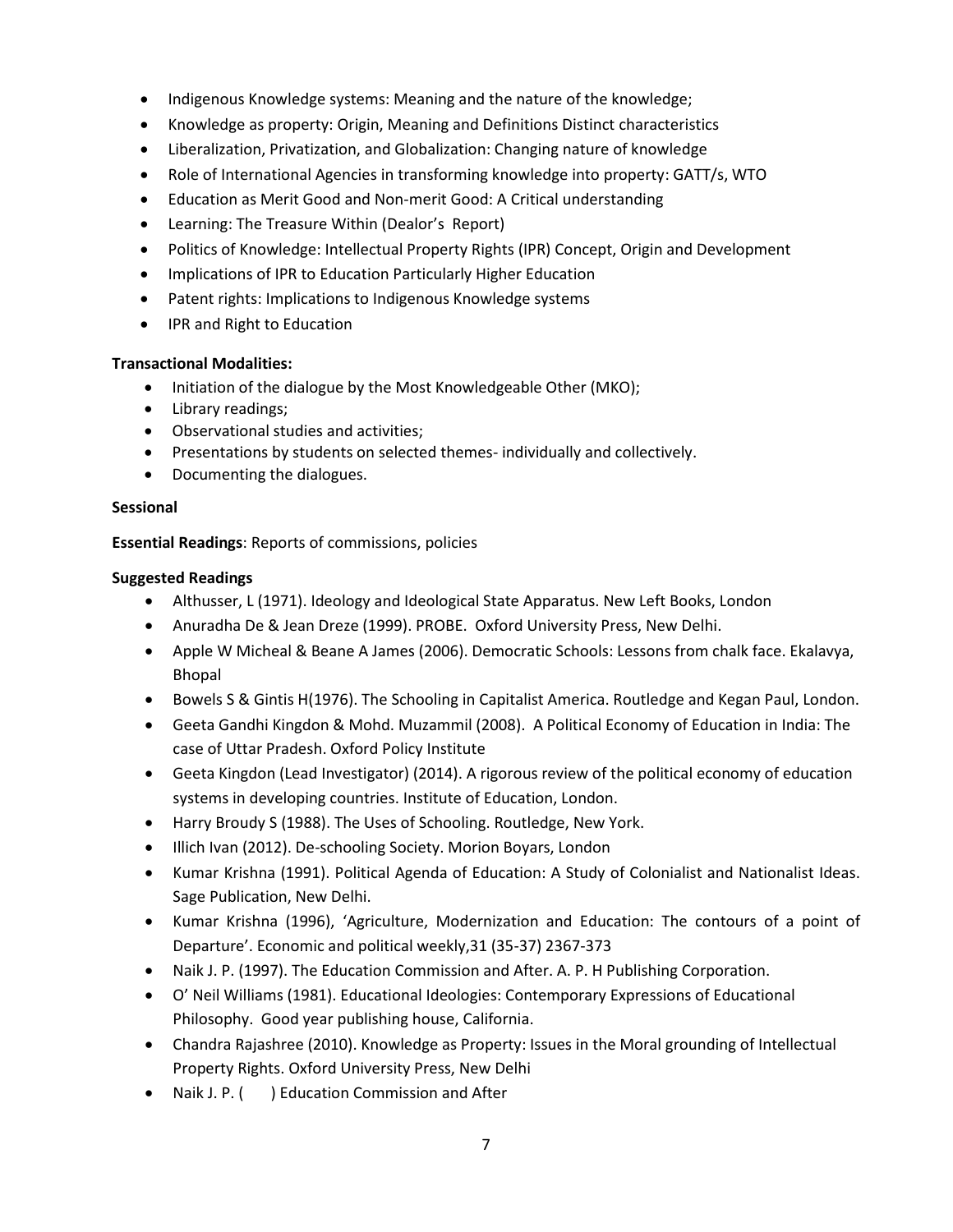- Reimer E (1971) School is Dead: Alternatives in Education. Anchos Books, Double Day & Co., New York.
- Richmand W. K. (1975). Education and Schooling. Methuen, London
- Young M. F. D. (1971). Knowledge and Control: New Directions for the Sociology of Education. Mc Millan, London
- Young M. F. D. & Whitty. G (ed.,)(1977). Society, State and Schooling. The Falmer Press.

# **GUMED –CLS-ELE1: ELEMENTARY EDUCATION -1**

| Credits: 4                                       | Max.marks: 100 |  |
|--------------------------------------------------|----------------|--|
| <b>Examination Duration: 2 Hours</b>             | Internal: 50   |  |
| Contact hours per week: Lectures: 3+Tutorials: 2 | External: 50   |  |

#### **Rationale**

The course intends to develop among the prospective teacher-educators a thorough understanding of elementary education as a specific stage of education with the perspective to lead into an area of specialisation. This course has a focus on orienting the students to the organisational structure, administration, policy and practice at the elementary stage of education. Along with the knowledge into the basic structure and function of elementary education, the course would guide them to critically analyse school practices, the programmes being implemented; make them aware of the leadership role of the central government, decentralisation of authority and financing, budget consumption and actions taken for the expansion and improvement of elementary education in the country. In addition, it would sensitise the students about major concerns, challenges and research in the area of elementary education. The intention is to blend the academic theory and sessional activities with the field experience of the student. **Objectives** 

The course intends to**:** 

- Develop philosophical, sociological and psychological perspective on Elementary Education
- Develop understanding about status of Elementary education in India
- Appreciate the organizational structure and functions of institutions in administration and management of elementary education at various levels
- Develop perspectives of decentralization of administration and management of elementary education
- Critically analyse importance of curriculum development, pedagogy and assessment at Elementary Education
- Analyse various elementary education curricula and review with a focus on its objectives
- Develop perspective of inclusive education

# **Unit-I: Planning, Policies and Administration**

 Constitutional provision; recommendations of Education Commission, National Policies of Education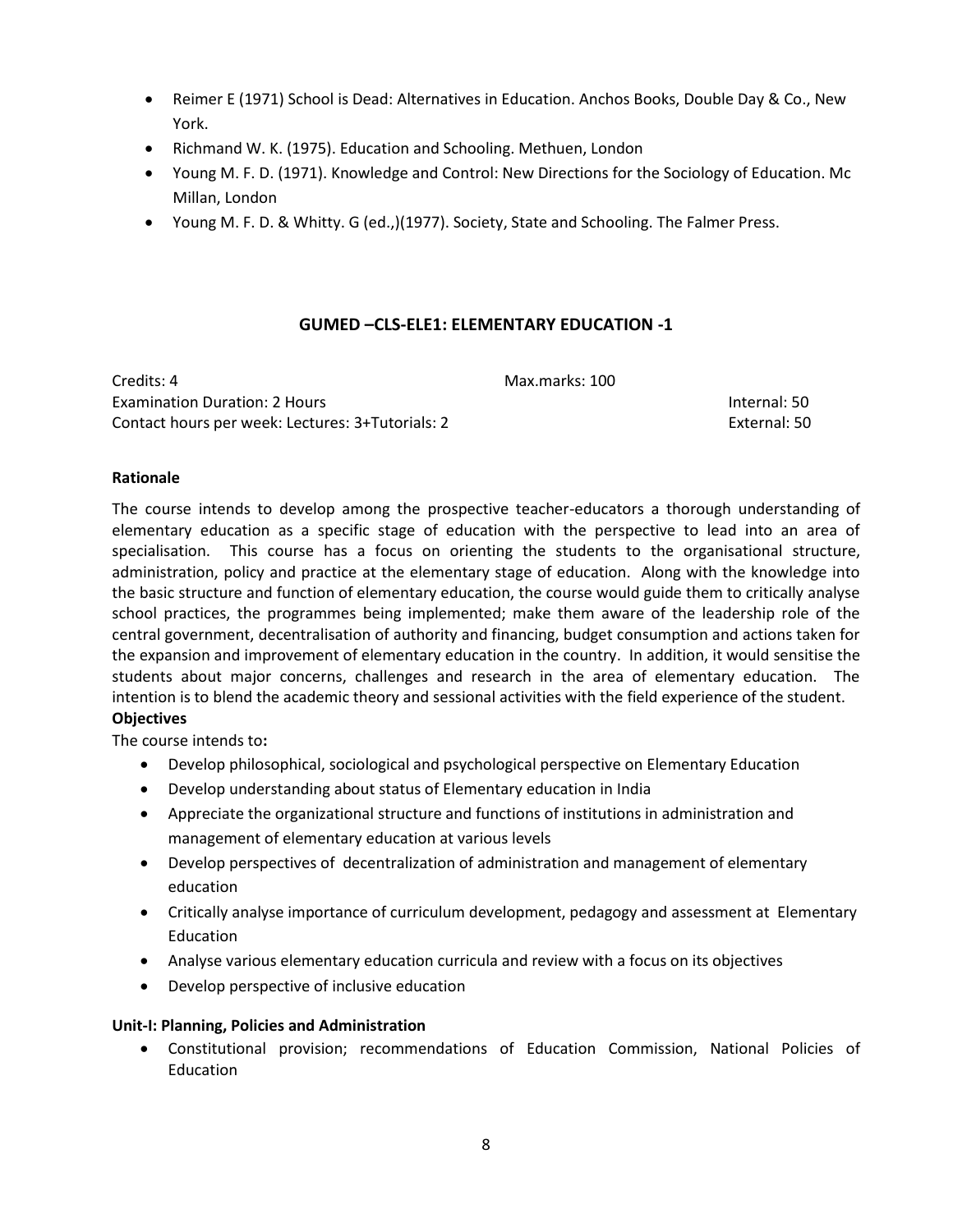- Five year National development plans– shift in focus on elementary education, budget consumption of elementary education
- Decentralization of authority and financing: role of Panchayati Raj Institutions (PRIs), Urban Local Bodies, SMC, PTA/MTA
- The leading role of Central Government for guiding policy, transferring national initiatives and resources to states. Regulation of private school; matching supply-demand aspect of elementary education.
- Right to Free and Compulsory Education Act 2009

# **Unit-II: Programmes and Implementation Strategies at Elementary Education**

- Centrally sponsored schemes assumptions, implementation strategies and impact (IEDC, SOPT, PMOST, OBB, MLL, DPEP, EGS and AIE, KGBV)
- State projects –assumptions, implementation strategies and impact (BEP, APEP, UP BEP, Lok Jumbhish, ABL, Nali Kali, Mahila Samakhya, Shiksha Karmi, AIEP, Learning Enhancemen)
- Centrally sponsored schemes and state projects change it brought in elementary education
- Sarva Shiksha Abhiyan (SSA) –objectives, focus areas, implementation strategies and impact on quality enhancement
- Mid Day Meal scheme (MDM) objectives, implementation and impact on quality enhancement
- Role of authority and civil society in programme implementation

# **Unit-III: Curriculum, Pedagogy and Assessment in Elementary Education**

- Principles of Curriculum development at Elementary Level
- National Curriculum Frameworks of Secondary Education, Common Core Curriculum
- Relevance. integration, flexibility, contextuality and plurality determinants of curriculum at elementary level
- Pedagogy relevant at the elementary level
- CCE at elementary stage
- School based assessment: Preparation of scheme and guidelines

# **Unit-IV: Inclusive Education at the Elementary level**

- Concept need and importance of inclusive education
- Perspectives on Inclusive education: human rights, diversity, social justice, equity and equality
- Shift from segregated education and integrated education to inclusive education
- Recommendations of Education Commissions and Committees on restructuring policies and practices to respond to diversity in educational situations
- Challenges of bringing all children in the same school (with special reference to children with disabilities, children from weaker social, cultural and economical backgrounds)

# **Transactional Modalities:**

- Lecture-cum-discussion, Panel discussion, Group Work, Library work, Activities, Projects, Collaborative Presentations
- School visits and sharing of experiences
- Seminar presentation by students on selected themes individually and collectively leading to discussion;
- Library readings on selected theme followed by group discussion;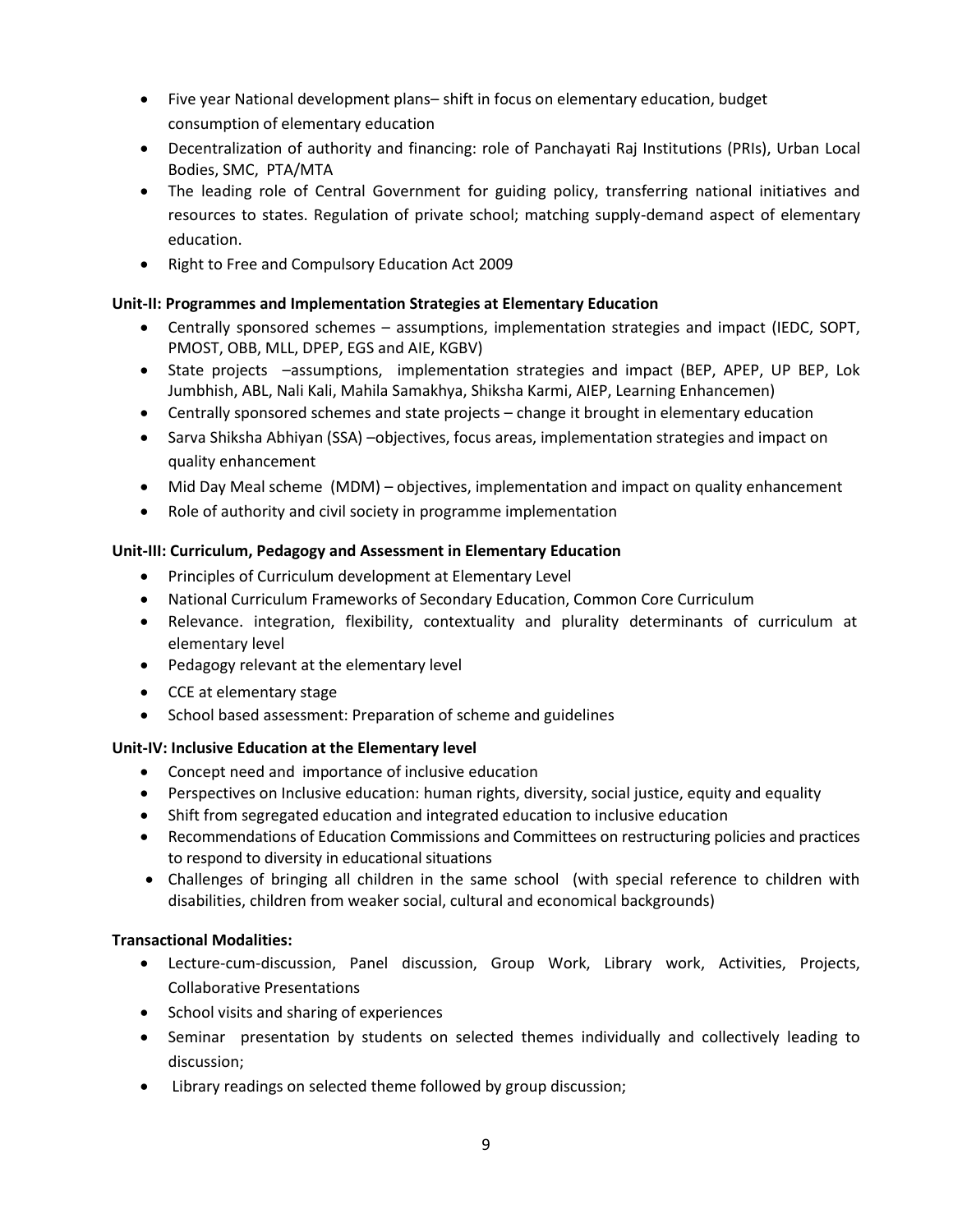- Study of documents and references, Reflective interaction with the peer group
- Workshops, assignments and group discussion around issues and concepts studies in theory
- Projects and assignments focusing on observation and interaction with children on specific theme

# **Sessional activities**

- Prepare a status report on elementary education in a district with reference to access, enrolment, participation and learning achievement
- Observe and report on the implementation of any one of programme to improve quality in elementary education
- Read and discuss on the philosophy and practices of elementary education as advocated by different educationists
- Prepare a short write-up on "initiatives to bridge gender gap in elementary education" and discuss
- Conduct a survey on the opinion of elementary school teachers on the policy of 'inclusive education'
- Visit one or two elementary schools in the neighbourhood to observe midday meal scheme / inclusive environment and prepare a report on its implementation and offer suggestions
- Read a report on midday meal scheme / study on the Supplemental Nutritional Assistance Programme (SNAP) of our country and on the National School Lunch Program of US /Read any research report or article on mid-day meal scheme
- Compare the National and International curriculum of elementary education and discuss
- Analyze the curriculum of any two States (It could be grade wise or subject wise) and discuss
- Compare the allocation of GDP in education that is elementary, secondary, tertiary and technical etc. and other developmental / service sectors like health, defence and railway
- Collect information from developed, developing and underdeveloped countries on the budget allocation to education (budget auditing)
- Collection, evidence based practices, Case study on the sustainability of the any one of the programme
- Analysis of Annual Work Plan and Budget (AWP & B) of SSA any one State
- View films / videos on issues related to elementary education (Savithri Bai Phule, Lilkee, India untouched, darker side of India, videos on talks of Abdul Kalam, Kailash Sathyarthi, Malala and many other who speak for education)

\*\*\* Sessional activates are only suggestive.

# **Suggested Reading**

- Govt. of India (2005). National Plan of Action for Children, 2005: Department of Women and Child Development, New Delhi
- Report of the Education Commission (1964-66).
- Report of the National Commission on Teachers (1983-85).
- Report of the Delors Commission, UNESCO, 1996
- National Policy of Education 1986/1992.
- National Curriculum Framework on school education, 2005
- Pathak, Avijit (2002), Social Implications of Schooling, Rainbow Publishers, Delhi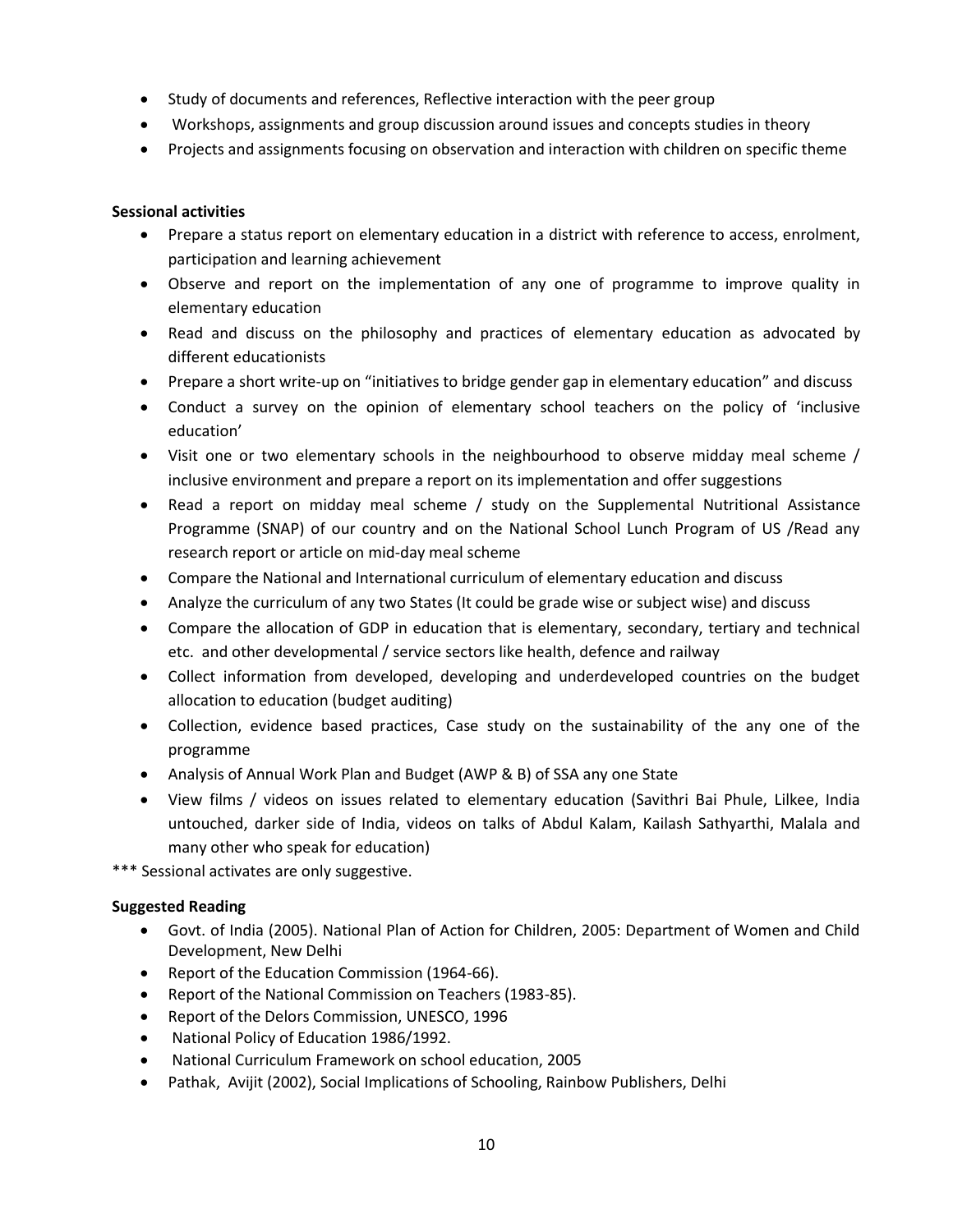- Development in Practice Primary Education in India. The World Bank Washington DC (1997). Allied Publishers Ltd. New Delhi
- Prakash, V (1997) (ed) Teacher empowerment and school effectiveness at primary stage. NCERT, New Delhi
- NEUPA (2014) India: Education for All Towards Quality with Equity. NEUPA, MHRD, New Delhi

# **GUMED –CLS-SEC1: SECONDARY EDUCATION-I**

Credits: 4 Max.marks: 100 Examination Duration: 2 Hours Internal: 50 Contact hours per week: Lectures: 3+Tutorials: 2 External: 50

# **Rationale**

The course intends to develop among the prospective teacher-educators a thorough understanding of secondary (includes senior secondary also) education as a specific stage of education with the perspective to lead into an area of specialisation. This course has a focus on orienting the students to the organisational structure, administration, policy and practice at the secondary stage of education. Along with the knowledge into the basic structure and function of secondary education, the course would guide them to critically analyse school practices, the programmes being implemented, make them aware of the leadership role of the central government, decentralisation of authority and financing, budget consumption and actions taken for the expansion and improvement of secondary education in the country. In addition it would sensitise the students about major concerns, challenges and research in the area of secondary education. The intention is to blend the academic theory and sessional activities with the field experience of the student

# **Objectives**

The course intends to**:** 

- Develop philosophical, sociological and psychological perspective on Secondary Education
- Develop critical understanding about current status of Secondary education in India
- Understand policy perspectives in decentralization of administration and management of secondary and senior secondary education
- Understand organizational structure and functions of institutions in administration and management of Secondary education at various levels
- Analyze various secondary education curricula exist in India and review with a focus on its criticality
- Develop perspective of inclusive education

# **Unit-I: Planning, Policies and Administration**

- Educational Policies after independence; Secondary Education Commission, Indian Education Commission, National Policies of Education, National Knowledge Commission (Focused discussion on major recommendation with special reference to Secondary Education)
- Secondary Education in 5 year Plans
- Policy perspectives in decentralization of administration and management of secondary and senior secondary education- Local Bodies, SDMC, PTA
- Administration responsibility of different levels of central and state government; types of schools, Regulation of private school; matching supply-demand aspect of secondary education.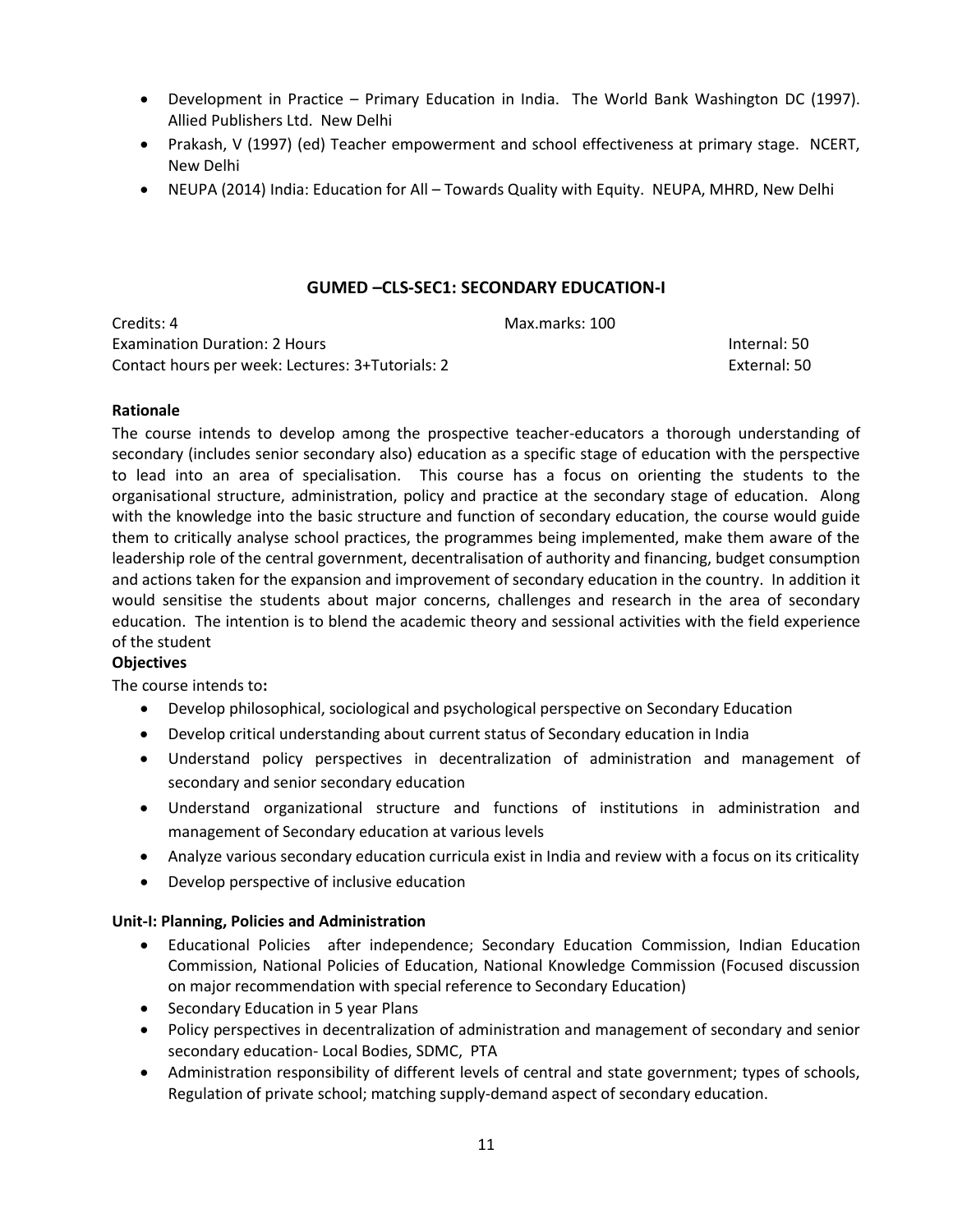CABE Committee on Universalization of Secondary Education – recommendations

# **Unit-II: Programmes and implementation strategies of Secondary Education**

- Programmes and Strategies of Government of India implemented since independence to improve access, enrolment, retention and quality of Secondary education
- RMSA for achieving Universalisation of Secondary Education programmes and strategies, its impact on quality enhancement
- National Vocational Education Qualification Framework (NVEQF)
- Role of authority and civil society groups in programme implementation
- Centrally sponsored schemes and state projects and programmes the changes it brought in secondary education

# **Unit-III: Curriculum Pedagogy and Evaluation in Secondary Education**

- Principles of curriculum development at Secondary Level
- National Curriculum Frameworks of Secondary Education, Common Core Curriculum incorporating work centred pedagogy.
- Relevance, integration, flexibility, contextuality and plurality determinants of curriculum at secondary level
- Pedagogical content knowledge for different subjects
- CCE and school based evaluation at Secondary stage; Formative and summative evaluation; norm referenced and criterion reference evaluation
- Alternative assessment at secondary education

# **Unit IV: Inclusive Education at the secondary education**

- Concept, need and importance of inclusive education at the secondary level
- Perspectives on Inclusive education: human rights, diversity, social justice, equity and equality
- Recommendations of Education Commissions and Committees on restructuring policies and practices to respond to diversity in educational situations
- Shift from segregated education and integrated education to inclusive education
- Challenges of bringing all children into secondary school

# **Transactional Modalities:**

- Lecture-cum-discussion, Panel discussion, Group Work, Library work, Activities, Projects, Collaborative Presentations
- School visits and sharing of experiences
- Seminar presentation by students on selected themes individually and collectively leading to discussion;
- Library readings on selected theme followed by group discussion;
- Study of documents and references, Reflective interaction with the peer group
- Workshops, assignments and group discussion around issues and concepts studies in theory
- Projects and assignments focusing on observation and interaction with children on specific theme

# **Sessional activities**

- Prepare a status report on Secondary education in a district with reference to access, enrolment, participation and learning achievement
- Observe and report on the implementation of any one of the programmes to improve secondary education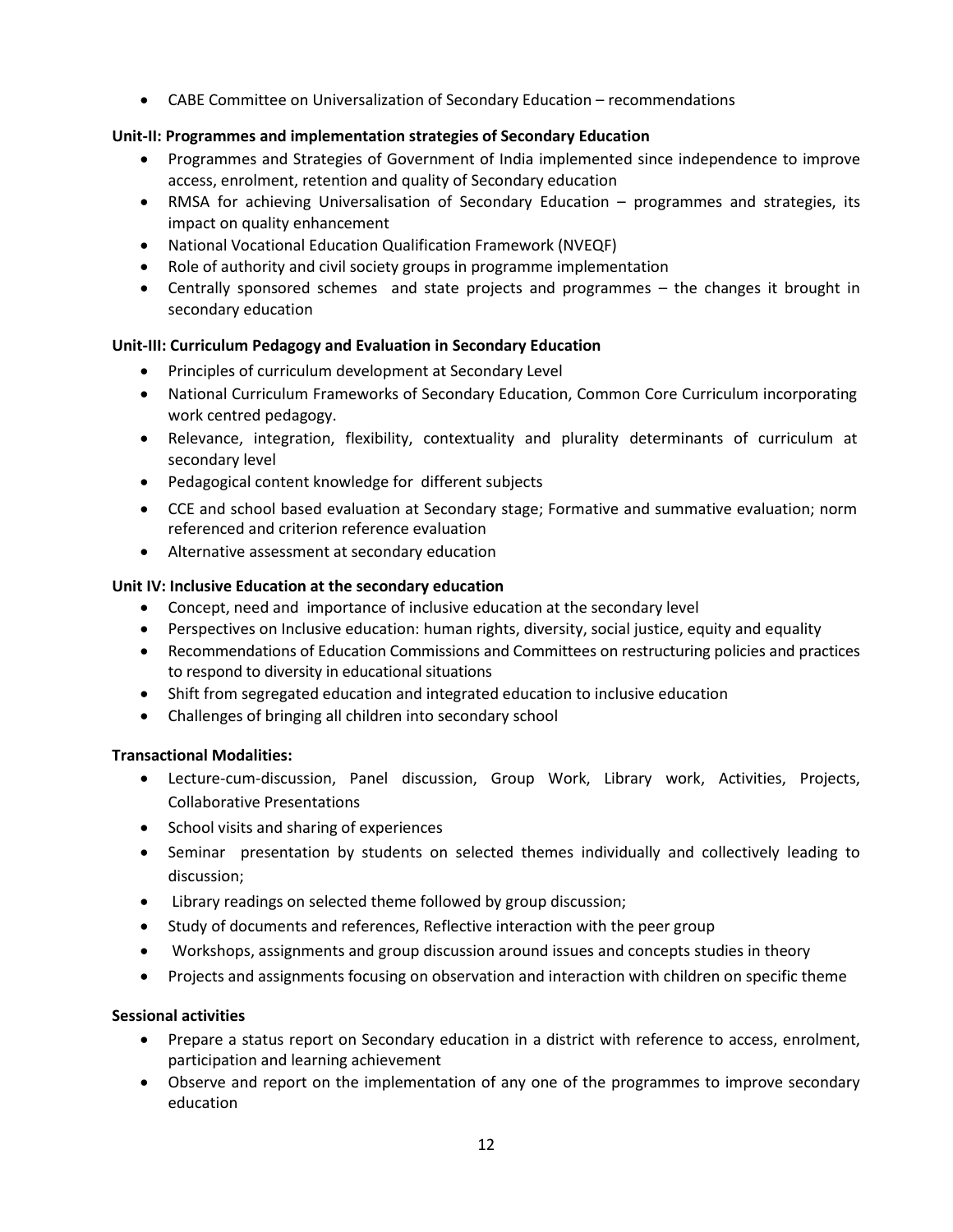- Collection, evidence based practices, Case study on the sustainability of the any one of the programmes of improving Secondary Education
- Analyse RMSA in the backdrop of CABE committee on USE
- Analyse secondary education curriculum of different Boards (NCERT, State, ICSE)
- Group work and presentation on innovative assessment technique
- Preparing a report on the existing status of the teachers, method of recruitment and salary structure
- Conducting a survey of secondary schools on the chosen area on the causes of under achievement and suggest measures to improve
- Visits of different types of secondary schools and preparation of school profiles
- Conduct interview with teachers/students/parents of different schools and prepare a report on problems of secondary education.
- Survey of educational needs of disadvantages/students with disabilities
- View films / videos on issues related to secondary education (Stand and deliver, India untouched, darker side of India, videos on talks of Abdul Kalam, and many other who speak for education)

\* The sessional activates are only suggestive. The Institutes may design suitable activities based on the units of the course. This may also be given as group work and discussions could be held during tutorial sessions

# **Suggested Reading**

- NCTE (2009) National Curriculum Framework for Teacher Education, New Delhi.
- Govt. of India (2005). National Plan of Action for Children, 2005: Department of Women and Child Development, New Delhi
- Report of the Education Commission (1964-66).
- Report of the National Commission on Teachers (1983-85).
- National Curriculum Frameworks for Teacher education, 2009
- Report of the Delors Commission, UNESCO, 1996
- National Policy of Education 1986/1992.
- National Curriculum Framework on school education, 2005.
- Govt. of India, MHRD (2005). Universalisation of Secondary Education : Report of the CABE Committee, New Delhi
- MacBeth, J (1999). Schools must speak for themselves. Routledge, UK

# **Reference:**

- Chopra, R.K.(1993) Status of Teachers in India, NCERT, New Delhi.Govt. of India (1953) Report of Secondary Education Commission, New Delhi.
- Govt. of India (1966) Indian Education Commission (1964-66) Report. New Delhi.
- Govt. of India (1986/1992) National Policy of Education, 1992, Modification and their POA's MHRD, Deptt. of Education.
- Kundu, C.L. (Ed) (1984) Indian year Book on Teacher Education, Sterling Publishers Pvt. Ltd., New Delhi.
- Malhotra, P.L. (1986) School Education in India : Present status and Future Needs, NCERT, New Delhi.
- NCERT (1997) Code of Professional Ethics for Teachers.
- Pathak, Avijit (2002), Social Implications of Schooling, Rainbow Publishers, Delhi
- Kumar K (2004), What is Worth Teaching? 3rd edition, Orient Longman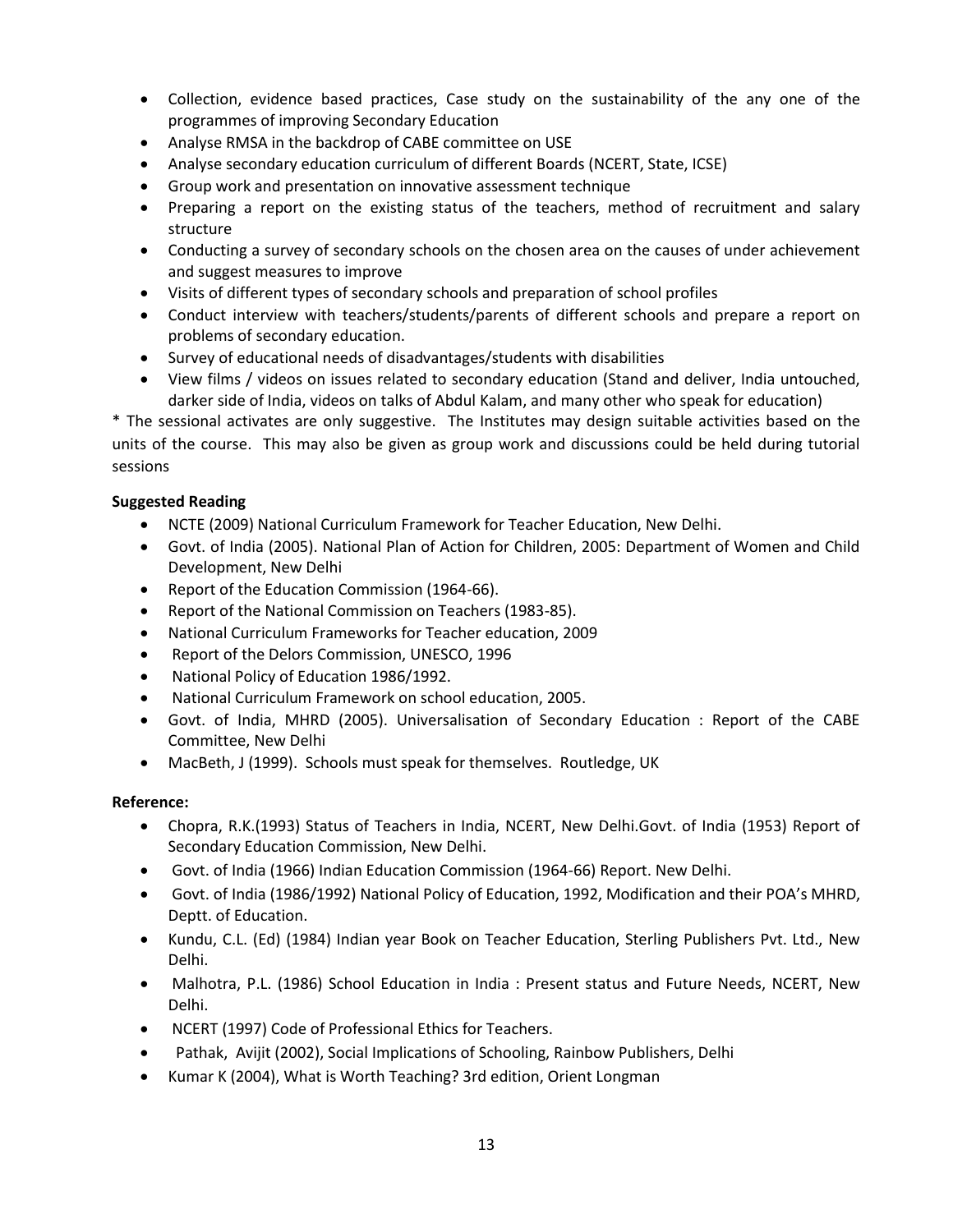- Sudesh Mudhopadyay and Anil Kumar K (2001) Quality Profiles of secondary schools, NIEPA, New Delhi
- Chopra, R.K. (1993) Status of Teachers in India
- NCERT, New Delhi Govt. of India (1953) Report of Secondary Education Commission, New Delhi Govt. of India (1996) Indian Education Commission (1964-66) Report. New Delhi Govt. of India - (1986/1992)
- National Policy of Education,(1992) Modification and their POA's, MHRD, Dept. of Education
- Malhotra, P.L. (1986) School Education in India: Present Status and Future Needs NCERT, New Delhi

# **GUMED -TC1: SELF-DEVELOPMENT WORKSHOP**

Duration: One Week Workshop

Credit: 1 Marks: 25 (Internal Assessment)

# **Rationale:**

The aim of this tool course is to help students in developing understanding about themselves and developing theirselves as a professional, through conscious ongoing reflection. The course will address aspects of development of the inner self and the professional identity of a teacher. This shall enable students to develop sensibilities, dispositions, and skills that will later help them in facilitating the personal growth of their own students while they teach. It is important for the students to develop sensitivity toward issues like gender biases, children with special needs (intellectual and physical), disadvantaged groups to make class inclusive. At the same time, they will develop problem-solving skills to deal with these issues.

During the course, regular physical education classes including practice of yoga and meditation will be organised to make students physically and mentally fit. Yoga and meditation also enhance abilities of body and mind, and promote sensibilities that help to live in peace and harmony with one's surroundings. Students will appreciate the philosophy of yoga and meditation, and will learn to use in different contexts.

The following methodologies for the transaction of the course could be used in interactive sessions:

- o Students sharing their experiences in a group based on observation, case studies, field visits, readings, etc.
- o Reflective discussions on a movie/documentary on relevant issues
- $\circ$  Discussion on how to imbibe teacher qualities and nurture his/her self as a teacher
- $\circ$  Organization of activities for self-expression (exhibiting strengths and abilities)
- o Providing feedback on their reflective journals/diaries
- o Practicing yoga and meditation for physical and mental well- being

# **Note: The course would be transacted through workshop mode by more than one faculty members and/or external experts, wherever required.**

# **Objectives:**

- To enable the students understand that the "development of self" is a resource to exercise their professionalism.
- To make them realize that one is responsible as a person and as a teacher for the integrated development of oneself and the learners: physical, cognitive, social, emotional, aesthetic, moral, and spiritual developments.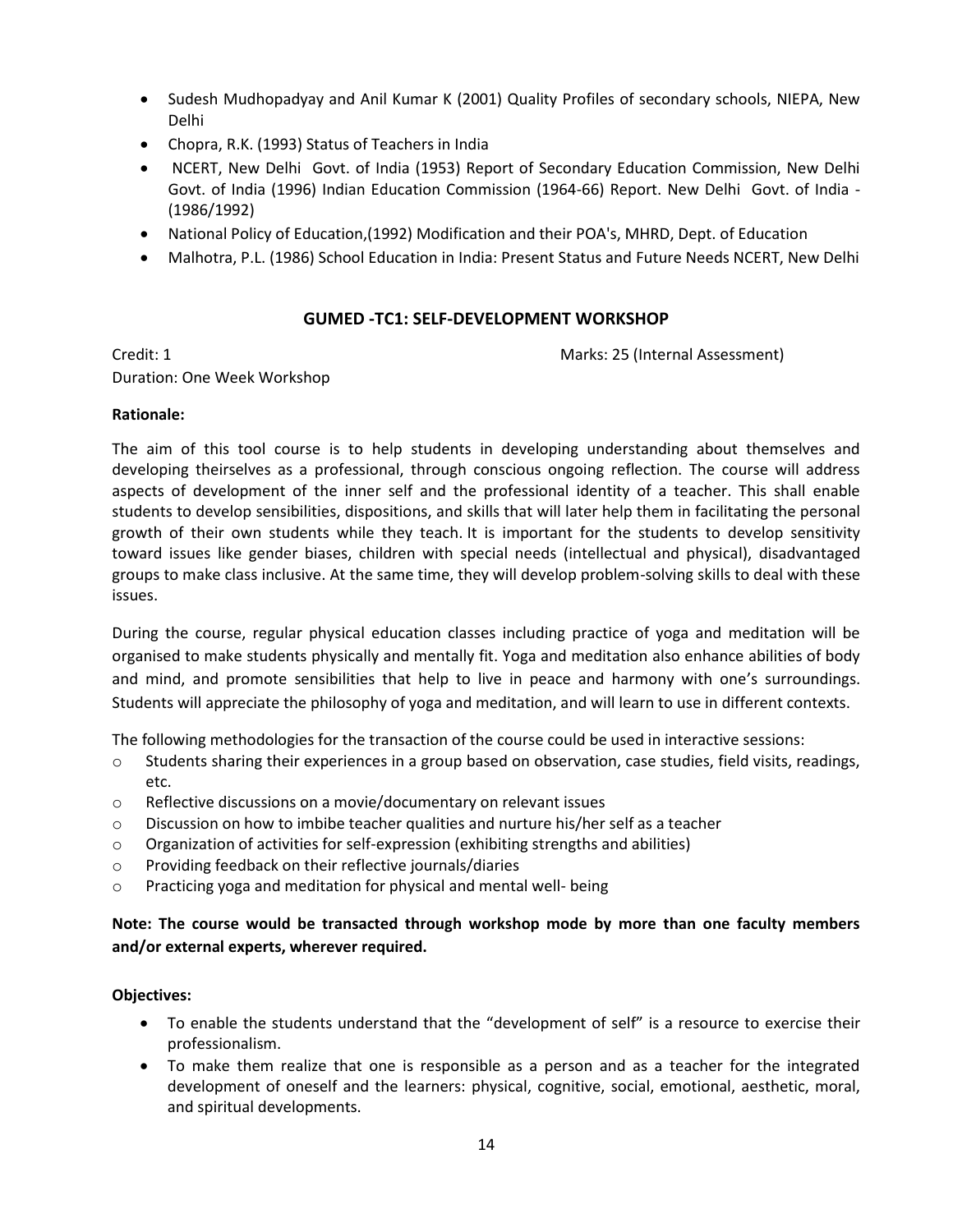- To help them develop sensitivity towards social-cultural diversities crucial in making teaching– learning environment conductive/congenial to the learner.
- To demonstrate sensitivity with respect to gender biases and other social disparities in the classroom, and practice inclusiveness in the classroom. To help them in achieving mental and physical well-being

# **COURSE THEMES:**

Theme 1: Understanding the Self

- Theme 2: *Self management in stressful/emotional (sad as well happy)/conflicting Situations*
- Theme 3: Developing 'Self' in harmony with nature
- *Theme 4*: Developing 'Self 'as a professional (Teacher Educator)

Theme 5: Self and Social Responsibilities

# **MODE***:* **WORKSHOP, GROUP DISCUSSION, FIELD VISITS**

# **Activities under Theme 1: Understanding the Self**

# **Objective**

Objectives of the activities is to help students to develop cognitive skills such as

- Developing self awareness about one's abilities and opportunities to develop self independent thinking, critical thinking and creative thinking, decision making, problem solving and goal setting
- Developing objective view of beliefs, prejudices and stereotypes to liberate from irrational tendencies

# *Activities*

- i. SWOT analysis an exercise to identify Strengths, Weaknesses, Opportunity and Threats
- ii. Analyse one's perception about self and others
- iii. "Who am I" Self concept
- iv. Inspirational Readings

# **Activities under Theme 2: Self-management in stressful/emotional (sad as well happy)/conflicting situations**

# **Objective**

Objective of this activity is to make student recognize the affective resources of self understanding to be understood both as assets such as feelings of love, joy, appreciation, affection, happiness, and threats or limiting factors such as emotions like fear, anger, jealousy etc. in their professionalism.

# *Activity*

Following exercises may be organised in the workshop for inner observation for self-knowing while in stress or in emotions and to develop skills of self-management

- *Identification of anyone of the above situations (stressful/emotional-sad as well happy/conflicting)* by the students
- *Reflect on it*
- *Share with the group on how it was managed/resolved*

This activity will help students learn about various ways of managing/ resolving critical situations in life. The focus may be the school context.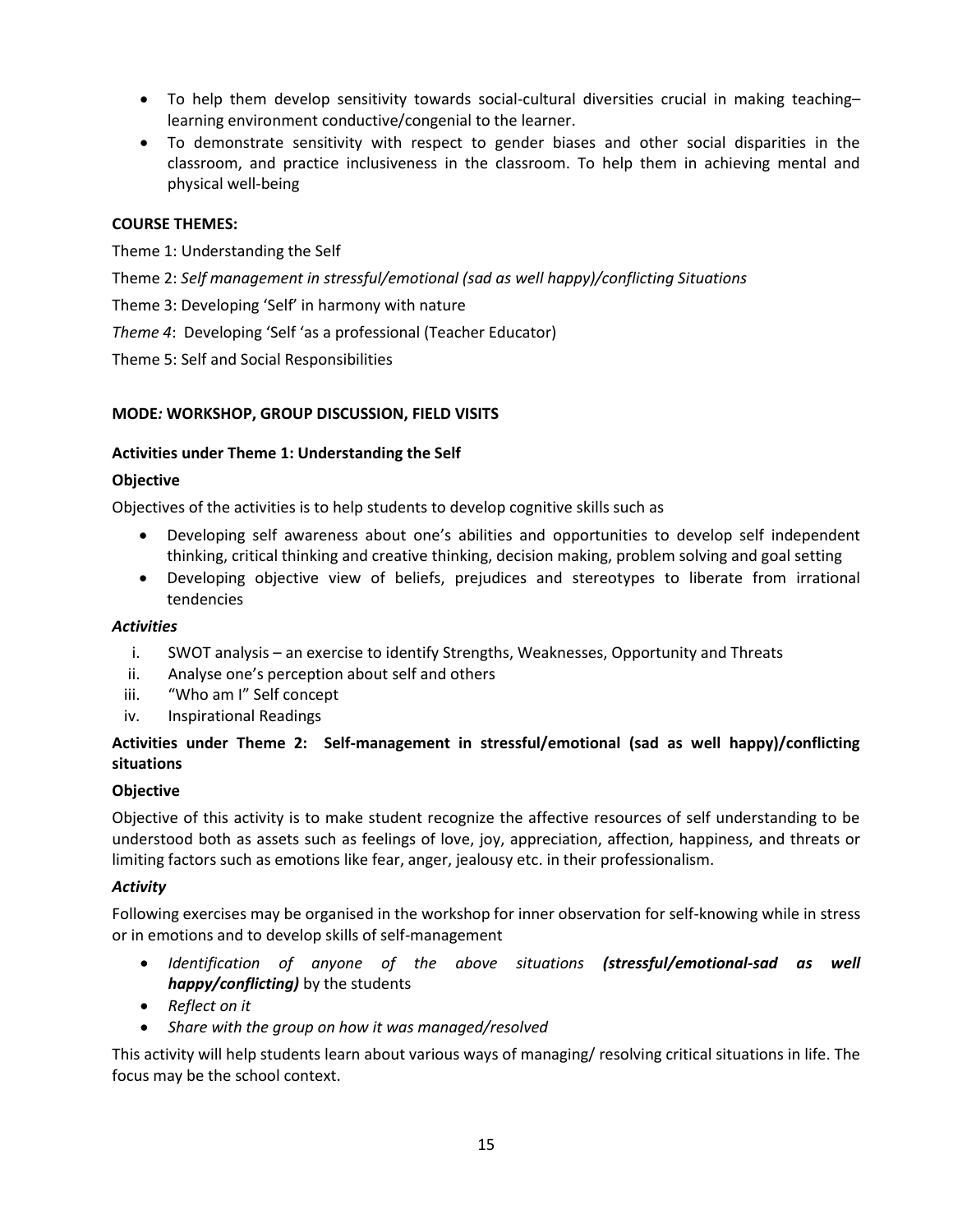# **Activities under Theme 3: Developing 'Self' in harmony with nature**

# *Objective*

The objective is to acquaint students on

- Maintaining harmony in existence and co-existence between nature and self;
- Dependence of Self on the Nature for the very life;
- Inter-dependence of people for comfortable living;
- Responsibility of self towards conservation, protection and nurturing plant and animal life.
- Understanding human roots in the divinity to awaken oneself to Truth, Beauty and Goodness both inside and outside.

# *Activities*

- i. Observation of nature during Nature Walk,
- ii. Sharing personal experiences

# **Activities under Theme 4: Developing ͚Self ͚as professional (Teacher Educator)**

Self - Critical awareness about one's abilities and assets in different contexts of professional life and limitations in terms of knowledge, attitudes, skills and values which may be reviewed or developed while teaching different subjects (Science, Social Science, Mathematics, Languages etc.) or while dealing with other curricular components or classroom situations.

# **Objective**

The objective of this activity is to develop awareness among students in following aspects of their professional endeavors

- Adequacy of subject matter knowledge, professional skills, and effective communication to the students.
- One's attitudes towards students, teaching, teaching material, interest in teaching subject and one's aptitude in developing interest in learning among students and in tapping their abilities to realize the values identified in the subject matter.
- Suitability of one's role being performed contextually to enrich learners' capabilities and guiding them for self-actualization while interacting.
- Involvement in teamwork with colleagues, head of the institution, parents of learners and management for holistic development of the learners.

# **Activity: Analysis and Self-reflection**

The students will be asked to

- i. SWOT analysis an exercise to identify Strengths, Weaknesses, Opportunity and Threats as a teacher educator
- ii. Analyse one's perception about self and others as teacher educators in a group context

On the basis of the above the students will-

- Identify the characteristics, values, attitudes of the teacher and reflect upon self with respect to the same.
- Priorities the characteristics, values, attitudes of an effective teacher and will try to develop through practice in real life situation to become a professional.
- Reflect upon self and document the experiences.

# **Activities under Theme 5: Self and Social Responsibilities**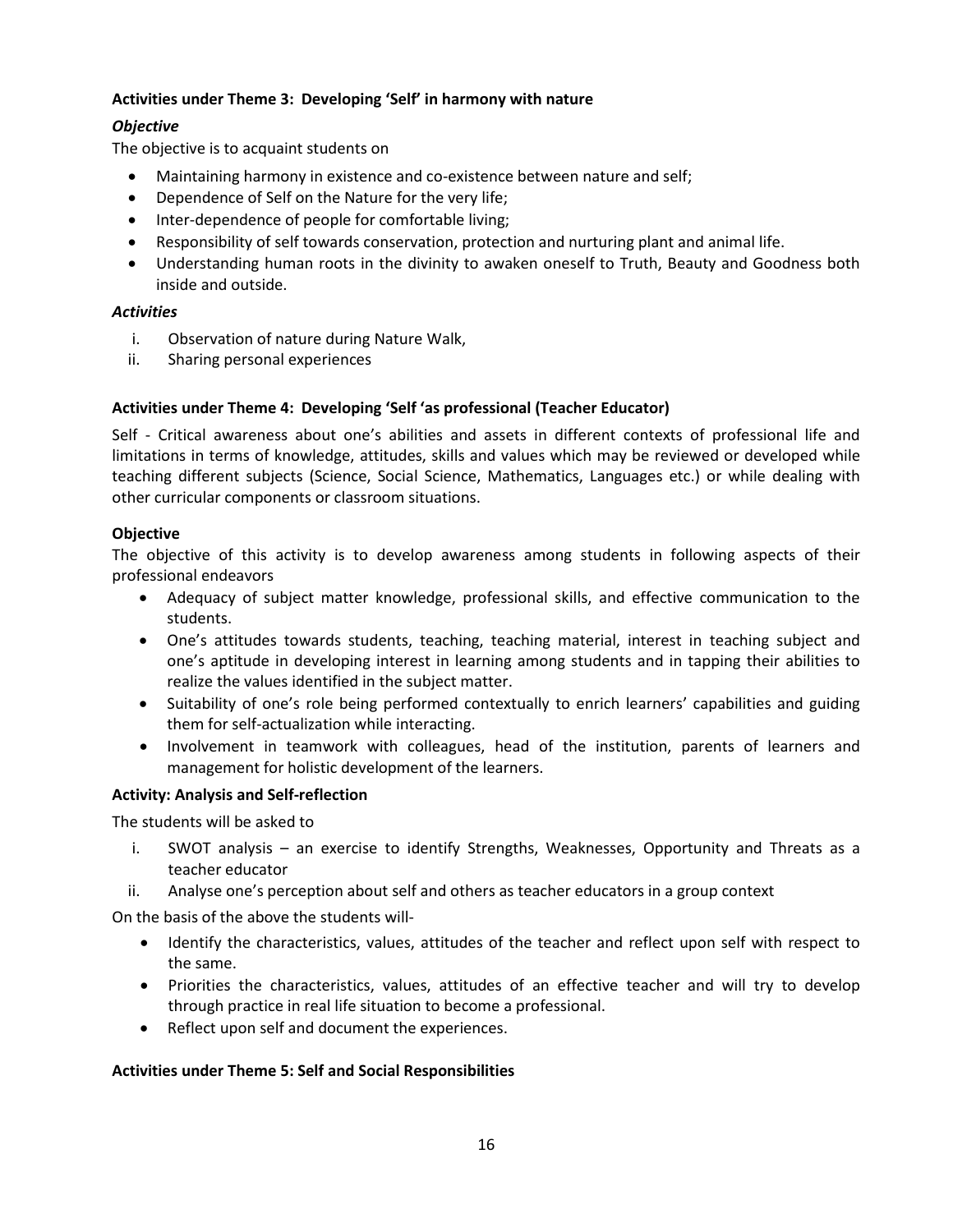This will help in the development of social responsibilities among the learners to enrich human resources and self-esteem; realistic understanding of any self as depending on the source of the whole existence for spiritual awakening free of any religious identity.

# **Objective**

While conducting the group discussion the students will be able to develop

- Responsibility of self towards other human beings in the family, society, and other people, especially women and disadvantaged
- Critical awareness of the biases based on gender, caste, class, language, religion, nation, region etc.
- Critical understanding of the basic realities of the man- made divisions due to political, historical and social forces over the time-scale.
- Understanding of the basic realities of cultural differences across the time-scale and across the globe

# *Activities*

i. *Group discussion:* The focus of the discussion will be on an issue or event on the theme which is current and relevant.

The students will be informed about the topics of discussion in advance so that they share their views and experiences. The duration of discussion may be 2 hours.

- *ii. Gender Sensitization Training:* Students would engage in standard gender sensitization activities from any gender sensitization training programme.
- iii. **Field Visit:** Visits to the slums/migrant groups/institution or NGO's working with disadvantaged groups. Before field visit students need to be oriented  $(Y_2 \text{ day})$  on what they are supposed to do in the field.

During the visits, the students will discuss pertinent issues with these groups and prepare report to discuss and share with other students. This will help students to experience their transformations in different contexts

Discussion/presentation in the groups may be kept in the beginning of Semester II.

# **Evaluation of Self-development:**

During transaction of this course through workshop mode, student teachers will be asked to develop **PORTFOLIO** with response sheets/reflective notes/narratives/observations/ charts/posters/analysis sheets and other related documents. Students are required to submit Portfolio in the prescribed format with all evidences.

Note: The **PORTFOLIO** will be assessed by minimum two faculty members to award final marks. Rubrics will be developed with the help of faculty and students. The students and peers may also evaluate Portfolio.

# **Reference Books:**

- 1. Agochiya, Devendra (2010). Life Competencies for Adolescents-Training Manual for Facilitators, Teachers and Parents, Sage Publications Pvt. Limited, New Delhi
- 2. Dalal, A.S. (ed) (2001). A Greater Psychology An Introduction to the Psychological Thoughts of Sri Aurobindo. Puducherry, Sri Aurobindo Ashram Pub.
- 3. Delors, J. (1996). Learning the Treasure within –Twenty First Century Education. UNESCO Education Commission Report.
- 4. Krishnamurti, J. (1998). On Self- knowledge. Chennai, Krishnamurti Foundation India.
- 5. Krishnamurti, J. (2000). Education and Significance of Life. Chennai, Krishnamurti Foundation India.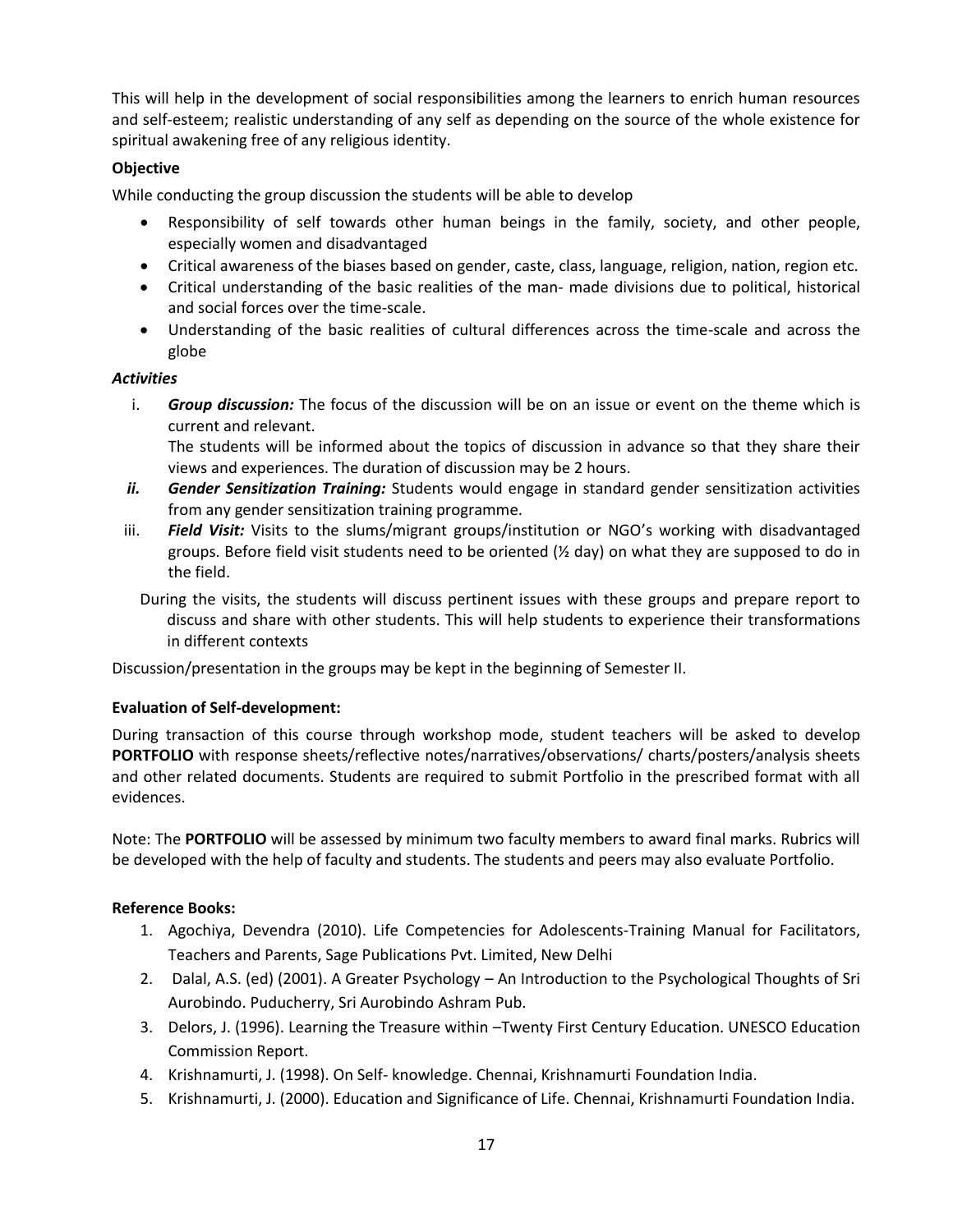- 6. Palmer, J. A. (ed) (2001). Fifty modern thinkers of education, Routledge Publishers, UK
- 7. Schneider, F.W., Gruman, J.A. & Coutts, L.M. (Eds.) (2012). Applied Social Psychology-Understanding and Addressing Social and Practical Problems, Second Edition, Sage Publications Pvt. Limited, New Delhi
- 8. Sherfield, R.M.; Montgomery, R.J.; & Moody, P.G. (Eds.) (2009). Cornerstone- Developing Soft Skills, Fourth Edition, Pearson Education
- 9. Swami Vivekananda (1988). Selections from the complete works of Swami Vivekananda. Mayavathi, Advaita Ashrama.

# **GUMED -TC2: COMMUNICATION WORKSHOP**

Credit: 1 Marks: 25 (Internal Assessment)

Duration: One Week Workshop

**Rationale:** This course is intended to enhance the ability of learners to listen, converse, speak, present, explain and exposit ideas in groups and before an audience. The course aims to create effective professionals by integrating various communication skills and through an exposure to various skills.

# **Objectives:**

- To develop listening and viewing skills
- To improve the speaking skills
- To promote the reading skills
- To gain insight and reflect on the concept and process of communication.
- To familiarize with expository writing

**Transaction Mode:** This course will be transacted /facilitated through participatoryapproaches such asworkshop, seminar by students, and group work**.** Different workshops can be organized where tasks and activities can be organized. Some theoretical aspects can be presented through presentation-cumdiscussion mode.

# **Listening / Viewing Skills**

Workshop can be organized to provide exposure to listening and viewing skills. These can be conducted in the language Lab.

# **Suggested Activities:**

# **Students can listen to -**

- Sounds of English/Hindi/Marathi/Guajarati/Urdu
- Patterns of stress and intonation
- Self-recording while practicing pronunciation
- Speeches of famous personalities
- Keynote addresses in seminars

# **Students can View-**

- Phonetic symbols
- Videos on sound production and articulation
- Poetry recitation videos
- Videos on conversation
- Videos on group discussions and can observe body language.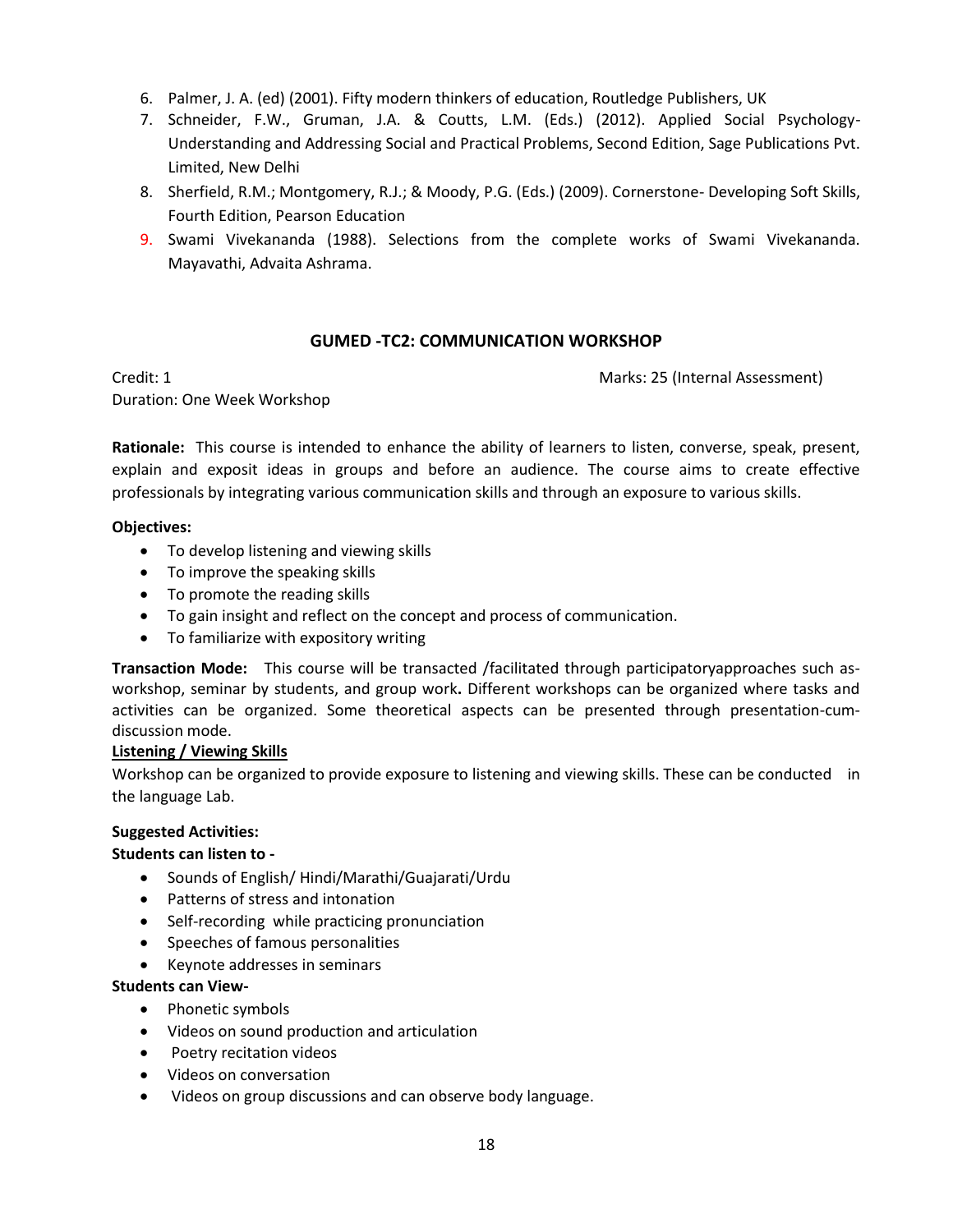- Making listening notes
- Completing worksheets on listening tasks
- Developing criteria for analysis of listening skills
- Consulting pronunciation dictionaries
- **•** Presentations
- Students can observe Anchors in programmes
- Observing Webinars
- Observing unstructured conversation

### **Speaking Skills**

These skills can be practiced in seminar rooms/language lab.

### **Suggested activities:**

### **Students can practice-**

- Sounds of English
- Stress and intonation patterns
- Recitation of poems

Students can-

- Participate in conversations ( Situations to be provided)
- Engage in group discussion on topics related to education, gender, inclusion, marginalization, culture, current issues at national and international level
- Analyze of speech styles
- Analyze of presentations
- Make presentations
- Involved in mock Interview
- Anchoring programmes in the institute

# **Reading Skills**

Students can be familiarized with reading techniques – skimming, scanning, critical reading. They can be encouraged to go to libraries for activities suggested below.

# **Suggested activities:**

# **Students can read**

- **•** Editorials in newspapers on a regular basis
- Articles in newspapers and magazines
- Research papers in journals
- Book reviews, film reviews and art reviews in newspapers and magazines
- E-books, online journals
- Subject related reference books

# **Students can be involved in-**

- Note making tasks on reading and summarizing what is read.
- Discourse analysis (to be integrated with reading, speaking and writing skills

# **PURPOSE AND PROCESS OF COMMUNICATION**

To understand the purpose and process of communication students can be involved in-

• Individual and group assignment on a chosen topic of communication and presenting using any ICT tool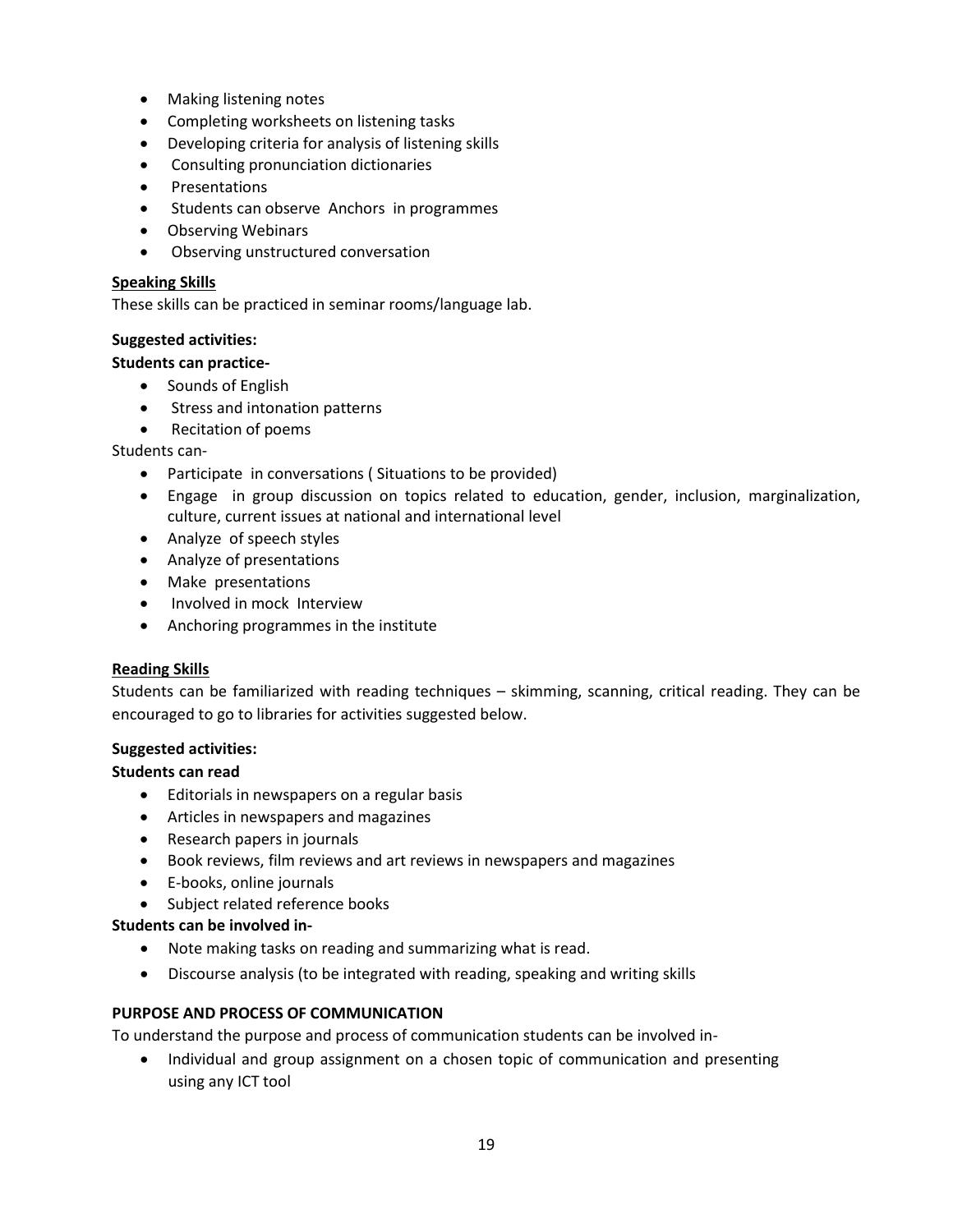- Brainstorming on pertinent issues in education and analyze the elements/process of communication in the discussion.
- Critical Reflection on communication strategies in any literary work of local/national /international significance and presentation in the seminar.
- Panel discussion on different themes; peer assessment on their communication skills

# **EXPOSITORY WRITING**

The students will be provided exposure to expository writing in the workshop. They will learn expository writing skills and gain experience writing various types of articles: Informational, Opinion, Narration and Argument.

# **Suggested Tasks-**

- Write an expository essay that requires the student to investigate an idea, evaluate evidence, expound on the idea, and set forth an argument concerning that idea in a clear and concise manner.
- Write arguments to support claims in an analysis of topics or texts, using valid reasoning and relevant and sufficient evidence
- Write informative/explanatory texts by examining complex ideas, concepts, and information clearly and accurately through the effective selection, organization, and analysis of content.
- **Write narratives to develop real or imagined experiences or events, well-chosen details,** and well-structured event sequences
- Use technology, including the Internet, to produce, publish, and update individual or shared writing products in response to ongoing feedback, including new arguments or information

**Mode of Assessment :** During transaction of this course through workshop mode, student teachers will be asked to develop **PORTFOLIO** with response sheets/reflective notes/narratives/observations/ charts/posters/analysis sheets and other related documents. Students are required to submit Portfolio in the prescribed format with all evidences.

Note: The **PORTFOLIO** will be assessed by minimum two faculty members to award final marks. Rubrics will be developed with the help of faculty and students. The students and peers may also evaluate Portfolio.

# **Suggested Readings:**

- Anderson, Kenneth and Joan Maclean. Study Speaking. Cambridge University Press, 2010.
- Taylor, Shirley. Communication for Business. Pearson. Delhi, 2005.
- Carter, Sam and Norman Whitby. Improve your IELTS Reading Skills. Macmillan Delhi, 2009.
- Brown, Kristine and Susan Hood. Academic Encounters. Cambridge University Press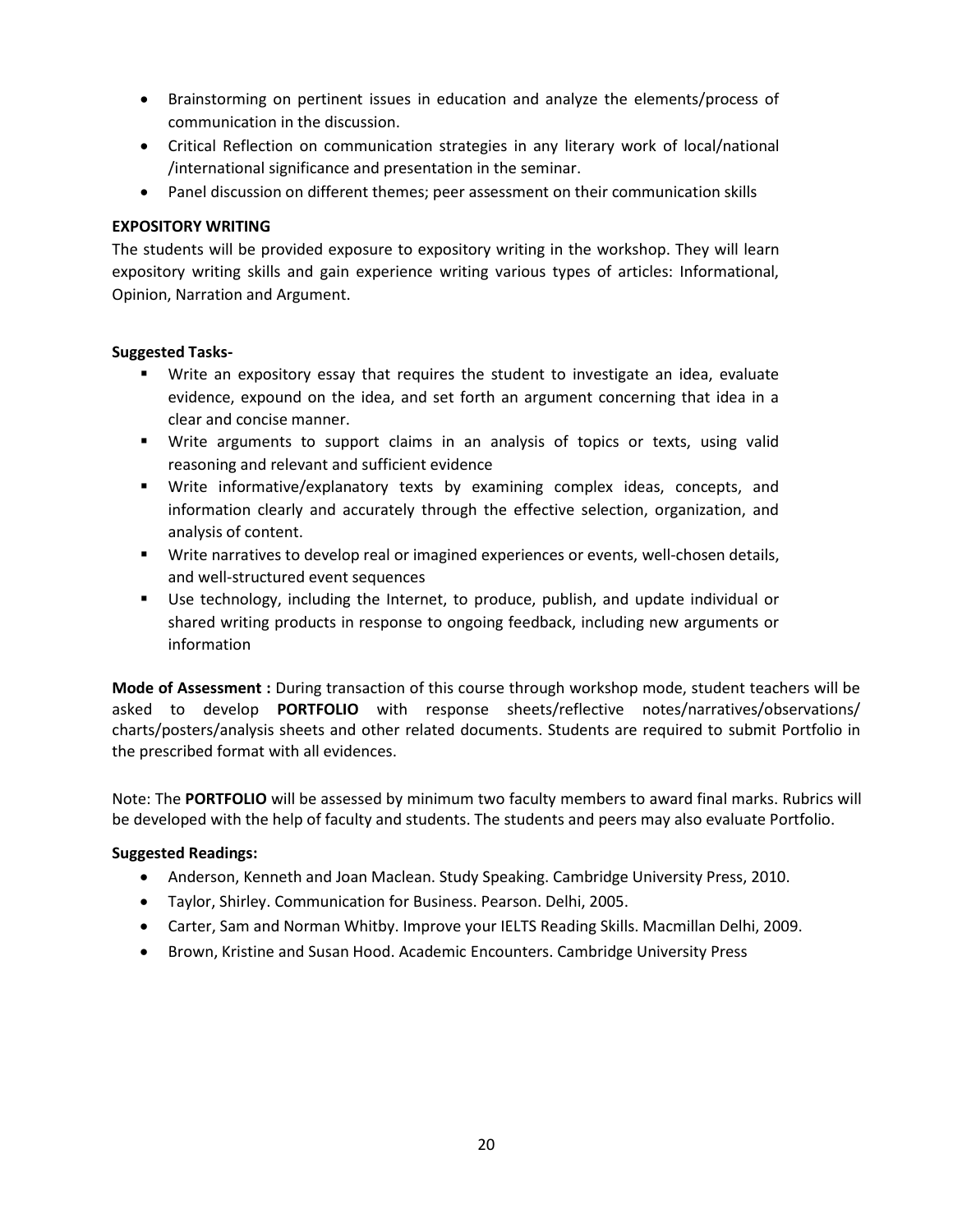# **SEMESTER II**

# **GUMED - PC3: PSYCHOLOGY OF LEARNING AND DEVELOPMENT**

Credits: 4 Max.marks: 100 Examination Duration: 2 Hours Internal: 50 Contact hours per week: Lectures: 3 and Tutorials: 2 External: 50

**Objectives:** On completion of this course, the students will be able to

- Describe multiple dimensions of learner's development and its implications on learning;
- Reflect on the process of learning from the point of view of different theoretical; perspectives and the need to adopt appropriate approach;
- Understand the learner in terms of diversities and its implications on learning;
- Learn the factors affecting learner's environment and assessment;
- Discuss the strategies for effective management of learning;
- Conceptualize a framework for understanding and evaluating teaching-learning situation as well as the method of analyzing and reflecting upon learning episodes; and
- Conceptualize the needs of the learners and the process of learning

# **CONTENT**

# **Unit I: Learner Development and Implication for Learning**

- Human Development : Meaning and understanding various stages of development of the Learner childhood stage to late adolescence stage
- Factors influencing development of the Learner: Role of Heredity and Environment (Family; Community-Neighbourhood, Peer group and School; Media; and Culture
- Critical review of theoretical perspectives on different dimensions of development of Learner in relation to existing school practices: Cognitive (Piaget); Language (Chomsky, Labov); Emotional (Harry Harlow & John Bowlby); Psycho- Social (Erickson) and Identity Status(Marcia) ; Moral Reasoning ( Kohlberg), Moral Behaviour (Elkind); and Spiritual; Development of Self concept, self esteem, perspective taking
- Holistic development of the learner Role of education

# **Unit II- Understanding the Process of Learning**

- Learning Meaning and Types of Learning
- Cognition in Learning: Cognitive processess: sensation, perception, attention, memory, development of concepts, logical reasoning, critical thinking, and problem solving.
- Various theoretical perspectives on human learning: Behavourist, (Skinner), Humanist (Roger), Cognitivist (Gagne, Ausubel, Bruner, Piaget), Constructivist (Piaget, Vygotsky).
- Critical appraisal of views of Ausubel, Piaget, Bruner and Vygotsky with reference to multiple school contexts of India.
- Role of motivation in learning: Meaning of motivation, various approaches to motivation (humanistic approach; cognitive approach, attribution theory-Weiner); Strategies for motivating learner - Intrinsic and extrinsic motivation. (Note the changes)

# **Unit III: Understanding differences in individual learners to facilitate learning**

 Conceptual framework of understanding dimensions of differences in individual learners (with reference to individual attributes and socio cultural contexts)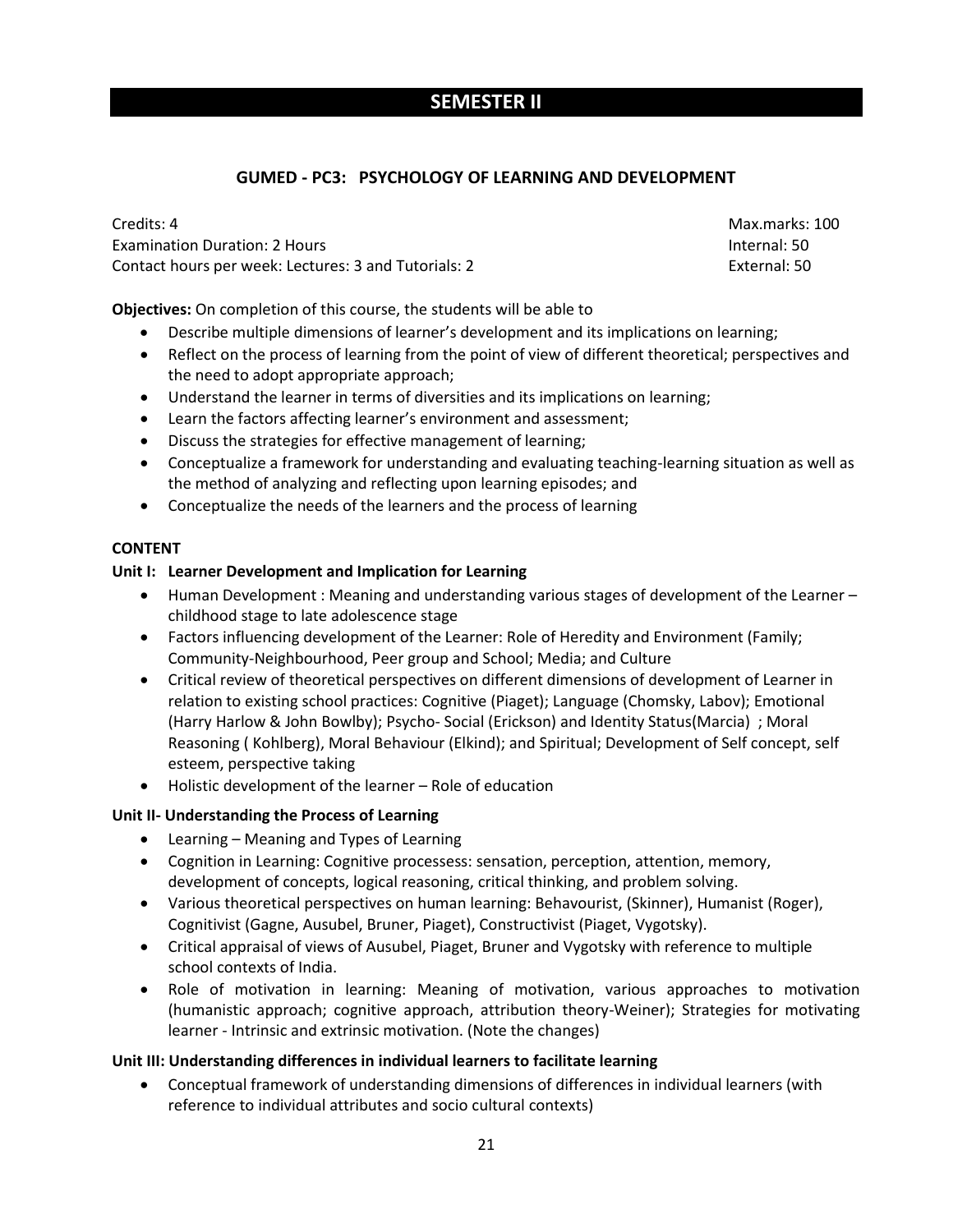- Differences in learners based on predominant 'learning styles'
- Understanding differences based on cognitive abilities in children: such as giftedness, creativity, learning disability, low intellectual functioning (slow learner), and under achievement.
- Understanding and Management of Learners with Emotional and Behavioural Disorders: Attention deficit disorder with or without hyperactivity, Autism, Conduct disorder , Depression, Anxiety **Disorders**

# **Unit IV- Creating Conducive Learning Environment and Classroom Management**

- Identifying learning needs through continuous and functional assessment during teaching learning process, self-assessment and feedback, teacher observation and their reflective discussion in a group
- Creating Conducive learning environment: physical, psychological (social and emotional), and academic to make inclusive classroom
- Strategies to deal with diversity among learners.
- Adjustment Problems and Stress among Students-Nature, Causative Factors and Strategies to manage them
- Role of Guidance and Counseling Services and School Mental health Programmes

# **Transaction Mode**

- Lecture cum discussion
- Individual and group assignment through self-study in the library and presentation in a seminar
- Observation of learning situation in schools and out of the schools,
- preparing reflective diaries / journal
- interpretation, analysis and reflection on observation in a group
- interaction and discussion with classroom teachers and peer group
- observation followed by reflective discussion in a group
- Library study
- project work

# **Suggested Sessional work**

- Conducting case study on one student who has difficulties in learning at Elementary stage.
- Reading Gardener's theory of Multiple intelligences: Implications for understanding differences in individual learners
- Engaging learner in the process of knowledge construction and observe how they use their out of the school experience and local knowledge during construction of knowledge. Prepare report and discuss in group presentation.
- Identification of group learning and self-learning strategies following constructivist approach and their field-testing.
- Identification of learning difficulties of the student in any subject area through administration of diagnostic test and development of remedial instruction.
- Identification of strategies for motivating the learner in study of a subject and practicing in school
- Analysis of a case of adolescent learner with maladjusted /deviant behaviour.
- Preparation of learners profile based on cognitive and non-cognitive characteristics in order to depict individual differences at elementary or secondary stage.
- Analysis of learning situations and presentation before a group followed by discussion.
- Critical analysis of learning situation in schools and out of the schools/preparing reflective diaries, interpretation, analysis, reflection on observation and finally presentation in a group.
- Assessment of Portfolio and Reflective Journal
- Suggest structures of classroom environment in which all students can learn.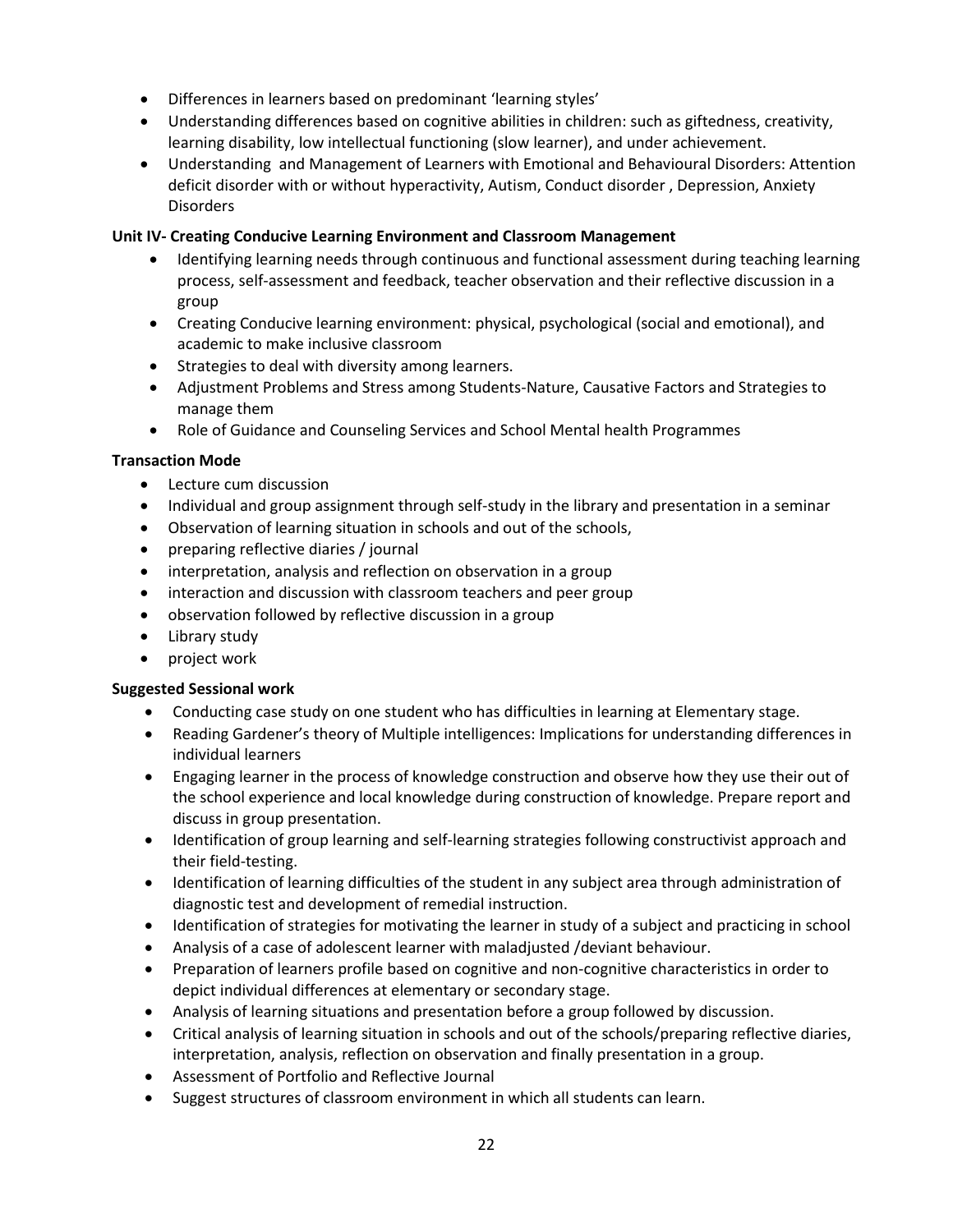- Design/suggest activities for developing critical consciousness about various social and political issues.
- Prepare a plan of activities for students of various levels of schooling which can be shared with the parents.
- Develop strategies on critical perspectives on socio-cultural realities

# **Essential Readings**

- Anita Woolflk (2004). Educational Psychology, Pearson Education, New Delhi.
- Bruner, J.S. (1990) Acts of meaning. Cambridge, M.A.: Harvard University Press.
- Bruner, R.F. (1978). Psychology applied to teaching. Boston: Houghton Mifflin. 19
- Dandapani, S. (2001) Advanced educational psychology, (2nd edition), New Delhi, Anmol publications pvt Ltd.
- Gardner, H. (1983) frames of Mind: The theory of multiple intelligence. New York: Basic Books.
- NCERT (2005) National curriculum framework, New Delhi.
- Piaget, J. (1999) Judgment and reasoning in the child. London: Routledge.
- Santrock, John. W. (2006). Educational Psychology, Tata McGraw Hill Publishing Company Limited, New Delhi.
- Vygotsky, L. (1986) Thought and language (A. Kazulin, Trans). Cambridge, M.A.: MIT Press.

# **References**

- Aggarwal, J.C. (2009). Child Development and the Process of Learning, Shipra Publication, Delhi
- Agochiya, Devendra (2010). Life Competencies for Adolescents-Training Manual for Facilitators, Teachers and Parents, Sage Publications Pvt. Limited, New Delhi
- Aleinkov, A.G. (1999). Human Creativity. Encyclopedia of Creativity, Vol.ILndon: Academic Press.
- Ambron, S.R. (1981) Child development, Holt, Rincehart and Winston, New York.
- Anderson, J.R. (1983). Rules of the mind. Hillsdale, NJ: Erlbaum Barry and Johnson (1964) Classroom Group Behaviour, New York: Macmillan.
- Anderson, J.R. (1983). The architecture of cognition. Cambridge, MA: Harvard University Press.
- Anderson, J.R. (1983). The Architecture of Cognition. Cambridge, MA. Harvard University Press
- Bichard, M.H. (19992). Scaffolding and Self-scaffolding: Central Aspects of Development. In L.T. Winegar, J. Valsiner (edn.) Children's Development withing Social Contexts: Research and Methodology. Erlbaum.
- Bichkard, M.H. (2000). Motivation and Emotion: An Interactive Process Model. In R.D. Ellis, N. Newton (Edn). The Caldron of Consciousness. Pp. 161-178. J.Benjamins.
- Bickhard, M.H. (1978). The Nature of Developmental Stages, Human Development 21, pp. 217- 233.
- Bickhard, M.H., Campbell, R.L. (1996) Topologies of Learning and Development. New Ideas in Psychology. 14(2), 111-156.
- Bodner, G.M. (1986). Contructivism: A Theory of Knowledge. Journal of Chemical Education.
- Bower, G.H. and Hilgard, E.R. (1981) Theories of learning. Prentice Hall, Inc. Englewood Cliffs, New Jersey.
- Chaube, S.P. (2007). Development Psychology, Neelkamal Publications Pvt. Limited, Hyderabad.
- Daniels, Harry (Ed.) (2007). Cambridge Companion to Vygotsky Edition by Daniels and others, New Delhi Cambridge Unv. Press
- Dececo, J.P. (1977). The Psychology of learning and instruction, Prentice Hall, Delhi.
- Eason, M.E. (1972). Psychological foundation of education, N.Y. Holt, Rinehart and Winston, Inc.
- Eason, M.E. (1972). Psychological foundation of Education, N.Y. Holt, Rinehart and Winston, Inc.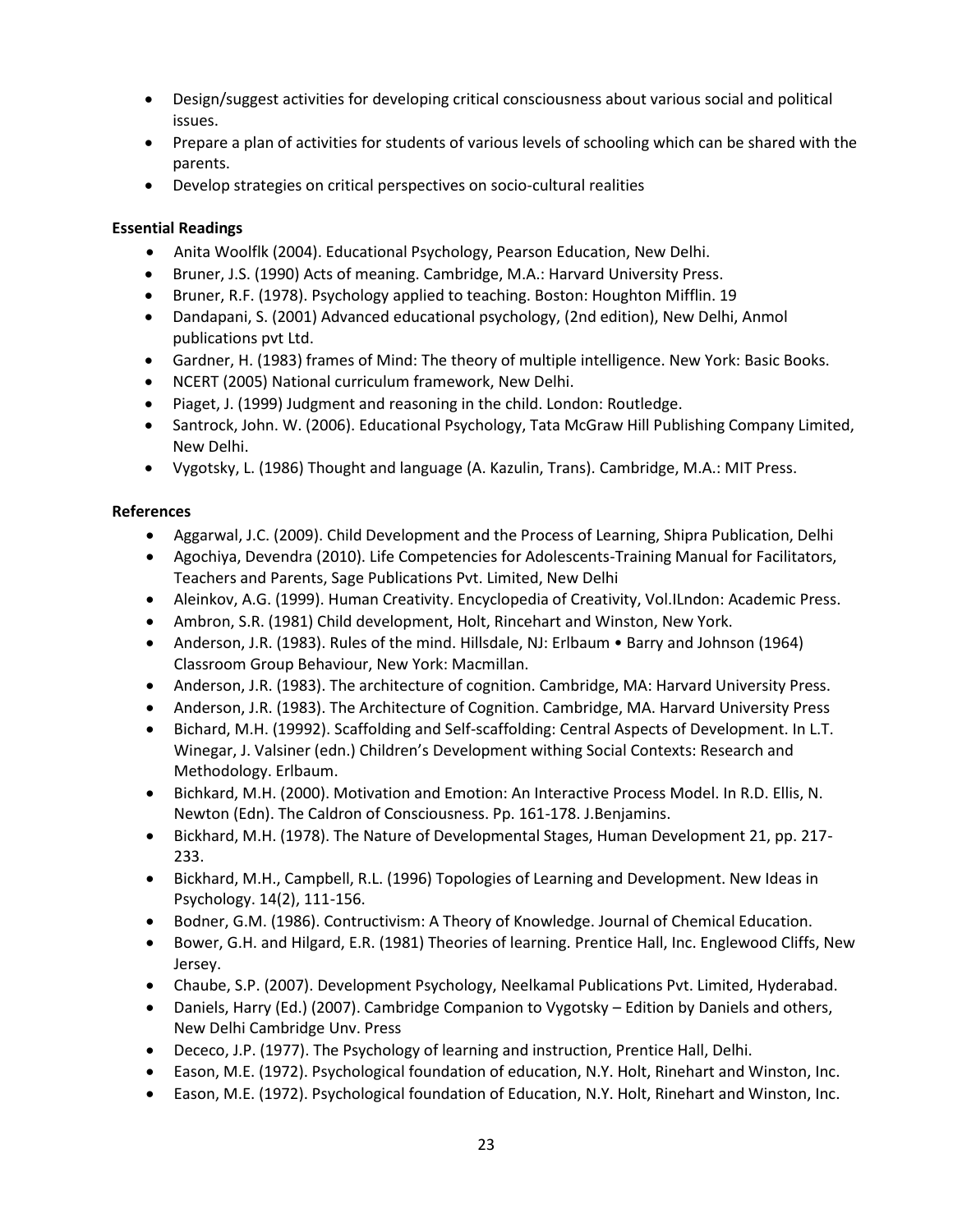- Gisanti, M.L. and Howard, E. Gruber (1999) (eds.). Creativity in the Moral Domain. Encyclopedia of Creativity, Vol. I London: Academic Press.
- Grammage, P. (1990) Teacher and pupil: some socio-psychological principles and applications (3rd Edition) Illinois: Scott. Pressman Little, Brown Higher Education.
- Guilford, J.P. (1967). Nature of Human Intelligence, New York: McGraw Hill.
- **Hergenhahn, B.R. & Mathew H. Olson (2007). Theories of Learning: An Introduction. (7<sup>th</sup> edition).** Prentice Hall of India.
- Labov, W. (1969). The logic of non-standard English. Reprinted in 1972: Language in Education: A source Book, London and Boston: Routledge and Kegan Paul/Open University Press.
- Laura, E. Berk (2005). Child Development, Sixth Edition, Pearson Prentice Hall, New Delhi
- Lieber, C.M. (2002) Partners in learning: from conflict to collaboration. Cambridge, M.A, Educators for Social responsibility.
- Mangal, S.K. (2012). Advanced Educational Psychology,  $2^{nd}$  Edition PH1 Learning Pvt. Limited, New Delhi
- Newell, A. & Simon, H.A. (1972). Human problem solving. Englewood Cliffs, NJ: Prentice Hall.
- Papalia, Diane E.; Olds, S.W. &Feldmen, R.D. (2004). Human Development, Ninth Edition, Tata McGraw Hill Publication Company Limited, New Delhi
- Passer, M.W. & Smith, R.E. Psychology: The Science of Mind and Behaviour, Third Edition, Tata McGraw Hill Publishing Company Limited, New Delhi
- Pintrich, P.R.; and Schunk, D.H. (1996). Motivation in education: theory, research and applications. Englewood Cliffs, N.J. Merill. 20 I
- Schneider, F.W., Gruman, J.A. & Coutts, L.M. (Eds.) (2012). Applied Social Psychology-Understanding and Addressing Social and Practical Problems, Second Edition, Sage Publications Pvt. Limited, New Delhi
- Segal, J.W. Chipman, S.F., & Glaser, R. (1985). Thinking and learning skills: Relating Instruction to Basic Research. (Vol. I). Hillsdale, NJ: Erlbaum.
- 'kekZ] jes͛kdqekj ,oa tks͛kh] euh"kk ¼ ½ vf/kxedrkZ dk fodkl ,oa fuxe vf/kxe izfØ;k
- Sherfield, R.M.; Montgomery, R.J.; & Moody, P.G. (Eds.) (2009). Cornerstone Developing Soft Skills, Fourth Edition, Pearson Education
- Slater, M.A., & Quinn, P.C. (Eds.) (2012). Developmental Psychology-Revisiting the Classic Studies, Sage Publications Pvt. Limited, New Delhi
- Smith, Peter K.; Cowie, Helen, & Blades, Mark (1998). Understanding Children's Development, III Edition, Blackwell Publication Ltd. 10 UK.
- Srivastava, G.N.P. (2002) ShikshaManovighyanNavinVichardharaein. Concept Pub.Com.New Delhi.
- Synder, C.R. & Shane J. Lopez (2007). Positive psychology. SAGE Publications. U.K.
- Venkatesan, S. (2004). Children with Developmental Disabilities-A Training Guide for Parents, Teachers and Caregivers, Sage Publications Pvt. Limited, New Delhi
- Whitebread, David (2012). Developmental Psychology & Early Childhood Education, Sage Publications Pvt. Limited, New Delhi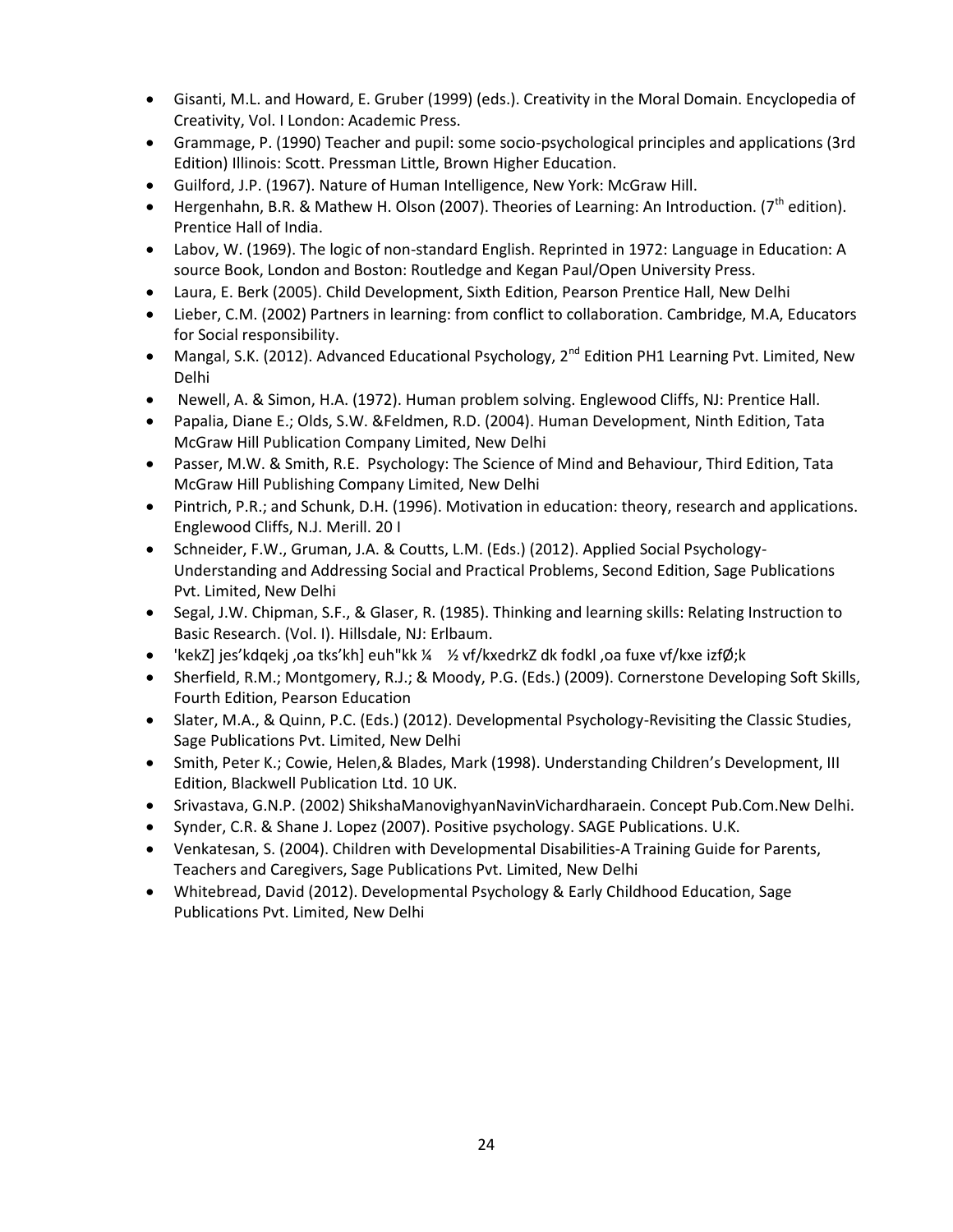# **GUMED - TC3: RESEARCH METHODS IN EDUCATION**

Credits: 4 Max.marks: 100 Examination Duration: 2 Hours Internal: 50 Contact hours per week: Lectures: 3+Tutorials: 2 External: 50

### **Course Objectives**

On completion of this course, the students will be able to:

- Understand the concept, characteristics and types of educational research and perspectives of research.
- Understand and appreciate the utility of literature search.
- Develop skill of identifying and formulate suitable research problem.
- Understand different kinds and methods of educational research.
- Compute the different measures of descriptive statistics.
- Identify issues related to sampling techniques, data organisation.

### **Unit I- Research in Education: Conceptual Issues**

- Concept, nature, scope and types of research in education: Fundamental, Applied and Action Research and their characteristics.
- Research problem: Basis viz., conceptual basis, research base (based on review of research studies) and empirical basis (based on empirical evidences), and sources for research problem; characteristics of research problem.
- Variables: Constructs and concepts, meaning, nature and types.
- Components of a research proposal
	- Conceptual framework, need and importance.
	- Objectives, research questions, and hypotheses.
	- Sources of data and method.
	- Tools and techniques.
	- Sampling design.
	- Data analysis plan.

# **Unit II- Methods of Research**

# **Quantitative Research**

- o Research Designs: True experimental (Single group pre-test, post-test design; Two-group Experimental-Control group design; Solomon four-group design, Rotational group design; Factorial design), Quasi-experimental Designs
- o Internal and External validity of the research designs
- **Qualitative Research**
	- o Qualitative Research: Meaning, Nature, Characteristics, Scope and Relevance
	- o Types of Qualitative Research: Naturalistic Enquiry, Hermeneutics, Phenomenology Symbolic Interactionism, Grounded Theory, Ethnography, Case Study
	- o Qualitative Research Design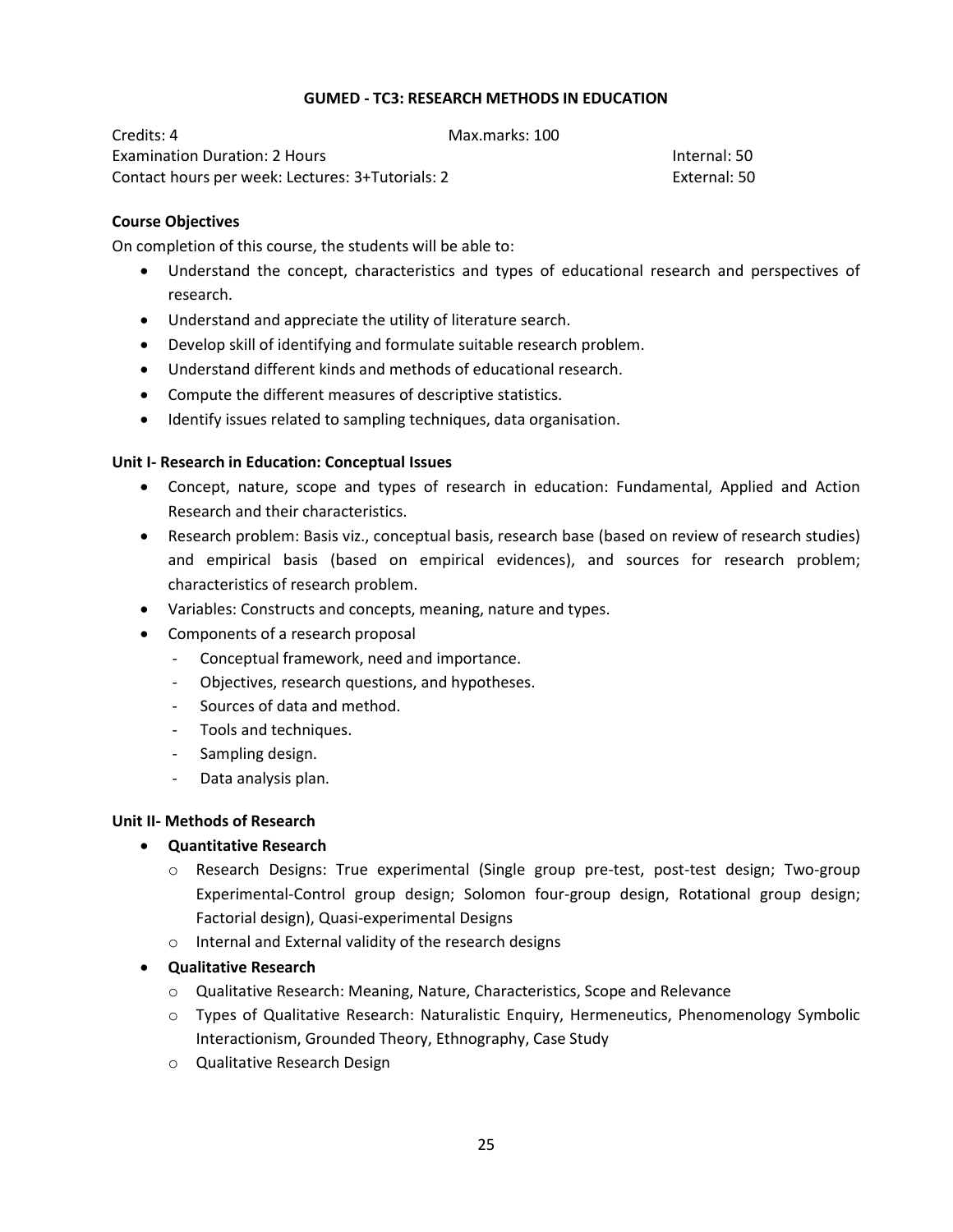# **Unit III- Sampling Designand Methods of Collecting Data**

- Concept of population and sample.
- Concept of sampling unit, representativeness of a sample, sampling frame. Deciding the size of sample in quantitative research. Sampling error, non-sampling error.
- Sampling methods: meaning, nature, conditions and applicability of Probability Sampling (Simple Random Sampling, Stratified Random Sampling, Systematic Sampling, Multi-Stage Sampling) and Non-Probability Sampling (Cluster Sampling, incidental Sampling, Purposive Sampling and judgmental sampling, snowball sampling, etc).
- **Tools and Techniques:** Interview, Questionnaire, Checklist, Psychological Tests, Achievement Tests and Diagnostic Tests, Focussed Group Discussion, Observation, Field notes, transcriptions, Recording (Audio and Video), Anecdotal records, portfolios, Dialogue, discourse, documents. Process of standardisation of tools
- **•** Standardisation of Tools:
	- o **Reliability:** Meaning, types, and procedure of establishing reliability for various tools listed above.
	- o **Validity:** Meaning, types, and procedure of establishing validity for various tools (listed above).
	- o **Items Analysis:** Difficulty value of test item; Discriminative Index and Facility Value; finalisation of items (standardisation of various tools)

# **Unit IV- Data Analysis and Interpretation**

- Nature of data procured: Qualitative and Quantitative.
- Qualitative data analysis and Quantitative data analysis.
- Understanding data in terms of scales of measurement, data size, classification and categorization of data, relating data to research questions/ hypotheses.
- Scope for qualitative and quantitative analysis.
- Preparing the data for analysis using computer software.
- **Basic Descriptive Statistical Treatment for data analysis**
	- $\circ$  Processing data in tabular and graphical representation (Bar diagram, Line diagram, Histogram, Frequency curve, Frequency polygon, Ogive and Box plot).
	- o Basic concepts: Measures of Central tendencies and Dispersion.
	- o Relative Positions Percentiles and Percentile Ranks.
	- o Correlation, Product Moment Correlation; Rank Correlation, Biserial Correlation, Point Biserial Correlation, Tetrachoric, Phi Correlation and coefficient of contingency.
	- $\circ$  Concept of Multiple and Partial Correlation and Linear Regression (Bivariate only)
	- o Use of software for analysis of data.

# **Transaction Mode:**

Lecture-cum-Discussion, Brain Storming, Group Discussion, Presentations, Panel discussion, Seminar presentations, research exercises

# *Sessional Activities:*

The students will undertake the following activities:

Development of a Research Proposal on an identified research problem.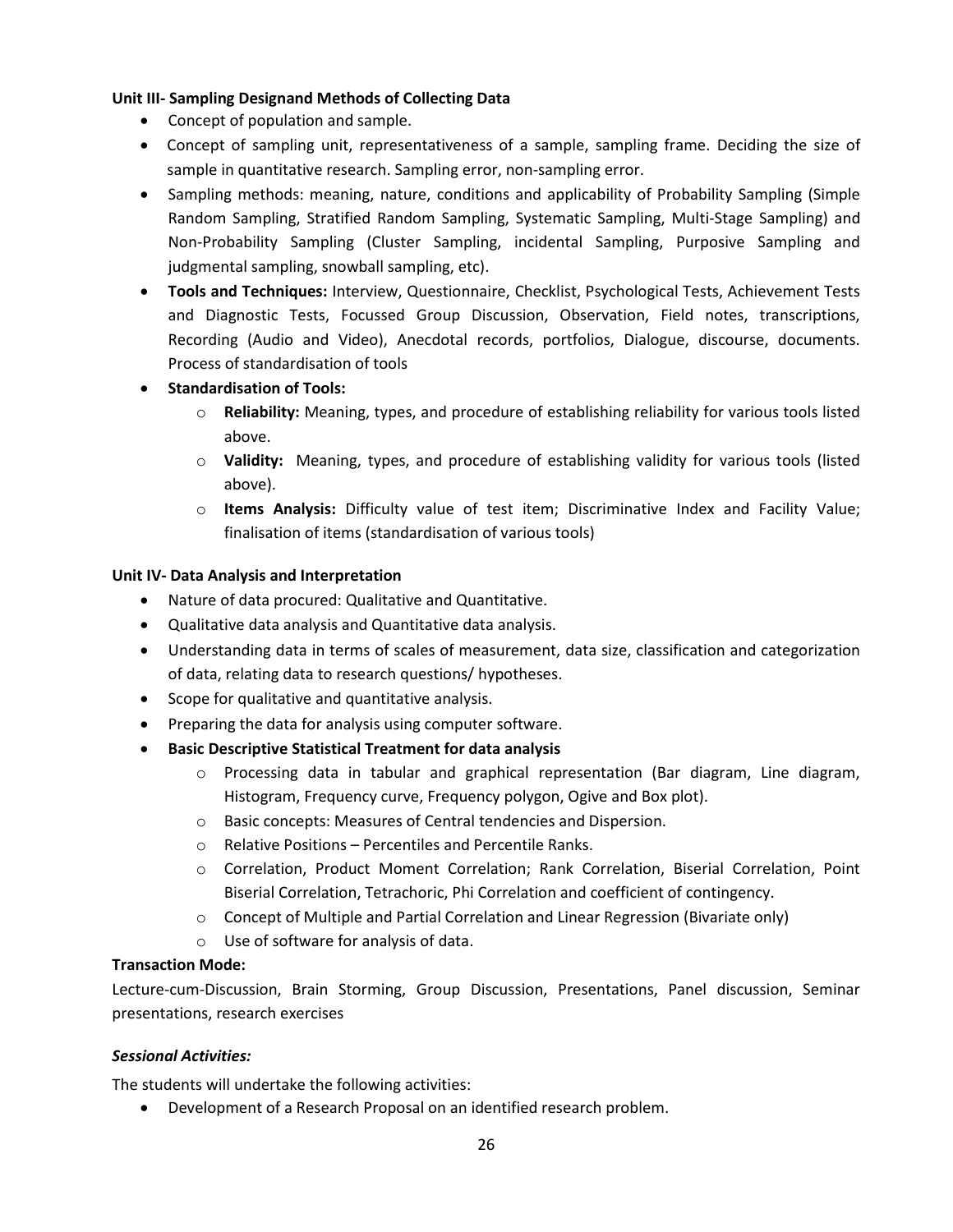- Critical analysis of standardized research tools based on its preparation and validation.
- Identification of variables of a research study and classification of them based on types and level of measurement.
- Planning a study based on a research design by keeping the objectives and research questions /hypotheses of a research study.
- Preparation of trend report based on the review of research studies in a particular area.
- Critical analysis of a research report/thesis.

# **References**

- Anfara, Vincent & Mertz Norma T. (2006). Theoretical Frameworks in Qualitative Research. New Delhi: SAGE Publication.
- **Best J.W. (1986). Research in Education, New Delhi: Prentice Hall of India Pvt. Ltd.**
- Borg, W.R. and Gall, M.D. (1983). Educational Research An Introduction, New York: Longman, Inc.
- Clive Opie. (2004). Doing Educational Research- A Guide for First time researchers. New Delhi: Vistar Publications.
- Cohen, L., Lawrence, M. and Keith, M. (2007). Research Methods in Education. Routledge, London.
- Creswell, John W. (2007). Qualitative Inquiry and Research Design: Choosing Among Five Approaches. New Delhi: SAGE Publication.
- Elliott, Jane (2005).Using Narrative in Social Research: Qualitative and Quantitative Approaches. SAGE Publication.
- Fraenkel, J.R., Wallen, N.E. (1983). How to Design and Evaluate Research in Education. Singapore: McGraw Hill, Inc.
- Good, Carter, V. Methodology of Educational Research.New York: Appleton Century Crafts.
- Gupta, Santosh (1983). Research Methodology and Statistical Techniques. New Delhi: Deep and Deep Publisher.
- Jill Porter & Penny Lacey (2005). Researching Learning Difficulties- A Guide for Practitioners. Paul Chapman Publishing.
- Kerlinger, F.N. (1973). Foundations of Behavioural Research.New York: Holt, Rinehart and Winston.
- Kaul, Lokesh (1997). Methodology of Educational Research. New Delhi: Vikas Publications.
- Mertens ,D.M.(1998) Research Methods in Education and Psychology. New Delhi: Sage Publications.
- Pamela Maykut& Richard Morehouse (1994). Beginning Qualitative Research- A Philosophic and Practical Guide. London. Washington D.C.:TheFalmer Press.
- Salkind, N.J. (2006). Exploring Research ( $6<sup>th</sup>$  Edition) NJ: Pearson Prentice Hall.
- Scott, David & Usher, Robin (1996). Understanding Educational Research. Rout ledge. London and New York.
- Sharma, Bharti. (2004). Methodology of Educational Research. New Delhi:Vohra Publishers and Distributors.
- Sharma, S.R. (2003). Problems of Educational Research. New Delhi: Anmol Publications Pvt. Ltd.
- Sidhu, K.S. (1987). Methodology of Research in Education. New Delhi: Sterling Publishers Pvt. Ltd.
- Srivastava, G.N.P. (1994) Advanced Research Methodology. New Delhi: Radha Publications.
- Stake, Robert E. (1995). The Art of Case Study Research. SAGE Publications.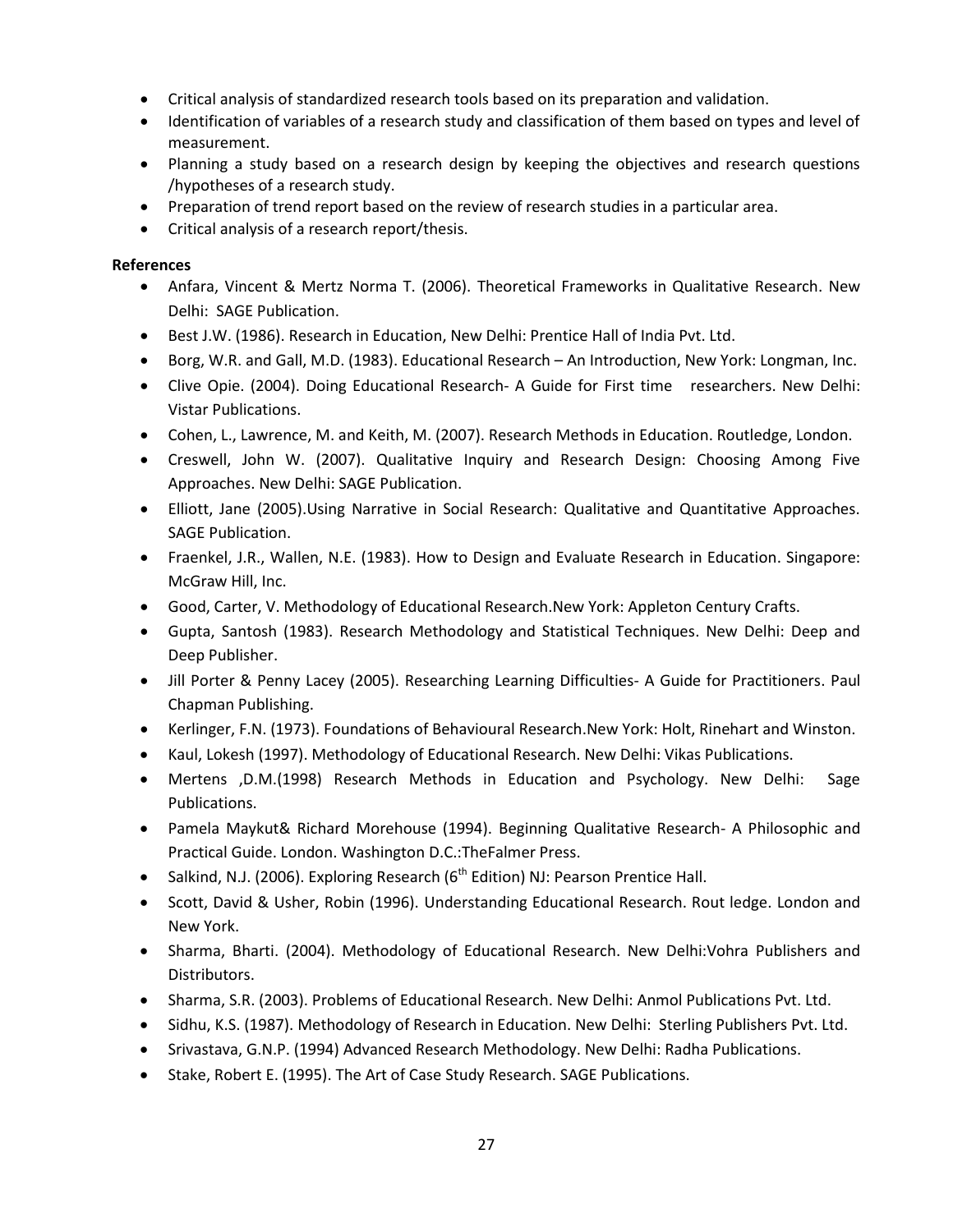- Tuckman, B.W. (1969) An Introduction to Educational Research. New York: The MacMillan Company.
- Travers, Robert M.W. (1978). An Introduction to Educational Research (4<sup>th</sup> edition). London: McMillan Publishers.
- Van,Dalen,B. and Meyer, William J. (1979) Understanding Educational Research: An Introduction. New York: McGraw Hill Co.
- Wiersma, W. (2000). Research Methods in Education.  $7<sup>th</sup>$  edition). Allyn & Bacon.
- Willis, Jerry W. (2007). Foundations of Qualitative Research: Interpretive and Critical Approaches.SAGE Publication

# **EDUCATIONAL MANAGEMENT, ADMINISTRATION AND LEADERSHIP GUMED - TS-EMAL1: EDUCATIONAL ADMINISTRATION AND MANAGEMENT**

Credits: 4 Max.marks: 100 Examination Duration: 2 Hours Internal: 50 Contact hours per week: Lectures: 3+Tutorials: 2 External: 50

# **RATIONALE**

The course intends to familiarize the prospective teacher-educators with the concept, purpose, principles and approaches of Educational administration and management studies in elementary and secondary education. It would guide them to explore the structure and practices of school administration and management at elementary and secondary level. It proposes to make them aware and sensitize with the contemporary issues and the current trends of research in administration and management in elementary and secondary education. The study of the paper would help them to understand the role and functions of different bodies/structures for administration and management of elementary and secondary education at national, state, district, cluster and block levels. Approaches and process of administration and management of elementary and secondary education will be studied in terms of its strategies and components. Different functions of school management at elementary and secondary level will be analyzed to develop critical understanding of these functions and their impact on smooth execution of the system. The unit of contemporary issues in administration and management in elementary and secondary education would equip the prospective teacher-educators with necessary knowledge and skills to deal with these challenges in a systematic and innovative way.

# **Objectives:**

After completing the paper, teacher-educators will be able:

- To develop understanding about developmental process of educational administration and management.
- To understand the basic concepts and process of educational administration and management.
- To develop an understanding about the role of different agencies in educational administration and management.
- To become conversant with the different sub-structures operating within the educational system and their interrelationships.
- To develop understanding of trends in educational administration in India
- Critically examine the present administrative/managerial practice and the issues related.
- To acquaint the learner with the challenges and opportunities emerging in the management.
- To develop competencies to use concept of management in areas of educational system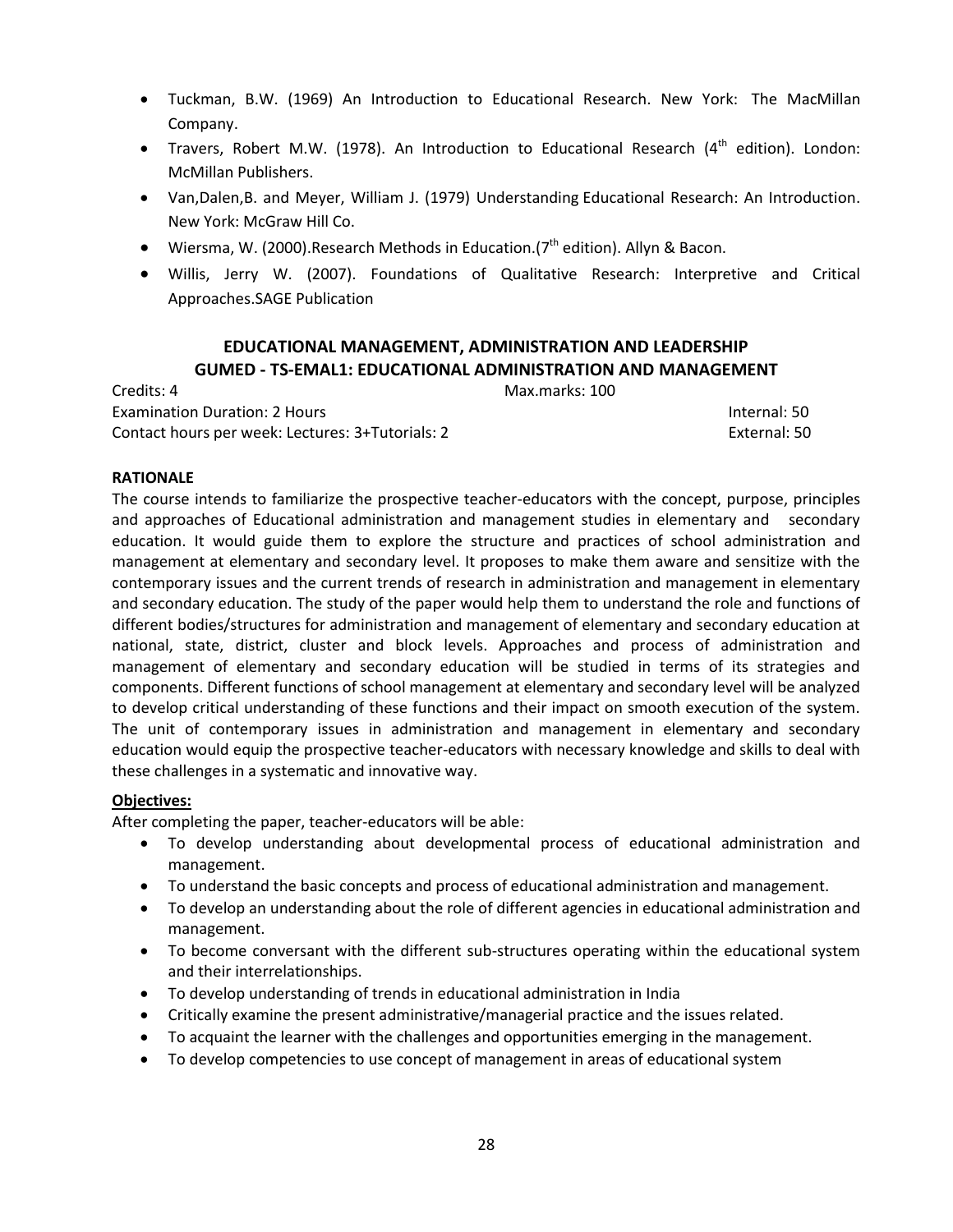# **COURSE CONTENT**

# **Unit I: Meaning, scope and process of educational administration**.

- Meaning and scope of educational administration.
- Importance, functions and theories of educational administration.
- Process of educational administration (Purposing, Planning, Organizing, Operating direction, coordination and control and Evaluating)
- Conceptual difference: (a) Educational Organization (b) Educational administration (c) Educational management.
- Nature and Characteristics of Educational organization
- Stages of Educational administration Centralization and Decentralization
- Meaning, concept and importance of Personnel Administration

# **Unit II: Developmental Process of Educational Administration**

- Development of Modern Concept of Educational Administration from 1900 to Present day; The Period between 1900-1935, The Period between 1935-1950, The Period between1950 and onwards
- Specific trends in Educational Administration;
	- (a) Decision making,
	- (b) Organizational climate
	- (c) Organizational change
	- (d) Organizational Compliance,
	- (e) Organizational Development,
	- (f) Management by objectives(MBO)
	- (g) PERT, (Programme, Evaluation and Review Technique)
- Educational Administration in India, U.K., U.S.A., and U.S.S.R.

# **Unit III: Educational Management concept and process**

- Management concept and Need of Management, Characteristics of good Management.
- Management at different levels-Elementary, Secondary and Higher Education,
- Role of the following agencies in effective institutional management, (a)School Management Committee, (b) Teachers, (c) Parents/Guardians
- Emerging substructures: implications for management: Open School System, Open University system, Navodaya Vidyalayas, KVS,KGBV and others.
- Structural positions and expected roles of special agencies in Indian education: MHRD, UGC, CABE, NCERT,NUEPA, ICSSR, NCTE, Local Bodies and Private Agencies etc.

# **Unit IV Application of Management concept in Academic areas of the educational systems-**

- Curriculum development /Evaluation
- Teaching Learning Processes
- Evaluation/Assessment (Management, Teacher, student, Parents/Guardians)- Self Appraisal.
- Professional Growth- In service Training
- Time Management.
- Group dynamics and motivation.
- Critical Issues and Challenges in Management

# **TRANSACTIONAL MODE**

The course would be transacted through participatory approaches including lecture cum discussion, brainstorming, group discussion, case studies, group and individual field based project and assignments followed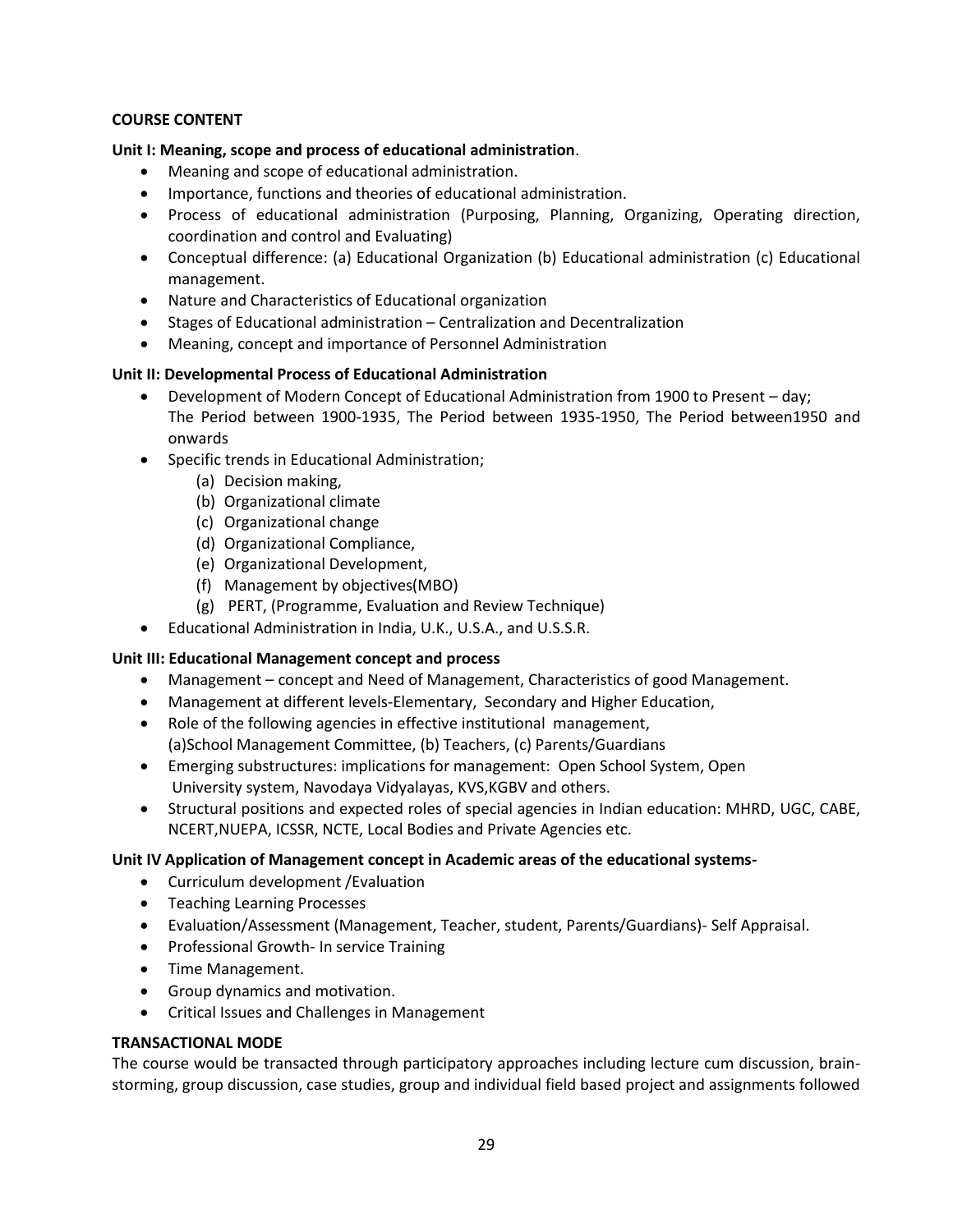by seminar presentation, workshop on field based topics of study, panel discussion, survey, ICT lab work, role play, field visits and narration etc.

# **Sessional work:**

The teacher-educators may undertake any one of the following activities:

- A study of the functioning and contribution towards school development /SMC/PTA/MTA (Any one).
- Preparing a report on review of research articles related to the contemporary issues in administration and management in education
- Explore the community resources a school is utilizing for various purposes.
- On the basis of your experience an interaction in the School/teacher training institution.
- Critically analyze the plan and implementation in any government school l under SSA/RMSA/SDP.

# **References**

- Bhatnagar, R.P. and Agrawal, V(2006) Educational Administration Supervision, Planning and Financing. R.Lall Book Depot, Meerut.
- Kimbrough, S.Ralph, Michall & Nunnery. *Educational Administration* New York: Mc Millan company
- Maleya, K.C. *Shiksha Prashaasan and Paryaveshana*. Bhopal : Madhya Pradesh Granth Academy. James M. Liphem : Leadership and administrative in Behavioral Science and administration edited by Daniel E. Griffiths, Chicago, Uni. of Chicago Press, 1964.
- Newman and Summer. *The process of Management : Concept, Behaviour and Practice*. New Delhi :
- Prentice Hall of India Pvt. Ltd.
- Priorities for research Campbell R. F. and Gogg R. T. Administrative Behavioral in Education, Harper Brothers, New York, 1957.
- Robin Stepher P. *Organizational Behaviour*. Prentice Hall Pub. Pvt. Ltd.
- Simon, Herbart A. *Administrative Behaviour*. New York : McMillan Company.

# **GUMED - TS-CPA1: FOUNDATIONS, THEORIES AND MODELS OF CURRICULUM**

| Credits: 4                                       | Max.marks: 100 |              |
|--------------------------------------------------|----------------|--------------|
| <b>Examination Duration: 2 Hours</b>             |                | Internal: 50 |
| Contact hours per week: Lectures: 3+Tutorials: 2 |                | External: 50 |

# **OBJECTIVES:**

On completion of this course, the students will be able to

- Analyze the different perspectives of curriculum
- **Understand the foundations of curriculum development.**
- .Compare and analyse the National curriculum frameworks over the years with respect to their foundational considerations, concerns, priorities and goals.
- Understand the various models and the theories of curriculum development and analyse their relevance to Indian context of school education
- Analyze the curriculum frameworks of various other countries with that of National curriculum frameworks of India.

# **Unit I: Perspectives on curriculum**

- Perspectives on curriculum
	- o Traditionalists
	- o Conceptual-Empiricists
	- o Reconceptualists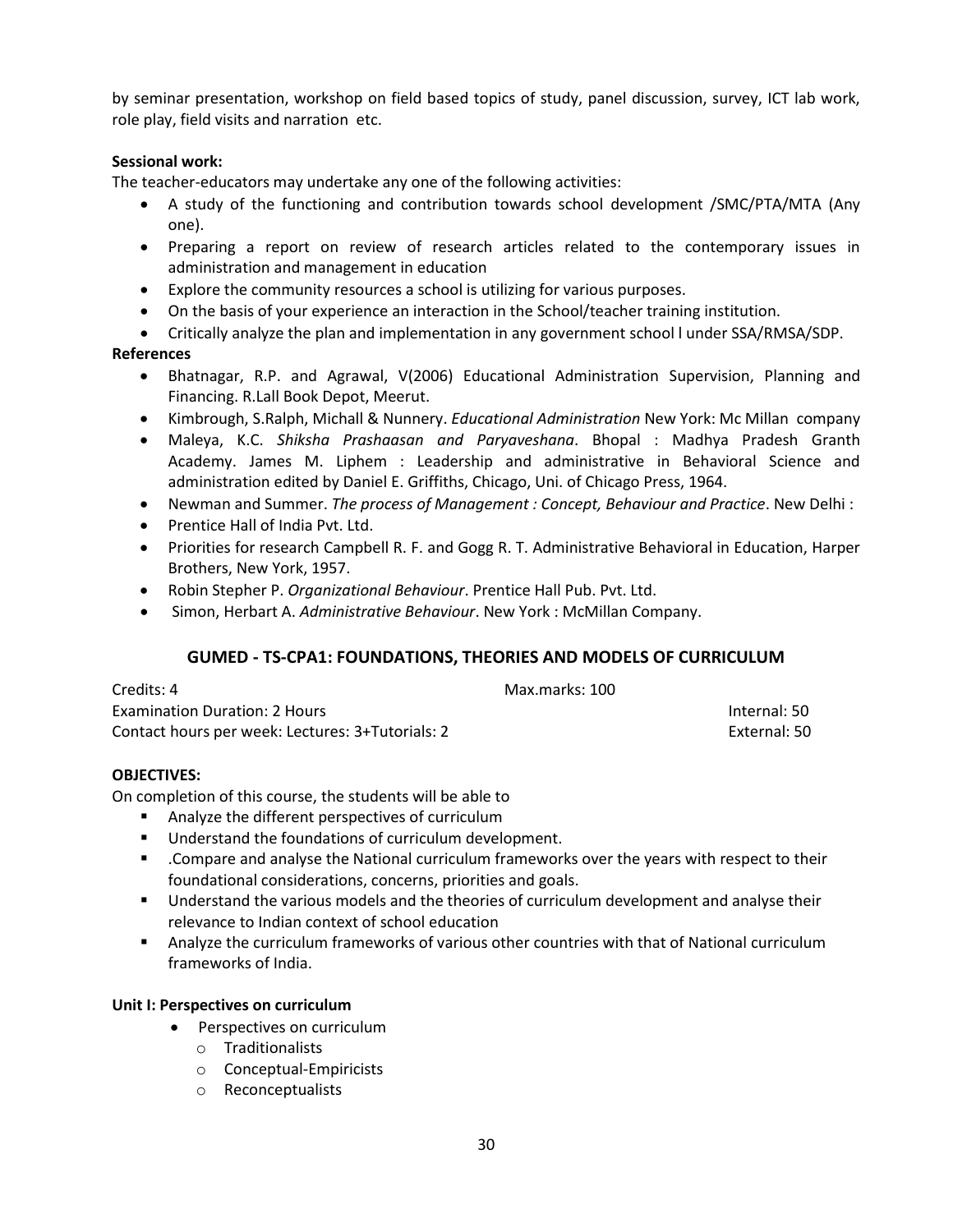- o Social constructivists
- **Concept of integrated curriculum, interdisciplinary, Standard based, and Issue based curriculum** and their significance
- Humanistic curriculum: characteristics, psychological basis, purpose, role of teacher.
- **Social Deconstructionist curriculum: characteristics, purpose, Role of a teacher**

# **Unit II: Foundations of curriculum**

Historical, philosophical ( some philosophical systems, structure of knowledge and Discipline; forms of knowledge and Disciplines) , national concerns and goals, globalization, localization and privatization, political ideology and technological influences, economic necessities; Socio-cultural context of students - multi- cultural, multi-lingual aspects; Critical issues: environmental concerns, gender differences, inclusiveness, value concerns and issues, social sensitivity ; : Behaviouristic, cognitivistic and social learning (and their relevance to curriculum development).

### **Unit III: Curriculum theories and models of curriculum development**

- Study of important Curriculum theories and their significance to curriculum planning
- **E** Curriculum models: The AIM model, Taba 's Inverted model, Tyler's Ends-Means model, Oliva model, Saylor-Alexander Model, Macdonald's model. Zais Eclectic model, Cornett's personal practical theories model; Nicholls and Nicholls-1972 model; Willes and Bondi-1989 model; Need assessment model; Futuristic model; Vocational/Training model

### **Unit IV: Curriculum Concerns-global and Nation wide**

- Analysis of National curriculum framework documents with respect to various aspects of foundations, concerns, and the changes made with important considerations.
- Comparative study and analysis of curricular frameworks of other countries- US, UK , Finland, Australia etc (with respect to their priorities, concerns and goals towards school education)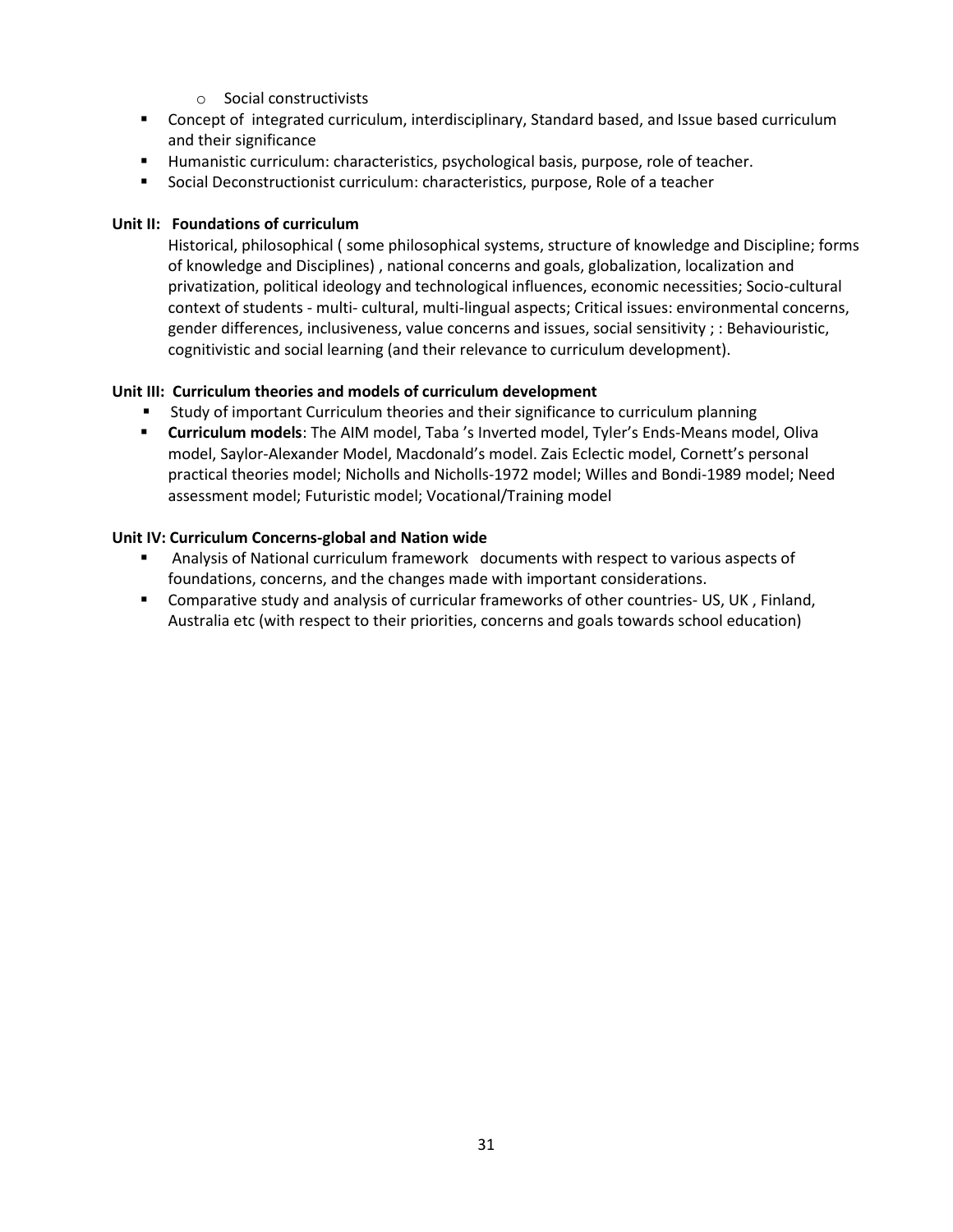# **Sessional activities**

- Study the Focus groups 'Position papers to understand the background discussion that led to the present National curriculum framework 2005.and presentation of papers theme wise.
- **Preparation and presentation of papers on comparative study of National curriculum framework of** other countries at different levels (US, UK, Australia, Finland and others if possible).
- Study of National Policies of Education –1986, 1992(modified version) and POA on NPE-1996 in relation to National curriculum frameworks that were developed later.

# **References**

- Bob Moon and Patricia Murphy (Ed) (1999). Curriculum in Context. Paul Chapman Publishing, London.
- Butchvarov,P.(1970), The Concept of Knowledge, Evanston, Illinois: North Western University Press.
- Chomsky, N (1986). Knowledge of Language, Prager, New York.
- Datta, D.M. (1972). Six ways of Knowing. Calcultta University Press, Calcultta. Dewey, John. The Child and the Curriculum, University of Chicago Press: Chicago G.W.
- Ford and Lawrence Pungo, (1964). The structure of Knowledge and the curriculum. Rand McNally & Company, Chicago.
- Joseph Schwab, (1969). The Practical: A language for curriculum. School Review, November.
- Keddie, N.(1971) : Classroom Knowledge, in. M.F.D Young.
- Kelley, A.B. (1996). The Curricular Theory and Practice. Harper and Row, US. . Margaret, K.T. The open Classroom, Orient Longman: New Delhi, 1999.
- Nirantar (1997). Developing a Curriculum for Rural Women, Nirantar, New Delhi. Phenix, P H (1964). Realms of Meaning. MacGraw-Hill, New York.
- Paul Hirst: Knowledge and Curriculum.
- Steven H. Cahn (1970). *The Philosophical Foundation of Education,* Harper & Row Publishers, New York.
- Taba, Hilda (1962). Curriculum Development. Theory and Practice, Har Court, Brace and Wald. New York.
- Tyler, R.W. (1949). *Basic Principles of Curriculum and Instruction.* Chicago: University of Chicago Press.

# **EDUCATIONAL TECHNOLOGY AND ICT**

# **Note:**

- 1. The trainees could be asked to take up various online ICT programmes already available through CIET, UNESCO and other agencies related to the courses content in various units. This will give more time for the teacher educators to provide hands on experiences and discussions
- 2. All the three courses could be made available to the learners as e-learning course through LMS like Moodle. This would also give ample opportunity for the trainees to experience e-learning and econtent design
- 3. The expectation is that the emphasis will be given to FOSS tools for e-content creation and elearning. This is expected to ensure access and sustainability. Some of the FOSS tools are mentioned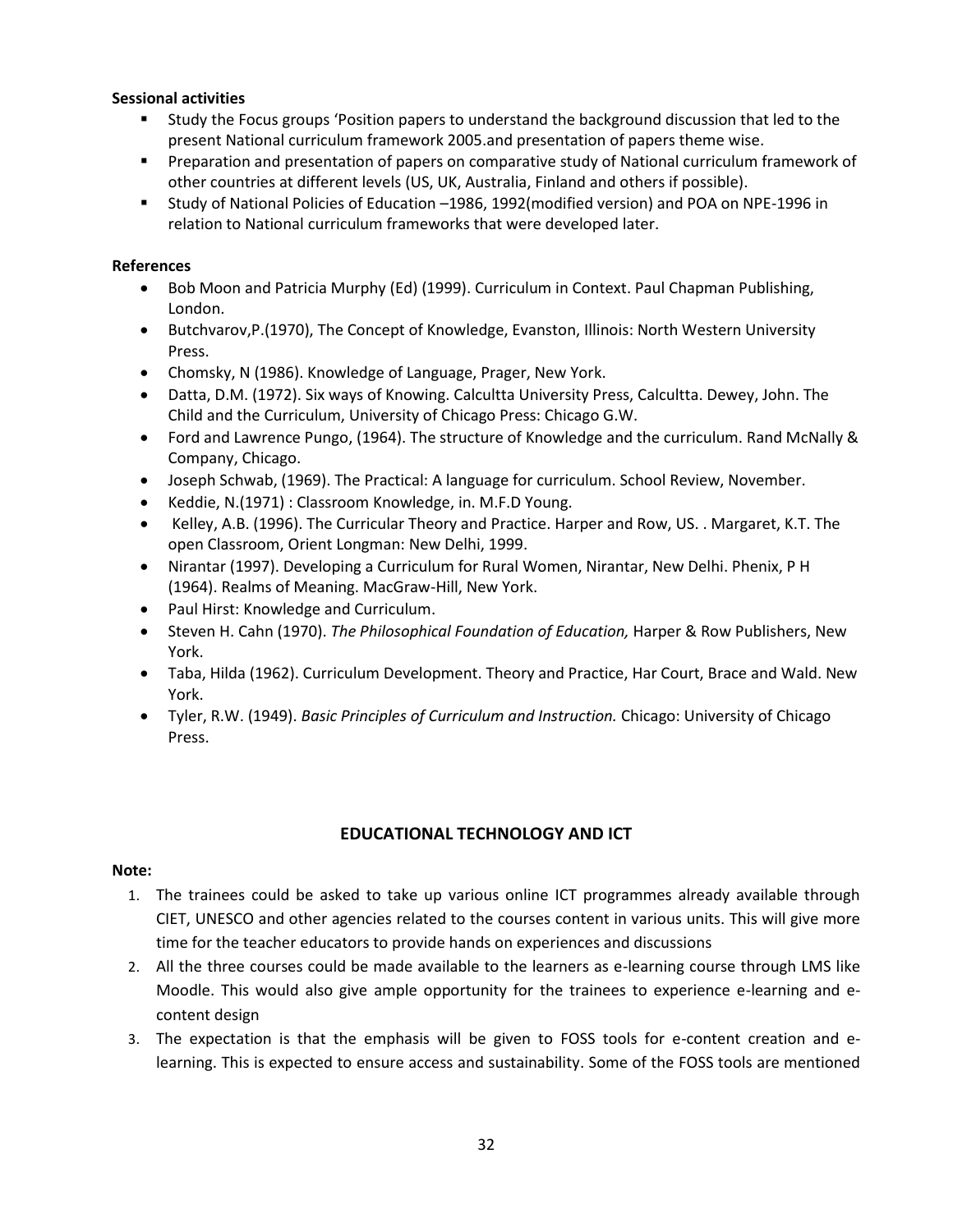in the syllabus. However new tools are developed more frequently than ever and therefore the educators are expected to explore these tools and integrate that in to the course content.

4. The course content is expected to be covered through practical hands on activities, background reading, and group discussion and the lectures need to be limited to the minimum.

# **GUMED - TS-ETICT1: FOUNDATIONS OF EDUCATIONAL TECHNOLOGY**

| Credits: 4                                       | Max.marks: 100 |              |
|--------------------------------------------------|----------------|--------------|
| <b>Examination Duration: 2 Hours</b>             |                | Internal: 50 |
| Contact hours per week: Lectures: 3+Tutorials: 2 |                | External: 50 |

# **Objectives**

- 1. Differentiate various terminologies associated with educational technology
- 2. Appreciate the emergence and evolution of various educational media
- 3. Explain various approaches to educational technology
- 4. Describe the integration of technology for pedagogy, assessment, administration and CPD
- 5. Analyse and apply principles and practices associated with technology enhanced learning
- 6. Critically evaluate ICT related policies and plans
- 7. Assess various problems and issues related to information and communication technologies and its integration in education

# **Unit I: Historical and Conceptual Basis**

- o Meaning and nature of
	- Educational technology
	- Instructional technology
	- Information and communication technology
- Emergence of educational technology as a discipline
- Definitions, scope, functions/objectives of educational technology
- Approaches to educational technology:
	- o Physical science (media approach)
	- $\circ$  Communication (audio visual approach) development of communication theory, communication models, mass communication, convergence of communication and educational technology
	- $\circ$  Cybernetics (system approach) origin of system concept, characteristics and stages of instructional system, general and instructional system theory
	- $\circ$  Behavioral science (behaviorist approach) taxonomic and performance approach to objectives, mastery learning, programmed instruction and teaching machines, individualized approach to instruction – keller plan & IPI, Computer assisted instruction
	- $\circ$  Behavioral science (cognitivist approach) information processing model, information theory, contributions of piaget, ausubel, bruner, cognitive learning strategies, simulation, artificial intelligence, computer based instruction)
	- $\circ$  Instructional design approach task analysis, instructional design theories gagne, bruner, constructivist approach, discovery, inquiry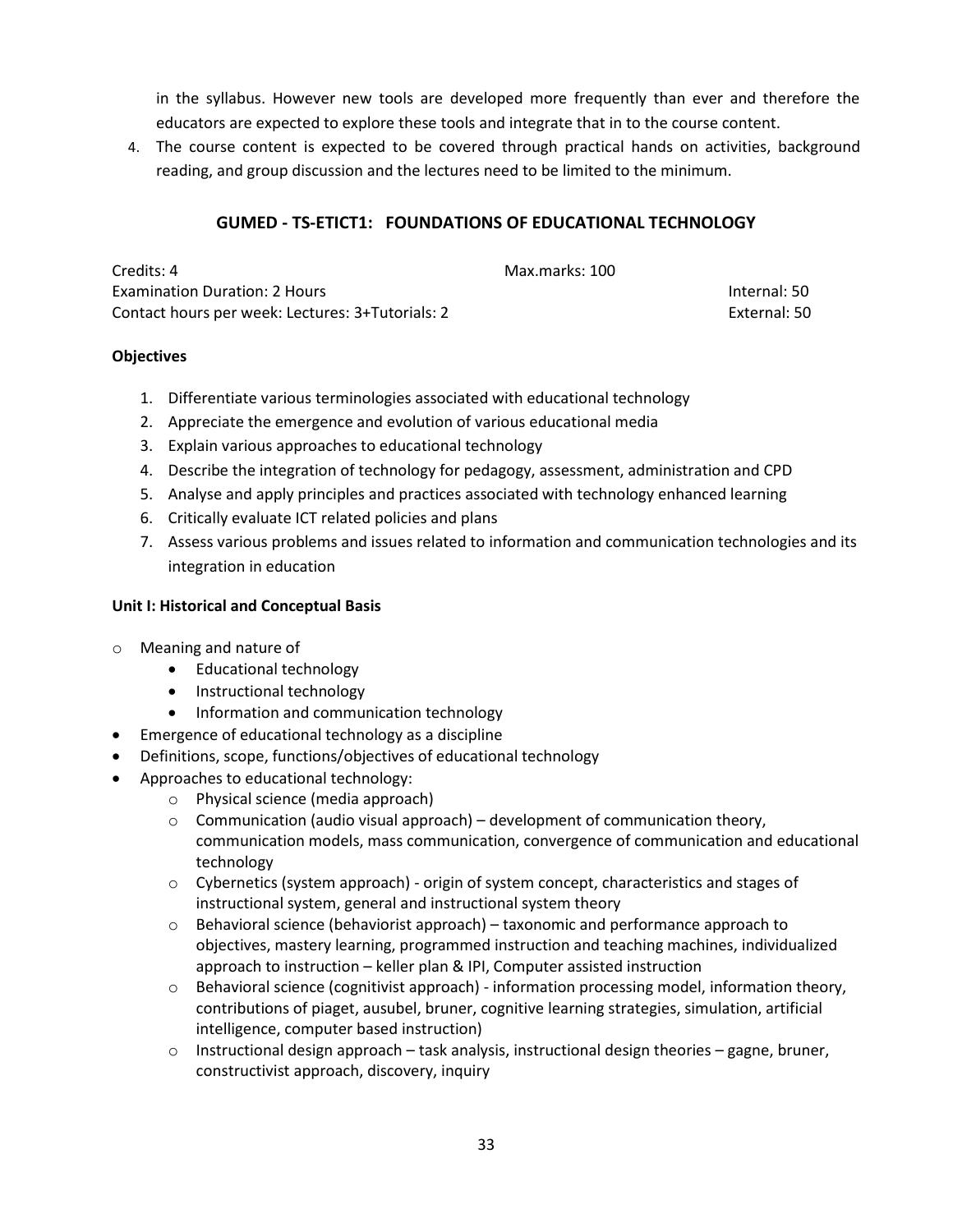# **Unit II Evolution of Educational Media**

- Emergence and evolution of educational radio, Trends in educational radio FM, community radio, internet radio and podcast
- Emergence and evolution of educational television –educational TV, instructional TV, CCTV, IPTV, LCD TV, LED TV, 3D and HDTV, UHD
- Emergence and evolution of Display boards black board, flannel board, peg board, white board interactive white board, bendable and foldable display
- Emergence and evolution of projected aids hand made slide projector, photographic slide projector, film projector, epidiascope, OHP, multimedia projector, document projector, lead diode/pico projector
- Emergence and evolution of storage media-text book, magnetic tape, floppy disc, CDROM, DVD, Hard disk, Optical drives, cloud storage
- Emergence of new information technology- convergence of computing and telecommunications
- Emergence and evolution of transmission technology Face to face, co-axial cable distribution, optical fibre, satellite, infrared, Bluetooth, internet, Wi-Fi, 3g, 4g
- Emergence and evolution of communication Face to face, letter, telegrams, telephones, mobiles phones, e-mail, Instant messaging, chat, online conference
- Emergence and evolution of audio-visual recording tape recorder, digital recorder, camera evolution, video camera evolution etc.
- Emergence and evolution of computer- mainframe computer, desktop/personal computer, laptop, palm top computer, tablet, phablet, wearable computing

# **Unit III: Integration of Technology in Education**

- Characteristics of digital learners
- Need and importance of digital Literacy
- Relationship between technology, culture and learning
- Technology and pedagogy
	- Techno pedagogical content knowledge (TPCK)
	- Approaches and strategies to integrating ICT in teaching and learning
	- **ICT** and Universal design for Learning (UDL)-multiple means of providing learning experience, multi means of representing learning, multiple means of engaging learners
- Technology and assessment
	- o Electronic assessment portfolio concept, types, e-portfolio tools -Mahara
	- o Technology assisted continuous assessment: role of LMS
	- $\circ$  Online and offline assessment tools rubrics, survey tools, puzzle makers, test generators, reflective journal, question bank
	- o Learning analytics and feedback
- Technology for administration and CPD
	- ICT for personal management: email, task, events, diary, networking
	- ICT for educational administration: scheduling, record keeping, student information, electronic grade book, connecting with parents and community
	- ICT for professional development: tools and opportunities
	- **EXECT** Action research and design based research in technology integration and its implications for professional development

# **Unit IV: Technology Integration: Policies, Promises, Problems and Trends**

- o Promising Trends
	- increased online access and connectivity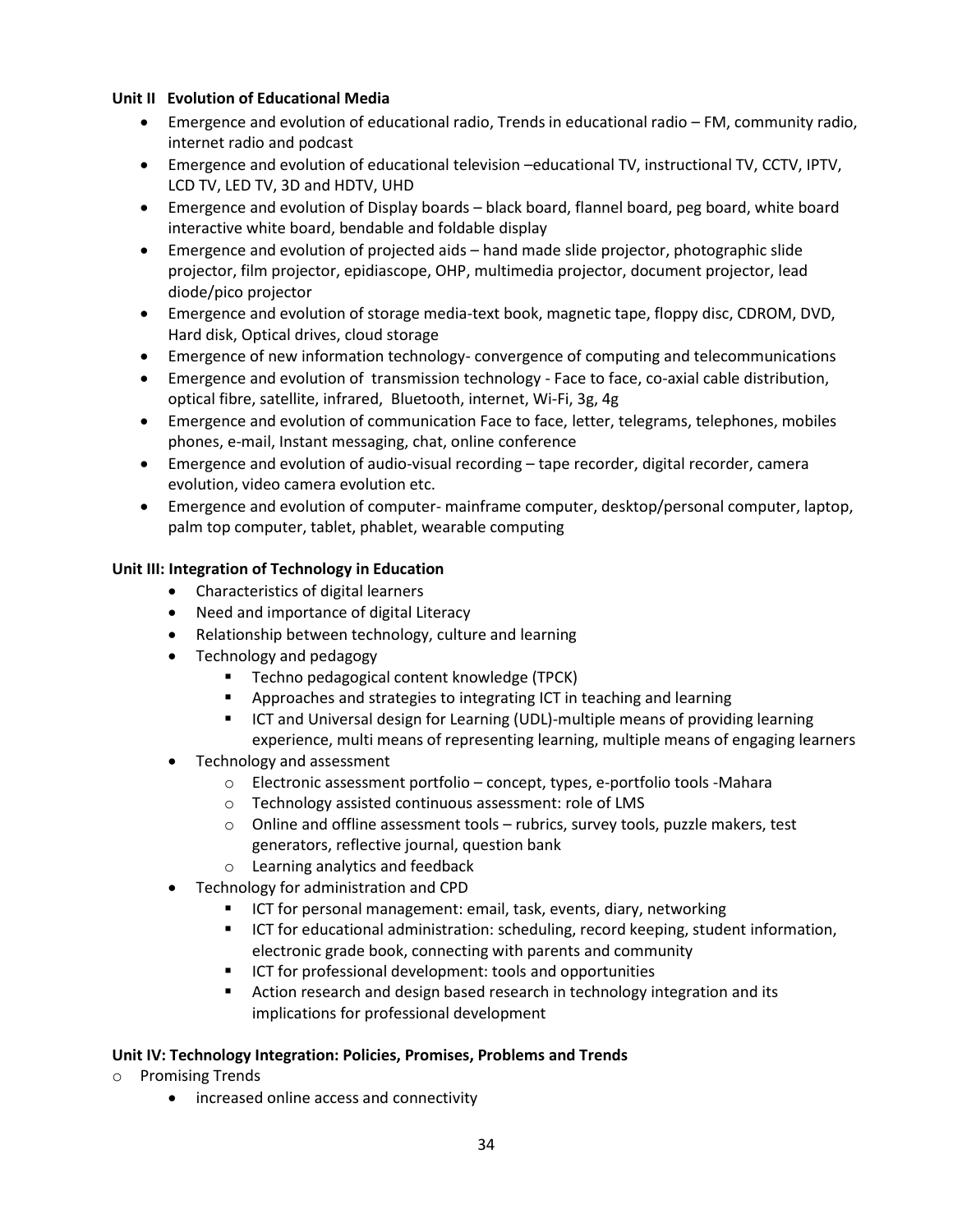- mobile access- ubiquitous computing
- Free and Open Source Software (FOSS)
- Convergence of Hardware and software
- Technological sophistication and affordability
- Digital assistive technology
- o Problems
	- Equity issues and the digital divide
	- Social, ethical, and security issues
	- Limitations of technology integration: A critical look at the impact of technology integration
	- Technology dependence and learner autonomy
- **Current and Future Trends** 
	- Emerging role for augmented and virtual reality in education
	- Learning analytics and education
	- Personalised learning spaces
	- Digital badging and games
	- BYOD and digital citizenship
	- 3D printing and its educational application
- o ICT Plans/schemes, policies, curriculum and standards

# **Sessional Work**

- 1. Perform content analysis and task analysis of any topic at school level
- 2. Write instructional objectives for any topic based on performance approaches to objectives
- 3. Comparative analysis of the contributions of Piaget, Bruner, Gagne, and Ausubel to learning and instruction
- 4. Write an essay on emergence and evolution of radio/display boards/projected aids/video and TV/storage media
- 5. Develop a lesson based using UDL approach
- 6. Create an assessment portfolio using offline/online tool
- 7. Develop an online test for any topic using Rogo online tool
- 8. Create account in online teacher collaboration site and take part in the activities and submit a report
- 9. Develop a technology integration plan for administrative task and personal management
- 10. Review of national ICT curriculum
- 11. Essay on social, ethical, and security issues related to ICT

# **References**

- 1. [Andrew M. St. Laurent.](http://www.amazon.com/Andrew-M.-St.-Laurent/e/B001IQXSBI/ref=dp_byline_cont_book_1) (2004). Understanding Open Source and Free Software Licensing. Oreilly:Cambridge
- 2. Bharihok Deepak. (2000). Fundamentals of Information Technology. Pentagon Press: New Delhi
- 3. Evant, M: The International Encyclopedia of Educational Technology.
- 4. [Gwen Solomon,](http://www.amazon.com/Gwen-Solomon/e/B00NGJNCHA/ref=dp_byline_cont_book_1) [Lynne Schrum.](http://www.amazon.com/Lynne-Schrum/e/B002UAF7YM/ref=dp_byline_cont_book_2) (2014). Web 2.0 How-to for Educators, Second Edition. ISTE
- 5. [Howard Pitler](http://www.amazon.com/Howard-Pitler/e/B001JRVGS8/ref=dp_byline_cont_book_1)**,** [Elizabeth R. Hubbell,](http://www.amazon.com/s/ref=dp_byline_sr_book_2?ie=UTF8&field-author=Elizabeth+R.+Hubbell&search-alias=books&text=Elizabeth+R.+Hubbell&sort=relevancerank) [and Matt Kuhn](http://www.amazon.com/s/ref=dp_byline_sr_book_3?ie=UTF8&field-author=and+Matt+Kuhn&search-alias=books&text=and+Matt+Kuhn&sort=relevancerank)**.** (2012)Using Technology with Classroom Instruction That Works, 2nd Edition. ASCD:Denver
- 6. [Jane Hunter](http://www.amazon.com/Jane-Hunter/e/B00THH69XE/ref=dp_byline_cont_book_1) **(2015).**Technology Integration and High Possibility Classrooms: Building from TPACK
- 7. [Katherine Cennamo](http://www.amazon.com/Katherine-Cennamo/e/B009HX52WM/ref=dp_byline_cont_book_1)**,** [John Ross](http://www.amazon.com/s/ref=dp_byline_sr_book_2?ie=UTF8&field-author=John+Ross&search-alias=books&text=John+Ross&sort=relevancerank)**,** [Peggy Ertmer](http://www.amazon.com/s/ref=dp_byline_sr_book_3?ie=UTF8&field-author=Peggy+Ertmer&search-alias=books&text=Peggy+Ertmer&sort=relevancerank)**.** (2013).Technology Integration for Meaningful Classroom Use: A Standards-Based Approach. Wadsworth: AU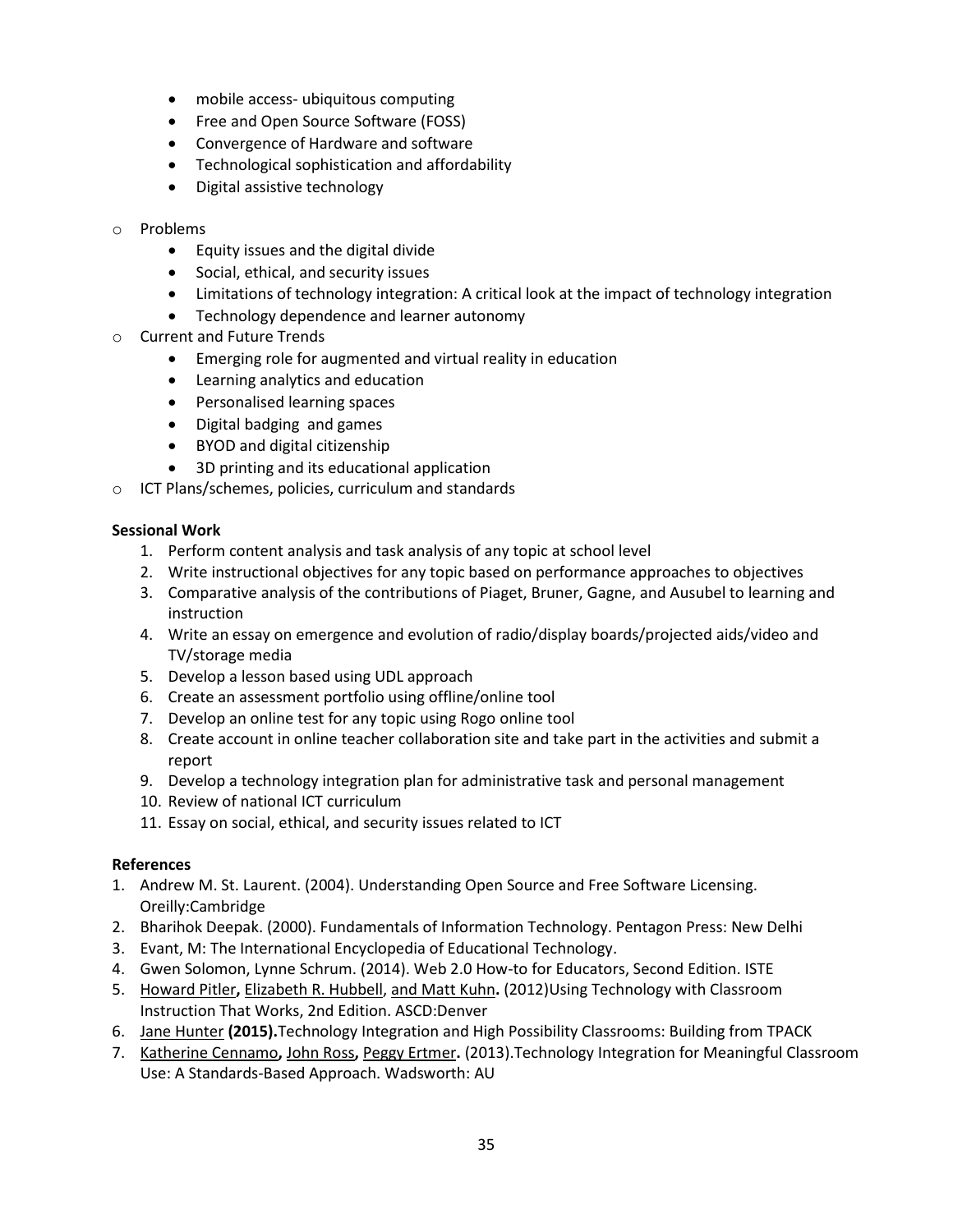8. W.J. Pelgrum and N.Law(2003). ICT in Education around the world-Trends, Problems and Prospects . UNESCO : Paris.

# **Inclusive Education**

# **GUMED - TS-IE1: UNDERSTANDING AND DEVELOPMENT OF INCLUSIVE EDUCATION**

Credits: 4 Max.marks: 100 Examination Duration: 2 Hours Internal: 50 Contact hours per week: Lectures: 3+Tutorials: 2 External: 50

# **Objectives:**

On completion of this course the students will be able to:

- understand the concept and meaning of Inclusive Education,
- understand different perspectives of inclusive education,
- know about the key legislations and policies for inclusive education,
- aware of the range and focus of literature in the field,
- develop critical understanding of the recommendations of various commissions, policies, schemes and committees towards teacher preparation for inclusive education,
- understand the nature of difficulties encounter and prepare conducive teaching learning environment in inclusive schools,
- understand the global and national commitments towards the education of learners with diverse needs,
- utilizing existing support services for promoting inclusive practice,
- seek parental, community and NGO support for utilizing available resources for education in inclusive settings.

# **Unit I: Introduction to Inclusive Education**

- Concept of Inclusive Education
- Need and Importance Inclusive Education
- Scope of Inclusive Education
- Segregation to Inclusion, Education for All Movement
- Different Perspectives of Inclusive Education : Historical ,Philosophical ,Psychological ,Sociological and Political Economic perspectives of inclusive education
- Diversity and Inclusion
- Whole school scenario with reference to diversity
- Diversity in the Classroom socio-cultural differences, gender, language, ability
- Learning styles in a classroom
- Social and academic inclusion of learners with diverse needs in classrooms.

# **Unit II Initiatives taken in the direction of Inclusive education**

At the International level

The Universal Declaration of Human Rights (1948), The UN Convention on the Rights of the Child (CRC), International Year / decade of the Disabled Persons (IYDP, 1981), The World Declaration on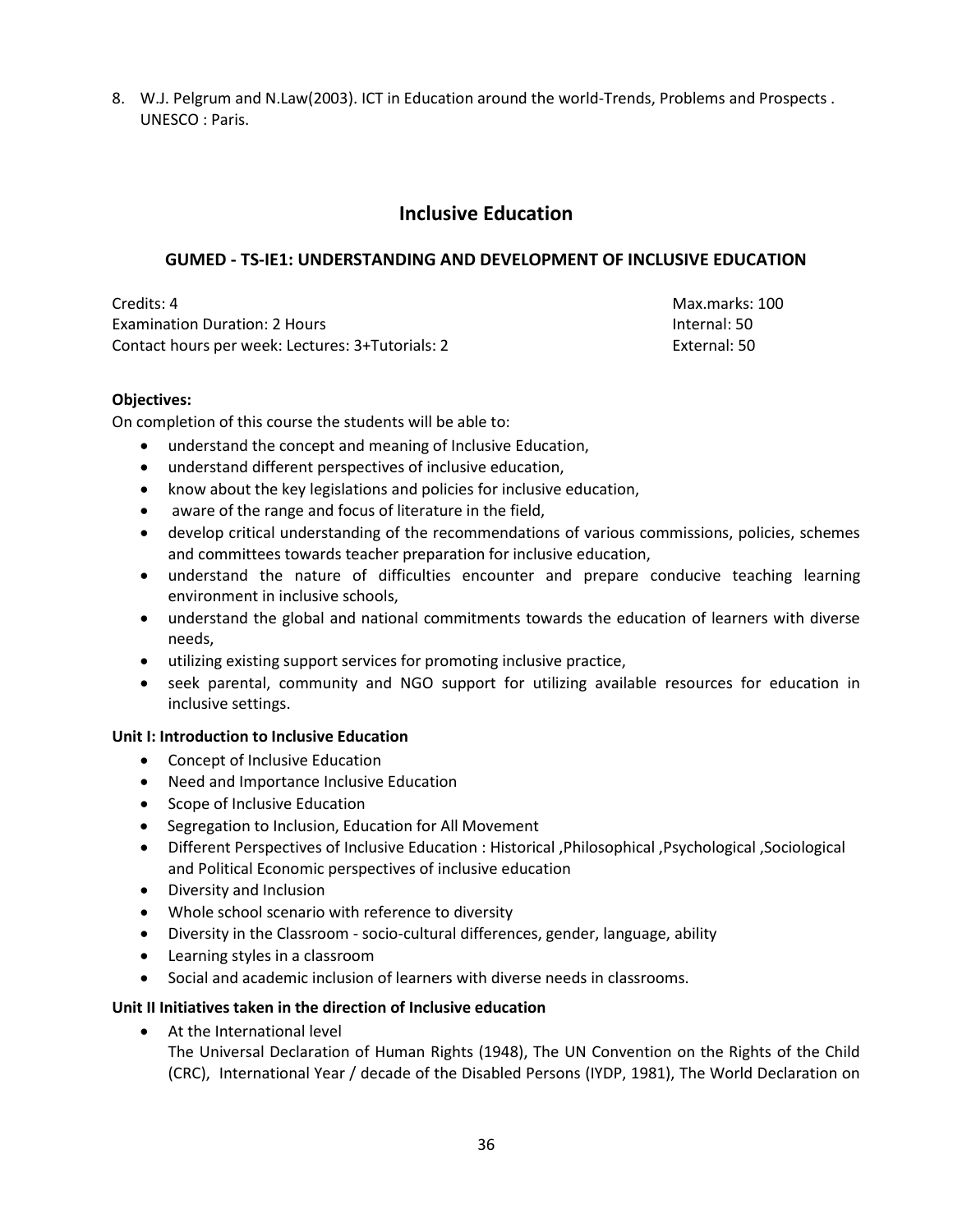Education for All and its Framework for Action to meet Basic- Learning Needs, (1990), Salamanca Statement and Framework for action on Special Needs Education (UNESCO)1994)

National level

The Indian Education Commission (1964-66). Integrated Education for Disabled Children (IEDC, 1974), National Policy on Education 1986 (POA, 1992). Rehabilitation Council of India Act, 1992, The Persons with Disabilities (Equal Opportunities, Protection of Rights and Full Participation) Act 1995, The National Trust for the Welfare of Persons with Autism, Cerebral Palsy, Mental Retardation and Multiple Disabilities Act 1999, Sarva Shiksha Abhiyan, RMSA, National Curriculum Framework, 2005, IEDSS-2009, RTE-2009, Right to Persons with Disability Bill 2012 /2014).

### **Unit III: Creating and Sustaining Inclusive Practices**

- Index of Inclusion- culture, policy, and practice
- Factors for Successful Inclusion
- Preparation for Inclusive Education
- Building learning friendly classrooms
- Role of teachers, parents and other community members for supporting inclusion of children with diverse needs

### **Unit IV: Supportive Services for Inclusion**

- Concept, importance and types of supportive services (medical, rehabilitative and educational)
- Early identification and available referral services for support.
- Role of teacher educators in utilizing support services for inclusion (academic supports, resource Room support, support of special schools and special teachers, family and community participation, guidance and counselling, NGO collaboration)

### **Transactional Mode:**

Lecture cum Discussion, group work, ICT- power-point presentation, use of internet etc, and field visit to get first hand exercise on inclusive practices.

### **Sessional Work:**

The students will undertake any one of the following activities:

- o Preparation of status report on school education of learners with diverse needs.
- o Evaluation of text books from the perspective of learners with diverse needs.
- $\circ$  Field visit to school/ institutions promoting inclusive practices and discussion with teachers and observation and analysis of teaching learning practices.
- $\circ$  Critical review of policy, practice, and panel discussion by a group of students.
- o Critical analysis of NCF 2005 / NCFTE-2009 for planning quality teacher preparation programme.
- $\circ$  Conduct a survey on the type of supportive service needed for inclusion of children with any disability of your choice and share the findings in the class.
- o Visit to special/ integrated / inclusive classrooms and prepare a comprehensive report
- $\circ$  Visit to a NGO working in the education of LwDNs and prepare a comprehensive report on their contributions and activities.

### **References:**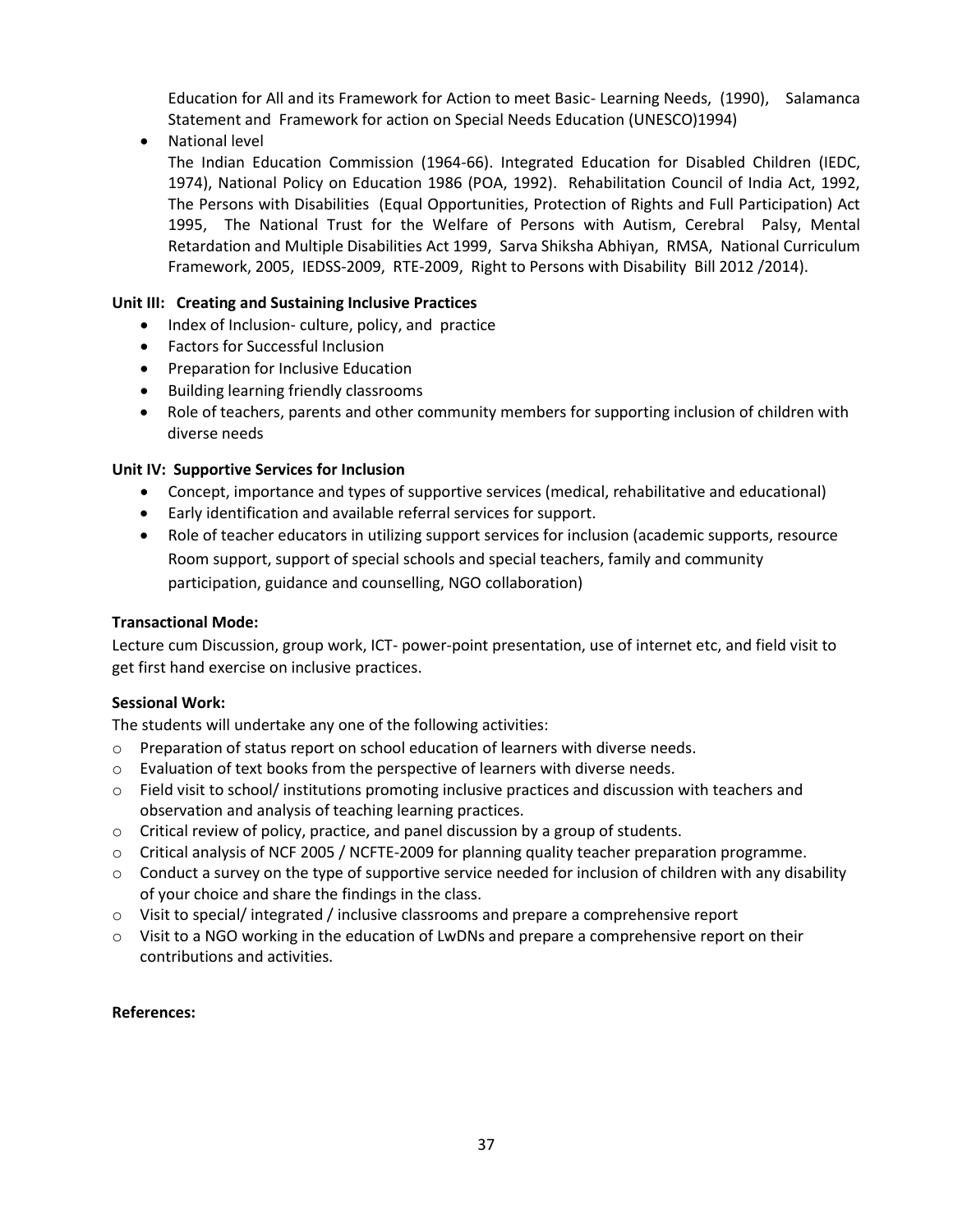# **Programme Planning, Implementation, Monitoring and Evaluation GUMED - TS-PPIME1: PLANNING EDUCATIONAL PROGRAMMES**

Credits: 4 Max.marks: 100 Examination Duration: 2 Hours Internal: 50 Contact hours per week:  $3L + 2T$  External: 50

### **Objectives:**

On completion of this course, the students will be able to:

- Revisit and gain insight in to the concept of educational programme and educational planning
- Understand the process of planning a programme.
- Develop a comparative understanding of different models of planning
- Critically examine the factors influencing educational planning.
- Understand and appreciate the importance of planning in an educational programme.

### **Course Content**

### **Unit 1: Educational Programme Planning: Meaning and Types**

- Educational programme: meaning
- Different types of programmes
	- Direct service interventions, Community mobilization efforts, Research initiatives, Surveillance systems, Advocacy work, Social marketing campaigns, Infrastructure building projects, Training programs, Administrative systems
- Nature and scope of planning an educational programme
- Factors affecting planning of an educational programme
	- Consideration of cost
	- Consideration of technological factors
	- Availability of associated support materials
	- Simplicity of implementation
	- Innovation system congruence

### **Unit 2: Steps in planning an educational programme I:**

- Establishing a programme planning team
- Need Analysis: Formal and Informal Approaches
	- What is a Needs Assessment?
	- Why is Needs Assessment Important to Project Design and Implementation?
	- Planning a Needs Assessment.
- Stake holder Analysis and Identifying the target group
- Resource and Capability Analysis

### **Unit 3: Steps in planning an educational programme II:**

- Develop a logic model
	- Outcome analysis and statement of objectives
	- Input-output analysis
	- Designing the activities
- Financial Analysis and Budgeting
- Establish program format and delivery system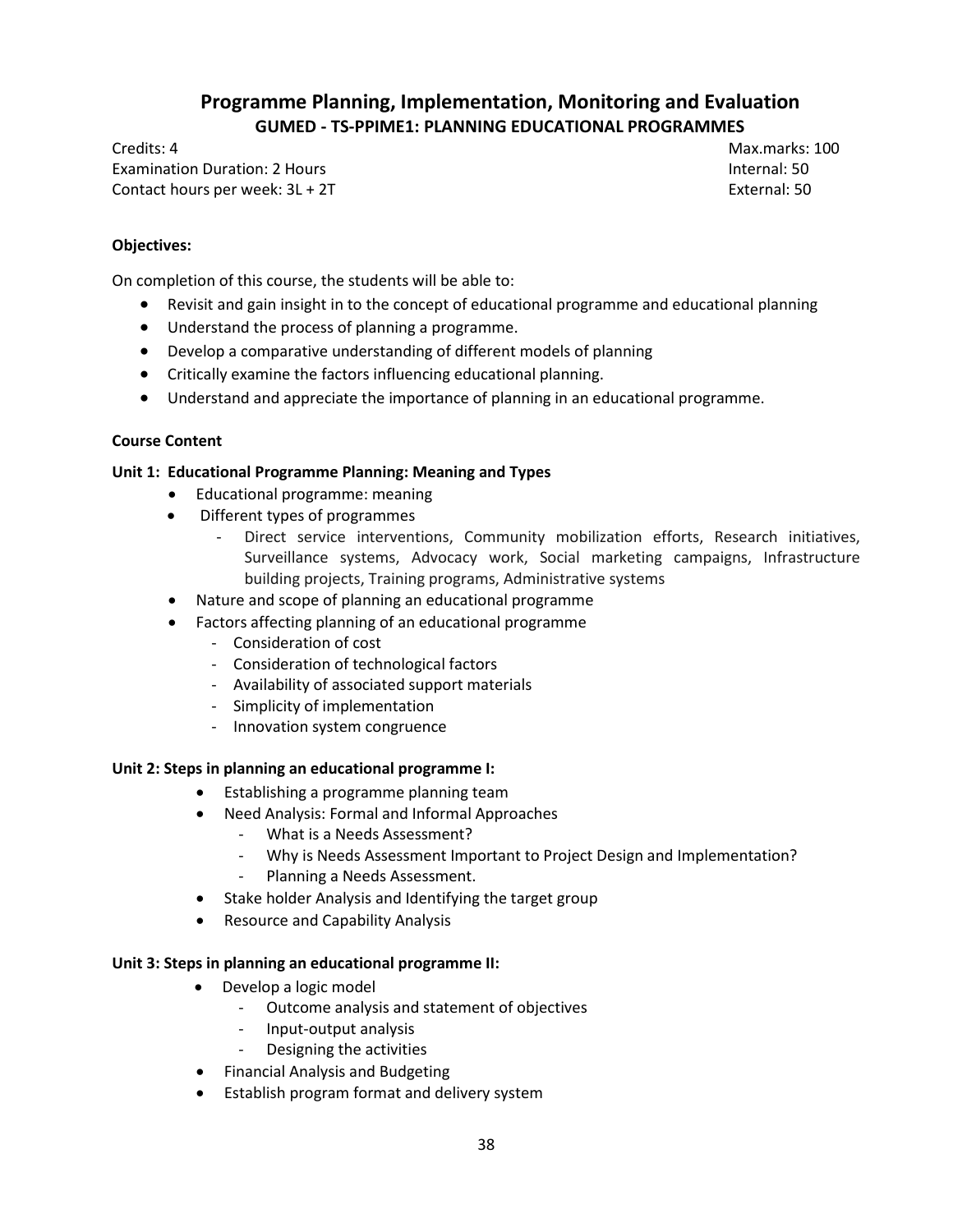#### **Unit 4: Program Planning Models – their merits and demerits**

- top-down and bottom-up approach to planning
- **Programme** theory and logic model approach to planning
- Building responsibility leadership in implementation
- Issues and concerns in planning an educational programme
- Need for a research base in conceptualising a programme
- Developing a strategic plan Developing Vision and Mission Statements, Creating Objectives, Section 4. Developing Successful Strategies, Developing an Action Plan, Obtaining Feedback from Constituents, Identifying Action Steps

### **Sessional Work**

- Study of the Annual Reports of SCERT/GU/NCERT/NUEPA to identify the planning process involved in a programme pertaining to elementary/secondary level.
- Select any one current practice in elementary/secondary teacher education and trace the background of its formulation.
- Develop the programme logic for a selected programme at elementary/secondary level

#### **References**

- Baskas Richard S. Compare and Contrast Program Planning Models. Walden University. 2011
- Elaine Andrews, Elva Farrell, Joe Heimlich, Richard Ponzio and Kelly J. Warren. *Educating Young People about Water: A Guide to Program Planning and Evaluation*. ERIC Clearinghouse for Science, Mathematics, and Environmental Education. The Ohio State University. September, 1995
- Major Chaval Chompucot. Major Factors Affecting Educational Policy Implementation Effectiveness For The Three Southernmost Provinces Of Thailand As Perceived By School Directors. Ph. D. National Institute of Development Administration, 2011
- Lorilee R. Sandmann, Richard C. Kiely, and Robin S. Grenier Program Planning: The Neglected Dimension of Service-Learning. *Michigan Journal of Community Service Learning. Spring 2009*
- Unesco. Economic and social aspects of educational planning. Netherlands. 1964
- IIEP (UNESCO). Educational Planning: Approaches, Challenges International Frameworks. Module-1. Distance Education Programmeon Education Sector Planning
- Belinda Gimbert and Rebecca Parker. Using Logic Modeling for Programme Planning and Evaluation. 2013
- A.O. Alabi and T. Okemakinde. Effective Planning as a Factor of Educational Reform and Innovation in Nigeria. Current Research Journal of Social Sciences 2(6): 316-321, 2010
- Elizabeth A. Day-Miller and Janice O. Easton.Designing Education Projects a Comprehensive approach to Needs Assessment, Project Planning and Implementation and Evaluation (Second Edition). U.S. Department of Commerce. BridgeWater Education Consulting, LLC. Bridgewater, VA 22812. APRIL 2009
- Program Planning & Evaluation: Covering All Bases at <https://www.youtube.com/watch?v=R3QbABUZoEc>
- Developing a Project Plan at<https://www.youtube.com/watch?v=UFeMVz6dam8>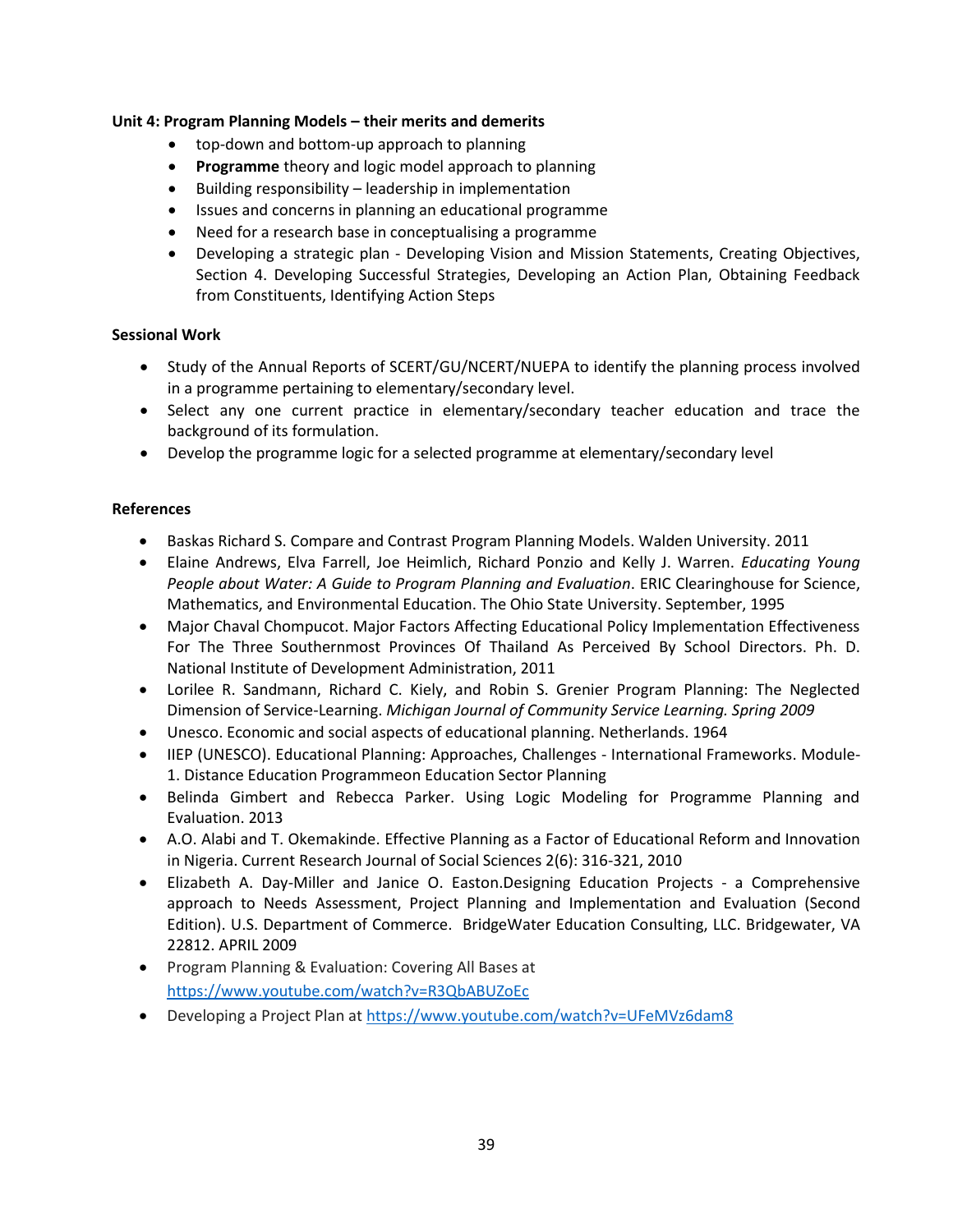## **GUMED - TS-GC1: GUIDANCE IN SCHOOL AND CAREER GUIDANCE**

Credits: 4 Max.marks: 100 Examination Duration: 2 Hours Internal: 50 Contact hours per week: Lectures: 3 and Tutorials: 2 External: 50

### **Objectives**

On completion of this course the students will be able to:

- Appreciate the need for guidance and understand its meaning, nature and scope
- Understand the essential services involved in the guidance programme
- understand the concept and theories of career development and their utility in understanding Career Behavior of students,
- Understand the resources required and their optimum use in managing a school guidance programme
- acquire knowledge and skills of collecting, compiling and disseminating career information,
- Become aware of the constitution, role and function of the school guidance committee
- Gain first-hand experience of carrying out the different guidance and counseling activities such as group guidance, and career guidance.
- knowledge the sources of career information and variety of forms of in which the career information is available from different sources with its merits and limitations and ability to examine and appraise the information for intelligent use.

### **Unit I: Guidance in the Context of a School**

- Guidance: need, scope and types; techniques of group guidance
- Types of guidance services: Orientation, Information, Individual Inventory, Counseling, Placement, Follow-up, and Research & Evaluation
- Planning and organization of Guidance programmes in schools Activities and Resources
- School guidance committee: constitution, roles and functions

### **Unit II: Understanding Career Development**

- Concept of Work: physical, psychological and sociological; work as a way of life;Work and human motives
- Career development needs of students at different stages of education, Career development process
- Factors affecting career development
- Theories of career development ( basic concepts, applicability and limitations of each theory)
	- Trait Factor Theory
	- Roe's theory of personality development and career choice
	- Holland's career theory of personality types and work environment
	- Super's life span/life space approach to career development

### **Unit III: Understanding and Dissemination of Career Information**

- Importance of career information; dimensions of career information: nature of work, working conditions, entry requirements, earning, growth opportunities etc.
- Primary and secondary sources of information; Filing of career information
- Dissemination of career information: Group techniques-objectives, advantages and limitations.
- Group activities: career talks, career conference/exhibition, displays, field trips, film shows etc.
- Integration of career information into teaching of subject matter.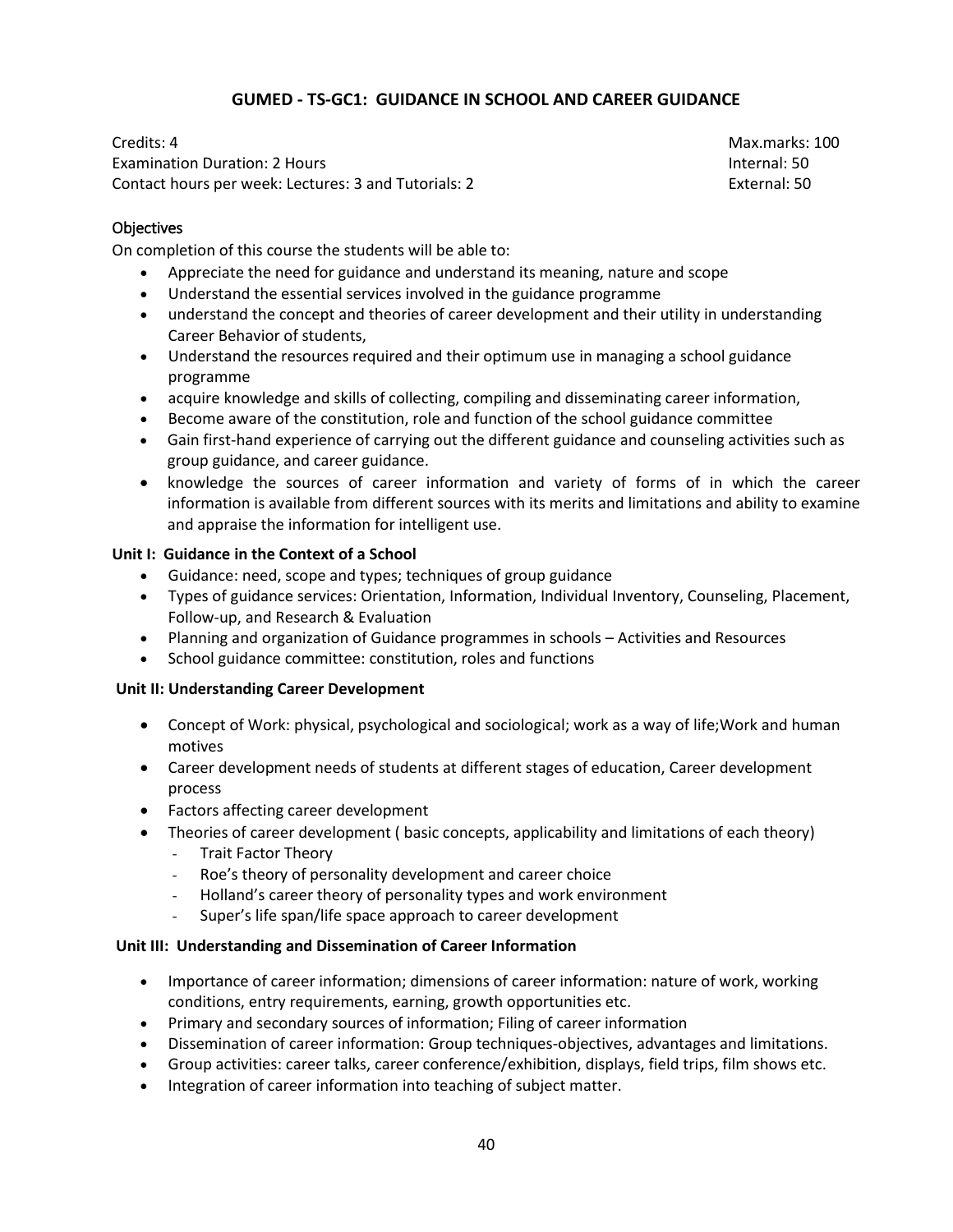### **Unit IV: Career Patterns, Career Adjustment and Career Maturity**

- Concept of career pattern, career awareness, career exploration and career preparation.
- Career pattern of men and women and implications for counseling.
- Economic development and career opportunities.
- Concept of career adjustment and career maturity
- Factors affecting career maturity; assessment of career maturity

### Sessional Work:

I. Individual Work

Each student will undertake the following activities:

- Conduct a survey of the problems that are most prevalent in three schools, which need immediate attention of a guidance counselor and prepare a brief report.
- Prepare class talk and career talk on assigned topics.

### II. Group Work

Students in group will undertake the following activities and present in discussion sessions:

- Develop a school guidance plan with calendar of activities and resources.
- Plan career information activities for primary, upper primary, secondary and higher secondary school stages.
- Develop occupational information file suitable for class X and XII students.

### **References**

- Bhatnagar, Asha and Gupta, Nirmala (Eds) (1999). Guidance and Counseling, Vol. I: A Theoretical Perspective, New Delhi: Vikas.
- Bhatnagar, Asha and Gupta, Nirmala (Eds) (1999). Guidance and Counseling, Vol. II: A Practical Approach. New Delhi: Vikas.
- Gibson, R.L. & Mitchell, M.H. (1986). Introduction to Guidance. New York: McMillan
- Glickman, C & Wolfgang, C. (1981). Solving Discipline Problems: Strategies for Classroom Teachers. Boston: Allyn and Bacon. Gibson, R.L. & Mitchell, M.H. (1986). Introduction to Guidance. New York: McMillan
- Mathewson, R. H. (1962). Guidance Policy and Practice,  $3^{rd}$  Ed. New York: Harper and row.
- Pietrofesa, J.J, Bernstein, B., & Stanford, S. (1980). Guidance: An Introduction. Chicago: Rand McNally.
- Gupta, N. (1991). *Career maturity of Indian school students*. New Delhi: Anupam Publications.
- Isaacson, L. E. & Broen, D: *Career information, career counseling and career development (5th ed.).*  Boston: Allyn & Bacon.
- Joneja, G. K. (1997). *Occupational Information in Guidance*. New Delhi: NCERT.
- Mohan, S. (1998). *Career development in India: Theory, research and development,* New Delhii: Vikas Publishing House.
- Mohan, Swadesh (Ed.) (1998). *Building personal and career consciousness in girls.* New Delhi: Vikas publishing house.
- Osipow, S. H. & Fitzgerald, L. F. (1996). *Theories of Career Development. (4th ed.).* Boston: Ally and Bacon.
- Saraswat, R. K. & Gaur, J. S. (1994). *Manual for Guidance Counsellors*. New Delhi: NCERT.
- Schmitt-Rodermund, E. & silbereisen, R. K. (1998). Career maturity determinants: individual development, social context perspective. The Career Development Quarterly, 47, 16 – 31.
- Sharf, R. S. (2005). Applying career development theory to counseling. Wads worth publishing co.
- Swanson, J.L. & Fouad, N. A. (1999). *Career theory and practiced; Learning through case studies.*  Sage Publications.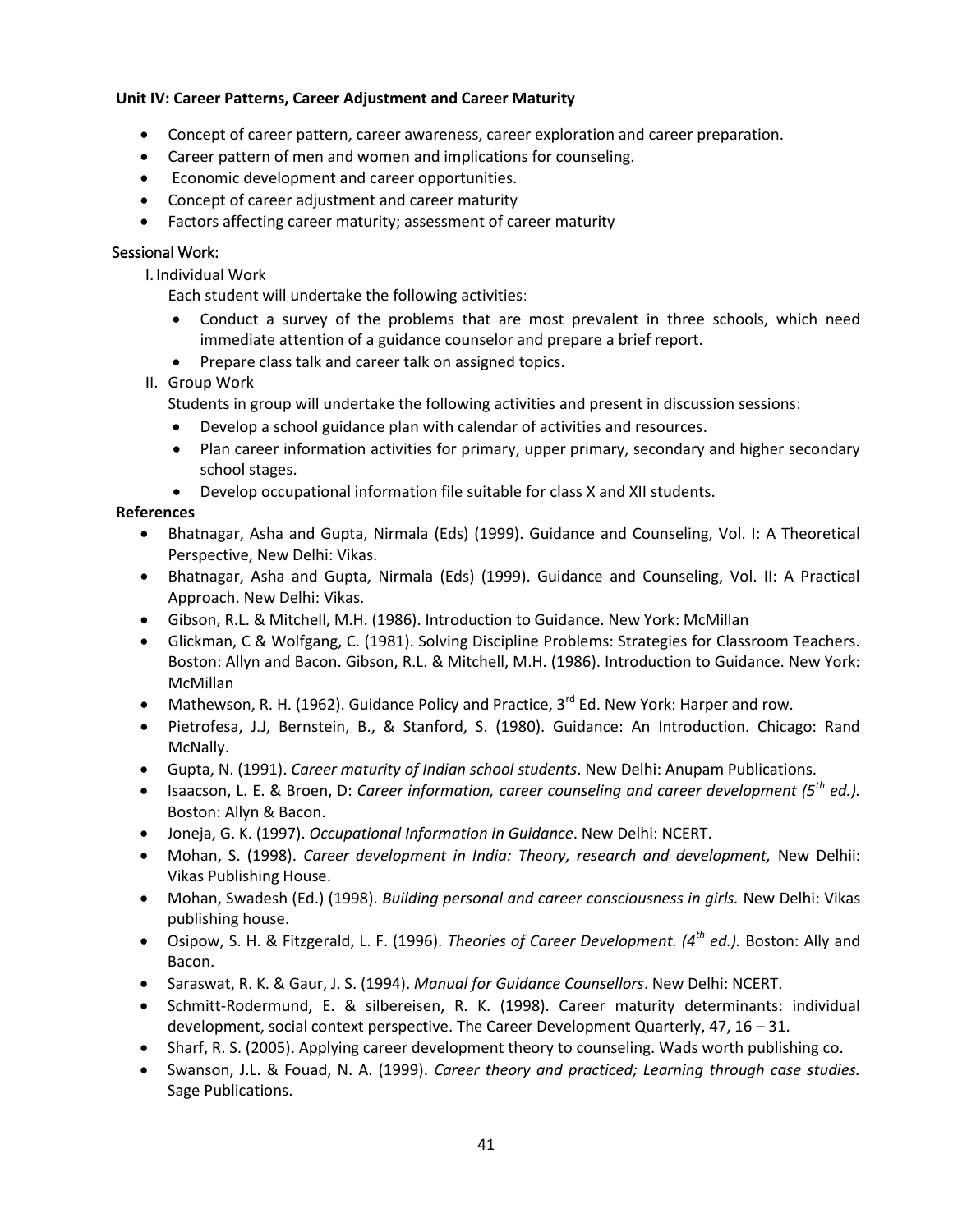### **EDUCATIONAL MANAGEMENT, ADMINISTRATION AND LEADERSHIP**

#### **GUMED - TS-EMAL2: EDUCATIONAL PLANNING**

Credits: 4 Max.marks: 100 Examination Duration: 2 Hours Internal: 50 Contact hours per week: Lectures: 3+Tutorials: 2 External: 50

#### **RATIONALE**

The course intends to familiarize the prospective teacher-educators with the concept, purpose, principles and approaches of Planning in elementary and secondary education. It would guide them to explore the structure and practices of school planning at elementary and secondary level. It proposes to make them aware and sensitize with the contemporary issues and the current trends of research in Planning in elementary and secondary education. The study of the paper would help them to conceptualize the role and functions of different bodies/structures for Planning of elementary and secondary education at national, state, district, cluster and block levels. Approaches and process of Planning of elementary and secondary education will be studied in terms of its strategies and components and mapping exercises. Different functions of school planning at elementary and secondary level will be analyzed to develop critical understanding of functions and their impact on smooth execution of the system. The unit of contemporary issues in Planning elementary and secondary education would equip the prospective teacher-educators with necessary knowledge and skills to deal with these challenges in a systematic and innovative way.

#### **Objectives**

After completing the paper teacher-educators will be able:

- To acquaint the teacher-educators with the concepts, nature, principles, procedures and approaches of Educational Planning.
- To keep them precisely informed about the educational planning in India.
- To develop the skills in planning and using a variety of administrative strategies.
- To understand kinds and organization of planning
- To understand critical process of macro-planning and micro-planning and management techniques.
- To explain the role and contribution of different agencies in educational planning.
- To plan for an organization using different principles and models

#### **Course Outline**

#### **Unit I: Educational Planning**

- Concept and Nature of Educational Planning
- The Need and Importance of Educational Planning
- The Goals of Educational Planning
- Approaches to Educational Planning;
	- o Social Demand Approach,
	- o Manpower Approach,
	- o Rate of Return Approach
- Kinds and problems of Planning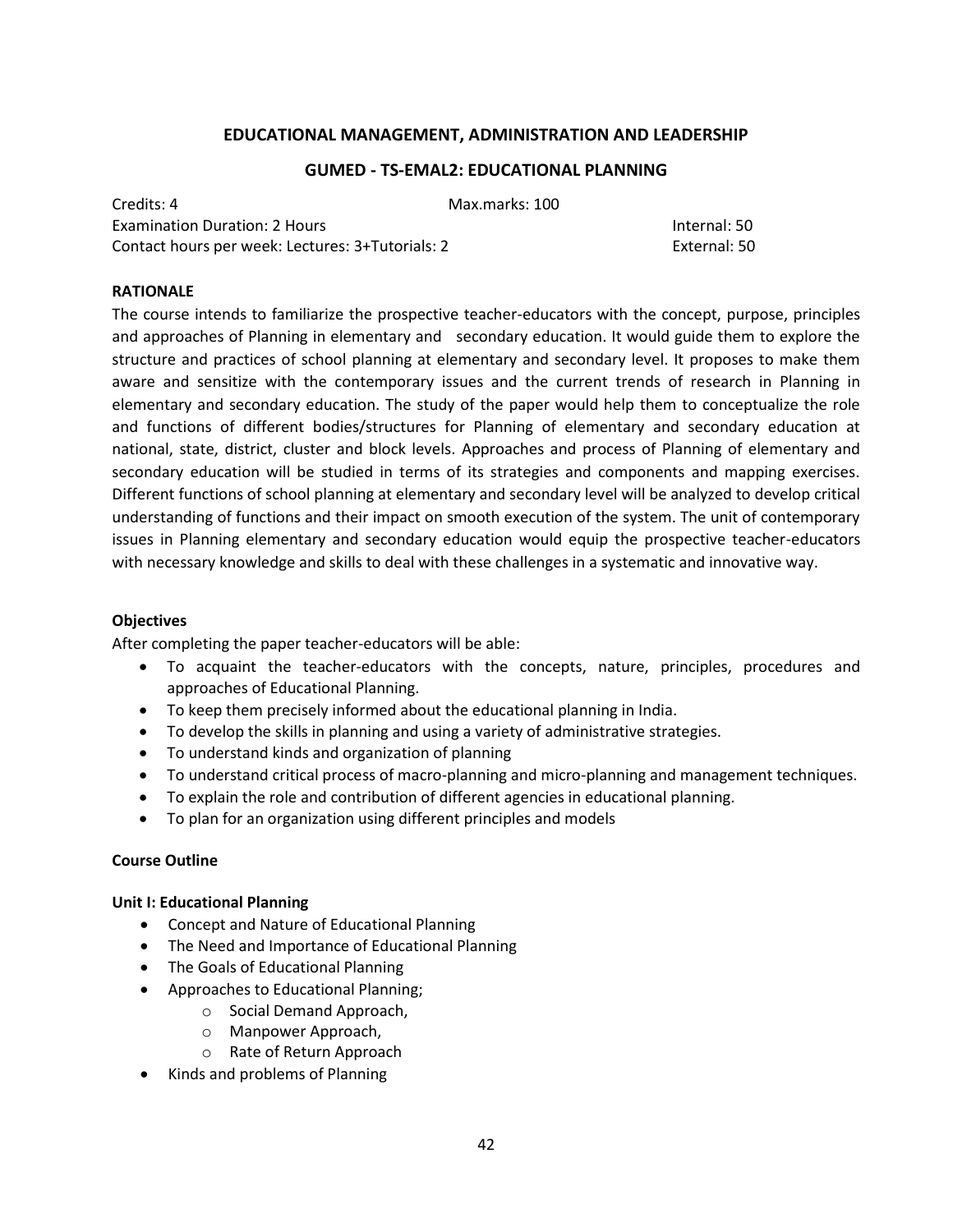- Strategic Planning, Short term planning, Management Planning, Area planning, Institutional Planning, Micro and Macro Planning, Grass root level Planning, Rolling Plan
- Problems of Planning;
	- o Internal and External

### **Unit II: Administration and Organization of Planning.**

- Administrative Machinery: (a) National (b) State level (c) District level (d) Block level and (e) Institutional level.
- The Planning Process and Procedure.
- Factors influencing in determination of priorities in Planning.
- Need-based Data for Educational Planning.
- Research Contribution to policy making

### **Unit III: Educational Planning and Financing in India**

- Educational Planning in India; National Development Council, Planning Commission and State Planning Boards, Five Year Plans in India – Perspective Planning, Factors Influencing Educational Allocations
- Educational Resources of Funds; Public Funds, Local Bodies Funds, Private Funds
- Principles of Educational Finance
- Salient Features of Financing of Education in India

### **Unit-IV Principals and Models of Planning**

- Principals of modern educational planning.
- Characteristics of educational planning.
- **•** Intra-Educational Extrapolation Model
- Demographic Projection Model
- School Mapping

### **TRANSACTIONAL MODE**

The course would be transacted through participatory approaches including lecture cum discussion, brainstorming, group discussion, case studies, group and individual field based project and assignments followed by seminar presentation, workshop on field based topics of study, panel discussion, survey, ICT lab work, role play, field visits and narration etc.

### **Sessional work:**

The teacher-educators may undertake any one of the following activities:

- Prepare an organogram of structure and functions of the institutions in administration and management of elementary and secondary education at state, district, cluster and block levels for two state.
- Prepare a plan for procurement, utilization and maintenance of resources in education.
- Prepare formats for performance appraisal of elementary and secondary schoolteachers and administering them in simulated condition.
- Prepare an organ graph for management of a elementary/secondary school/project/programme/scheme through scientific approaches like SWOT/ PERT/ CPM/ PPBS/ system approach.
- Design the Blue Print of annual calendar and timetable for school.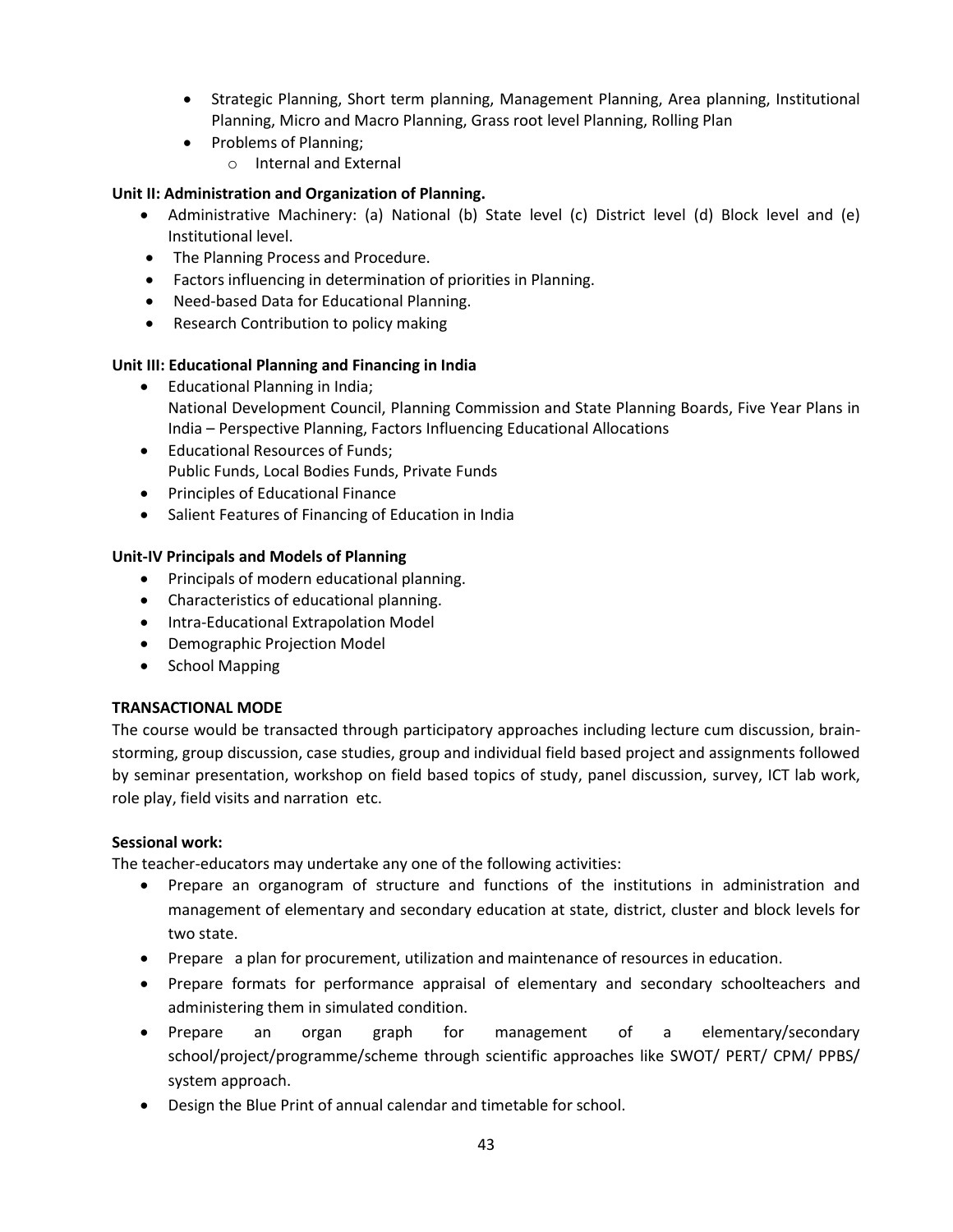- Prepare the plan of action to organize co-curricular activities.
- Prepare the Budget Plan for an Institute

### **References**

- Bhatnagar, R.P. and Agrawal, V(2006) Educational Administration Supervision, Planning and Financing. R.Lall Book Depot, Meerut.
- Fletcher, B.A. (1963). Planning of Education., Leeds, Institute of Education.
- Hanson, A.H. (1966). The Process of Planning: A Study of India's five-year Plans (1950-1964) London: Oxford University Press
- Mukerji, S.N. *Administration of Educational Planning and Finance*. Baroda: Acharya Book Depot.
- Naik, J.P. (1965). Educational Planning in India, India: Allied Publishers.
- Tilak, J.B.G. (1992). Educational Planning at Grassroot. Ashish Publications. New Delhi.
- Varghese N.V. (1987). Set of Modules on District Planning in Education. New Delhi. NEUPA.

## **CURRICULUM, PEDAGOGY AND ASSESSMENT**

### **GUMED - TS-CPA2: LEARNING AND PEDAGOGY OF SCHOOL SUBJECTS**

Credits: 4 Max.marks: 100 Examination Duration: 2 Hours Internal: 50 Contact hours per week: Lectures: 3+Tutorials: 2 External: 50

### **Objectives**

On completion of this course, the students will be able to

- **Understand the need for curriculum development.**
- Analyze the issues of different kinds involved in curriculum development
- **Understand different approaches to curriculum transaction**
- **Understand the relationship between curriculum, pedagogy and assessment**
- Develop pedagogical plans using constructivists approaches and principles
- Develop contextualized and alternative assessment tools and techniques and use them in the school context.
- **Analyze the issues and concerns involved in curriculum transaction, pedagogy and assessment**

### **Unit. I**: **Curriculum Development & transaction: Approaches, Materials, Media and Communication**

- Approaches to curriculum development: Behaviouristic and Constructivistic orientations to curriculum development; administrative approach; Grass root approach; ; systems approach
- **Review of principles involved in curriculum development**
- **Problems in content and learning experiences selection**
- **Personalizing the curriculum**
- Meaning of curriculum transaction
- Minimum requirement for transaction of curriculum (Duration, intake, eligibility, content, qualification of teaching staff, non teaching staff, infrastructure facilities, institutional facilities, climate)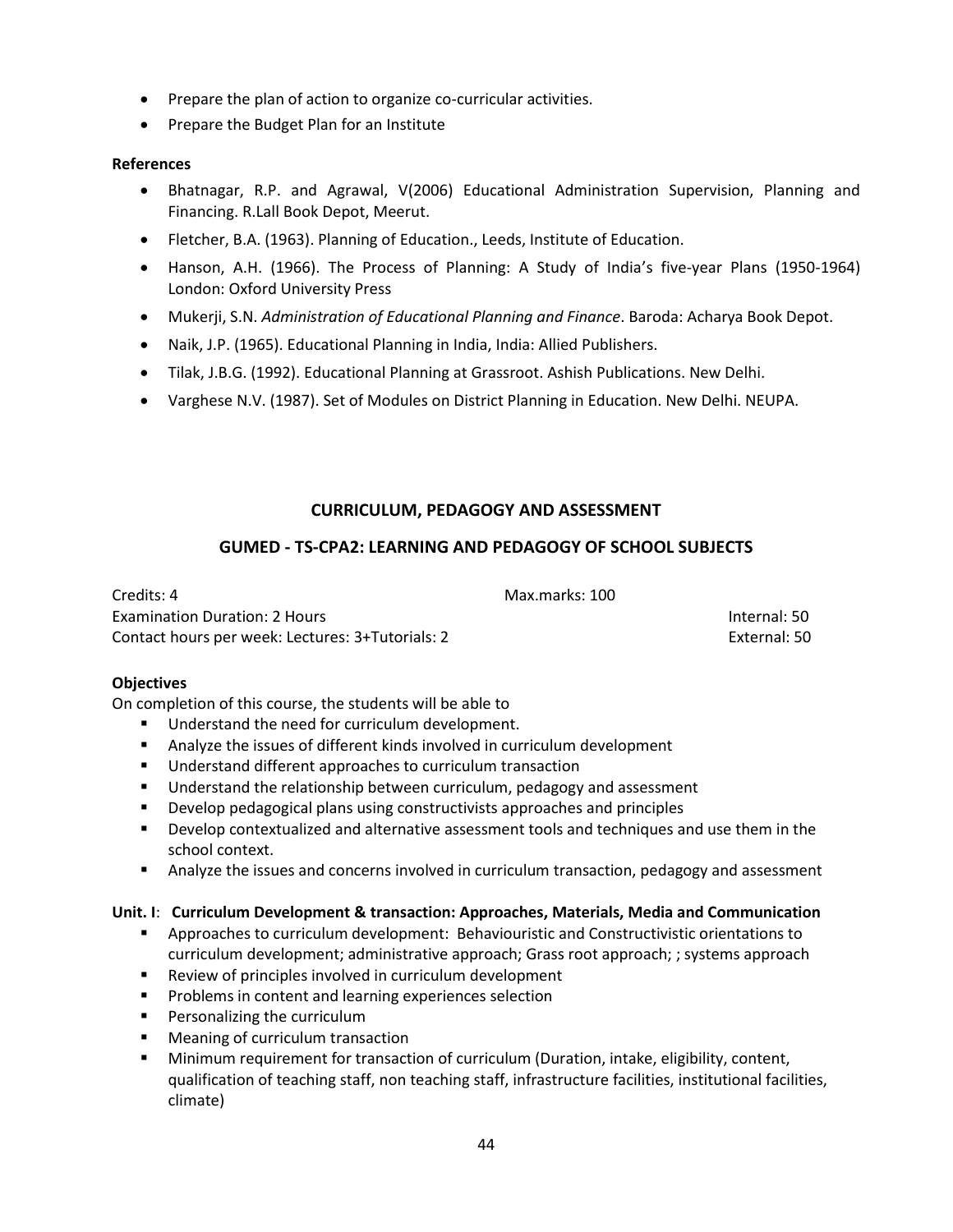Planning and converting curriculum into Instruction ( Long range); developing teaching-learning units; daily lesson planning

## **Unit II: Approaches for curriculum transaction, Pedagogy, and Assessment**

- Constructivist approach to curriculum transaction: situated learning, cognitive apprenticeship, social mediation, negotiation and scaffolding-different types;
- Use of constructivists learning designs; creating various learning situations and contexts, inquiry based; investigatory and social inquiry approaches; discovery, discussions, explorative field based activities, experiential learning, learning episodes, concept learning, inductive and deductive, concept mapping; reflective learning; self learning strategies ;group learning; learning through projects and activities; use of standards and unit questions
- Cooperative and Collaborative learning- meaning and its role in curriculum transaction
- **Transaction of critical issues social sensitivity, environmental concerns, gender concerns,** attitudes, values , creating scope of critical thinking ( strategies used )
- Curriculum transaction in multicultural and multilingual classrooms and multigrade classrooms
- Support system and facilities for curriculum implementation: Role of school administration and organisation in implementation process; Role of a teacher in operationalizing the curriculum; Transacting the curriculum into syllabus and teaching learning units; Teacher as a researcher and curriculum practitioner; Infrastructure and learning resources.
- Role of external agencies (National, Regional and state/local) in curriculum implementation; planning of in-service programs to empower teachers for implementing curriculum.
- Materials/ media and communication for curriculum transaction and their integration
	- o Learner centered textbooks and transacting curriculum beyond textbooks
	- o Curricular materials: Textbooks, presentation of content, language, illustrations, episodes, stories and practical exercise etc.; Teacher's guide: its role in transaction
	- o Guidelines to prepare Textbooks and Teacher͛s Handbook and Source books.
	- $\circ$  ICT in transaction of curriculum, various modes of ICT (PLM, CAL, CAI); its importance and role
	- $\circ$  Concept of communication in transaction; its importance; Various communication means and media; Importance of communication transaction of learning experience; Necessary requirement for proper communication

### **Unit III**. : **Learning Assessment**:

- Meaning of assessment in Behaviouristic and constructivist context; Assessment for learning , of learning and as learning ; concept of authentic assessment; Alternative assessment modes
- **Trends in learning assessment**
- **Relationship between curriculum, pedagogy and assessment:**
- role of assessment in realizing the curricular objectives; use of assessment results as feedback in improving learners performance, teaching performance, redesigning the instructional inputs, resources and learning environment; as a feedback to curriculum improvement/revision

## **Unit IV: Issues in Curriculum Development, Pedagogy and Assessment**

- Centralized vs.decentralized curriculum
- **Common curriculum- issues involved.**
- Curriculum for disadvantaged groups (tribal children, disabled etc.) concerns and issues.
- **Problem related to curriculum load**
- **In Itsues involved in addressing the multicultural context of children through curriculum**
- Need for active role of stakeholders in the process of curriculum development
- Pedagogical issues in multicultural classrooms; in addressing different levels of learning abilities and bilingual and multilingual classrooms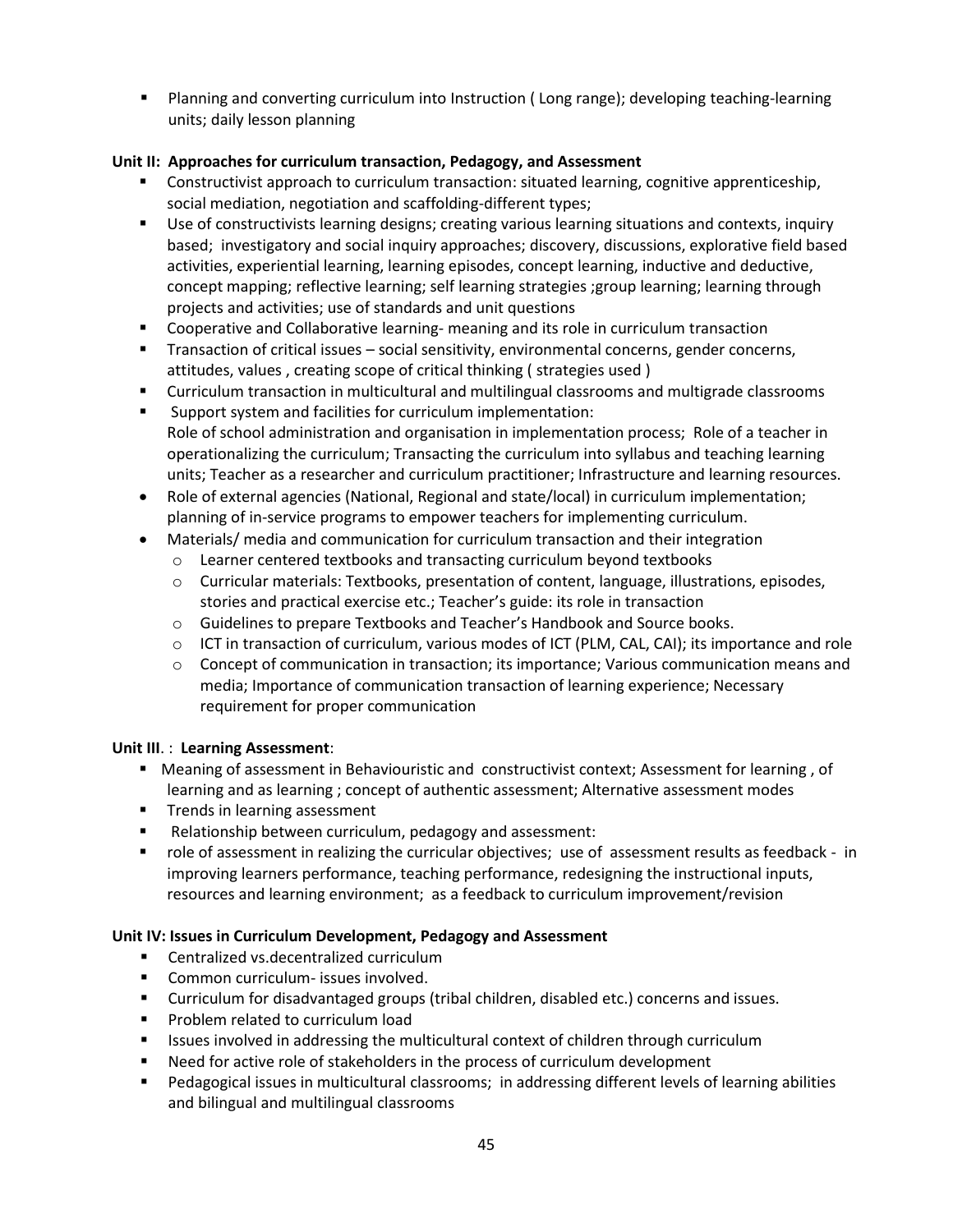- Problems related to lack of infrastructure, resources, and pedagogical competencies of teachers
- **In Itsues and concerns related to learning assessment (CCE; school based assessment; Board** Examination; quality of question papers; improper assessment practices etc)

### **Sessional activities**

- Comparative study of different curriculum models and seminar presentation.
- Preparation of lesson plan based on constructivists learning designs in different school subjects Science, Social Science, Language, and Mathematics
- Develop a chapter for a Textbook in any subject area following the guidelines of textbook development.
- Prepare any one of the alternative assessment tools to assess learners performance in any of school subjects or in any one of co-curricular areas.

### **References:**

- Aggarwal, Deepak (2007): Curriculum development: Concept, Methods and Techniques. New Delhi. Book Enclave.
- Aggarwal, J.C (1990). Curriculum Reform in India- World overviews, Doaba World Education Series-3 Delhi, Doaba House, Book seller and Publisher.
- **Arora, G.L. (1984): Reflections on Curriculum. NCERT.**
- Audio/ Video/ CDs of NCERT on NCF-2005 and on the curriculum of different subjects; critical pedagogy; constructivism by Prof. Yeshpal and 'Beyond classrooms'
- Beauchamp, G.A (1981): Curriculum theory (4th edition.). Itasca, II: Peacock Publishers
- Bruner. J.S. (1966) Towards a theory of Instruction. Cambridge. Harvard University Press.
- CIET (1984), Krishnan and the Magic Chariot: A Video Documentary on school Practices, CIET, NCERT, New Delhi
- CIET (1988), Creative and Aesthetic Development: A video documentary on Planning and organising ECCE curriculum, CIET, NCERT, New Delhi
- Henson, Kenneth.T ( 1978): Curriculum development for Education reform. Harper Collins College publishers.
- Joseph Schwab, (1969). *The Practical: A language for curriculum.* School Review, November.
- Kelley, A.B. (1996). The Curricular Theory and Practice. Harper and Row, US.
- **NCERT (2007) Learning Assessment at primary stage**
- NCERT (1984). Curriculum and Evaluation, NCERT, New Delhi.
- NCERT (2000). National Curriculum Framework for School Education, NCERT, New Delhi.
- NCERT (2005). National Curriculum Framework, NCERT, Sri AurobindoMarg, New Delhi.
- NCERT (2006) Constructivist approaches to teaching and learning- Handbook for teachers of secondary stage
- **NCERT (2006): Systematic reforms for Curriculum change. New Delhi.**
- NCTE (2009) National Curriculum Framework for Teacher Education.
- Saylor,J.G & Alexander, W.M.(1966). Curriuclum planning for modern schools, NewYork: Holt, Rinehart&Winston.
- Taba, Hilda (1962). Curriculum Development. Theory and Practice, Har Court, Brace and Wald. New York.
- Tyler, R.W. (1949). *Basic Principles of Curriculum and Instruction.* Chicago: University of Chicago Press.
- **Wheeler: curriculum process**
- Zias, R S. (1976). Curriculum principles and foundations. New york: Harper & Row.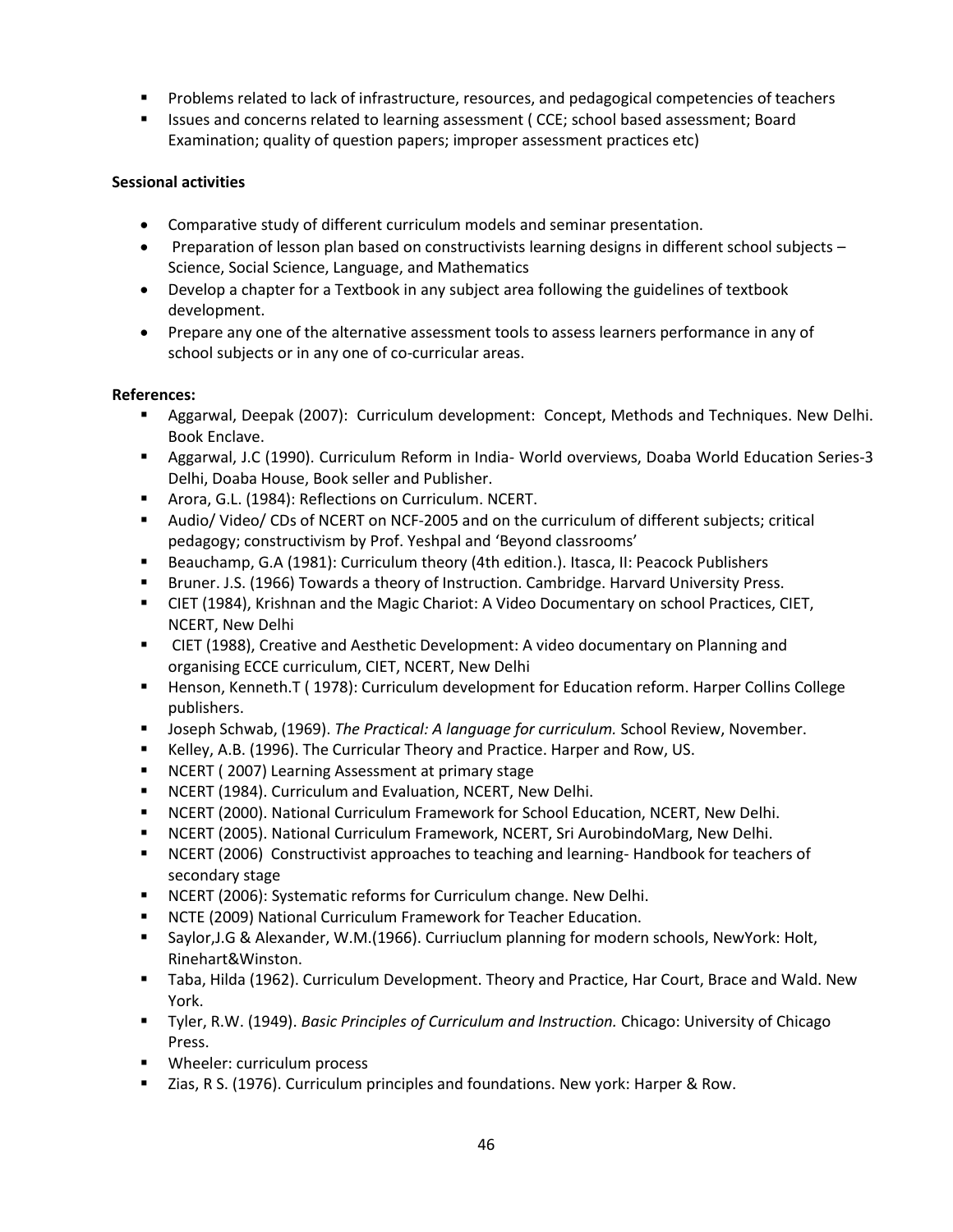Erickson, H.L (2002), Concept based Curriculum and Instruction: Teaching beyond the facts, Corsion Press Inc (a sage publication company), California

# **EDUCATIONAL TECHNOLOGY AND ICT GUMED - TS-ETICT2: E-CONTENT: DESIGN AND DEVELOPMENT**

Credits: 4 Max.marks: 100 Examination Duration: 2 Hours Internal: 50 Contact hours per week: Lectures: 3+Tutorials: 2 External: 50

#### **Objectives**

- 1. Examines the relationships between learning theories and digital technologies
- 2. Explain the principles of instructional design and identify the salient features of different instructional design models
- 3. Explain the process involved in designing and developing e-content for digital learning
- 4. Systematically design and critically evaluate a digital learning resources on a topic of their choice
- 5. Use different online and offline tools for creating e-content
- 6. Explore and evaluate various digital resources for enhancing learning
- 7. Learn to analyze learning situations and identify associated technology-related design challenges.
- 8. Develop skills in the design of educational media, and the integration of design thinking with scholarship in education.

### **Unit I: Learning Theories and Instructional/Learning Design**

- Instructional Design: Meaning and Need
- Implications Learning theories for Instructional design
	- o Behavioural Learning Theories
	- o Social Learning Theories
	- o Cognitive and constructivist Learning Theories
- Theory of multiple intelligences and its implications for instructional design
- Developing a personal learning theory
- Types of Learning and learning styles

### **Unit II: Instructional/Learning Design: Models and Process**

- Instructional Design Models
	- o ADDIE Model
	- o System model
	- o ASSURE Model
	- o ARCS Model
- Instructional Design Process
	- o Analysis- need, target, task, and topic/content
	- $\circ$  Design- define objectives, sequencing, instructional methods, delivery strategies, evaluation strategies
	- o Develop- content, story board, courseware, authoring tools and interactivity, and interface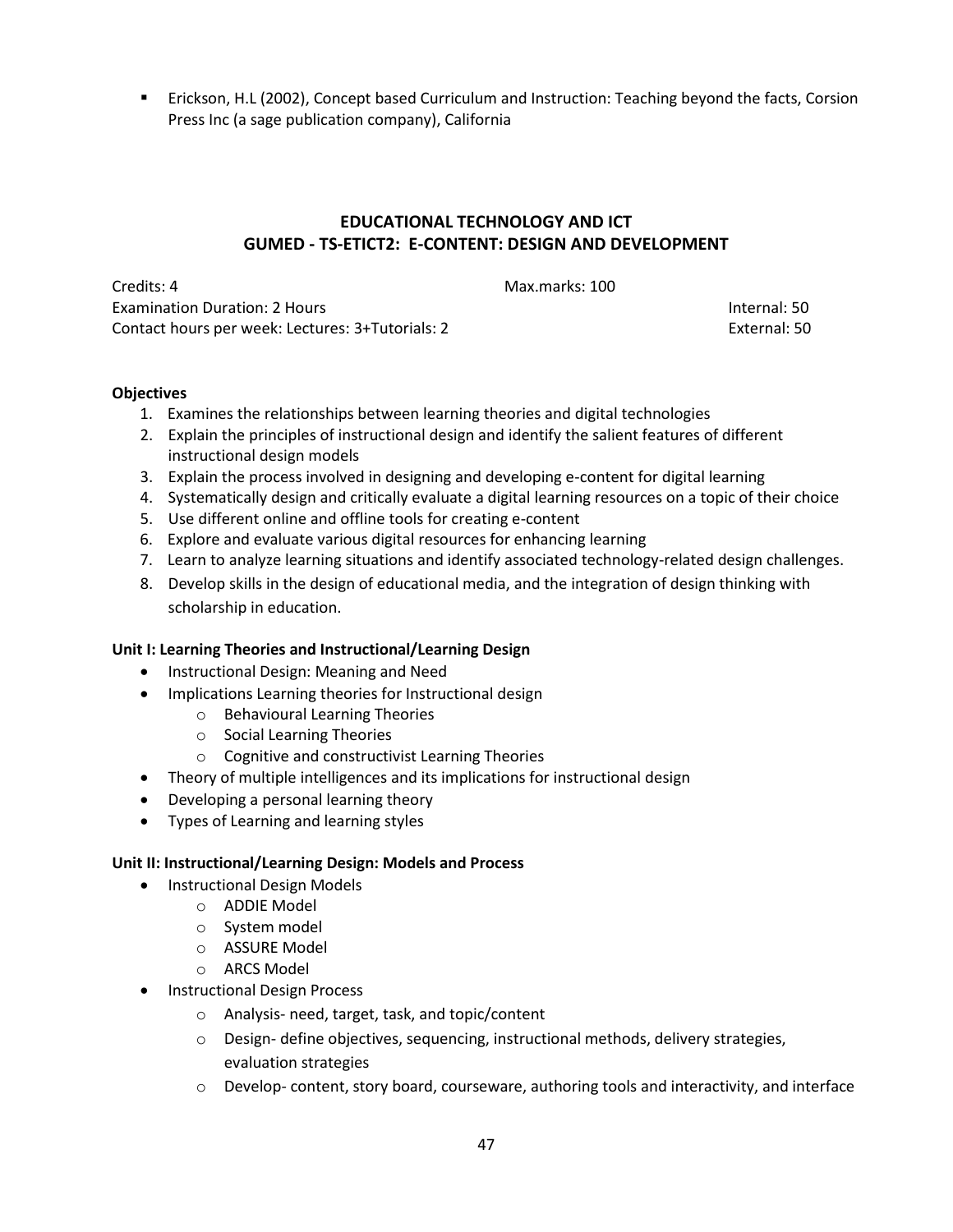- $\circ$  Implement installation, deliver and distribution, managing learner activities
- $\circ$  Evaluation purpose, models of evaluation, evaluating reaction, learning, behaviour, result

### **Unit III: E-content Tools**

- Open source versus proprietary tools
- Audio tools ( Audacity) for creating, editing, and sharing
- Video (openshot/avidmux)tools for creating, editing and sharing
- Screen casting tools (camtasia) for creating screen casting presentations
- **•** Graphic editing
	- o Timeline (timeline) for creating time lines
	- o Picture/photographs (GIMP/Mypaint)
	- o Concept map ( freemind, VUE)
- Animation -2d animation (Pencil, Tupi)
- Collaborative authoring tools
- Authoring tools (eXe Learning, Xerte) putting together e-content with interactivity
- E-book tools (sigil, calibre) for creating and editing e-books

#### **Unit IV: E-resources**

- Reusable Learning Objects (RLO): meaning, characteristics and need. RLO repositories
- Open Educational Resources (OER): meaning, need and importance, sources of OER, adoption, adaption –openness, relevance, and accessibility
- Searching OER-tools and techniques
- Intellectual property right and creative common license, OER policy
- Open textbooks: meaning and features
- OER graphics, videos, audio/music, courses, etc. and its sources
- Evaluating e-resources- criteria

### **Sessional Work**

- 1. Review the contributions of behavioural, social, cognitive, and constructivist learning theories for instructional design
- 2. Review of any three instruction design models
- 3. Develop story board for any topic of your choice
- 4. Create and edit an e-book using sigil software
- 5. Create a timeline on any topic using timetoast/timeline tool
- 6. Create an online and offline concept map on any topic
- 7. Creation of an RLO on any topic
- 8. Review of OER materials related to school/teacher education

### **References**

- 1. Information Resources Management Association. (2011).Instructional Design: Concepts, Methodologies, Tools and Applications: 3
- 2. Mohit K (2003). Design and implementation of Web-enabled Teaching Tools : IRM Press,UK.
- 3. Patricia Smith, Tillman J. Ragan. (1999).Instructional Design. John Wley and Sons
- 4. Robert Maribe Branch. (2009).Instructional Design: The ADDIE Approach. Springer
- 5. Sanne Dijkstra (Editor), Franz Schott (Editor), Norbert Seel (Editor), Robert D. Tennyson (Editor), Norbert M. Seel (Editor) (1997). Instructional Design: International Perspectives: Volume I: Theory, Research, and Models:volume Ii: Solving Instructional Design Problems: 1. Lawrence Abingdon:New Jersey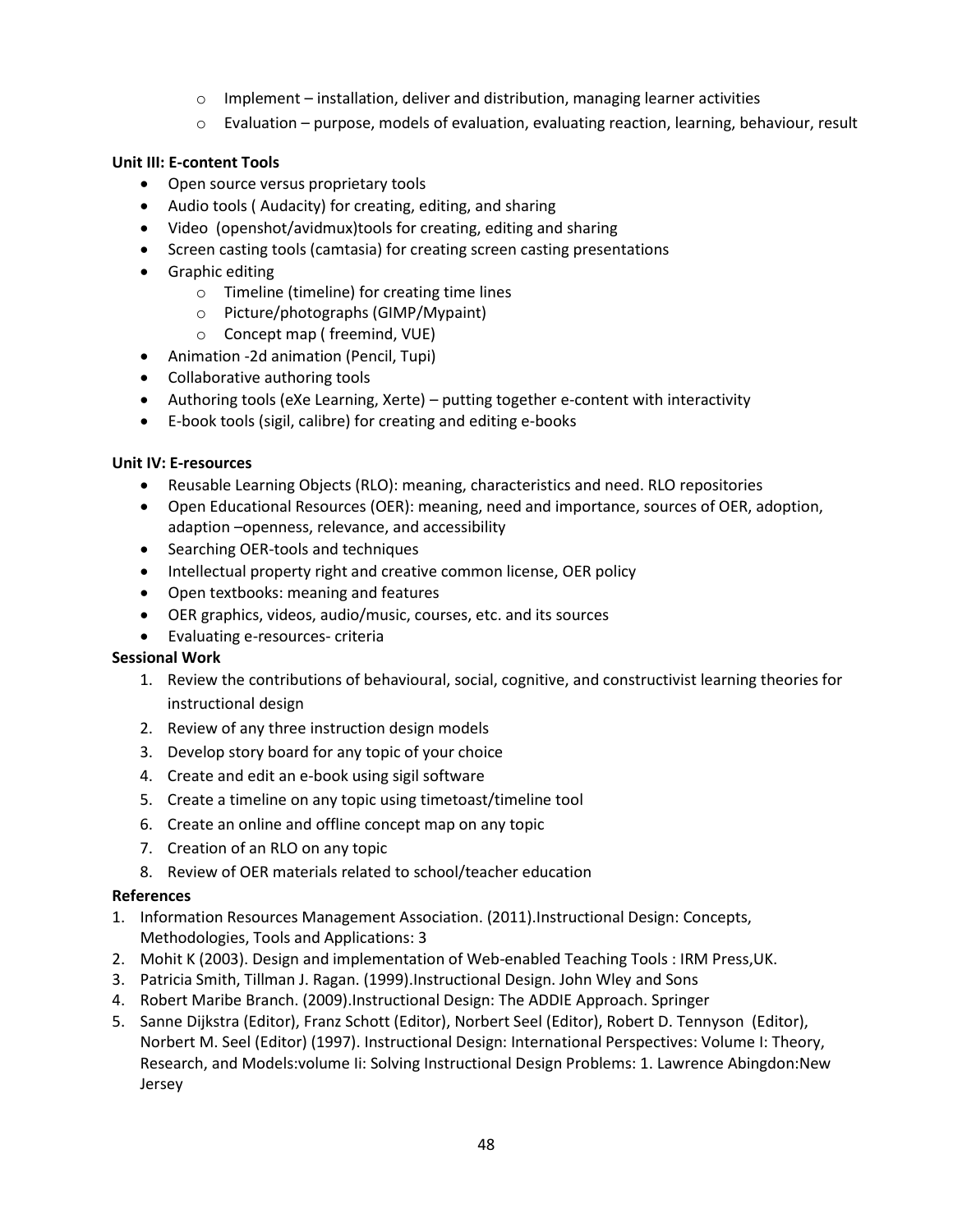- 6. Semenov, Alexy (2005). Information and Communication Technologies in Schools. A handbook for Teachers. UNESCO
- 7. Viva Lachs (2000). Making Multimedia in the Classroom-A Teacher's Guide. Routlegde Farmer : London.

# **INCLUSIVE EDUCATION GUMED - TS-IE2: ADDRESSING THE DIVERSE NEEDS IN INCLUSIVE SETTING**

**Credits: 4** Max.marks: 100 Examination Duration: 2 Hours Internal: 50 Contact hours per week: Lectures: 3 and Tutorials: 2 External: 50

### **Objectives:**

On completion of this course the students will be able to:

- examine issues of identity and diversity in society in general and education in particular
- appreciate the need for promoting inclusive practice and the roles and responsibilities of all concerned personnel,
- develop an understanding of the needs and magnitude of the challenges faced by learners with diverse needs,
- develop an understanding of the educational needs of children from the socially disadvantaged background,
- develop an understanding about the characteristics and nurturance of creativity, and giftedness
- develop an understanding about universal design for learning approach and technology

### **Unit I: Educational needs of children from the Socially Disadvantaged Background**

- Socially disadvantaged section in India-the scheduled castes, scheduled tribes; economically disadvantaged group, educationally backward minorities, children from rural areas and urban slum, geographically isolated/ hilly terrains, social and emotional problems, children with special health problems, and children belonging to other marginal groups.
- Provisions in the Constitution for social group, equity and education of socially disadvantaged groups (Education commissions, policies, programmes

### **Unit II: Educational needs of children with sensory and Physical impairments**

- Hearing impairment Nature and needs, types, identification, implications on development, educational provisions
- Visual impairment Nature and needs, types, identification, implications on development, educational provisions
- Deaf-blindness Nature and needs, types, identification, implications on development, educational provisions
- Physical Impairments- Nature and needs, types, identification, implications on development, educational provisions
- Multiple disability- Concept , types, ,Characteristics, identification and assessment, impact on development, educational provisions

### **Unit III: Educational needs of children with intellectual and Developmental Disabilities**

 Intellectual Disability - Concept , Difference between intellectual disability and mental illness; Levels of ID, Characteristics, identification and assessment, impact on development, educational provisions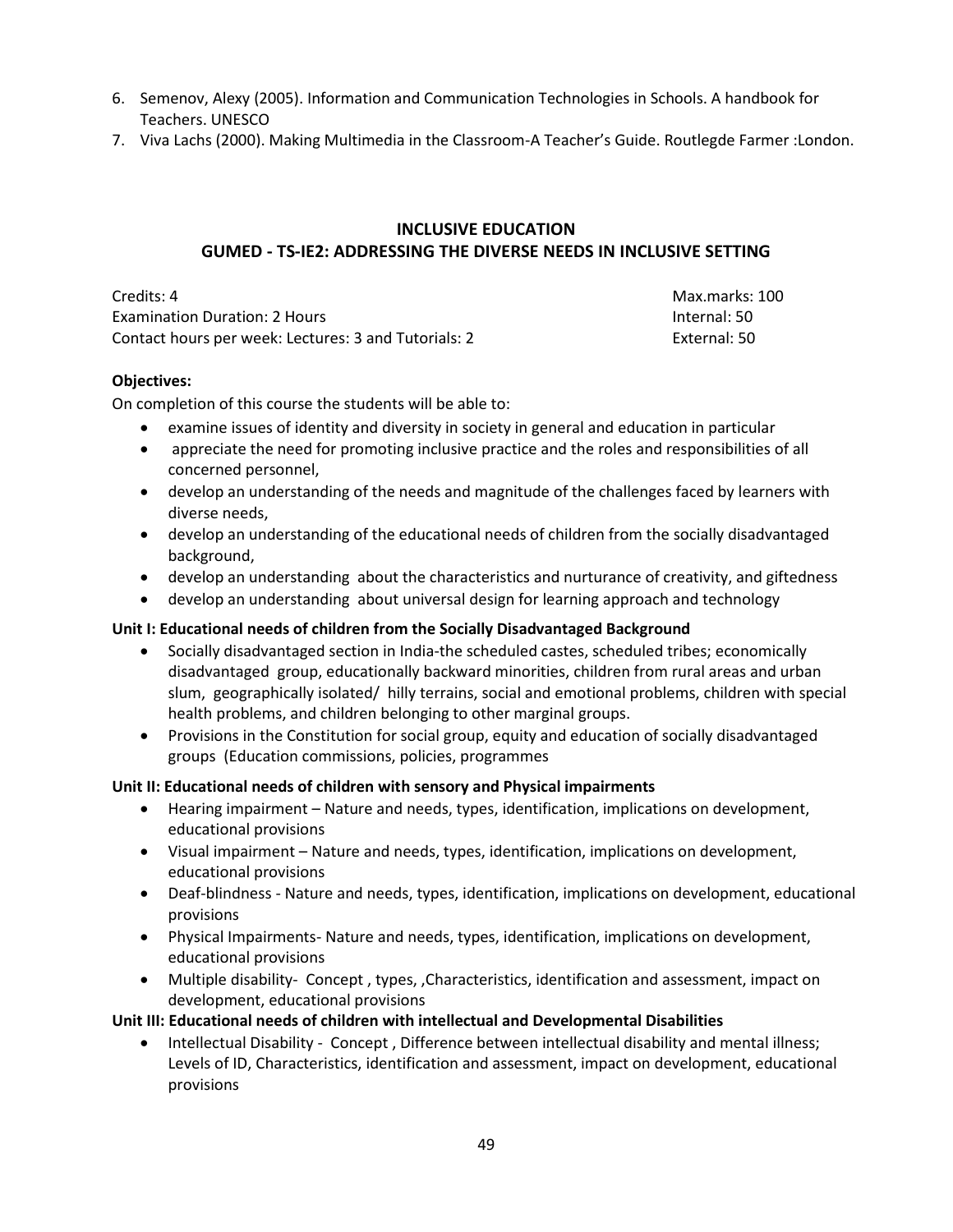- Learning disability- Concept , types, Characteristics, identification and assessment, impact on development, educational provisions
- Cerebral palsy Meaning , types, Characteristics, identification and assessment, impact on development, educational provisions
- Autism Spectrum Disorders-Concept , types, Characteristics, identification and assessment, impact on development, educational provisions
- Giftedness and Creativity Concept and characteristics, Types of giftedness and talent , Cognitive and Personality Factors , Identification, Educational provisions and Techniques of Fostering Creativity, implications for inclusion

### **Unit IV: Teaching in Inclusive Setting**

- Teaching in today's inclusive classrooms: A Universal Design for Learning Approach
- Collaboration and cooperation tools for teaching all learners
- UDL Concept, Principles, Design, Strategies and implications
- Curricular Adaptations in both academic and non-academic areas for meeting the needs of diverse learners
- Role of Technology Assisted Learning in Inclusive Classrooms

### **Transactional Mode:**

Lecture cum Discussion, group work, ICT -power-point presentation, use of internet, and field visit to get first hand exercise on inclusive practices.

### **Sessional Work:**

The students will undertake any one of the following activities:

- o Analysis of policy document (national, international) related to diversity.
- o Survey the locality for early identification and intervention.
- o Review of literature related to education of children with diverse needs presentation of reports in a seminar.
- o Observation of inclusive teaching strategies and discussion.
- o Planning and conducting multi level teaching / use of Universal Design for Learning Approach in the DMS (two classes).
- o Observation Learning styles in a classroom.
- $\circ$  Visit to a special school observation of students and study aids and equipment available.
- o Any other as per the local availability.

### **References:**

# **PROGRAMME PLANNING, IMPLEMENTATION AND EVALUATION GUMED - TS-PPIME2: PROGRAMME IMPLEMENTATION AND MONITORING**

Credits: 4 Max.marks: 100 Examination Duration: 2 Hours Internal: 30 Contact hours per week: Lectures: 3 and Tutorials: 2 External: 70

### **Objectives:**

On completion of this course, the students will be able to:

Gain insight in to the process of implementation of educational programme.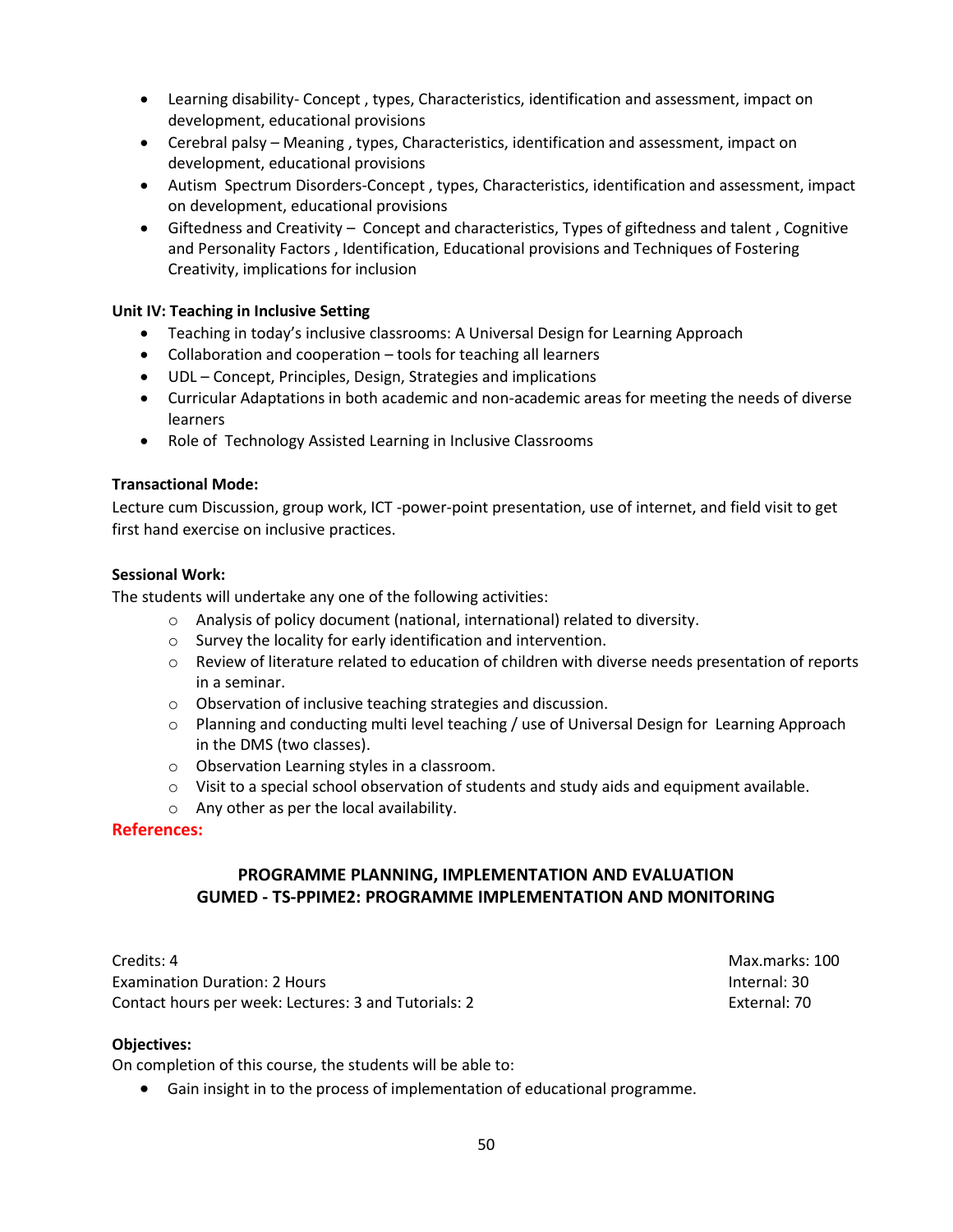- Understand the factors affecting implementation of a programme.
- Understand the need and importance of monitoring an educational programme.
- Develop a monitoring protocol for a selected programme at elementary/secondary level.
- Analyse the factors affecting sustainability of a programme.
- Articulate the issues and challenges in implementing a programme

### **Course Content**

#### **Unit I: Concept and Models of implementation of an educational programme:**

- Concept and importance of systematic implementation of programme
- Advantages of systematically implementing a programme
- Models for implementation of an educational programme:
	- cascade model, curricular model, service delivery model their meaning, scope, merits and demerits
- Programme Implementation and Monitoring
- Resource management
- Implementation structure, personnel and defining their roles and responsibilities
- Developing implementation guidelines

#### **Programme Delivery and Monitoring**

- Program delivery
- Monitoring the implementation: logical framework its meaning, components and steps in development
- Monitoring the implementation: Personnel and activities
- Monitoring the implementation: Tools and Techniques
- Monitoring the implementation: Data capture, consolidation and transmission

### **Unit II: Stages of Implementation of Programme I**

- 1. Exploration
- Identify needs to determine the type of program that will be most appropriate.
- Assess organizational capacity including financial resources, organizational commitment to determine ability to implement a program with fidelity.
- Search and select a program that matches needs, available resources of the organization, and available programs.
- Understand program fidelity and program adaptation.
- 2. Installation
- Establish space in the organization for the program, including both physical space and process space.
- Develop easily accessible data systems to collect and measure the effects of the program and the process.
- Install and debug any needed equipment (e.g., software).
- Interview current staff to ensure a match with needed qualifications.
- Recruit, select, and hire additional staff as needed.
- Train staff to use the program and any new systems or equipment needed to implement the program.

### **Unit III: Stages of Implementation of Programme II**

- 3. Initial Implementation
	- Managing the Change Process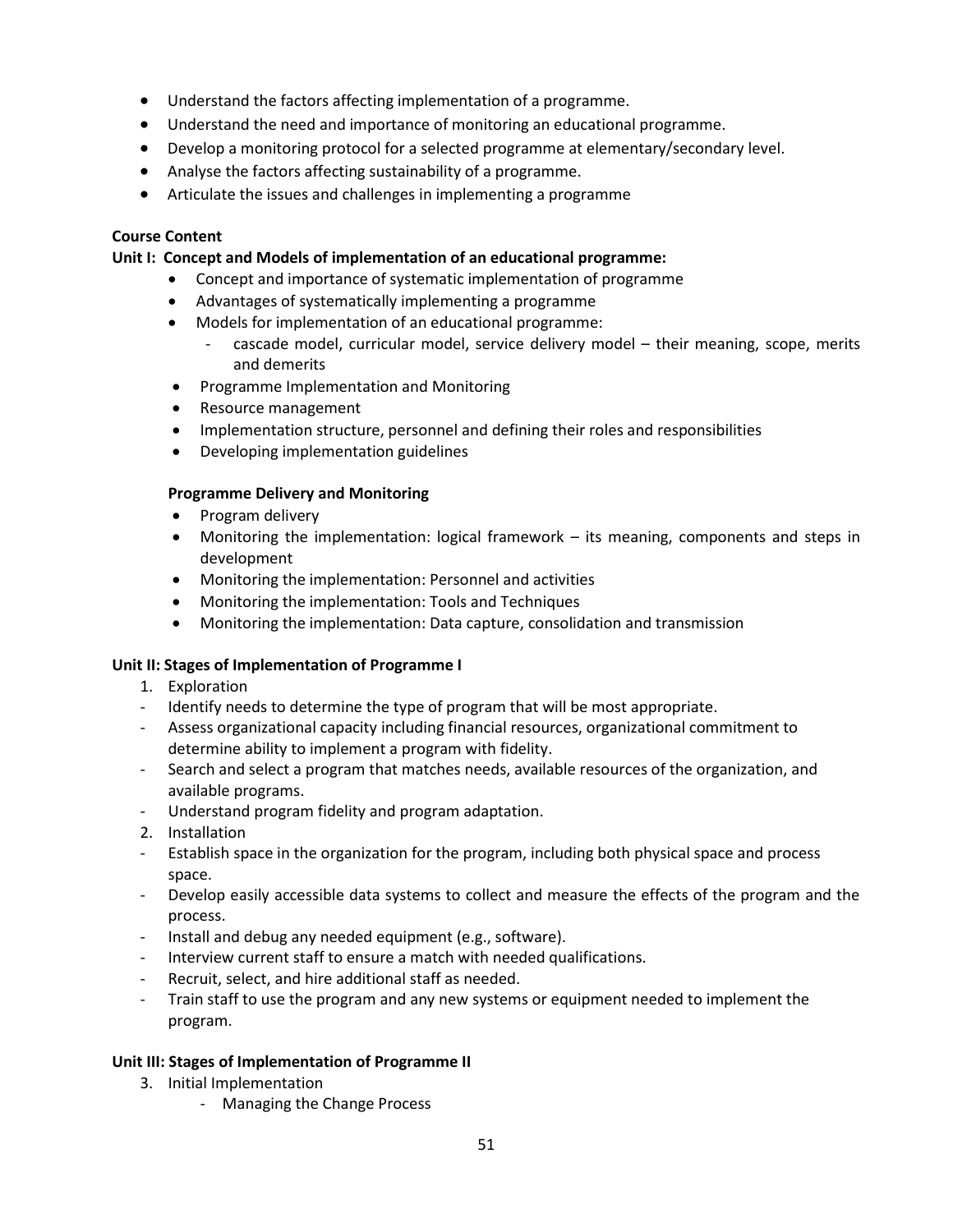- Accepting Coaching
- 4. Full Implementation
	- Maintain and improve service, linkages, support, and infrastructure.
	- Maintain integrated, fully functioning core program components.
	- Monitor and evaluate fidelity to ensure the program is being skilfully delivered, using fidelity measures and indicators developed specifically for this purpose.
- 5. Program Sustainability
	- Ensure continued funding and the supporting infrastructure.
	- Ensure fidelity to core program components.
	- Develop and implement plans for quality improvement, including regular review of process and outcome measures and using results to improve the program.
	- Evaluate data systems that support decision-making regarding the implementation.
	- Develop new community partnerships while maintaining existing relationships.
	- Share positive results with staff, community and others to maintain buy-in and support.

Potential challenges at every stage of implementation

### **Unit IV: Issues and concerns in implementation of a programme**

- Issues and concerns in implementing and monitoring a programme Centralisation vs. Decentralisation, adhocism and abrupt discontinuation of programmes, replication and upscaling of programmes
- Theories and Models That Explain Implementation Effectiveness top-down and bottom-up models
- Researches findings on effective implantation of an educational programme

### **Sessional Work**

- Study relevant documents/Annual Reports/Programme Evaluation Reports of DIET/CTE/SCERT/GU/NCERT/ NUEPA to
	- **i.** Develop the programme logic for a selected programme at elementary/secondary level
	- **ii.** Describe the implementation process in terms of the activities involved.
- Select any one current practice in elementary/secondary teacher education and identify the factors that might influence the effectiveness of its implementation.

## **GUIDANCE AND COUNSELING GUMED - TS-GC2- COUNSELING PROCESS AND STRATEGIES**

Credits: 4 Max.marks: 100 Examination Duration: 2 Hours Internal: 50 Contact hours per week: Lectures: 3 and Tutorials: 2 External: 50

### **Objectives**

On completion of this course the students will be able to

- Understand the meaning, nature and scope of counseling,
- Appreciate the need for and goals of counseling,
- Analyze the relationship between guidance and counseling,
- Understand the concept and process of counseling in group situation,
- Recognize the different areas of counseling,
- Understand the various stages involved in the process of counseling,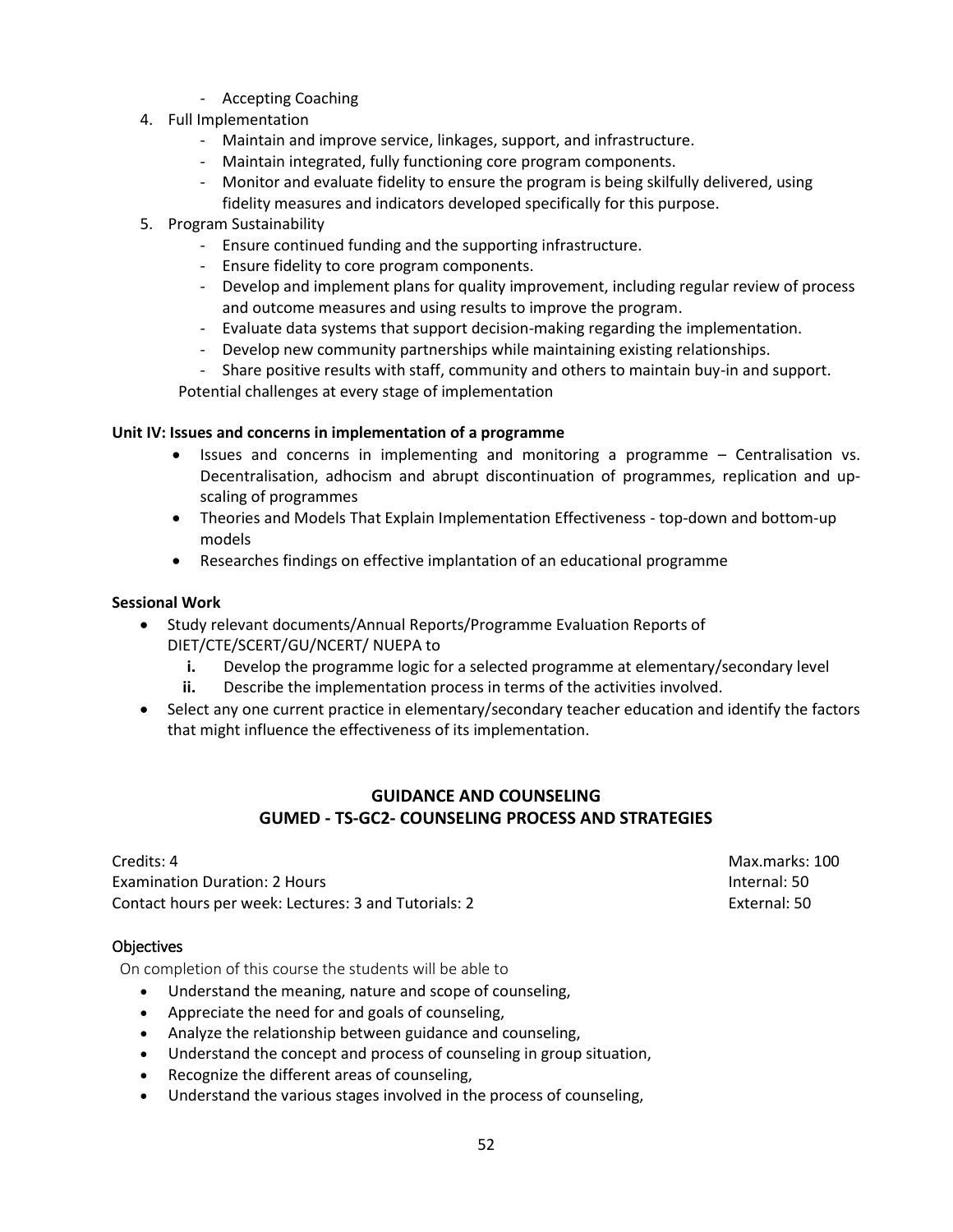- Appreciate the importance of counseling relationship,
- Become acquainted with the skills and qualities of an effective counselor.
- Become acquainted with the various approaches and techniques of counselling

### **Unit I: Understanding Counseling**

- Meaning and nature of counseling
- Misconceptions about counseling
- Scope of counseling
- Goals of counseling: resolution of problems, modification of behaviour, promotion of mental health
- Relationship between guidance and counseling: place of counseling in the total guidance programme

### **Unit II: Counseling Process and Counseling Relationship**

- Issues, concerns and problems of childhood and adolescence stage
- Identification of cases for counseling
- Stages of the counseling process
- Nature and importance of counseling relationship
- Professional ethics

### **Unit III: Counseling: Skills, Approaches and Techniques**

- Basic counseling and communication skills
- Application of skills for building a positive classroom climate to enhance learning
- Skills and qualities of an effective counselor
- Acquaintance with major counseling approaches: person-centred and gestalt
- Counseling techniques: cognitive, behavioral and systemic

### **Unit IV: Types and Areas of Counseling**

- Group counseling: nature, process and skills
- Areas of counseling: family counseling, parental counseling, adolescent counseling
- Counseling of girls, counseling of children belonging to special groups
- Peer counseling: concept and relevance to the Indian situation.

Sessional Work: The students may undertake any one of the following activities:

- Identification of the cases for counseling
- Exploring the possibilities for peer counseling and preparing a plan for peer counseling in the school
- Interacting with the counselor with regard to the process of counseling, nature of problems of the students/clients and writing a report on this.

### **References**

- Bhatnagar, Asha and Gupta, Nirmala (Eds) (1999). Guidance and Counseling, Vol. II: A Practical Approach. New Delhi: Vikas.
- Corey, G. (1986). Theory and Practice of Counseling and Psychotherapy,  $3^{rd}$  Ed. Belment: Calif-Brooks Cole.
- Cormier, L. & Hackney, H. (1987). The Professional Counsellor. Englewood Cliffs, New Jersey: Prentice Hall.
- Dave Indu (1984). The Basic Essentials of Counselling. New Delhi: Sterling Pvt. Ltd.
- Egan, Gerard (1994). The Skilled Helper. 5thEd. California: Brookes Cole Publishing Co.
- Gazda George R.M.( 1989). Group Counselling: A Development Approach. London: Allyn and Bacon.
- Gladding, Samuel, T. (1996). Counselling: A Comprehensive Profession. New Delhi: Prentice Hall Inc of India Pvt. Ltd.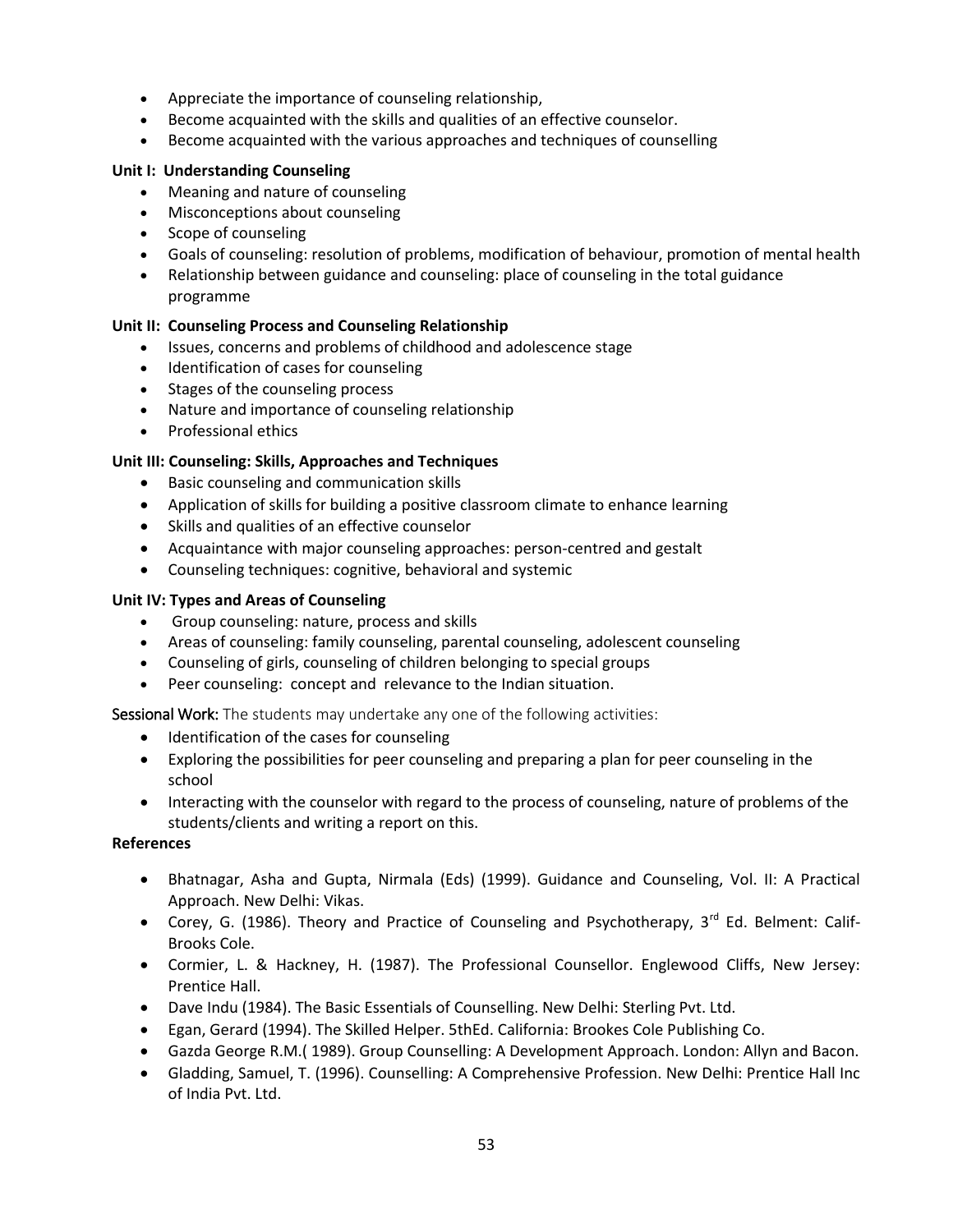- Mallon, Brenda (1987). An Introduction to Counseling Skills for Special Educational Needs-Participants Manual. Manchester: Manchester University Press, UK.
- Nugent, Frank A. (1990). An Introduction to the Profession of Counselling. Columbus: Merrill publishing Co.
- Nugent, Frank A. (1990). An Introduction to the Profession of Counselling. Columbus: Merrill publishing Co.
- Rao, S.N. (1981). Counselling Psychology. New Delhi: Tata McGraw Hill.

## **GUMED -TE-INT: INTERNSHIP IN TEACHER EDUCATION**

Credits: 4 Max.marks: 100 Duration: 3 Weeks **Internal: 100** 

### **RATIONALE**

The would be teacher educator needs space and time in the curriculum to realistically understand the roles and functions expected of them by observing and analyzing the activities performed by the teacher educators in an institutional context. They also need opportunities to put into action the theoretical understandings about teacher preparation gained through various courses in the curriculum. This course is designed in keeping with the above rationale and with an intention to help students integrate theory and practice of teacher education on the one hand and of school experiences with that of teacher education on the other.

### **Course Objectives**

The course is designed to enable the prospective teacher educators to

- be acquainted with the content and organization of pre-service teacher education curriculum, infrastructure and resources needed, and the issues and problems related to teacher preparation
- Involve in various activities and processes of a teacher education institution, in order to gain an insight in to the multiple roles of a teacher educator and understand the organizational culture.
- acquire competencies and skills required for effective transaction of the curriculum and organization of component activities such as internship and working with the community
- design in-service teacher professional development program/activities based on the needs of teachers
- develop professional attitudes, values and interests needed to function as a teacher educator

### **Organization**

The internship will be organized in two phases of two weeks in a pre-service teacher education institution and one week in an in-service teacher education setting. Necessary orientation to the students of this programme and mentor teacher educators from the respective institutions of teacher education will be provided before organizing the internship.

### **Activities**

### **Task Set 1: Pre-service Teacher Education (2 weeks)**

 Under the guidance of a mentor teacher educator, undertake planning and implementation of learning experiences on a unit from the prescribed course in the pre-service teacher education curriculum.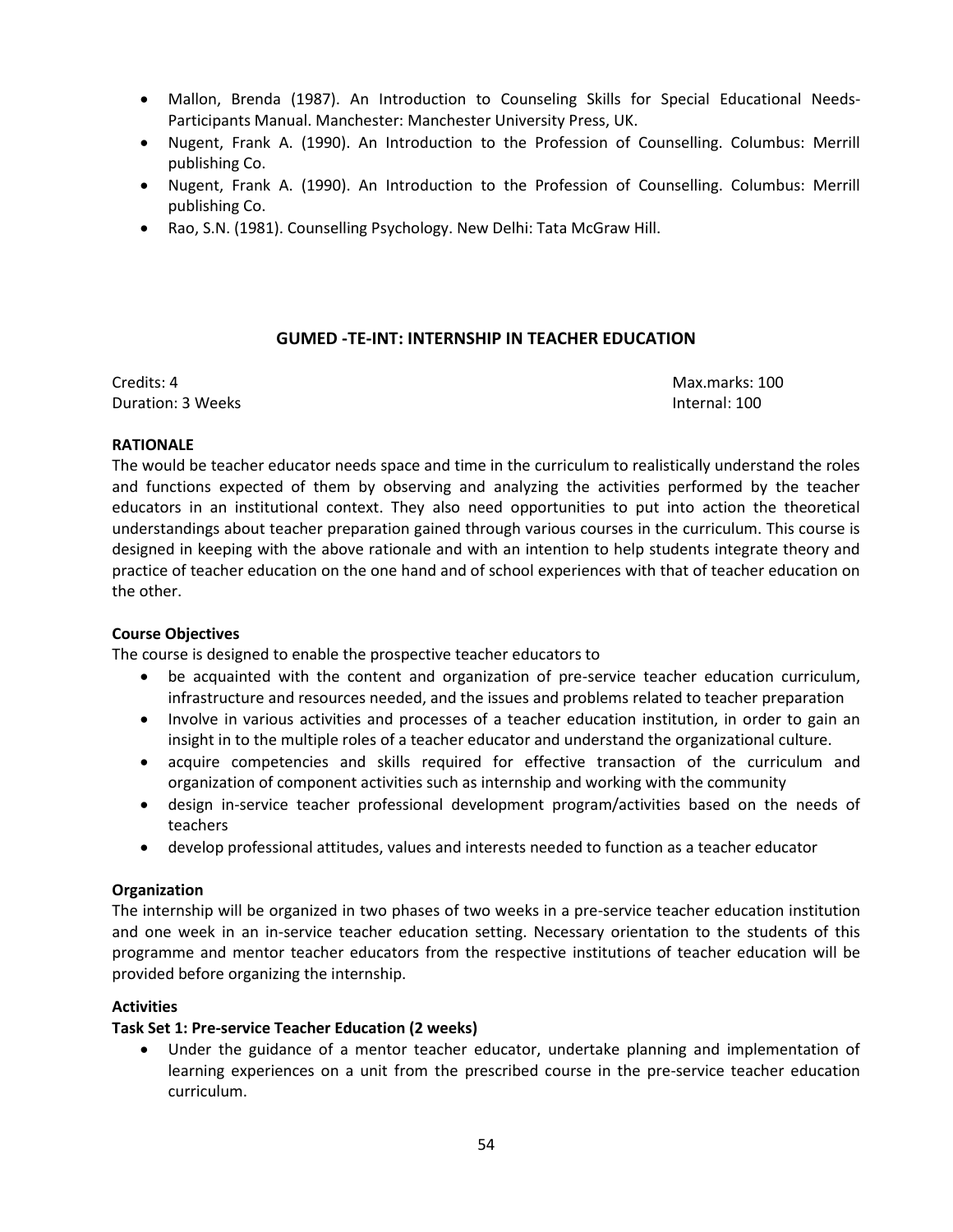- Plan assessment criteria/tools and evaluate the performance of student teachers on the unit transacted.
- Based on the acquaintance with various activities, infrastructure and resources of the teacher education institution, prepare an institutional profile with reflections on the experiences gained

### **Task Set 2: In-service Teacher Education (one week)**

- Undertake assessment of training need through an interview with practicing teachers
- Observe and analyze an in-service teacher education programme
- Review the TLM developed / the report of an in-service teacher education

### **Evaluation and Scheme of Assessment**

Evaluation of performance during internship in teacher education will be done on the basis of assessment by institute supervisors and mentor teacher educators, and records/reports submitted by the students. The scheme of assessment will be as follows.

|                | Area                                                                                    | <b>Marks</b> |
|----------------|-----------------------------------------------------------------------------------------|--------------|
| 1              | <b>Pre-service Teacher Education</b>                                                    |              |
|                | Observing the transactional approach followed by a teacher educator                     | 10           |
| $\bullet$      | Planning learning experiences on a unit                                                 | 10           |
|                | implementation and evaluation of learning experiences on a group of student<br>teachers | 25           |
|                | Report on institutional profile and reflections                                         | 15           |
|                |                                                                                         | 60 marks     |
| $\overline{2}$ | <b>In-service Teacher Education</b>                                                     |              |
|                | Need Assessment/Case study of the professional journey of a teacher educator            | 10           |
|                | Analysis of an in-service teacher education programme                                   | 20           |
| $\bullet$      | Review of TLM/Programme Report                                                          | 10           |
|                |                                                                                         | 40 marks     |
|                | Total                                                                                   | 100 marks    |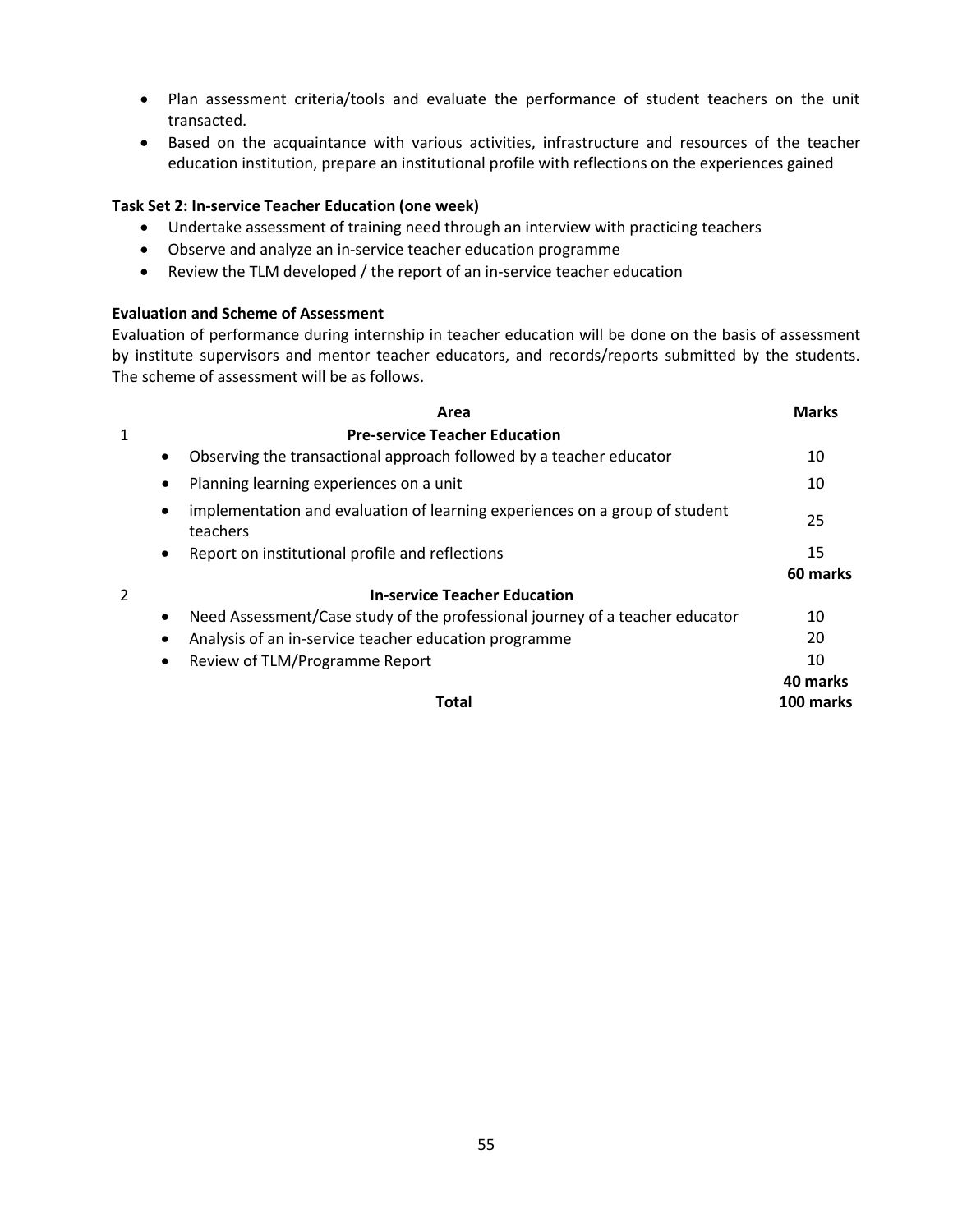# **SEMESTER III**

#### **GUMED - TC4: ADVANCED RESEARCH METHODOLOGY IN EDUCATION**

| Credits: 4                                       | Max.marks: 100 |              |
|--------------------------------------------------|----------------|--------------|
| <b>Examination Duration: 2 Hours</b>             |                | Internal: 50 |
| Contact hours per week: Lectures: 3+Tutorials: 2 |                | External: 50 |

#### **Objectives**

On completion of this course, the students will be able to:

- Test hypotheses by using different statistical techniques;
- Analyse quantitative data of educational research based on types of measurement;
- Analyse qualitative data in educational research;
- Triangulate quantitative and qualitative data;
- Use different software for data analysis;
- Analyse the role of quantitative, qualitative and triangular approaches in educational researches;
- Identify issues of data collection and their treatment;
- Develop a research report, research abstract the research paper.
- Appreciate role of research methodology in the present context.

#### **Unit- I Inferential statistics-Parametric**

 Normal Probability Distribution-Concept, Characteristics and Applications; Standard Scores; Derived scores Concept, use and interpretations of Parametric and Statistics; Concept of sampling Distribution of Statistics; Standard Error as an index of sampling error; Concept of Estimation-Point and Interval; Parametric testing of Hypothesis: Concepts of One-tailed and Two-tailed Test; Type 1 and Type 2 Error; Testing the Significance of the Difference between Means, Variances, Correlations and Proportions. Analysis of Variance and Co-variance: Concept, Principle, Assumptions and Uses.

### **Unit-II: Inferential Statistics - Non-Parametric**

Non-parametric statistics in education; Use of non-parametric tests and its rationale for distribution free data; Chi-Square Test; Median Test; Sign Test, Mann Whitney U-test and Wilcoxon test, Kruskal-Wallis test and Friedman's test.

• Quantitative Data Analysis by using Computer software {SPSS/R etc.,}

### **Unit-III: Analysis of Qualitative Data**

- Methods of Qualitative Analysis: Coding and Categorising, data reduction, triangulation, constant comparison, induction and deduction, discourse analysis, narrative analysis, content analysis, logical analysis, critical; analysis, credibility and dependability and its preparation.
- Qualitative Data Analysis by using Computer software {AltaVista, N etc., }

### **Unit-IV: Report Writing**

 Report writing: Chapterisation and presentation.(Language style headings & sub- headings ) Quotations, Tables and figures, Footnotes, Bibliography, Pagination Typing and Font, Format of Report Writing; APA reference style.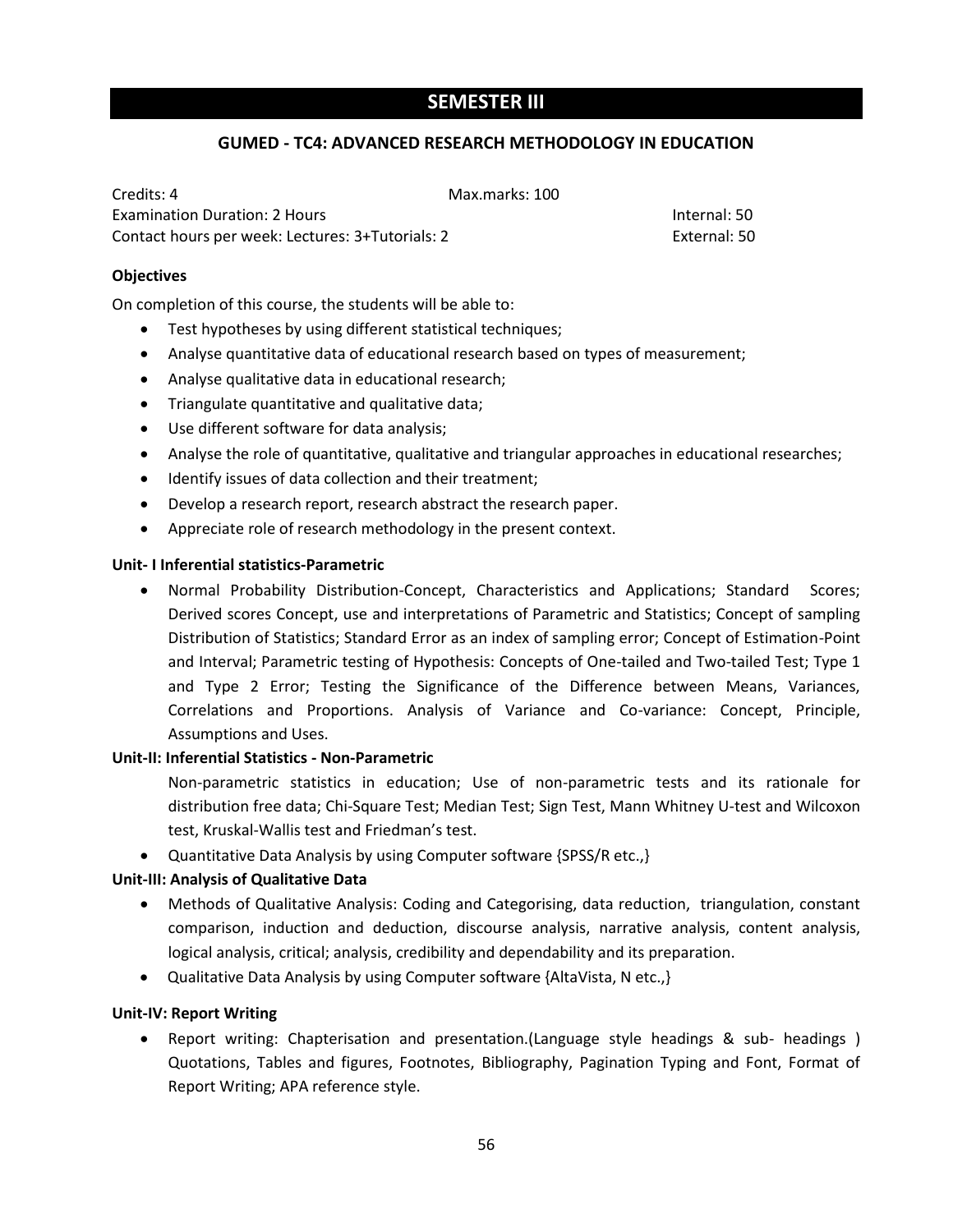Ethical considerations in quantitative and qualitative research: Accuracy, credibility, confidentiality, transparency, honesty, originality, protecting, authenticity, plagiarism.

### **Transaction Mode:**

Lecture-cum-Discussion, Brain Storming, Group Discussion, Presentations, Panel discussion, Seminar presentations, research exercises.

### *Sessional Activities:*

The students will undertake the following activities:

- Preparation, try out and finalization of a tool.
- Preparing a research design for a study by considering the objectives and research tools.
- Critical analysis of two research papers (One for qualitative research and one for quantitative research).
- A critical assessment of statistical techniques used in a research report/thesis.
- Preparation of graphic designs of data obtained in a research study.
- Selection and description of appropriate statistical technique(s) for answering a research question or for testing a given hypothesis.
- Analysis of data using any one computer based statistical package.

### **References**

- Edwards (1973). Statistical Methods for Behavioural Sciences, New York: Holt, Rinehart and Winston.
- Ferguson, G. (1981).A Statistical Analysis in Psychology and Education, New York: McGraw Hill.
- Garret, H.E. (1967). Statistics in Psychology and Education, Bombay Vakils.
- Grbich, Carol (2006). Qualitative Data Analysis: An Introduction. SAGE Publication.
- Guilford, J.P. and B. Fruchter. (1987). Fundamental Statistics in Education and Psychology. Tokyo: McGraw Hill (Student-Sixth edition).
- Levin, J. (1977).Elementary Statistics in Social Research. New York: Harper and Row Publishers.
- Lichtman, Marilyn (2006). Qualitative Research in Education-A User Guide. SAGE Publication.
- Popham and Sirohic (1993). Educational Statistics-Use and Interpretation, New York: Harper and Row.
- Quinn, MC Nemar (1969).Psychological Statistics, New York: Wiley & Sons.

# **GUMED –CLS-ELE2: ELEMENTARY EDUCATION -2**

Credits: 4 Max.marks: 100 Examination Duration: 2 Hours Internal: 50 Contact hours per week: Lectures: 3+Tutorials: 2 External: 50

### **Objectives**

The course intends to**:** 

 Analyze organizational structure of Elementary Education and role of various organizations, institutions and agencies in Elementary Education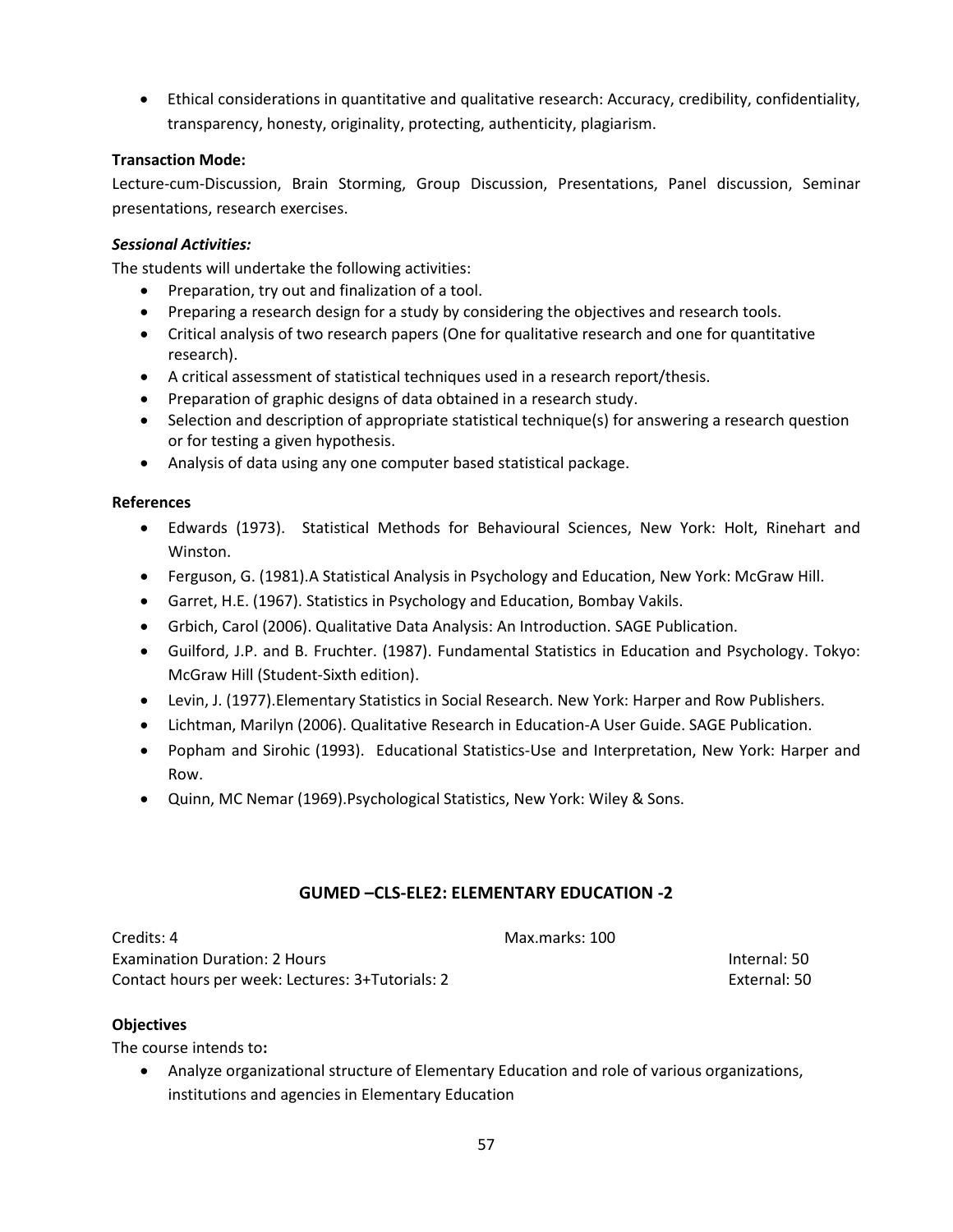- Understand the functioning of various support services at Elementary Level
- Develop critical understanding about issues and challenges in elementary education
- Understand the significance of EMIS and Research in bringing positive changes in elementary education
- Provide opportunity to develop critical understanding about significance of transitions in elementary education

### **Unit I: Organisations, Institutions and Agencies of Elementary Education**

- Organizations and Institutions in administration and management of elementary education
	- a) national level –Ministry of Human Resource Development (CABE, NEUPA, NCERT & GUs), Ministry of Social Justice and Empowerment (RCI and National Institutes), Ministry of Woman and Child Development; Ministry of Tribal Affairs; Ministry of Minority Affairs
	- b) state level State department of education, Directorates and Secretariats, SCERTs / SIEs, State Institute of Educational Technology (SIET), State Institute of Educational Management and Training (SIEMAT),
	- c) at the district and sub district levels DIET, BRC, CRC, SMC (School Management Committee), PTA (Parent teacher Association) MTA (Mother Teacher Association),
- International Agencies Important UN Organisations UNICEF, UNESCO, WHO, IBE
- NGOs, Civil Society and Advocacy groups –focus areas, importance and functions

### **Unit II: Support System at Elementary stage of education**

- ICDS and its convergence with Elementary education -Transition from preschool to elementary school
- Assessment and intervention for school readiness
- School guidance services and counselling, school health service, scouts and guides
- Early identification and intervention for children at risk support of multi disciplinary team
- Teacher associations / federations unions and organisations at National and State levels
- Family and community- importance of their role in elementary education
- Transition from elementary school to secondary school: Moving towards USE

## **Unit-III: Concerns, Issues and Challenges in Elementary Education**

- Achieving UEE Universal access, retention and success
- Quality concerns in elementary education classroom processes, learning achievement, teacher and teacher preparation
- Language formula and its implementation medium of instruction, multilingual approach at primary level
- Matching local conditions with reference to cultural practice and language utilising family and community resources
- Implementation of Right of Children to Free and Compulsory Education Act 2009
- Co-ordination among and between different ministries for ensuring effective inclusive elementary education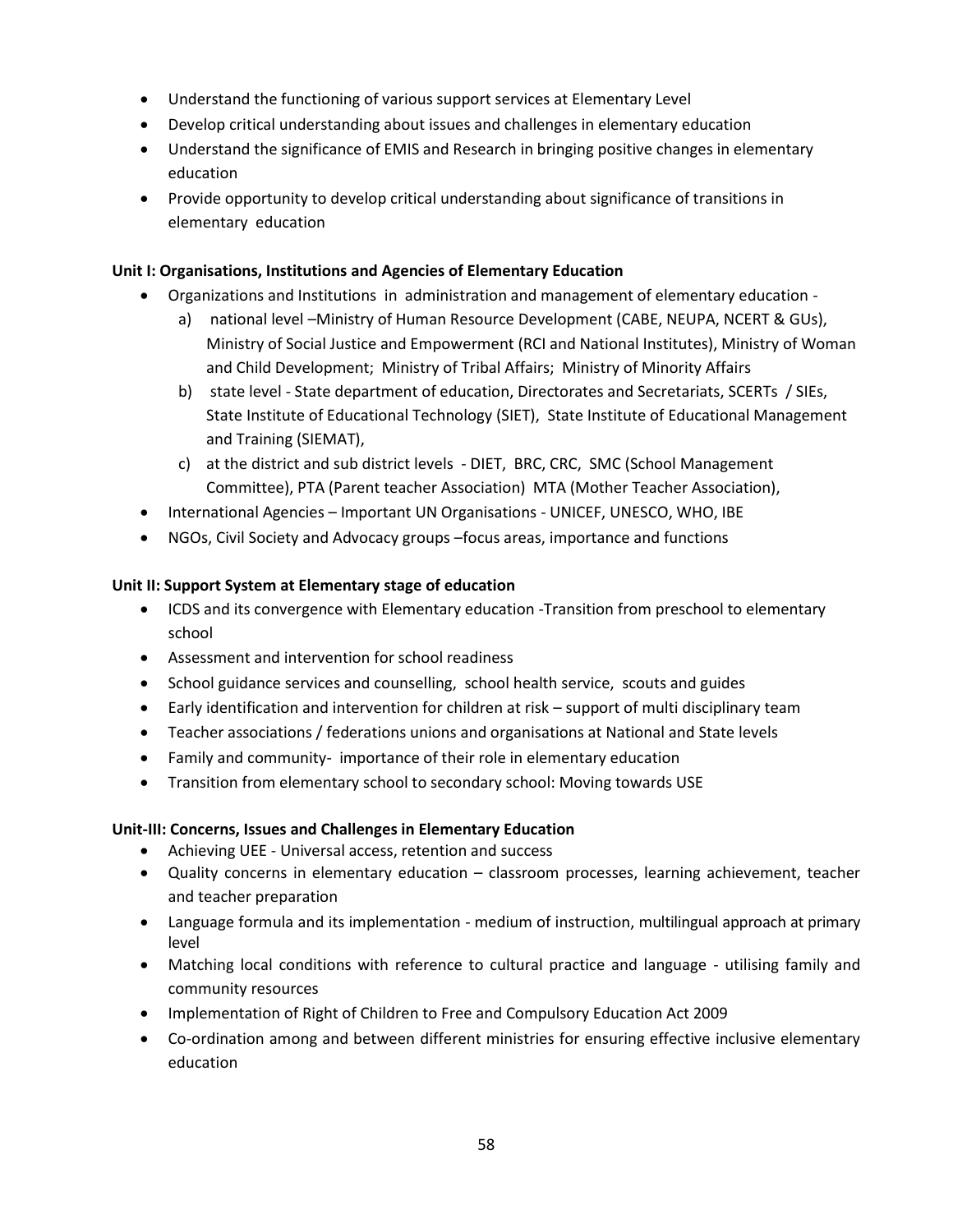### **Unit-V: Educational Management Information System (EMIS) and Research in Elementary Education**

- Role and functions of EMIS, U-DISE, monitoring for quality enhancement
- Utilisation of EMIS data for planning, research and feedback for improvement
- Current trend of research in elementary education in India and abroad gaps and priority areas
	- administration, management and leadership
	- issues related to elementary education (covered in unit III)
	- implementation of programs, schemes at the elementary level
	- classroom practices
	- teacher competency

#### **Sessional Activities\***

- Visit an NGO and report on the innovative practices to bring quality into elementary education / collect success stories on movement by civil society groups working for elementary education
- Arrange for a meeting with any civil society group supporting elementary education of children
- Develop a transitional plan for a child from an early childhood education centre / home to elementary school. Assess the school readiness of a child / group of children and prepare a report.
- Visit a nearby school and talk to the head teacher, teachers, students and parents collect their perspectives on any one programme or schemes of the government
- Debate on 'social category specific programmes is it leading to universalisation of elementary education'
- Collect one research article in any of the areas mentioned in the unit and discuss its implications for elementary education
- Identify children out of school in a locality and analyse the reasons for not enrolling in school
- View films / videos on issues related to elementary education (Lilkee, India untouched, darker side of India, videos on talks of Abdul Kalam, Kailash Sathyarthi, Malala and many other who speak for education)
- Collect data regarding enrolment of CWSN in a district from EMIS and develop a research proposal to analyse their difficulties/participation/success
- Analyze and compare U- DISE data of any two states available at the NEUPA website
- Analyze and compare quality monitoring data for any two states available on QMT portal [\(www.ciet.nic.in/QMTs/index.php#\)](http://www.ciet.nic.in/QMTs/index.php)

\* The sessional activates are only suggestive.

### **Transactional Modalities:**

- Lecture-cum-discussion, Group discussion, Panel discussion, Seminar, Group Work, Library work, Activities, Projects, Collaborative Presentations
- School visits and sharing of experiences
- Seminar presentation by students on selected themes individually and collectively leading to discussion;
- Library readings on selected theme followed by group discussion;
- Study of documents and references, Reflective interaction with the peer group
- Workshops, assignments and group discussion around issues and concepts studies in theory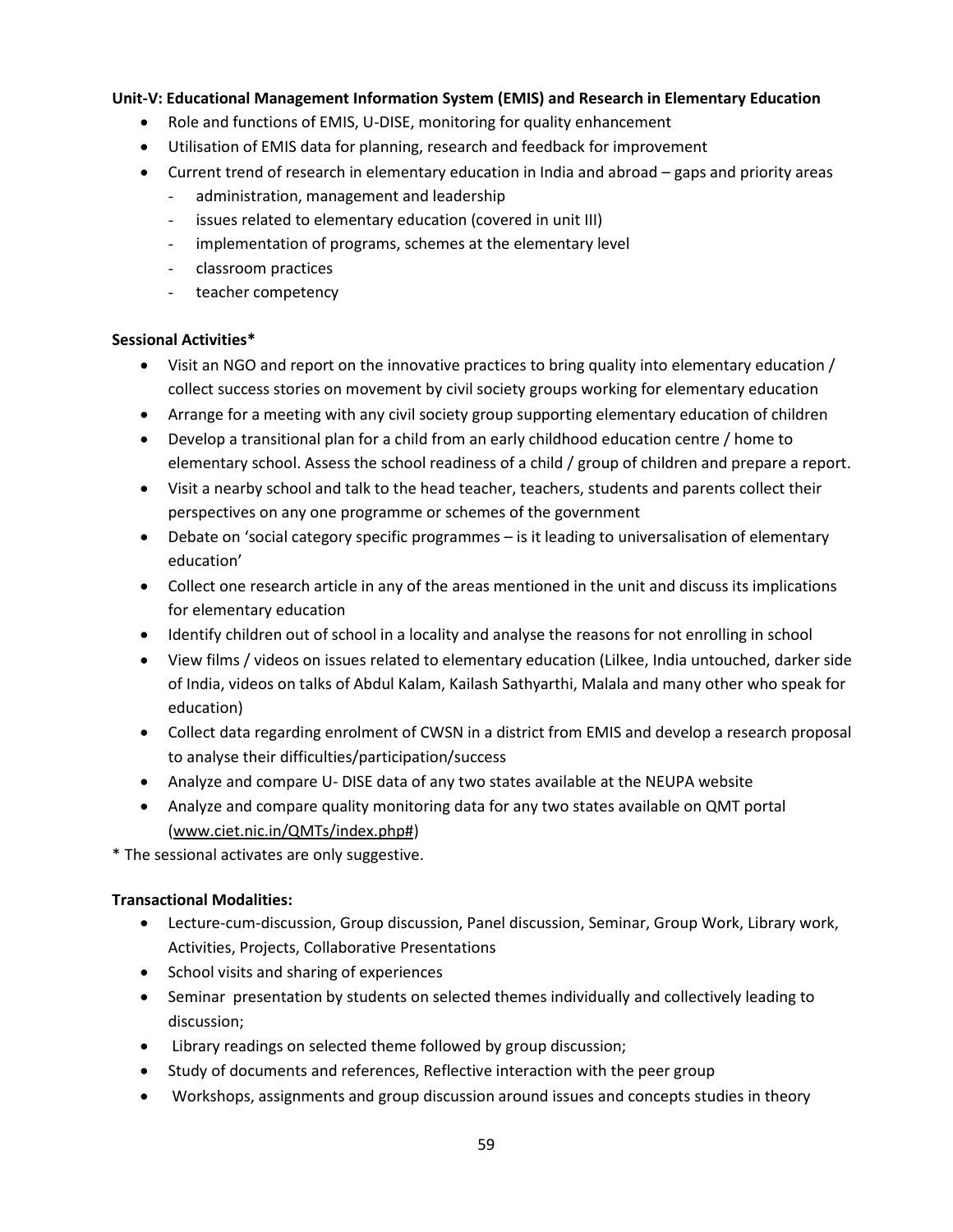Projects and assignments focusing on observation and interaction with children on specific theme

## **Suggested Readings**

- Govt. of India (1986/1992) National Policy of Education, 1992, Modification and their POA's MHRD, Deptt. of Education.
- Malhotra, P.L. (1986) School Education in India : Present status and Future Needs, NCERT, New Delhi.
- NCERT (1997) Code of Professional Ethics for Teachers.
- Kumar K (2004), What is Worth Teaching? 3rd edition, Orient Longman
- Development in Practice Primary Education in India. The World Bank Washington DC (1997). Allied Publishers Ltd. New Delhi
- MacBeth, J (1999). Schools must speak for themselves. Routledge, UK

### **Reference:**

- Chopra, R.K.(1993) Status of Teachers in India, NCERT, New Delhi.Govt. of India (1953) Report of Secondary Education Commission, New Delhi.
- Govt. of India (1966) Indian Education Commission (1964-66) Report. New Delhi.
- Govt. of India (1986/1992) National Policy of Education, 1992, Modification and their POA's MHRD, Deptt. of Education.
- Kundu, C.L. (Ed) (1984) Indian year Book on Teacher Education, Sterling Publishers Pvt. Ltd., New Delhi.
- Malhotra, P.L. (1986) School Education in India : Present status and Future Needs, NCERT, New Delhi.
- Pathak, Avijit (2002), Social Implications of Schooling, Rainbow Publishers, Delhi
- Kumar K (2004), What is Worth Teaching? 3rd edition, Orient Longman
- National Policy of Education,(1992) Modification and their POA's, MHRD, Dept. of Education
- Duggan R C and Pole C J (1996) Reshaping education in the 1990s:Perspectives on Primary schooling Falmer Press UK
- Government of India, MHRD, Department of School Education and Literacy (2001, 2007, 2011). Sarva Shiksha Abhiyan: frame work for implementation
- Kurrian, J. (1993) Elementary Education in India, New Delhi: Concept Publication.
- MHRD (2001): Convention on the Right of the child. New Delhi.
- Mohanty, J N (2002): Primary and Elementary Education. Deep & Deep Publications, New Delhi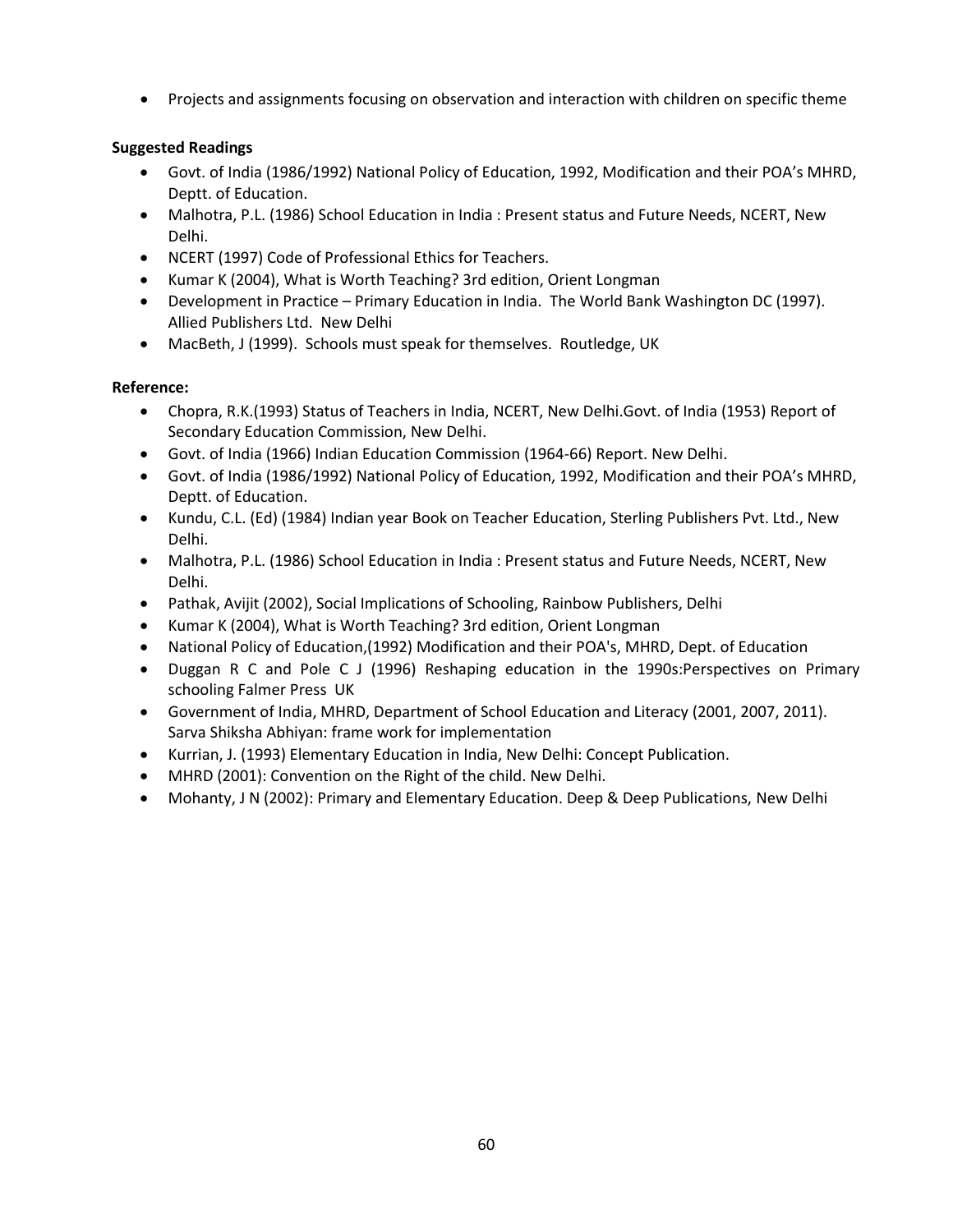- Rao, V.K. (2007): Universatisation of Elementary Education. Indian Publishers, New Delhi.
- Sharma, Ram Nath (2002): Indian Education at the cross road. Shubhi Publications.
- Tilak, J.B. (1992) Educational Planning at gross roots, New Delhi.
- UNESCO (2005): EFA Global Monitoring Report on Quality of Education Finance.
- Jain,V.K.andAgrawal,M.(2011).ResourcesinPrimarySchools:AChallengeforIndia. *IndianEducationalReview,48*(1),84-95.
- Jain,V. K.andSharma,S. K.(2007).UniversalisationofElementaryEducation:Challenges beforethecountry.*UniversityNews*, *45*(11).
- Jha,JandD.Jhingran(2002).*Elementary Education forthePoorestandotherDeprived Groups: the Real Challenge of Universalisation,* New Delhi: Centre for Policy Research.
- Kurrien,J(1983).*ElementaryEducationinIndia*.NewDelhi:Vikas.
- MHRD(2000).*SarvaShikshaAbhiyan:AprogramforUniversalElementaryEducationA frameworkforimplementation.*NewDelhi:Author.
- MHRD(2001).*SarvaShikshaAbhiyan—AProgrammeforUEE*.NewDelhi
- MHRD(2009):*TheRightofChildrentoFreeandCompulsoryEducationAct2009*.New Delhi.
- NCERT(2011).Programme EvaluationReportMultiLingualEducationOrissa.NewDelhi.
- NCERT(1996):*EducationandNationalDevelopment:ReportoftheEducationCommission*
- Holmes, B (1985) (ed). International handbook of education systems. John Wiley & sons.
- Entwistle, N (1990) (ed). Handbook on educational ideas and practice. Routledge. NY.
- Nanda, S. K., "Indian Education and Its Problems Today", Kalyani Publishers, Ludhiana, (2003).
- Rao, V. K., "Principles of Curriculum", A. P. H. Publishing Corporation, New Delhi, (2005)
- Sharma, R. N., "Education in Emerging Indian Society", Surjeet Publications, (2002)
- Bhatnagar, S; Saxena, A & Kumar, S (2005) "Development of Educational System in India", R. Lall Book Depot, Meerut

## **GUMED –CLS-SEC2: SECONDARY EDUCATION -2**

| Credits: 4                                       | Max.marks: 100 |              |
|--------------------------------------------------|----------------|--------------|
| <b>Examination Duration: 2 Hours</b>             |                | Internal: 50 |
| Contact hours per week: Lectures: 3+Tutorials: 2 |                | External: 50 |

#### **Objectives**

The course intends to**:** 

- Analyse the role of various organisations, institutions and agencies in Secondary Education
- Develop perspective on transition from elementary education to secondary education
- Understand the functioning of various student support services at Secondary Level
- Provide opportunity to develop critical understanding about significance of vocational education
- Develop critical understanding about issues and challenges in secondary education
- Understand the significance of Research and advocacy in bringing positive changes in secondary education

### **Unit-I: Organisations, Institutions and Agencies in Secondary Education**

Organisations and Institutions in administration and management of secondary education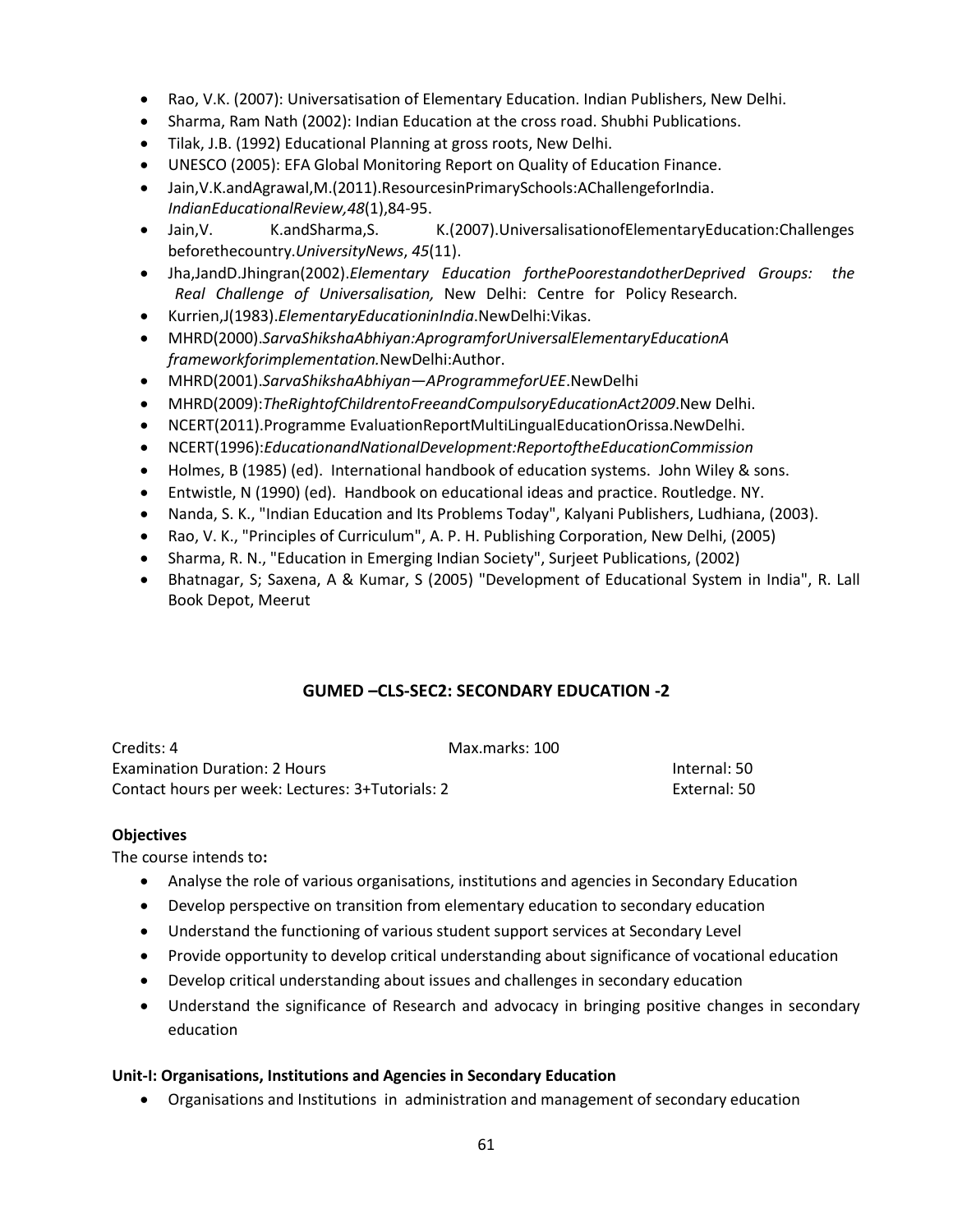- at national level –Ministry of Human Resource Development (CABE, CBSE, ICSE, NEUPA, NCERT (NIE, CIET, PSSCIVE & GU, NIOS); Ministry of Social Justice and Empowerment (RCI and National Institutes); Ministry of Tribal Affairs; Ministry of Minority Affairs

-at the state level - State departments of education, Directorates and Secretariats, State Boards of School Education, SCERT / SIE, State Institute of Educational Technology (SIET), State Institute of Educational Management and Training (SIEMAT)

- at the district and sub district levels - District Education Office, Block Education Office, Department of Public Instruction , SMC (School Management Committee), PTA (Parent Teacher Association)

- International Agencies Important UN Organisations UNICEF, UNESCO, WHO, IBE -their work in school and teacher education
- NGOs, Civil Society and Advocacy groups –focus areas, importance and functions

## **Unit-II: Support Services at Secondary Level**

- Relevance and quality of present Secondary Education for upward mobility
- Different streams of vocational education at senior secondary stage; Mapping of vocational training institutes; institutes of National importance for vocational education.
- School Guidance and counselling, career guidance, health service, Scouts and Guides, alternative system
- Early identification and intervention for adolescent with risk (substance abuse, HIV/AIDS)
- Function of Students' clubs as support mechanism to students' abilities
- Teacher associations/federations and organisations at National and State levels as support agencies
- Family and community- importance of their role in secondary education
- Secondary school teacher as a School Counselor

## **Unit-III: Issues and Challenges in Secondary Education**

- Problems and challenges related to universalisation of Secondary Education
- Quality concerns in secondary education classroom processes, learning achievement, teacher and teacher preparation
- Problems / challenges/ strategies / intervention in relation to access enrolment, dropout, achievement equality of Educational opportunities
- Problems of education for girls, disadvantaged and children with special needs
- Classroom problems discipline, under achievement, lack of motivation, delinquency and maladjustment
- Administration and management System of secondary education

## **Unit-IV: Educational Management Information System (EMIS) and Research in Secondary Education**

- Role and functions of EMIS, U-DISE, monitoring for quality enhancement
- Utilisation of EMIS data for planning, research and feedback for improvement
- Comparative analysis of researches in different countries with special reference to secondary education programmes
- Current trend of research in elementary education in India and abroad gaps and priority areas
- administration, management and leadership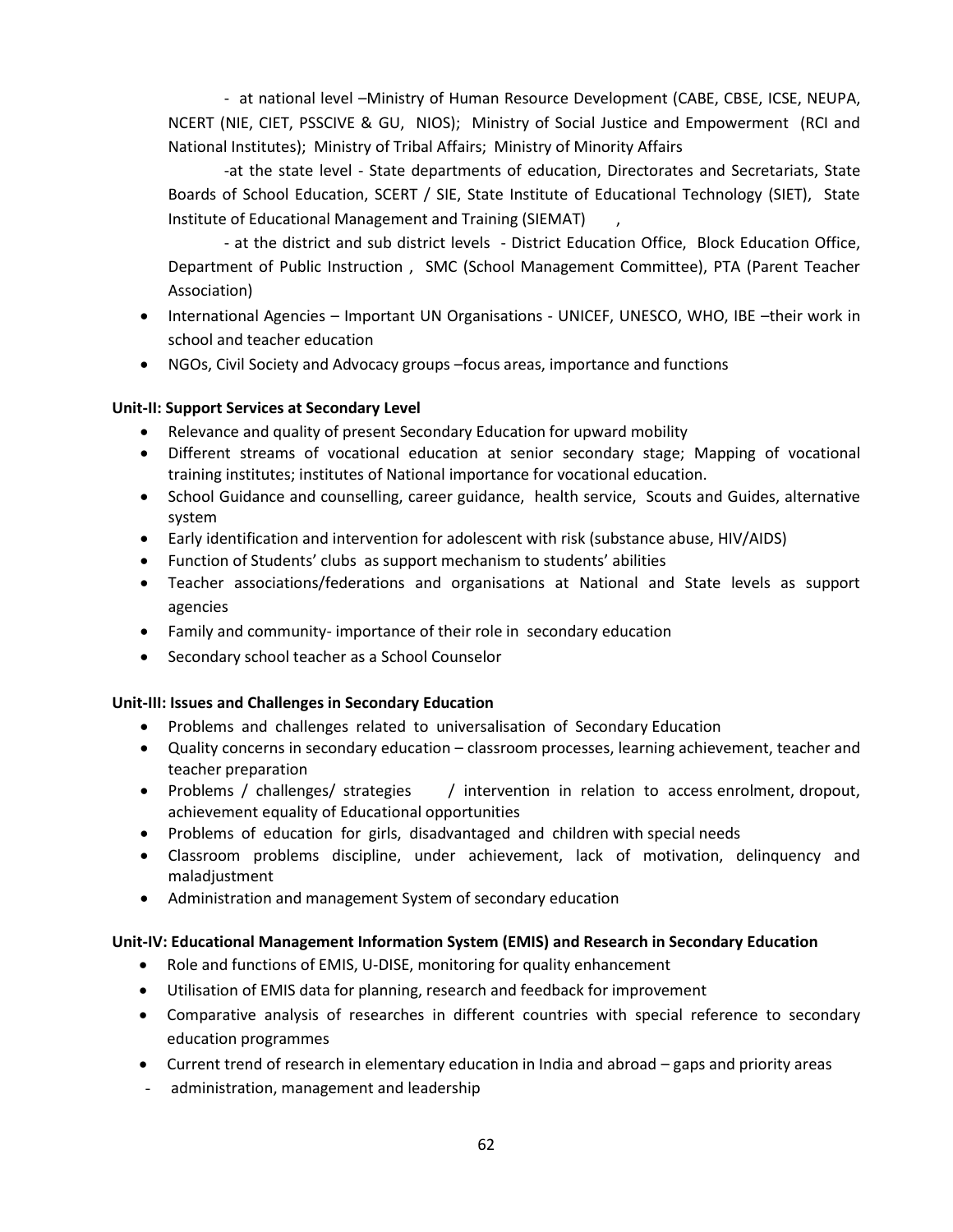- issues related to elementary education (covered in unit IV)
- implementation of programs, schemes at the elementary level
- classroom practices
- Teacher competency

### **Sessional Activities**

- Visit and report on any of the innovative NGOs / collect success stories on movement by civil society groups working for secondary education
- Visit a nearby school and talk to the head teacher, teachers, students and parents collect their perspectives on any one programme or schemes of the government for improving secondary education
- Collect data regarding enrolment of CWSN in a district from MIS and develop a research proposal to analyse their difficulties
- Collect one research article in any of the areas mentioned in the unit and discuss its implications for secondary education
- Identify children drop out from secondary schools of cluster and analyse the factors
- Collect information about the existing scenario of adolescent education and panel discussion on the issues identified and arrive at consensus for possible solutions to the problems of adolescence
- View films / videos on issues related to secondary education and prepare a review report
- Collect data regarding enrolment of CWSN in a district from EMIS and develop a research proposal to analyse their difficulties/participation/success
- Analyse and compare U- DISE data of any two states available at the NEUPA website
- Analyse and compare quality monitoring data for any two states available on QMT portal [\(www.ciet.nic.in/QMTs/index.php#\)](http://www.ciet.nic.in/QMTs/index.php)

\* The sessional activates are only suggestive.

### **Transactional Modalities:**

- Lecture-cum-discussion, Group discussion, Panel discussion, Seminar, Group Work, Library work, Activities, Projects, Collaborative Presentations
- School visits and sharing of experiences
- Seminar presentation by students on selected themes individually and collectively leading to discussion;
- Library readings on selected theme followed by group discussion;
- Study of documents and references, Reflective interaction with the peer group
- Workshops, assignments and group discussion around issues and concepts studies in theory
- Projects and assignments focusing on observation and interaction with children on specific theme

### **Suggested Reading**

- NCTE (2009) National Curriculum Framework for Teacher Education, New Delhi.
- Govt. of India (2005). National Plan of Action for Children, 2005: Department of Women and Child Development, New Delhi
- Report of the Education Commission (1964-66). Report of the National Commission on Teachers (1983-85).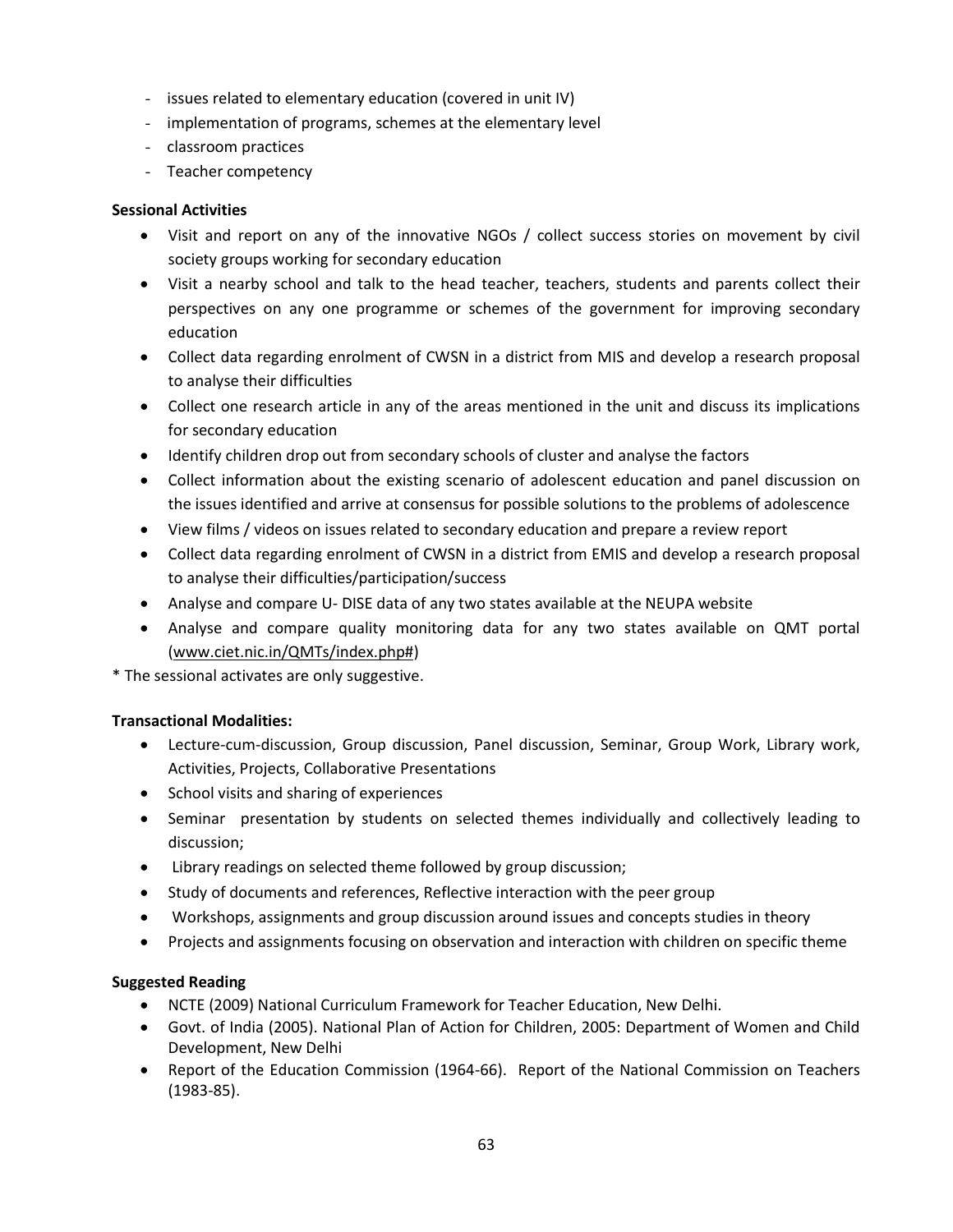- Report of the Delors Commission, UNESCO, 1996
- National Policy of Education 1986/1992.
- National Curriculum Framework on school education, 2005.
- Govt. of India, MHRD (2005). Universalisation of Secondary Education : Report of the CABE Committee, New Delhi

### **Reference**

- Chopra, R.K.(1993) Status of Teachers in India, NCERT, New Delhi.
- Govt. of India (1953) Report of Secondary Education Commission, New Delhi.
- Govt. of India (1966) Indian Education Commission (1964-66) Report. New Delhi.
- Govt. of India (1986/1992) National Policy of Education, 1992, Modification and their POA's MHRD, Deptt. of Education.
- Kundu, C.L. (Ed) (1984) Indian year Book on Teacher Education, Sterling Publishers Pvt. Ltd., New Delhi.
- Malhotra, P.L. (1986) School Education in India : Present status and Future Needs, NCERT, New Delhi.
- NCERT (1997) Code of Professional Ethics for Teachers.
- Pathak, Avijit (2002), Social Implications of Schooling, Rainbow Publishers, Delhi
- Kumar K (2004), What is Worth Teaching? 3rd edition, Orient Longman
- NCERT(1996):*EducationandNationalDevelopment:ReportoftheEducationCommission*
- Holmes, B (1985) (ed). International handbook of education systems. John Wiley & sons.
- Entwistle, N (1990) (ed). Handbook on educational ideas and practice. Routledge. NY.
- NEUPA (2014) India: Education for All Towards Quality with Equity. NEUPA, MHRD, New Delhi
- Mukherji, S A (1972). Secondary education in India, Orient Longman
- Govinda, R (2011). Who goes to school? Exploring exclusion in Indian Education
- Sujatha, K & Ravi G (2011) Management of secondary education in India: quality, programme and administration. Shipra Publication, New Delhi
- Sujatha, K & Ravi G (2011) Development of secondary education in India. Shipra Publication, New Delhi
- Tilak, J B G (2008). Financing and secondary education in India. Shipra Publications, New Delhi
- Sood, N (2003). Management of school education in India, APH Publishing corporation, New Delhi

## **GUMED - PC4: PHILOSOPHY OF EDUCATION**

Credits: Four Maximum Marks: 100 Contact Hours: 3L + 2T Internal: 50 Examination: Two Hours External: 50

## **Objectives:**

The course intends to:

- Develop insights into nature and purpose of philosophy of education;
- Develop critical understanding of normative nature of education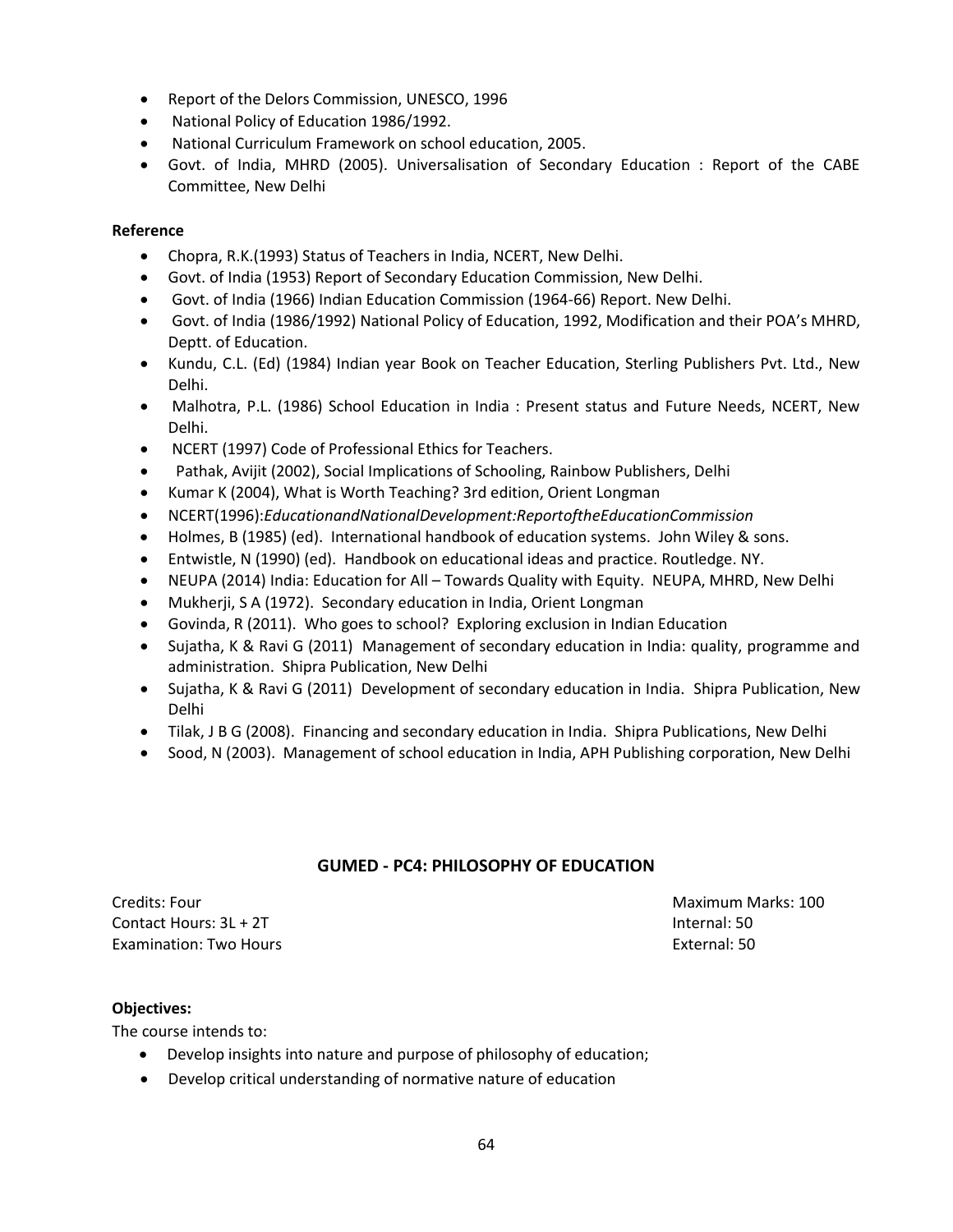- Develop abilities to identify processes, and sources of knowing in different contexts and different subject knowledge;
- Develop insight into theories of knowledge;
- Develop the ability to appreciate the critical role of culture in knowing;
- Equip with theoretical tools to analyze emerging concerns in education

## **Unit-I: Understanding Philosophy of Education**

- Philosophy: Meaning, Nature, and Purpose; Branches of Philosophy –Ontology (Meta-physics), Epistemology and Axiology
- Contemporary meaning of philosophy from the perspective of analytical school of philosophy
- Functions of philosophy: speculative, normative/prescriptive and analytical
- Method(s) of Philosophy
- **Philosophical Inquiry into:** Human Nature: Natural-Social; Consciousness: Freewill-Determinism; Freedom and necessity ; Structure and agency
- Philosophy of Education: Meaning, Nature and Purpose
- Education: Changing Meaning, Nature and Purpose from conservativists to Liberalists
- Conceptual analysis in education: freedom; authority; curriculum; discipline ; teaching; learning; training and instruction
- Reflecting and Classifying the meaning and definitions of education in terms of /from the perspective of---
	- $\checkmark$  Education as process
	- $\checkmark$  Education as purpose
	- $\checkmark$  Education as system
	- $\checkmark$  Education as profession

## **Unit-II: Understanding knowing and Knowledge: Epistemological Enquiry- I**

- Knowing Process: sensation, perception, reason and conception
- Doing, thinking and feeling in knowing
- Knowing: Sources &Ways of knowing: western and Indian ( Pramanas- their origin from different philosophical systems; different pramanas) and their implications to school knowledge
- Knowing: Relative roles of knower –the subject-and the to be known- the object-
- Difference in knowing the real world and the conceptual world
- Role of Intuition in knowing
- Experience**:** Meaning and Nature— role of experience in meaning making, knowledge construction —Dimension of experience—individual and social; experience of physical world, emotional world, and world of ideas,
- Reason**:** Meaning and Nature—Role of reason in meaning making and knowledge construction
- Relationship between experience and reason in meaning making
- Role of culture in knowing: Particularly language and symbols

### **Unit-III: Understanding knowing and Knowledge: Epistemological Enquiry- II**

 Knowledge: Meaning and nature ; Knowledge as belief and knowledge claim as truth/ as truth claim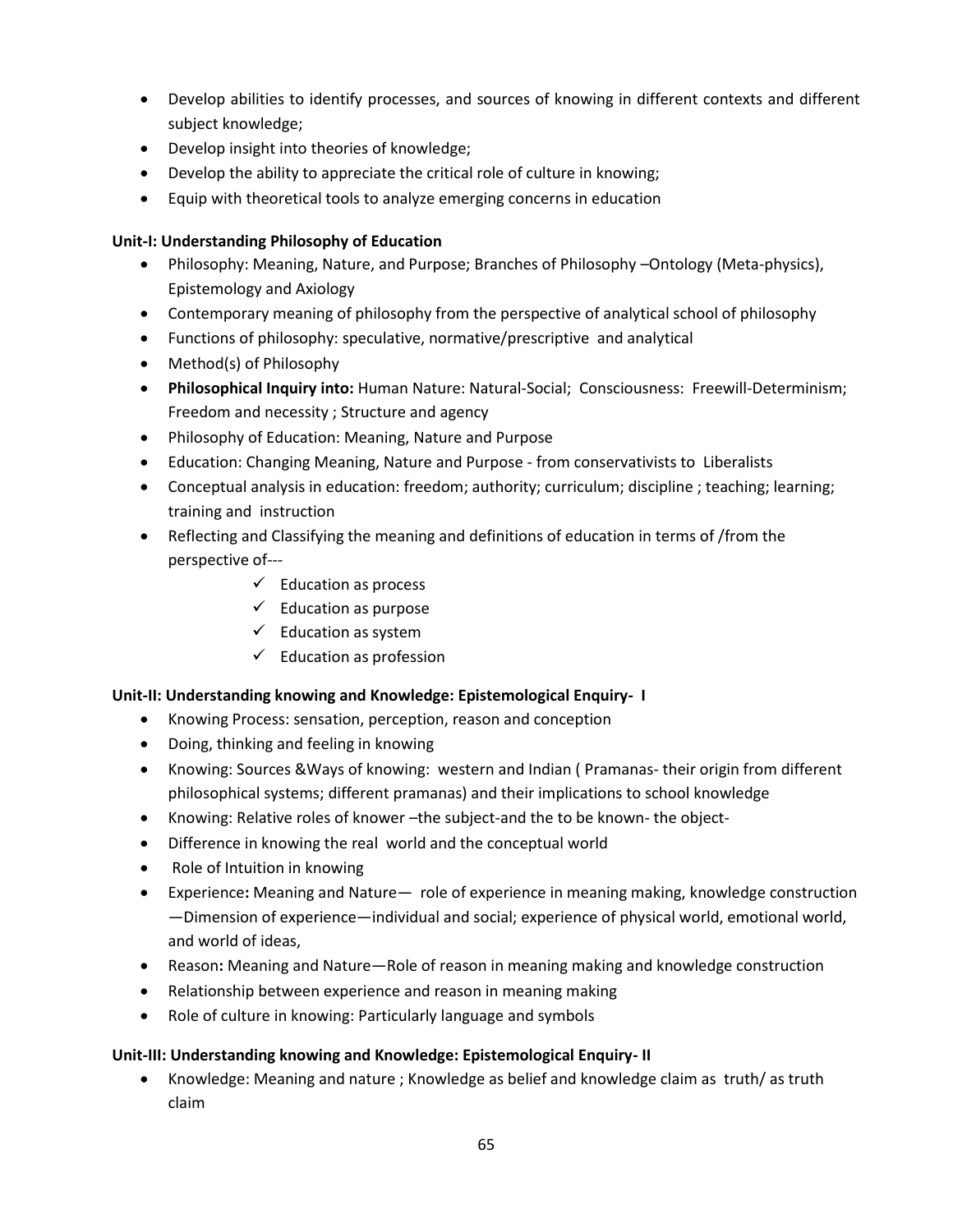- Constituents of Knowledge: Facts, Principles, Laws, Concepts and Theories
- Different facets of knowledge: Concrete –Abstract; Particular- Universal;
- Role of generalization in knowledge
- Origin of Knowledge: contending theories: Empiricism and Rationalism
- Types of Knowledge: A priori, A posteriori, Explicit, Tacit, Propositional and procedural and their implications to structure of Discipline
- Different forms of Discipline and their relation to school knowledge
- Nature of school knowledge
- Validation of Knowledge-different theories

## **Unit-IV: Understanding Values: Axiological Enquiry**

- Values: Meaning and their role in individual and social life
- Values and associated terms—ethics, morals, principles, rules, principles, laws, customs and tradition
- Values: Sources and their nature
- Kinds of Values: Personal, Economic, Social, Political and Spiritual
- Theories of values: Subjective and Objective theories
- Instrumental, intrinsic values and relative and ultimate values
- Indian concept of values: Purusharthas and Panchakosas and their relevance to value education
- Value conflict, Value crisis—crisis in values
- Role of education in value transformation
- Dualities in Fixing Aims of Education—
	- $\checkmark$  Education for Individual-Education for social
	- $\checkmark$  Education for Virtue-Education for utility
	- $\checkmark$  Education for Labour activity-Education for Leisure activity
	- Aims of Education: Historical inquiry
		- o Political ideologies and aims of education
		- o Economic imperatives and aims of education
		- o Cultural moorings and aims of education
		- o Individual aim and social aim: Relationship (balancing)
		- o Cultural aim and economic aim: Contradictory or complimentary
	- Normative Foundations of Education: Constitutional Values and Education—A dialogue
	- Constitutional values-Equality, Freedom and Social Justice, secularism: Philosophical Understanding ; Rationality as a value
	- Role of education in realizing the Constitutional Values: Possibilities and limitations
	- Globalization and its impact on the Purposes of education

## **Transactional Modalities:**

- Expositions, Lectures, Reflective talks, dialogue, discussion
- Library readings;
- Documenting the dialogues.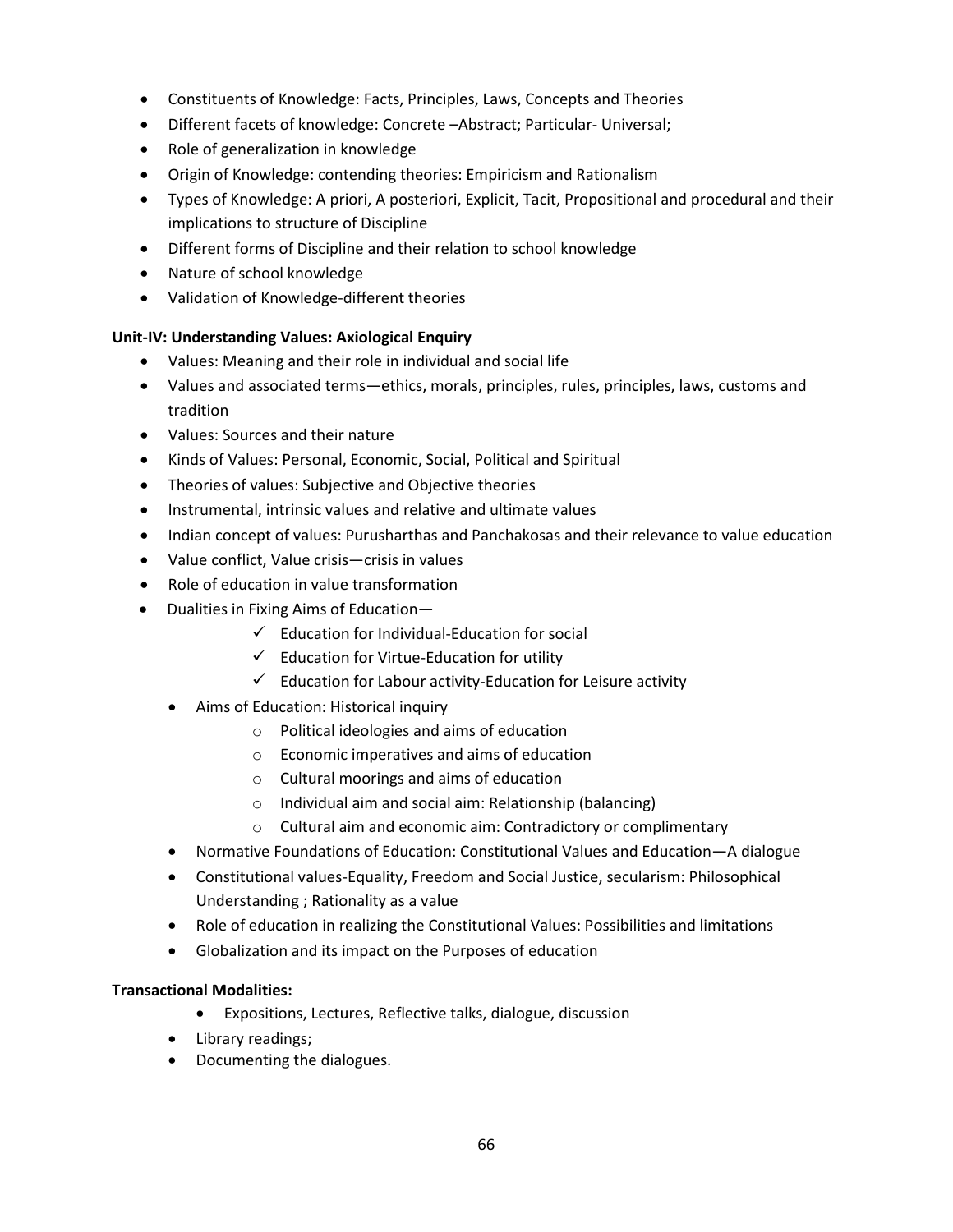### **Sessional Activities:**

- Analysis of aims of education in successive curriculum frameworks –starting from McCauley Minutes -1835, 1975, 1988, 2000 and 2005- to reflect on the change and continuity in the articulation of aims of school education and the ideological reasons for change and continuity.
- Readings on Aims of Education by Alfred North WhiteHead and discussion
- Readings on values in Upanishads, Gandhi, Aurobindo, Swami Vivekananda, Tagore, J. Krishnamurthi on values and their relevance to constitutional values and value education in schools followed by presentations.

### **Suggested Reading**

- Alfred North Whitehead (1967), Aims of Education and Other Essays, The Macmillan Company, New York.
- Ant Weiler, C. (1998). 'Low Knowledge and Local Knowing: An Anthropological Analysis of Contested "Cultural Products" in the Context of Development. Anthropos, 93:46-94.
- Bernstein (1971), 'On Classification and Framing of Educational Knowledge", in Class, Codes and Control, Volume: 3: Towards a Theory of Educational transmission, Second edition (1977) edited by M.F.D. Young.
- Butchvarov, P. (1970), The Concept of Knowledge: Evanston, Illinois: North Western University Press.
- Berger, P. and T. Luckmann (1966). The Social Construction of Reality. A Treatise in Sociology of Knowledge. Penguine Books, London.
- Brown, D. M. (1958). The White Umbrella: Indian Political Thought from Manu to Gandhi. University of California Press, Berkeley.
- Chomsky, N (1986). Knowledge of Language, Prager, New York.
- Datta, D.M. (1972). Six ways of Knowing. Calcultta University Press, Calcultta.
- Dewey, John (1938 ) Experience and Education.
- Diane Tellman (2000), Living Values: An Educational Program, Sterling Publishing Private Limited, USA.
- Haris Kevin (1979). Education and Knowledge: The Structured Mis-interpretation of Reality. Routledge & Kegan Paul Ltd,. London.
- Hiriyanna, M Indian concept of values, Univ Of Mysore, Vani vilas Press
- Hiriyanna ,M (1932) Outlines of Indian Philosophy, Univ Of Mysore, Vani vilas Press
- Radha Krishnan,S Indian Philosophy.
- Aurobindo Upanishads
- Keddie, N.(1971) : Classroom Knowledge, in. M.F.D Young.
- Krishna Murthy, J. (1947) On Education, Orient Longman, New Delhi.
- Kumar Krishna (1991) Political Agenda of Education Sage Publication, India Pvt. Ltd., New Delhi.
- Kumar Krishna (1996). Learning From Conflict, Orient Longman, New Delhi.
- Mani, R.S. (1964). Educational Ideas and Ideals of Gandhi and Tagore, New Book Society, New Delhi.
- Manoj Das (1999). Sri Aurobindo on Education, National Council for Teacher Education, New Delhi.
- Margaret (1999). The Open Classroom: A Journey Through Education, Orient Longman, New Delhi.
- Mother (1960). Education and Aims of Human Life. Aurobindo Ashram Press, Pondicherry.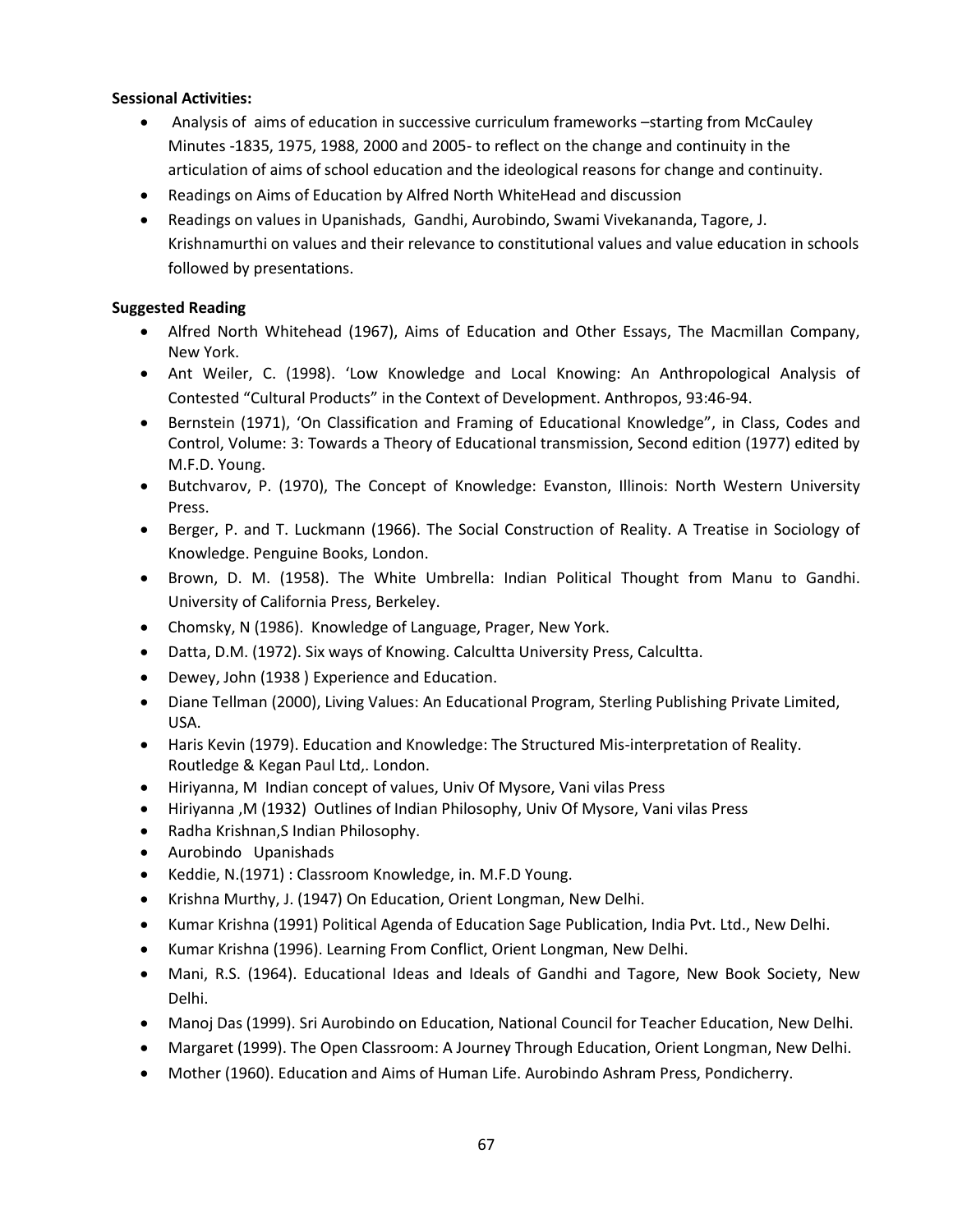- NCERT, (2005). National Curriculum Framework-2005. National Council of Educational Research and Training, New Delhi.
- NCERT, (2014). Basics in Education. National Council of Educational Research and Training, New Delhi.
- Padma M. Sarangapani, (2003), Constructing School Knowledge, An Ethnography of learning in an Indian Village, Sage Publications, New Delhi.
- PETERS, R.S. (1967). *The concept of education*. Great Britain: Rutledge &Kegan Paul Ltd.
- Prema Clarke (2001). Teaching & Learning: The Culture of pedagogy, Sage Publication, New Delhi.
- Philips, D.C. (Ed) (2000). On Behalf of The National Society for the Study of education (NSSE). Constructivism in Education. Opinions and Second Opinion on Controversial Issues. Part – I, The University of Chicago Press, Chicago.
- Russell Bertrand (1977). Education and the Social Order. Unwin Paper Back, London.
- Steven H. Cahn (1970). The Philosophical Foundation of Education, Harper & Row Publishers, New York.
- Winch, C (1986) Philosophy of Human Learning, Routledge, London.
- Stella Van Petten Henderson (1960), Introduction to Philosophy, The University of Chicago press, Chicago.
- John S Brubacher, (1969) Modern Philosophies of Education. Tata McGraw Hill Pub., Co.,Pvt., Ltd, New Delhi.
- AUROBINDO. S. (1990) *On education*. Aurobindo Ashram, Pondicherry.
- Dewey, J (1916) Democracy and education, New York: The Macmillan Company.
- KABIR, HUMAYUN (1961). Indian philosophy of education, Bombay: Asia publishing house.
- KRIPLANI, K. ( 1980). Rabindranath Tagore: A biography, Shantiniketan: ViswaBharathi.
- KRISHNAMURTHI, J (1994). Education and the significance of life. Krishnamurthi Foundation, India.
- Learning: The treasure within (1996). UNESCO.

## **EDUCATIONAL MANAGEMENT, ADMINISTRATION AND LEADERSHIP GUMED - TS-EMAL3: EDUCATIONAL LEADERSHIP AND SUPERVISION**

Credits: 4 Max.marks: 100 Examination Duration: 2 Hours Internal: 50 Contact hours per week: Lectures: 3+Tutorials: 2 External: 50

#### **RATIONALE**

The course intends to familiarize the prospective teacher-educators with the concept, purpose, principles and approaches of Educational leadership and Supervision in elementary and secondary education. It would guide them to explore the structure and practices of school leadership and Supervision at elementary and secondary level. It proposes to make them aware and sensitize with the contemporary issues and the current trends of research in leadership and supervision in elementary and secondary education. The study of the paper would help them to conceptualize the relationship among leadership and supervision and the role and functions of different bodies/structures for on and management of elementary and secondary education at national, state, district, cluster and block levels. Approaches and process of Leadership and Supervision of elementary and secondary education will be studied in terms of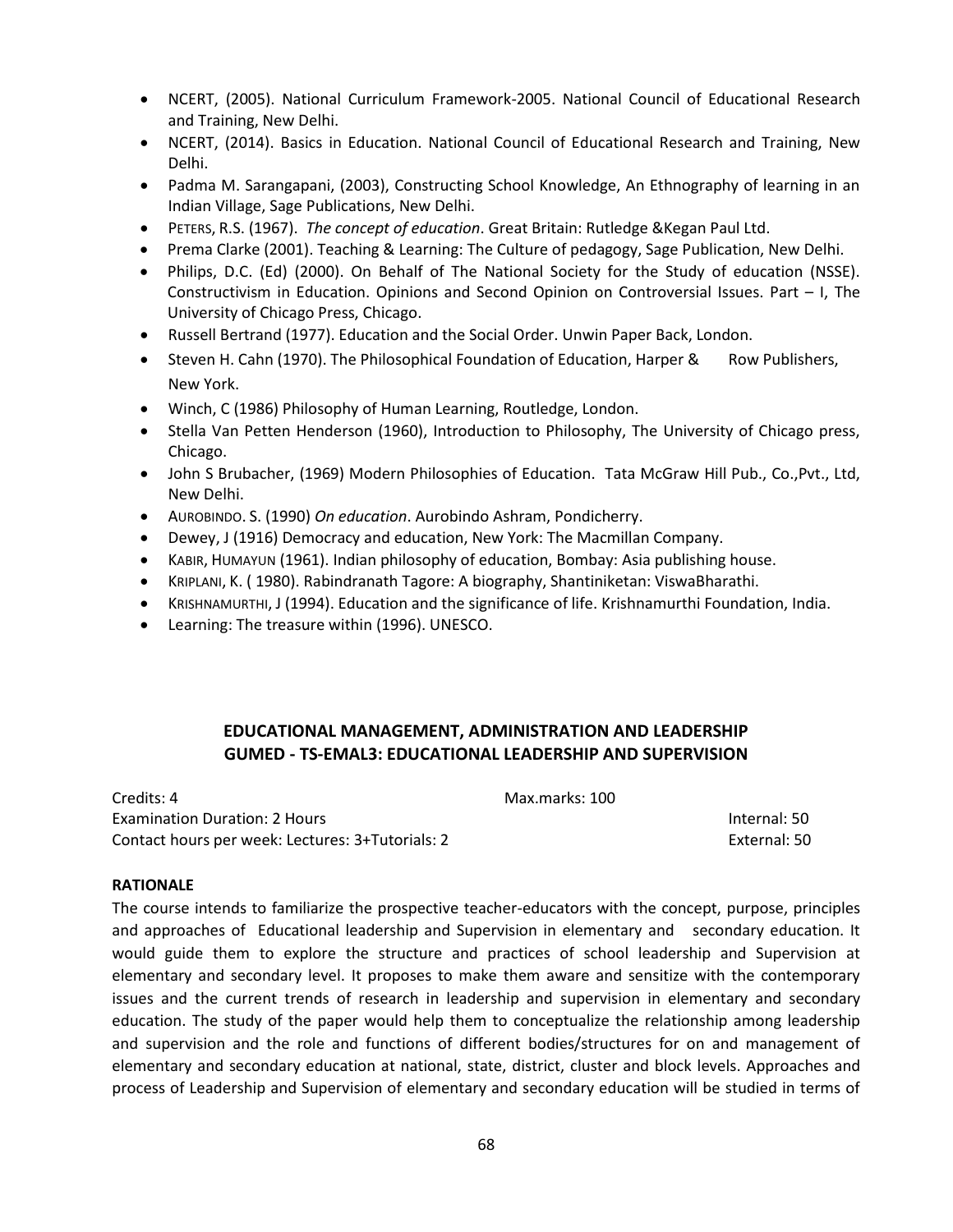its strategies and components. Different functions of leadership and Supervision at elementary and secondary level will be analyzed to develop critical understanding of these functions and their impact on smooth execution of the system. Educational leadership and Supervision in elementary and secondary education will be examined in terms of its importance in quality management and the determinants ensuring effective leadership. The unit of contemporary issues in leadership in elementary and secondary education would equip the prospective teacher-educators with necessary knowledge and skills to deal with these challenges in a systematic and innovative way.

### **OBJECTIVES:**

After completing the paper, teacher-educators will be able:

- To provide the teacher-educators with the critical knowledge of leader's skill, task and the role.
- To acquaint teacher-educators with the role of the principal in maintaining human relationship.
- To acquaint the teacher-educators to understand the role of the leader in the professional growth of the personal.
- To develop in teacher-educators the knowledge, the skill of evaluation and appraisal of educational institutional.
- To acquaint the teacher-educators with the concept of supervision and its functions.
- To appreciate the role of the leader in the functioning of an institution.

### **Unit I: Educational Leadership**

- Meaning and Nature of Leadership
- Theories of Leadership
- Leadership traits: responsible, self disciplined, innovative, imaginative, good at organization, correct in judgment, visionary etc.
- Measurement of Leadership.
- Educational administration leadership skills. (a) Decision making (b) Planning (c) Co-ordinating(d) Communicating (e) Evaluating (f) Feed Back.
- Behaviour pattern of Educational leadership : (a) Aloofness (b) Production emphasis (c) Thrust (d) Consideration (e) Human relationship.
- Styles of educational leadership. (a) Automatic (b) Lissez faire (c) democratic

### **Unit II: Educational Supervision**

- Concept of Leader as a: policy formulator, planner, an organiser, decision maker, co-ordinator, maintainer of human relationship with teacher-educators, an innovator , guardian, and community mobilizer
- Obstacle to Educational leadership: Resources and priorities, Political pressures, Social pressures, Personal antagonism.
- Consequences of Conflict and Conflict Management
- Meaning, Nature and importance of Educational supervision
- Supervision as Service Activity, Supervision as a Process, Supervision as Functions, Supervision as Educational Leadership
- Functions of Supervision
- Planning of Supervisory Programme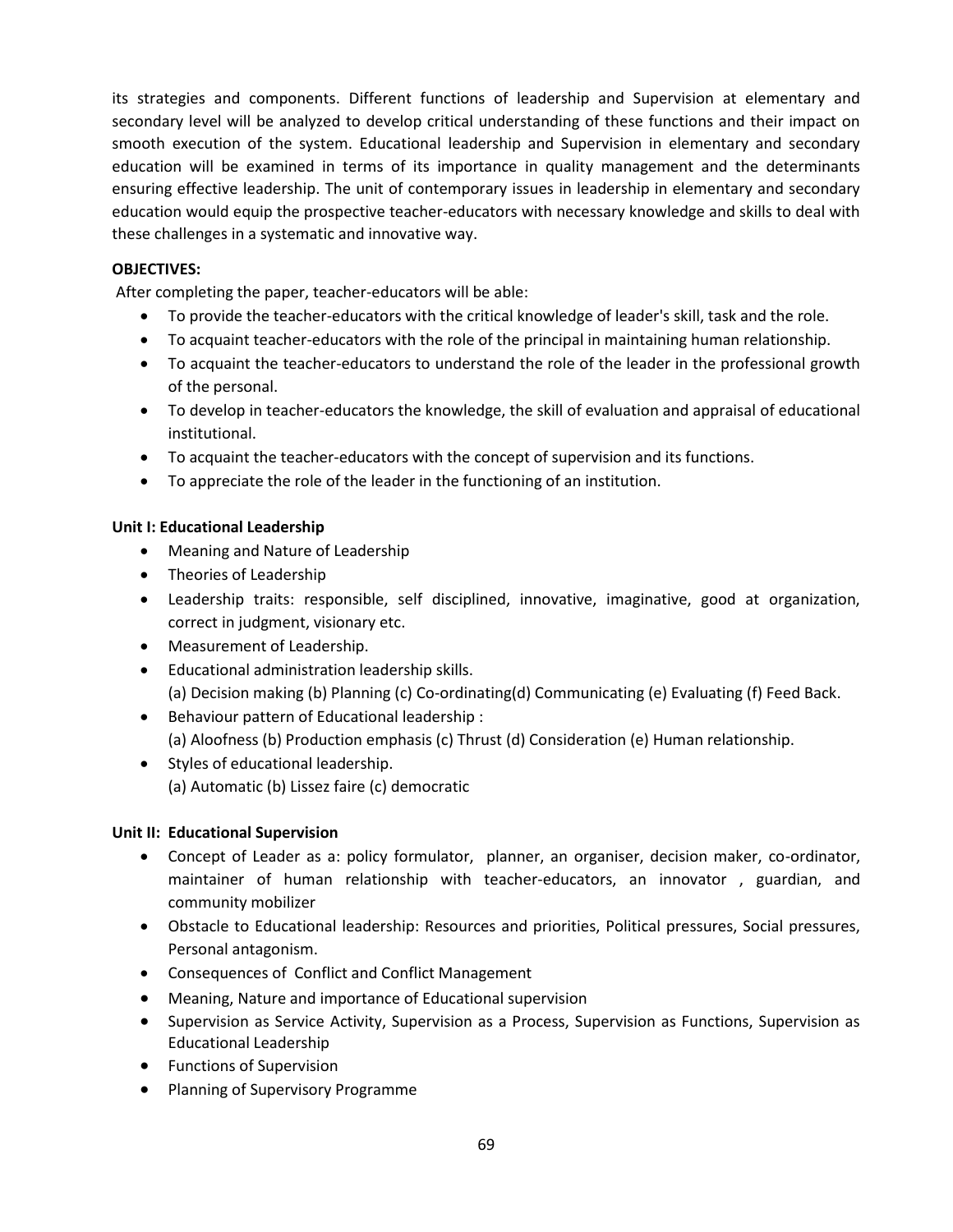- Organizing Supervisory Programme
- Factors Influencing Supervision

### **Unit III: Appraisal of educational institutions.**

- Concept, nature, need and scope of appraisal.
- Objectives and principles of appraisal.
- Types of appraisal.
- Criteria for conducting school appraisal :
	- a. Physical facilities
	- b. Staffing and recruitment,
	- c. Educational and other achievements
	- d. Innovations,
	- e. Curricular and other activities etc.

### **Unit IV: Implementing the Supervisory Programme and Quality Management**

- Types of supervisory programmes
- Techniques and methods of supervision: Observation or classroom visitation, Demonstration, Group Study or Workshop, Conferences, Feedback and Follow-up, Monitoring, Records and Group Process
- Meaning and importance of Quality
	- Quality in Education
	- Accreditation Concept- Meaning , Parameters
	- Role of NAAC

### **TRANSACTIONAL MODE**

• The course would be transacted through participatory approaches including lecture cum discussion, brain-storming, group discussion, case studies, group and individual field based project and assignments followed by seminar presentation, workshop on field based topics of study, panel discussion, survey, ICT lab work, role play, field visits and narration etc.

### **Sessional work:**

The teacher-educators may undertake any one of the following activities:

- **Preparing a report on review of research articles related to the contemporary issues in leadership** in education
- Study of leadership quality of educational administrator / Head of the institution .
- Write essay on organisational compliance, group dynamics, conflict management, motivation of the staff and participatory decision making for effective educational leadership at school level
- Supervision of in service and pre service teacher training program in DIET/GU/SCERT/CTE/IASE

## **References**

- Adolph and Turner Harold, E. *Supervision for change & Innovation*. Houghton Miffin Company
- Bhatnagar and Verma. *Educational Supervision*. Meerut : International Pub. House.
- Bhatnagar, R.P. and Agrawal, V(2006) Educational Administration Supervision, Planning and Financing. R.Lall Book Depot, Meerut.
- Campbell R. F. and Gogg R. T. Administrative Behavioral in Education, Harper Brothers, New York, 1957.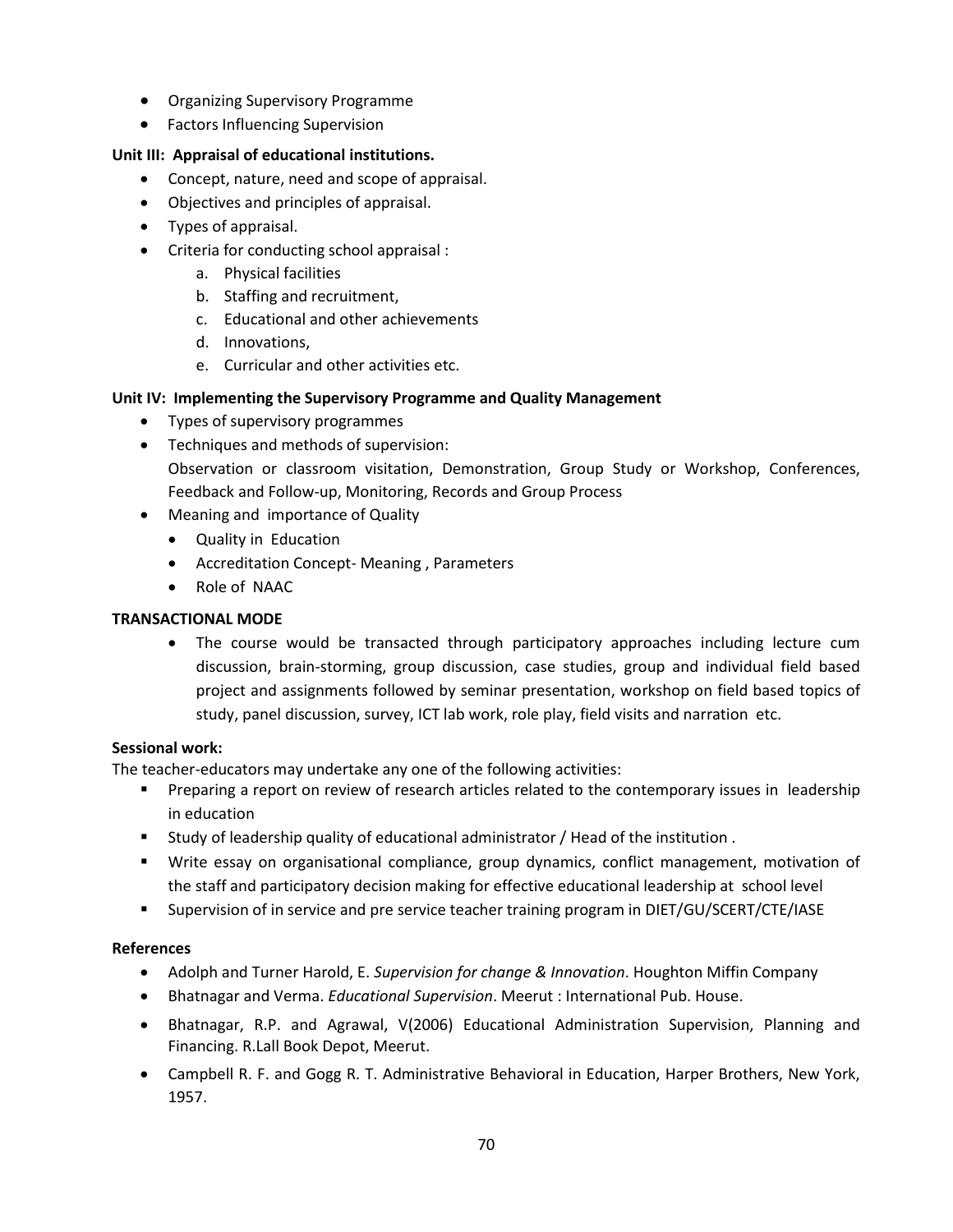- Gregory Moorhead & Ricky W. Griffin. *n*. Mumbai : Jaico Pub. House.
- Griffiths, Daniel E : Human relations in school administration appleton century croft, New York, 1956.
- James M. Liphem : Leadership and administrative in Behavioral Science and administration edited by Daniel E. Griffiths, Chicago, Uni. of Chicago Press, 1964.
- James M. Huges, Human Relations in Educational Organization, Harper and Brothers, New York, 1957.
- Morphel, E. L. R. L. Jones and others : Educational Leadership Prentice Hall, 1959.
- Ronald C. Doll Leadership to improve schools Charles A JOnes Publishing Co., Washington, 1970.
- Robert G. Oweus : Organizational Behavior, Prentice Hall. Inc. Englewood Clifs, 1970.
- S. N. Mukerji : Administration of Education, Planning and Finance, Baroda, Acharya Book Dept, 1970.
- V. Anderson and DaniesDavies : Patterns of Educational Leadership, Prentice Hall, 1956.
- Waber, Clarence A. *Fundamentals of Educational Leadership*. New York : Exposition Press.

# **CURRICULUM, PEDAGOGY AND ASSESSMENT GUMED - TS-CPA3: CURRICULUM EVALUATION, POLICIES AND RESEARCH**

| Credits: 4                                       | Max.marks: 100 |              |
|--------------------------------------------------|----------------|--------------|
| <b>Examination Duration: 2 Hours</b>             |                | Internal: 50 |
| Contact hours per week: Lectures: 3+Tutorials: 2 |                | External: 50 |

### **OBJECTIVES:**

On completion of this course the students will be able to:

- **Understand the need for curriculum evaluation and the strategies involved in curriculum** evaluation
- Analyze various models of curriculum evaluation and their relevance to Indian Education context
- Analyze the textbooks and other curricular materials using appropriate criteria
- Examine the role of stakeholders at state, regional and national level in implementing and evaluating the curriculum.
- **Analyze the issues and problems related to evaluating the curriculum in a systematic manner.**
- **Develop research perspectives in the field of curriculum studies**

### **Unit I: Concept and Models of curriculum evaluation**

- Curriculum evaluation: concept and meaning ; Need for curriculum evaluation
- Curriculum evaluation models: Ralph Tyler's evaluation model ; CIPP model (Stufflebeam) ; Robert Stake's countenance model ; Micheal Scriven's model Programme evaluation : meaning and importance

### **Unit II: Facets of curriculum evaluation**

- **•** Determination of general educational aims and specification of major objectives
- **Evaluation at planning stage**
- **Try out and revision of educational materials and methods**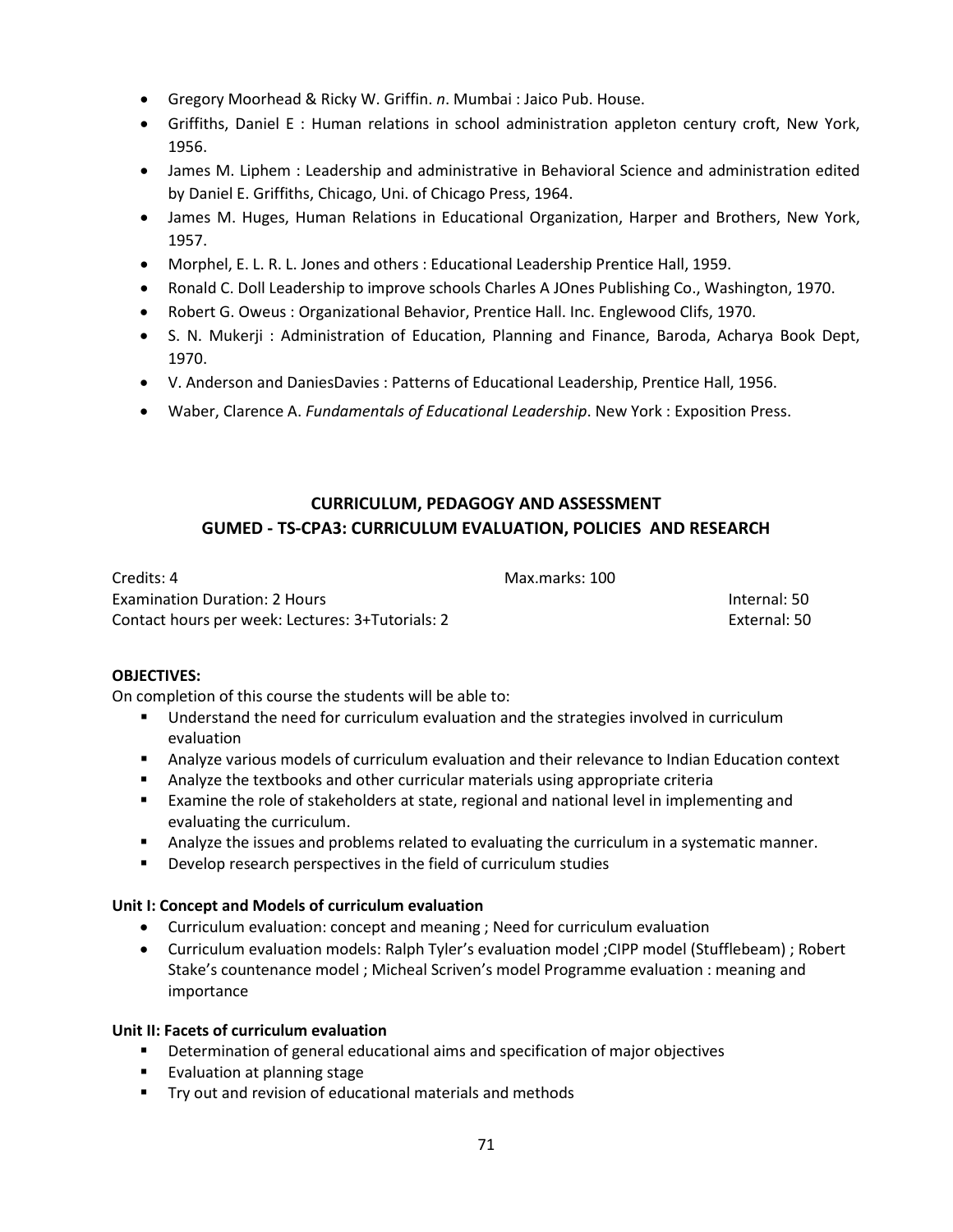- **The field- trial stage of curriculum evaluation**
- **EXALUATE:** Evaluation at the stage of large scale implementation
- Need for quality control in implemented curriculum
- Role of evaluator in quality control (Process of quality control, identifying the effective and deterioration, systematic stock taking of implemented curriculum (Summative tests, course exams, additional data), identify causes of deterioration
- **•** Applying corrective measure and investigating their effectiveness
- **Role specification of Stakeholders involved in curriculum planning, implementation and evaluation**

### **Unit III: Curriculum evaluation: Instrumentation and strategies**

- **Expert judgment of evaluation data**
- **•** Observation/ techniques
- Use of tests and scales in evaluation
- **Teachers, parents and community as data sources**
- **Collecting and analysing evaluation data**
- Criteria involved in textbook evaluation and other curricular materials
- **In Itsues in curriculum evaluation :Lack of balance between theory and practice in curriculum** evaluation ;Lack of systematic follow up activity after curriculum implementation

### **Unit IV: Curriculum research and Policies**

- Need for research studies in the area of curriculum studies
- Research studies and projects on school curriculum in India and other developed and third world countries.
- **EXECUTE: Curriculum policies: need and importance**
- Study of curriculum policies and their implementation at State and National level: Role of curriculum planners and policy makers

### **Sessional activities**

The students will be involved following activities

- Identification various criteria to evaluate textbook/ programme/ course
- **Exaluation of the textbooks of NCERT/ States in the Region and other curricular materials using** appropriate criteria followed by presentation
- Study various projects and researches conducted for evaluating the school curriculum at the state and national level.

### **References:**

- Arichlency (1977), Handbook of curriculum evaluation, UNESCO, International Institute for Educational planning, Paris
- Doll Ronald C. (1986), Curriculum Improvement: Decision making process, London, Allyon and Bacon Inc.
- **NCERT (1984), Curriculum evaluation, NCERT, New Delhi**
- **NCERT (2006), Systematic reforms for Curriculum change, NCERT, New Delhi**
- UNESCO (1981), Curriculum and Life Long Education, UNESCO, Paris
- Verduin J.R. (1967), Cooperative Curriculum Improvement, Prentice Hall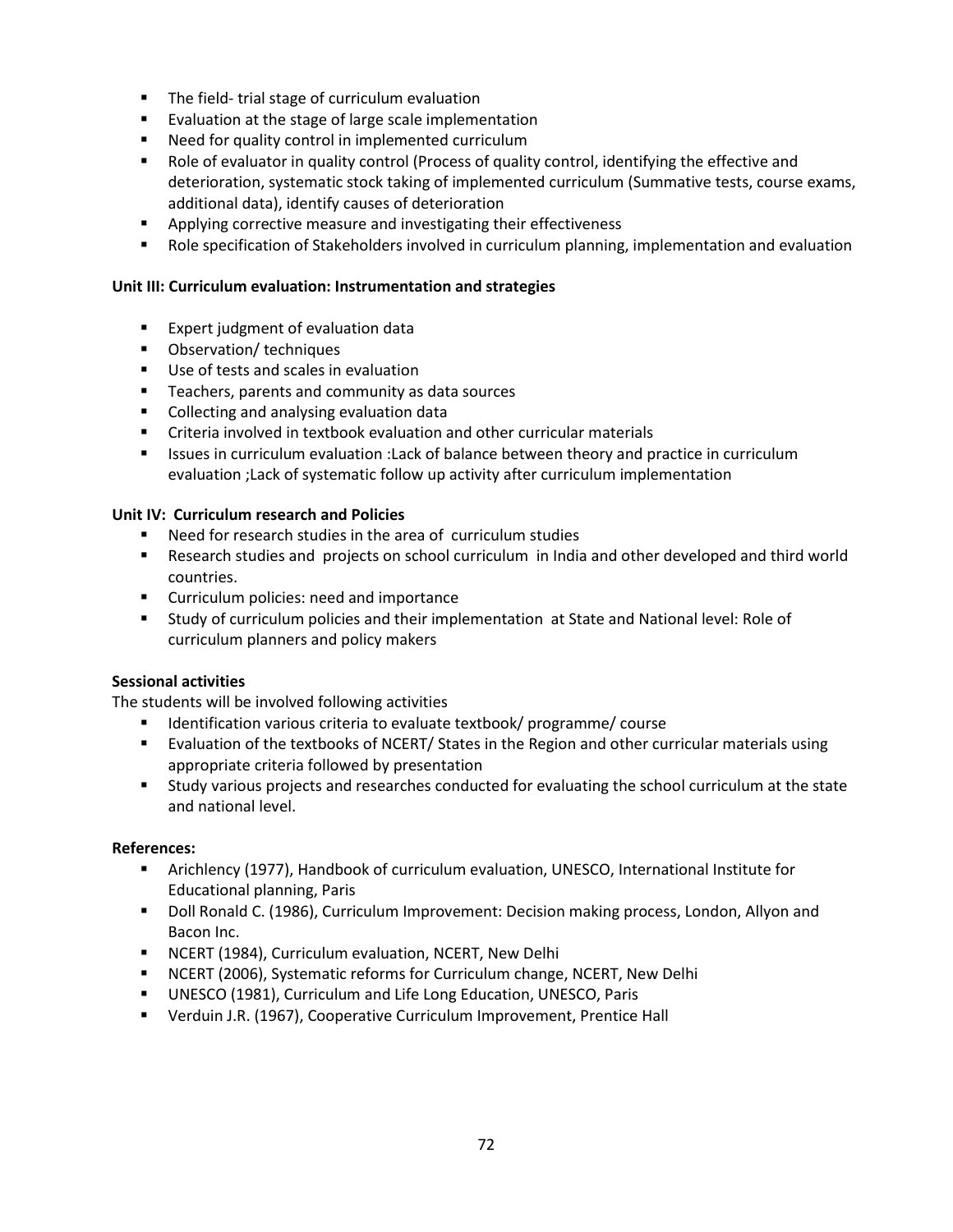## **EDUCATIONAL TECHNOLOGY AND ICT GUMED - TS-ETICT3: E-LEARNING**

Credits: 4 Max.marks: 100

Examination Duration: 2 Hours Internal: 50 Contact hours per week: Lectures: 3+Tutorials: 2 External: 50

**Objectives** 

- 1. Describe the concept, nature, and components of e-learning
- 2. Explore and use various e-learning tools and technologies
- 3. Use e-learning standards while designing and delivering e-learning
- 4. Explain the elements technology leadership in providing technology supported learning environment
- 5. Analyse a comprehensive range of approaches to e-Learning in detail;
- 6. Evaluate critically the practices associated with e-Learning;
- 7. Relate e-Learning systematically to a range of broader issues in both pedagogy and formal education.
- 8. Collaborate, communicate and have dialogue in digital learning environment

## **Unit I: Foundations of Online Learning**

- Historical perspectives on e-learning
- Why e-learning?
- Characteristics of digital natives
- Twenty First Century Skills and e-Learning
- Approaches to e-learning
- Components of e-learning
- E-learning contexts

## **Unit II: E-learning Tools and Standards**

- Synchronous and Asynchronous Tools
- Learner Management System: Meaning, Types, features, proprietary versus open source LMS
- Use of web 2.0 Tools/communication and collaboration tools in e-learning
- E-learning Standards
	- o Metadata: meaning, types and need
	- o SCORM: features, procedure and limitations
	- o IMS: features, procedure and limitations
	- o ARDIANE: features and procedure
	- o IEEE-LOM
	- o Dublin core
	- o AICC
- Subject specific tools for e-learning: science, Mathematics, language, and social studies

## **Unit III: E-Learning Resources and Approaches**

- Emerging e-learning approaches
	- o M-learning
		- **•** Mobile applications
		- Advantages of M-learning
		- **Ubiquitous technology and mobile learning**
	- o Blended Learning: concept, requirements, advantages and limitations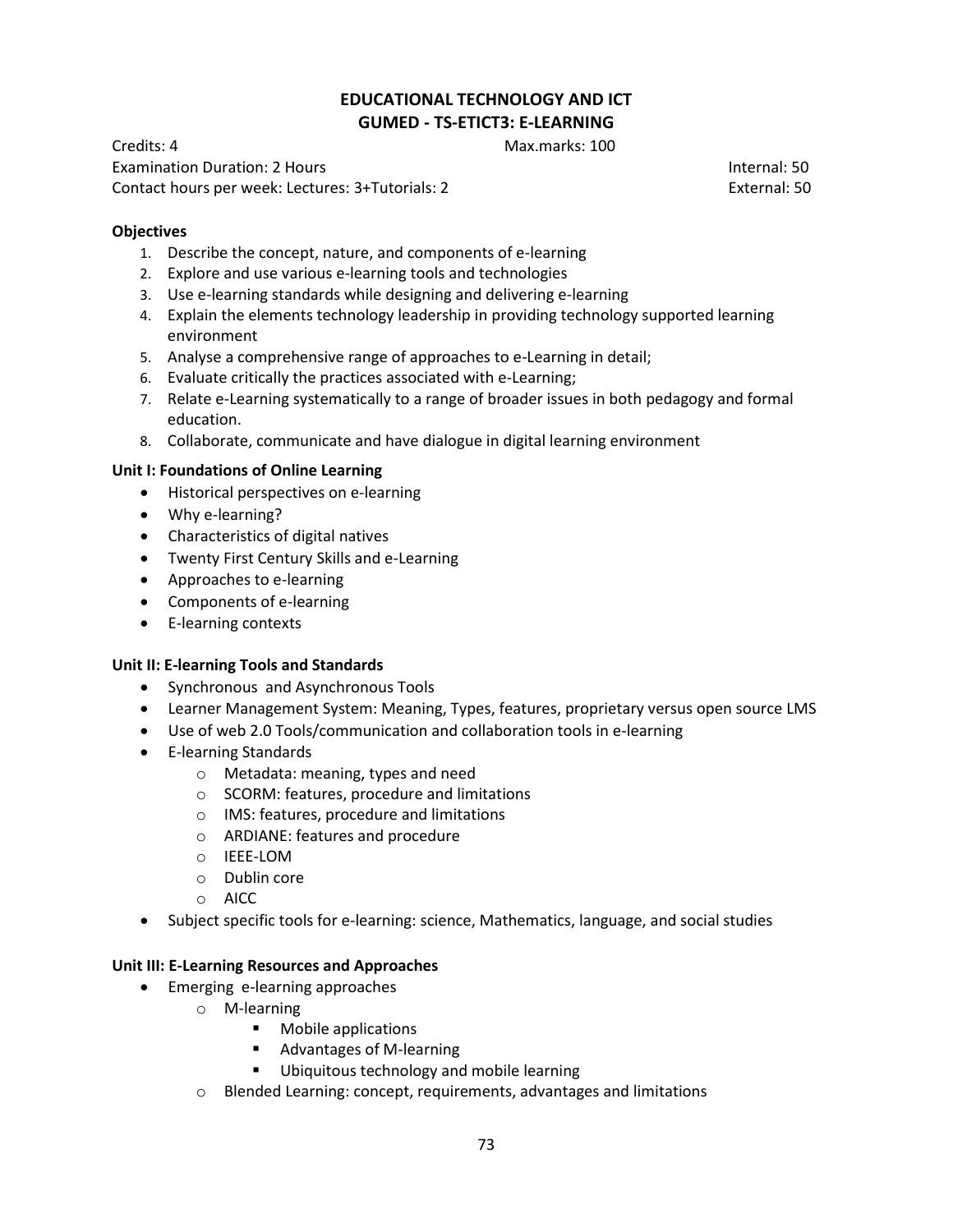- o MOOC: concept, tools, advantages and limitations
- o Flipped Learning: concept, procedure, tools, advantages and limitations
- Designing courseware for e-learning, blended learning, MOOC, Flipped, M-learning
- Review of e-learning resources

## **Unit IV: Managing e-Learning**

- Designing technology supported learning environment
	- Managing ICT in learning leadership for technology integration
		- o technology vision and mission
			- o innovation and creativity
			- o Sustainable integration and systemic change
			- o Creating enabling environment, climate and culture
			- o Teacher supervision and facilitating professional development
			- $\circ$  Creating 21<sup>st</sup> century technology infrastructure
			- o Managing Legal, social, and ethical issues
			- o Overcoming roadblocks and providing digital leadership
			- o Strategic partnership
			- o Leveraging Social media for technology leadership
- E-learning competencies of a teacher
- Review of Research in ICT and e-learning: what research says about ICT integration?

## **Sessional Work**

- 1. Analysis of the characteristics of digital natives
- 2. Review of e-learning standards
- 3. Comparative study of various learner management systems
- 4. Creation of social bookmark on all web 2.0 tools
- 5. Use of any subject specific tools like geogebra for teaching a particular unit (plan and action)
- 6. Review any ten android applications for education
- 7. Developing/ reusing any content and providing flipped learning to school students
- 8. Review of all MOOC providers and their courses
- 9. Review of research literature on any aspects of educational technology
- 10. Developing a technology integration plan for a school

## **References**

- 1. [Andrew A Kling\(](http://www.amazon.in/s/ref=dp_byline_sr_book_1?ie=UTF8&field-author=Andrew+A+Kling&search-alias=stripbooks)2010). Web 2.0 (Technology 360). Lucent Books :New Delhi.
- 2. [Athanassios Jimoyiannis](http://www.amazon.com/s/ref=dp_byline_sr_book_1?ie=UTF8&field-author=Athanassios+Jimoyiannis&search-alias=books&text=Athanassios+Jimoyiannis&sort=relevancerank) (Editor) (2011). Research on e-Learning and ICT in Education. Springer: USA
- 3. [Barbara B. Levin,](http://www.amazon.com/Barbara-B.-Levin/e/B001KIQMCQ/ref=dp_byline_cont_book_1) [Lynne Schrum](http://www.amazon.com/s/ref=dp_byline_sr_book_2?ie=UTF8&field-author=Lynne+Schrum&search-alias=books&text=Lynne+Schrum&sort=relevancerank)**.** (2012). Leading Technology-Rich Schools (Technology & Education, Connections (Tec). Teachers College press:New York
- 4. [Bruce M. Whitehead](http://www.amazon.com/Bruce-M.-Whitehead/e/B00BFXIXNW/ref=dp_byline_cont_book_1)**,** [Devon Jensen,](http://www.amazon.com/Devon-Jensen/e/B00N73832Y/ref=dp_byline_cont_book_2) [Floyd A. Boschee](http://www.amazon.com/s/ref=dp_byline_sr_book_3?ie=UTF8&field-author=Floyd+A.+Boschee&search-alias=books&text=Floyd+A.+Boschee&sort=relevancerank)**.**(2013). Planning for Technology: A Guide for School Administrators, Technology Coordinators, and Curriculum Leaders**. Corwin:New Delhi**
- 5. Laxman Mohanty, Neeharika Vora (2008). ICT strategies for schools- a guide for school administrators. Sage publications :New Delhi.
- 6. [Lynne Schrum](http://www.amazon.com/Lynne-Schrum/e/B002UAF7YM/ref=dp_byline_cont_book_1)**,** [Barbara B. Levin.](http://www.amazon.com/s/ref=dp_byline_sr_book_2?ie=UTF8&field-author=Barbara+B.+Levin&search-alias=books&text=Barbara+B.+Levin&sort=relevancerank) (2010).Leading 21st-Century Schools: Harnessing Technology for Engagement and Achievement. Corwin:New Delhi
- 7. Lee, William W., Dianna, L. Owens, (2001) Multimedia based Instructional design: Computer Based Training. Jossey-Bass
- 8. [Liz Arney](http://www.amazon.com/Liz-Arney/e/B00LORIBKE/ref=dp_byline_cont_book_1) (2015.)Go Blended!: A Handbook for Blending Technology in Schools
- 9. Loveless Avril(2001). ICT-pedagogy and the curriculum-Subject to change. Routledge Falmer: London.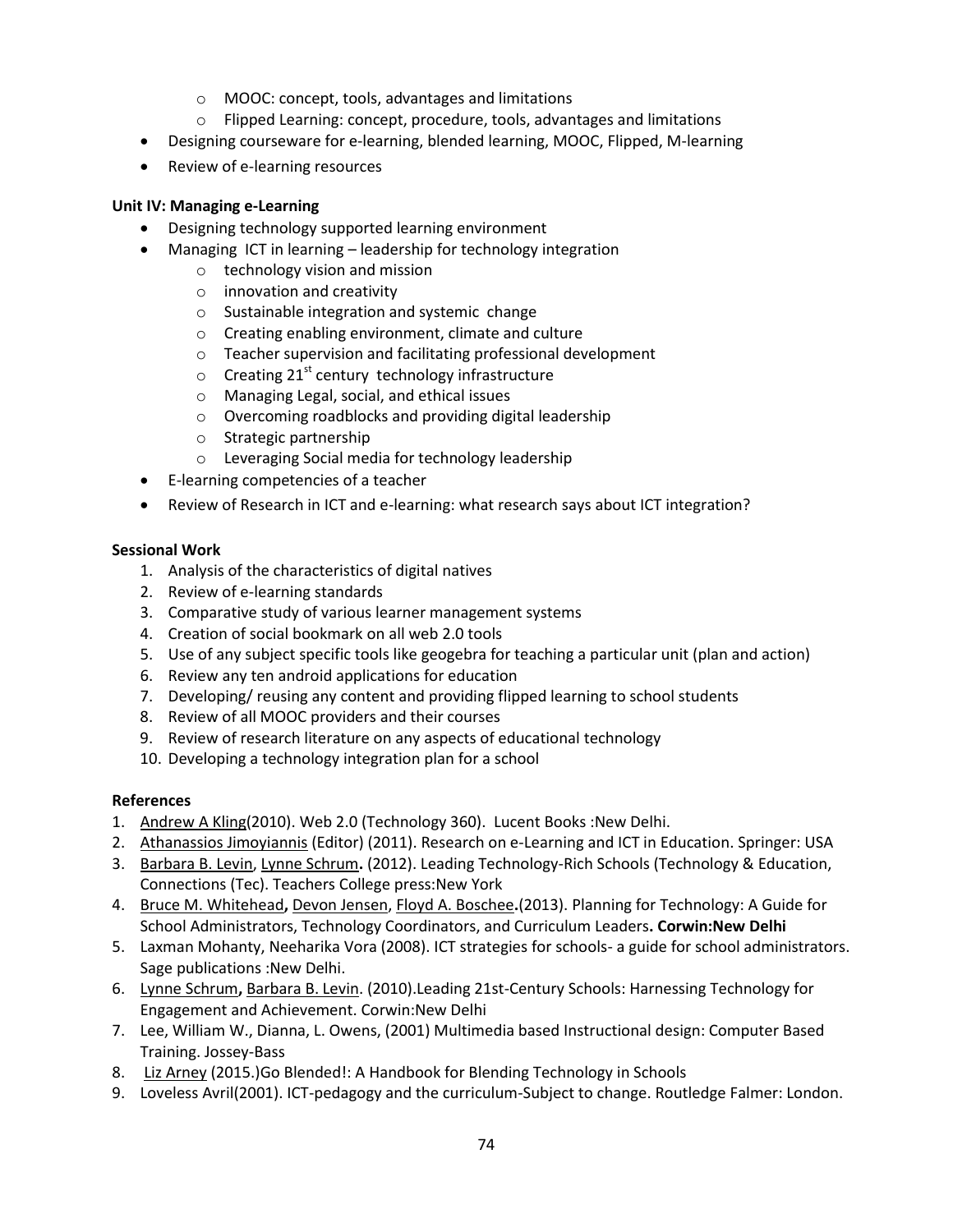- 10. Mishra, S.(Ed.) (2009). STRIDE Hand Book 08: E-learning. IGNOU:New Delhi. Available at [http://webserver.ignou.ac.in/institute/STRIDE\\_Hb8\\_webCD/STRIDE\\_Hb8\\_index.html](http://webserver.ignou.ac.in/institute/STRIDE_Hb8_webCD/STRIDE_Hb8_index.html)
- 11. [Noam Shemtov,](http://www.amazon.com/Noam-Shemtov/e/B00J549PFI/ref=dp_byline_cont_book_1) [Ian Walden.](http://www.amazon.com/s/ref=dp_byline_sr_book_2?ie=UTF8&field-author=Ian+Walden&search-alias=books&text=Ian+Walden&sort=relevancerank)(2014)Free and Open Source Software: Policy, Law and Practice. Oxford University Press
- 12. [Roblyer M](http://www.amazon.com/M.-D.-Roblyer/e/B001IGHIDW/ref=dp_byline_cont_book_1).D.**,** [Aaron H. Doering](http://www.amazon.com/s/ref=dp_byline_sr_book_2?ie=UTF8&field-author=Aaron+H.+Doering&search-alias=books&text=Aaron+H.+Doering&sort=relevancerank) (2012). Integrating Educational Technology into Teaching (6th Edition)
- 13. [Shalin Hai-Jew.](http://www.amazon.com/Shalin-Hai-Jew/e/B003DASUWO/ref=dp_byline_cont_book_1) (2012). Open-Source Technologies for Maximizing the Creation, Deployment, and Use of Digital Resources and Information. Information Science Reference:USA
- 14. Mishra, S.(Ed.) (2009). STRIDE Hand Book 08: E-learning. IGNOU:New Delhi. Available at [http://webserver.ignou.ac.in/institute/STRIDE\\_Hb8\\_webCD/STRIDE\\_Hb8\\_index.html](http://webserver.ignou.ac.in/institute/STRIDE_Hb8_webCD/STRIDE_Hb8_index.html)
- 15. [Rosemary Papa.](http://www.amazon.com/s/ref=dp_byline_sr_book_1?ie=UTF8&field-author=Rosemary+Papa&search-alias=books&text=Rosemary+Papa&sort=relevancerank)(2010).Technology Leadership for School Improvement. Sage:New Delhi.
- 16. [Steven W. Anderson,](http://www.amazon.com/s/ref=dp_byline_sr_book_1?ie=UTF8&field-author=Steven+W.+Anderson&search-alias=books&text=Steven+W.+Anderson&sort=relevancerank) [Deborah Siegel.](http://www.amazon.com/s/ref=dp_byline_sr_book_2?ie=UTF8&field-author=Deborah+Siegel&search-alias=books&text=Deborah+Siegel&sort=relevancerank) (2014).The Tech-Savvy Administrator: How do I use technology to be a better school leader? ASCD
- 17. [Theodore Lee \(](http://www.amazon.in/s/ref=dp_byline_sr_book_1?ie=UTF8&field-author=Theodore+Lee&search-alias=stripbooks)2008). Professional Development of ICT Integration for Teachers. VDM Verlag : Germany.

# **INCLUSIVE EDUCATION**

## **GUMED - TS-IE3: CONCERNS, CHALLENGES, AND ISSUES IN INCLUSIVE EDUCATION**

Credits: 4 Max.marks: 100 Examination Duration: 2 Hours Internal: 50 Contact hours per week: Lectures: 3 and Tutorials: 2 External: 50

## **Objectives:**

On completion of this course the students will be able to:

- understand concerns, challenges and issues in the implementation of IE,
- know about controversial issues in inclusive education, including particularly marginalised groups, specific learning difficulties and the future of special schools,
- use ICT in inclusive settings,
- develop the ability to conduct and supervise research and action research activities,
- develop research skills and understanding of various methods and tools used in the research in IE in order to explore these issues further,
- identify , analyse and utilize various techniques and methods required for the development of practical skills among LwDNs,
- use assistive devices and strategies for meeting diverse needs
- develop a positive attitude and sense of commitment towards actualizing the right to education of all learners
- develop an understanding of evaluation and alternative assessment

## **Unit I:Teacher Preparation for Inclusive Education**

- Critical analysis of the curriculum of Institutions preparing teachers with reference to inclusive education – National and International
- Discussion on the best practices in teacher preparation National and International
- Need identification of in service teachers in addressing the diversities in the classroom
- Professional growth of teacher educators (sharing of success stories)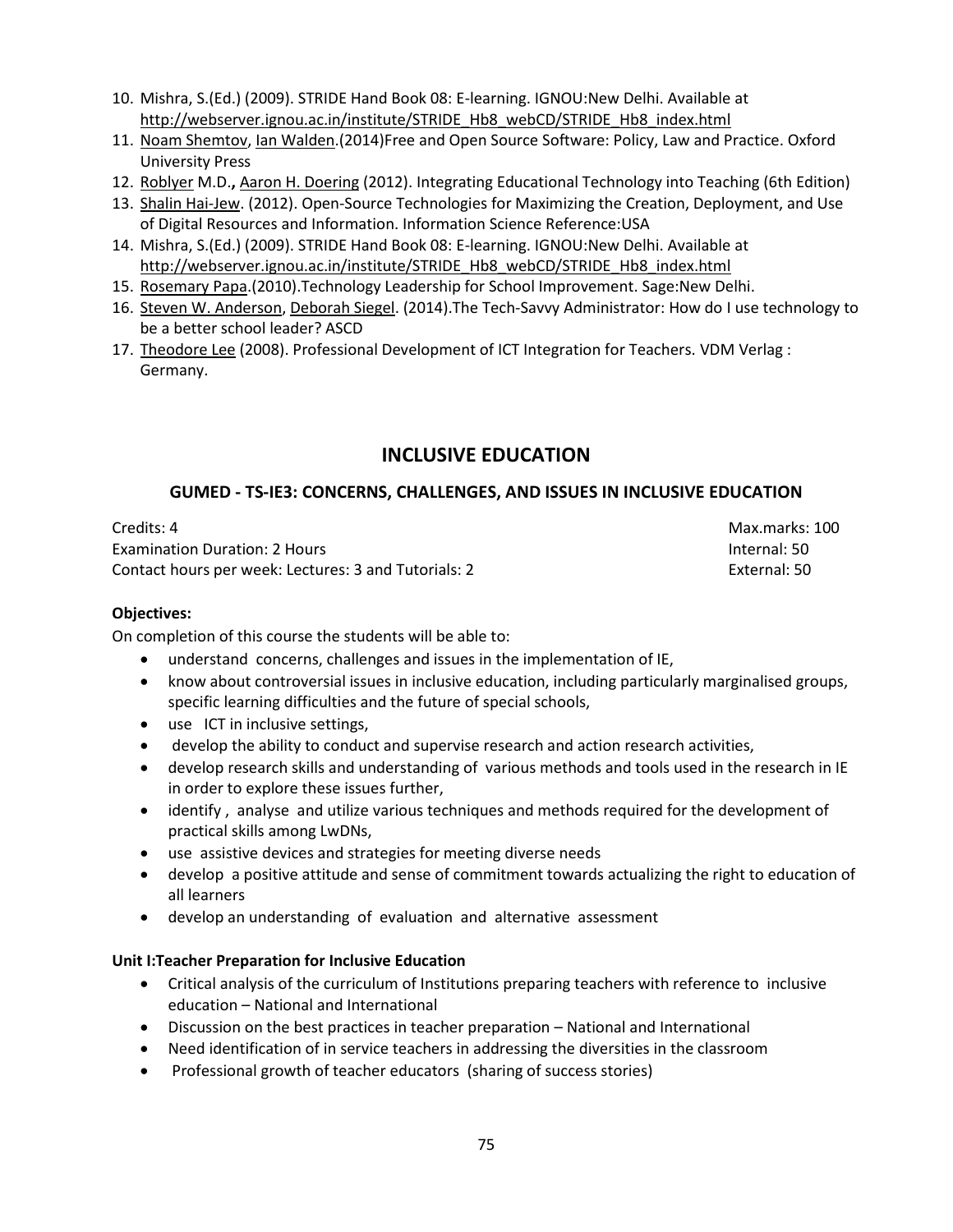## **Unit II: Removal of Barriers for Effective Learning**

- Physical barriers physical accessibility to school and classroom to learners with physical disabilities, Environmental barriers: doors, passageways, stairs and ramps and recreational areas.
- Socio-psychological-Attitude of the society and individual towards learners with diverse needs, social discrimination, lack of awareness and traditional prejudices.
- Academic barriers- Curricular, pedagogical and assessment

## **Unit III: Changing roles of Education in Schools**

- Assistive Devices, and Strategies for meeting learning needs of diverse learners
- Techniques and methods used for adaptation of content, laboratory skills and Organizing Inclusive Sports Activities, Yoga, Arts and craft, Theatre, Drama etc
- Challenges and Issues in the Implementation of Inclusive Education, Controversial issues in Inclusive Education,including particularly marginalised groups, specific learning difficulties andthe future of special schools, Contexts in which these controversial issuesin inclusive education arise,
- Need for flexible evaluation system, and Alternative assessment.

## **Unit IV: Research Methodology in Inclusive Education**

- Research Methods and Research Tools ( Case study, In depth Interviewing, Ethnography and Observation, Narratives, Documents and Diaries) needed,
- Steps involved in planning and supervising research activities,
- Recent trends in Research in Inclusive Education,
- Action research approaches.
- Review of Research in the area of Inclusive Education(sessional work)

#### **Transactional Mode:**

Lecture cum Discussion, group work, ICT - power-point presentation, use of internet, and field visit to get first hand experience on inclusive practices.

## **Sessional Work:**

The students will undertake any one of the following activities:

- o Make a list of existing resources in the local area and discuss their use and limitations based on survey of five inclusive schools.
- $\circ$  Conduct a survey in the local area to ascertain the prevailing attitudes / practices toward social, emotional and academic inclusion of children with diverse needs.
- o Reflective Journal writing
- o Preparation of IEPs, and Case studies of LwDNs
- o Administration of Psychological tests
- o Identification of an area and conduct Action Research
- $\circ$  Handling of Aids and appliances/ assistive devices used in the education of learners with diverse needs
- o Review of National/ International Journals in Inclusive Education
- $\circ$  Conduct a survey on the type of supportive service needed for inclusion of learner of diverse need of your choice and share the findings in the class.
- o Preparation of ICT based teaching learning materials

## *References:*

 Ainscow,M*.* and Booth, T *(2002*) *Index for Inclusion: Developing Learning and Participation in Schools. Bristol: CSIE.*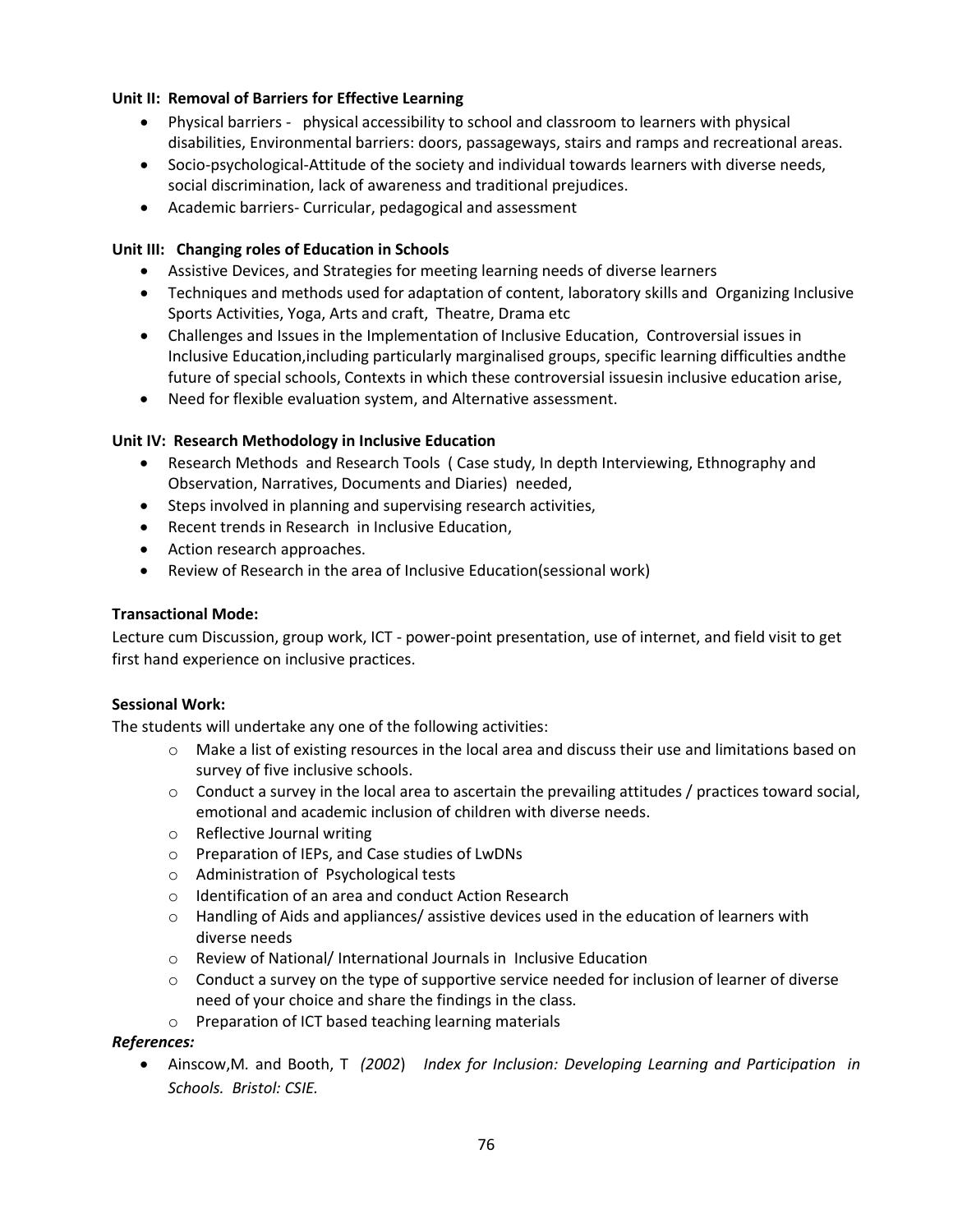- *Ainscow, M., Dyson, A. and Booth, T. (2006) Improving Schools, Developing Inclusion, London: Routledge.*
- *Ainscow, M. (1999) Understanding the Development of Inclusive Schools, London: FalmerPress.*
- Booth, T., Nes,K., Stromstab, M. (2003) *Developing Inclusive Teacher Education*, London: Routledge Falmer.
- Clough, P. and Corbet, J. (2002*) Theories of Inclusive Education – A Students' Guide, Paul Chapman Publishing Ltd.*
- *Cohen, L Manion, L and Morrison, K (2000) Research Methods in Education London:*
- *Routledge Coleman, M and Briggs, A (2002) Research Methods in Educational Leadership and Management, London: Paul Chapman Publishing*
- *Collard, J and Reynolds, C (eds) (2005) Leadership, Gender and Culture in Education, Maidenhead: Open University Press*
- Deiner, L. Penny, *(2010),* Inclusive Early Childhood Education *5 th Ed. Wadsworth Cengag learningBelmont, CA USA*
- Gunter, H (2006) "Educational leadership and diversity" Educational Management,Administration *and Leadership, Special Edition: Diversity.*
- Hegarty, S. and Mithu Alur (2002) *Education and Children with Special Educational Needs-Segregation to Inclusion, New Delhi: Sage Publication India Pvt. Ltd*
- *Halsall, R. (Ed.) (1998) Teacher Research and School Improvement. Open University Press*
- *Hammersley, M. (1999) (ed) Researching school experience. Ethnographic studies of teaching and learning, London: Falmer Press.*
- *IEDSS 2009 MHRD, New DelhiIndex of Inclusion (2014) NCERT, New Delhi.*
- *Jangira, N.K. and Ahuja, A. (2002): Effective Teacher Training; Cooperative Learning Based Approach: National Publishing house 23 Daryaganj, New Delhi*
- *Jangira N.K. and Mani, M.N.G. (1990): Integrated Education for Visually Handicapped, Gurgaon, Old Subjimandi, Academic Press.*
- *Jha. M.( 2002) Inclusive Education for All: Schools Without Walls, Heinemann Educational publishers, Multivista Global Ltd, Chennai*
- *Julka, A (2006) Inclusive children and youth with disabilities in Education- a guide for practitioners NCERT, New Delhi*
- Karantha, P. and Rozario, J. *(2003 ) Learning Disabilities in India, New Delhi: Sage Publication India Pvt. Ltd.*
- Loreman, Tim, Deppeler, J. and Harvey,D. (2005) *Inclusive Education- a Practical Guide to Supporting Diversity in the Class,* London: Routledge Falmer.
- *Lowenfeld, B (1973) (Ed) The Visually Handicapped Child in School New York: Jhon Day*
- *Mittler, P. (2000) Working Towards Inclusive Education: Social Contexts, London:David Fulton.*
- *National Policy of Education 1986 (revised 1992)*
- *Nind, M., Rix, J., Sheehy, K. & Simmons, K. (2005) Curriculum and Pedagogy in InclusiveEducation. Values into Practice. London: RoutledgeFalmer*
- Nielsen, L.B. (1998*) The Exceptional Child in a regular Classroom- an Educator' Guide.Corwin Press Inc. A Sage Publication Company, California.*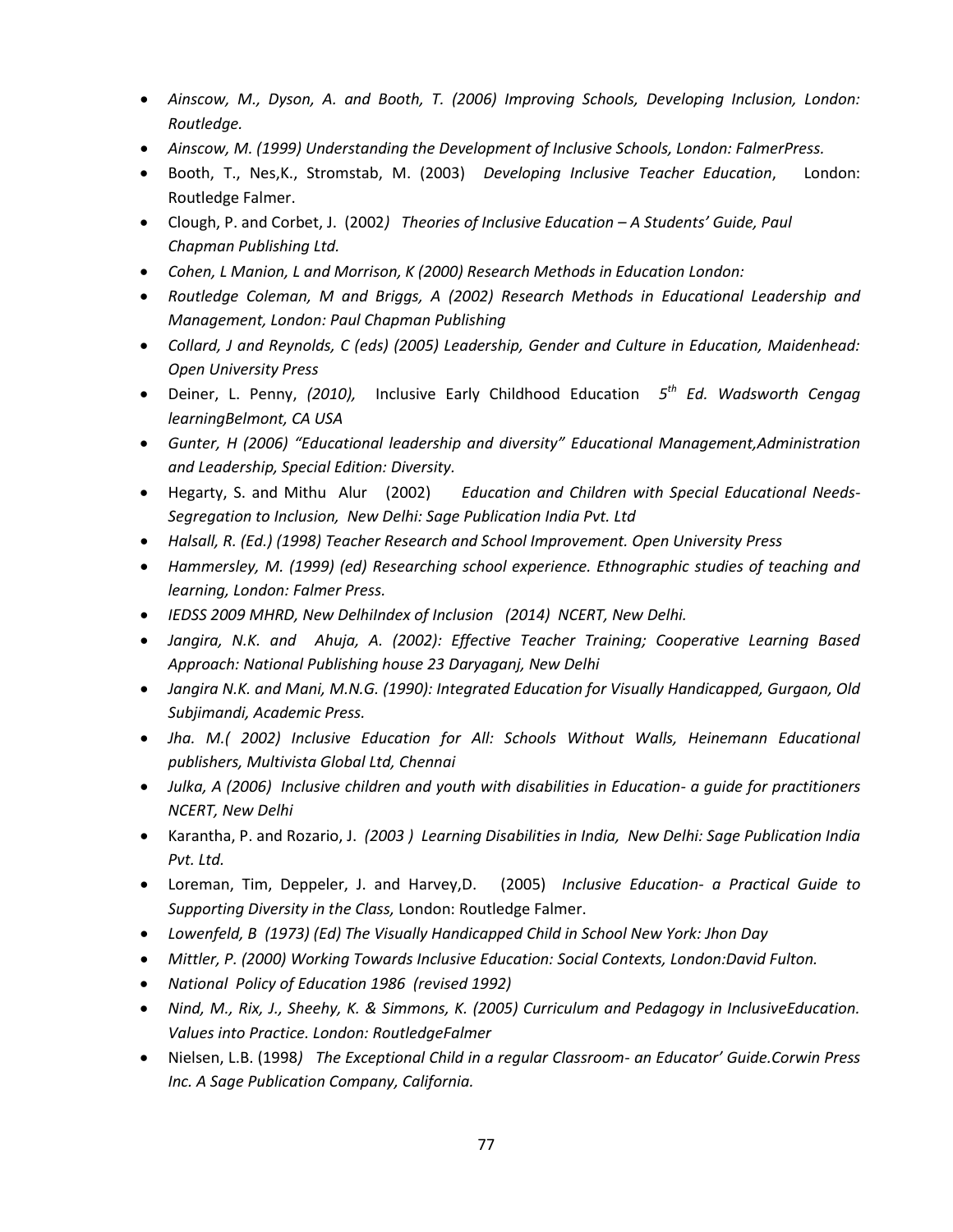- Nind, M., Rix, J., Sheehy, K.,and Simmons, K. (2005) *Curriculum and Pedagogy in Inclusive Education Values and Practice.* London: Routledge Falmer.
- Orlich, D.C., Harder, R.J., Callahan, R.C. trevisan, M.S., and Brown, A.H. (2004*) Teaching Strategies- A Guide to Effective Instruction (Seventh edition) New York: Houghton Mifflin Company.*
- *O'Hanlon, C. (2003) Educational Inclusion as Action Research. Glasgow: Open University Press Persons with Disabilities Act 1995*
- *Rao, Indumati et al (2011) Moving away from Label, Bangalore CBR NETWORK (south asia)*
- *Rehabilitation Council of India Act 1992*
- *Rehabilitation Council of India Act 2005 Annual Report*
- *Right to Education Act 2009*
- *RMSA (2009) for detail [www.rmsa.nic.in](http://www.rmsa.nic.in/)*
- Stubbs, S. *(2002) Inclusive Education Where There Are Few Resources*. *Oslo, Norway: The Atlas Allince.*
- *Swarup S. (2007) Inclusive Education, Sixth Survey of Educational Research, New Delhi: NCERT*
- *Thomas, G. and Vaughan, M. (2004) Inclusive Education: Readings and Reflections,*
- *Maidenhead: Open University Press.*
- *Tilstone, C., Florian, L. and Rose, R. (Eds.) (1998) Promoting Inclusive Practice, London: Routledge*
- *UNICEF(2003) Examples of Inclusive Education*
- *World Bank (2003 )Inclusive Education: Achieving Education for All including those with Disabilities and Special Educational Needs.*

[\[i\]](http://inova.snv.jussieu.fr/evenements/colloques/colloques/article.php?c=70&l=en&a=361#_ednref1) <http://www.unesco.org/en/efareport>page 12

[\[ii\]](http://inova.snv.jussieu.fr/evenements/colloques/colloques/article.php?c=70&l=en&a=361#_ednref2) <http://www.connectaschool.org/>

[\[iii\]](http://inova.snv.jussieu.fr/evenements/colloques/colloques/article.php?c=70&l=en&a=361#_ednref3) [http://iite.unesco.org/policy\\_briefs/](http://iite.unesco.org/policy_briefs/)

[\[iv\]](http://inova.snv.jussieu.fr/evenements/colloques/colloques/article.php?c=70&l=en&a=361#_ednref4) <http://www.unesco.org/en/efa/>

ITU/G3ict e-Accessibility Policy Toolkit for Persons with Disabilities

[http://www.e-accessibilitytoolkit.org/toolkit/promoting\\_assistive\\_technologies/open-source](http://www.e-accessibilitytoolkit.org/toolkit/promoting_assistive_technologies/open-source)

ABLEDATA: *AbleData - Your source for assistive technology information* fro[m http://www.abledata.com/](http://www.abledata.com/) European Agency for Development in Special Needs Education, 2001. *Information and Communication Technology (ICT) in special Needs education (SNE)*. Available at

<http://www.european-agency.org/publications/ereports/>

Technology and Social Change (TASCHA) group, University of Washington. *Technology for employability in*  Latin America: Research with at-risk youth & people with disabilities page

86 [http://cis.washington.edu/files/2009/11/tascha\\_ict-employability-latin-america\\_200910.pdf](http://cis.washington.edu/files/2009/11/tascha_ict-employability-latin-america_200910.pdf)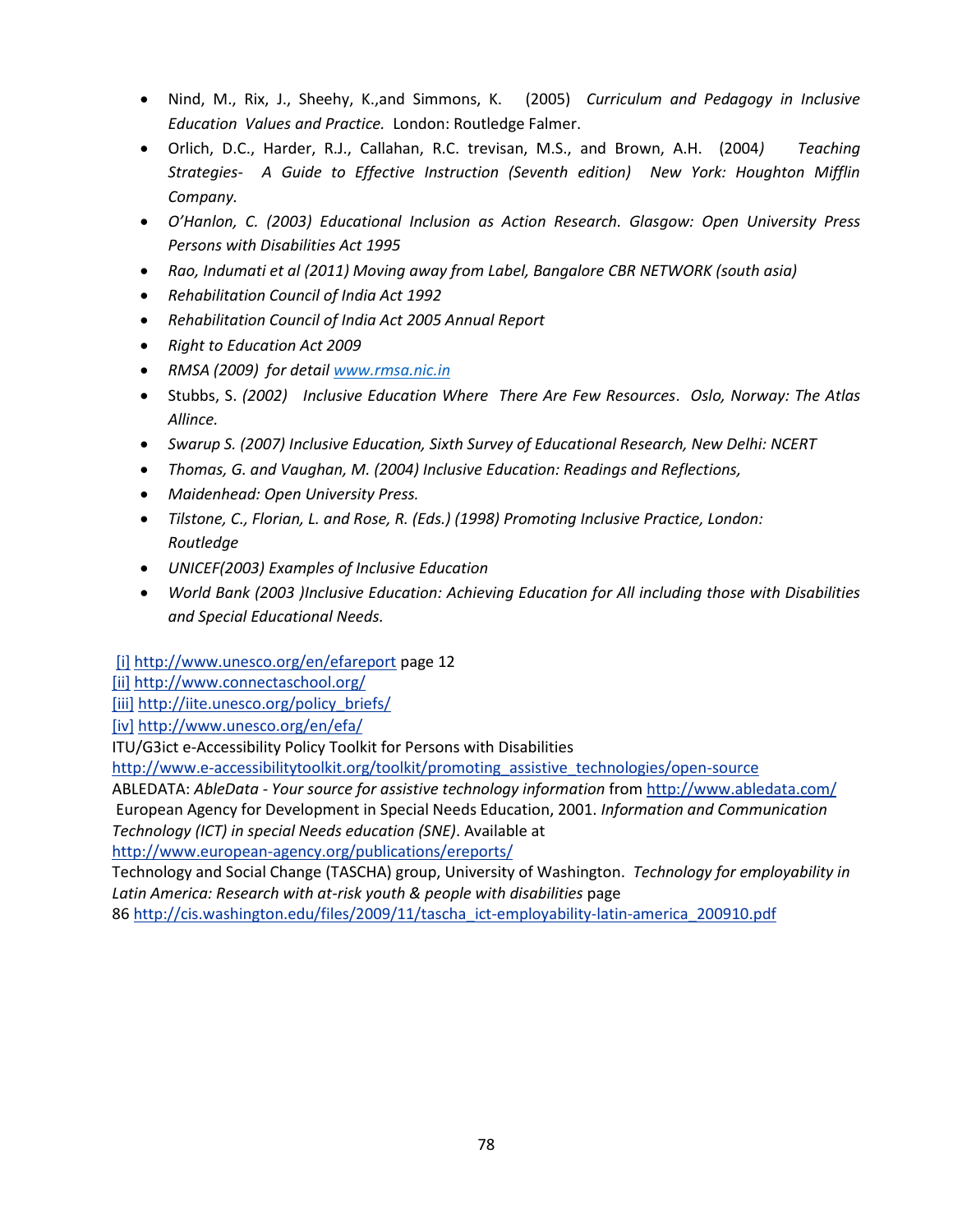# **Programme Planning, Implementation, Monitoring and Evaluation GUMED - TS-PPIME3: PROGRAMME EVALUATION**

Credits: 4 Max.marks: 100 Examination Duration: 2 Hours Internal: 50 Contact hours per week: Lectures: 3 and Tutorials: 2 External: 50

## **Objectives:**

On completion of this course, the students will be able to:

- Understand the need and importance of evaluating an educational programme.
- Gain insight in to the process of evaluation of an educational programme.
- Suggest appropriate type of evaluation based on the objectives and evaluation questions stated.
- Suggest the evaluation design based on the information provided about a programme in practice.
- Develop a proposal for evaluating a given educational programme.

## **Course Content**

## **Unit I: Meaning and Types of Programme Evaluation:**

- Programme evaluation its meaning and importance in quality assurance
- Different types of programmes
	- Direct service interventions, Community mobilization efforts, Research initiatives, Surveillance systems, Advocacy work, Social marketing campaigns, Infrastructure building projects, Training programs, Administrative systems
- What is evaluated –types of programme evaluation:
	- Programme theory evaluation, Formative evaluation, Process/implementation evaluation, Outcome / effectiveness evaluation, and Impact evaluation.
- Difference between evaluation research and programme evaluation

## **Unit II: Planning a Programme Evaluation**

Planning a programme evaluation

- Examine the issue, audience, and programme objectives
- Establish the evaluation team
- Identify a purpose for the evaluation
- Prepare evaluation time line and role allocation

## **Unit III: Methodology of Programme Evaluation I:**

- Bennett's program evaluation methodology to measure effectiveness:
	- Inputs: time expended, staff qualifications
	- Activities: educational methodology
	- People involvement: number and characteristics,
	- continuity and intensity
	- Reactions: interest in activities, acceptance of leadership
	- Knowledge, attitude, skills, and aspirations change (KASA): direction and extent, duration
	- Practice change: individual innovation, structural change
	- End result: ultimate objectives, side effects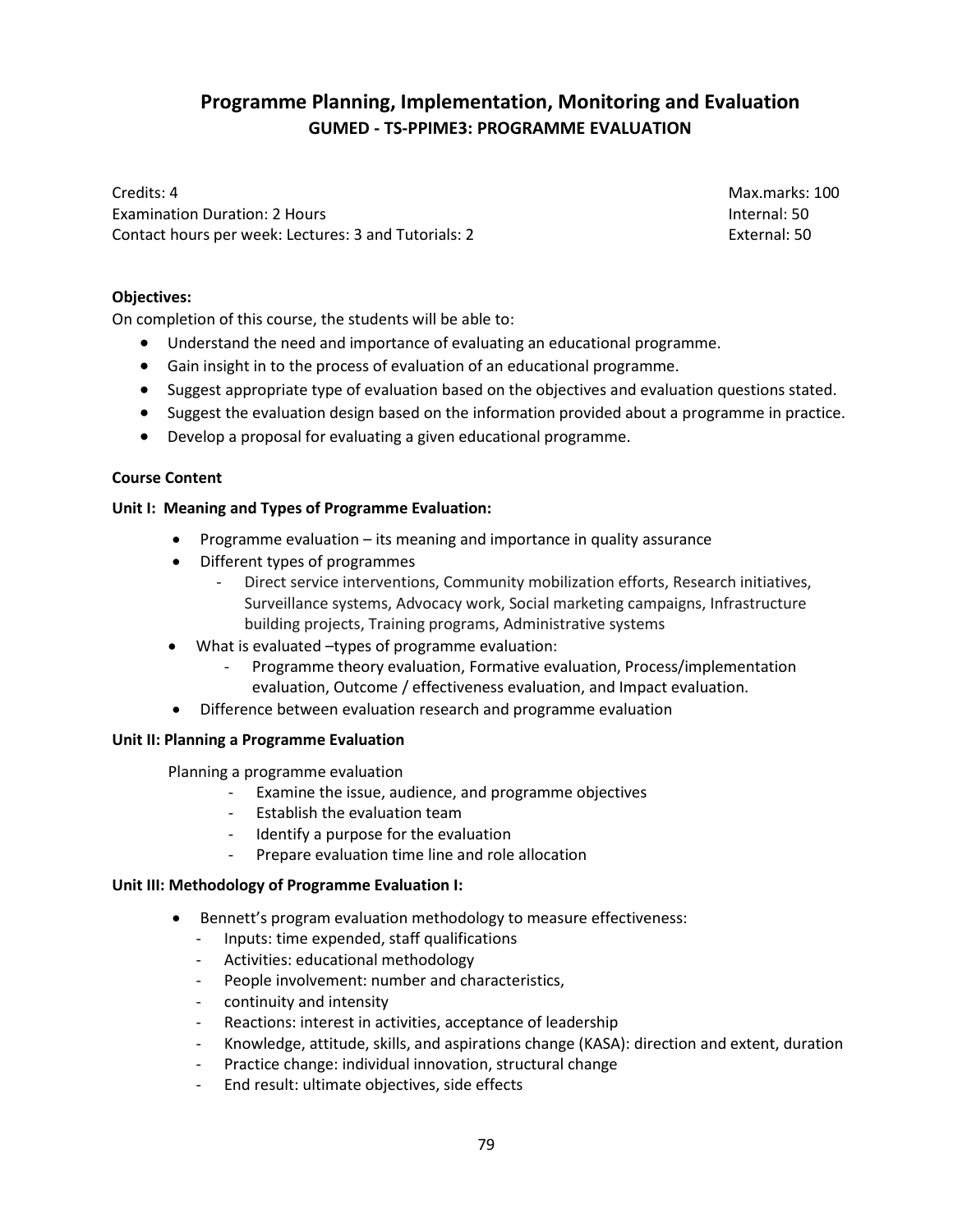## **Unit IV: Methodology of Programme Evaluation II:**

- Stake holder analysis and deciding evaluation questions
- Evaluation framework -
- Evaluation designs their relative merits and limitations
- Uses, Benefits, and Limitations of Various Data Collection Instruments
- Data analysis and display
- Reporting for different stakeholders and dissemination of findings
- Issues and concerns of programme evaluation:
	- Budgeting considerations for programme evaluation
	- Ethics in Evaluation and Evaluation Standards: Letter of informed consent and other practices in following evaluation standards
	- Qualities of a programme evaluator negotiation, objectivity, communication

## **Transactional Mode:**

Lecture cum Discussion, group work, ICT - power-point presentation, use of internet, and field visit to get firsthand experience.

## **Sessional Work:**

The students will undertake any one of the following activities:

- Study relevant documents/Annual Reports/Programme Evaluation Reports of DIET/CTE/SCERT/GU/NCERT/ NUEPA to
	- **iii.** Develop the programme logic for a selected programme at elementary/secondary level
	- **iv.** Describe the implementation process in terms of the activities involved.
- Select any one current practice in elementary/secondary teacher education and identify the factors that might influence the effectiveness of its implementation.

## **References**

- American Evaluation Association. *Guiding Principles for Evaluators.*  [http://www.eval.org/publications/guidingprinciples.asp], 2004.
- Joint Committee on Standards for Educational Evaluation. *The Program Evaluation Standards.* (2nd ed.) Thousand Oaks, Calif.: Sage, 1994.
- Rossi, P. H. (ed.). *Standards for Evaluation Practice.* New Directions for Program Evaluation, no. 15. San Francisco: Jossey - Bass, 1982.
- **Joint Committee on Standards for Educational Evaluation. [Home page.]** [http://www.wmich.edu/evalctr/jc ]. 2010.
- Metzenbaum, S. H. *Performance Accountability: The Five Building Blocks and Six Essential Practices.*  Managing for Performance and Results Series. Washington, D.C.: IBM Center for the Business of Government, 2006. [http://www.businessofgovernment.org/pdfs/MetzenbaumReport2.pdf].
- Newcomer, K. E. "Assessing Program Performance in Nonprofi t Agencies." In P. Lancer Julnes, F. Stokes Berry, M. Aristigueta, and K. Yang (eds.), *International Handbook of Practice - Based Performance and Management Review.* Thousand Oaks, Calif.: Sage, 2008.
- Patton, M. Q. *Utilization Focused Evaluation.* (4th Ed.) Thousand Oaks, Calif.: Sage, 2008.
- Scriven, M. *The Logic of Evaluation.* Inverness, Calif.: Edgepress, 1980.
- Shadish, W., Cook, T., and Campbell, D. *Experimental and Quasi Experimental Designs for Generalized Causal Inference*. Boston: Houghton Miffl in, 2002.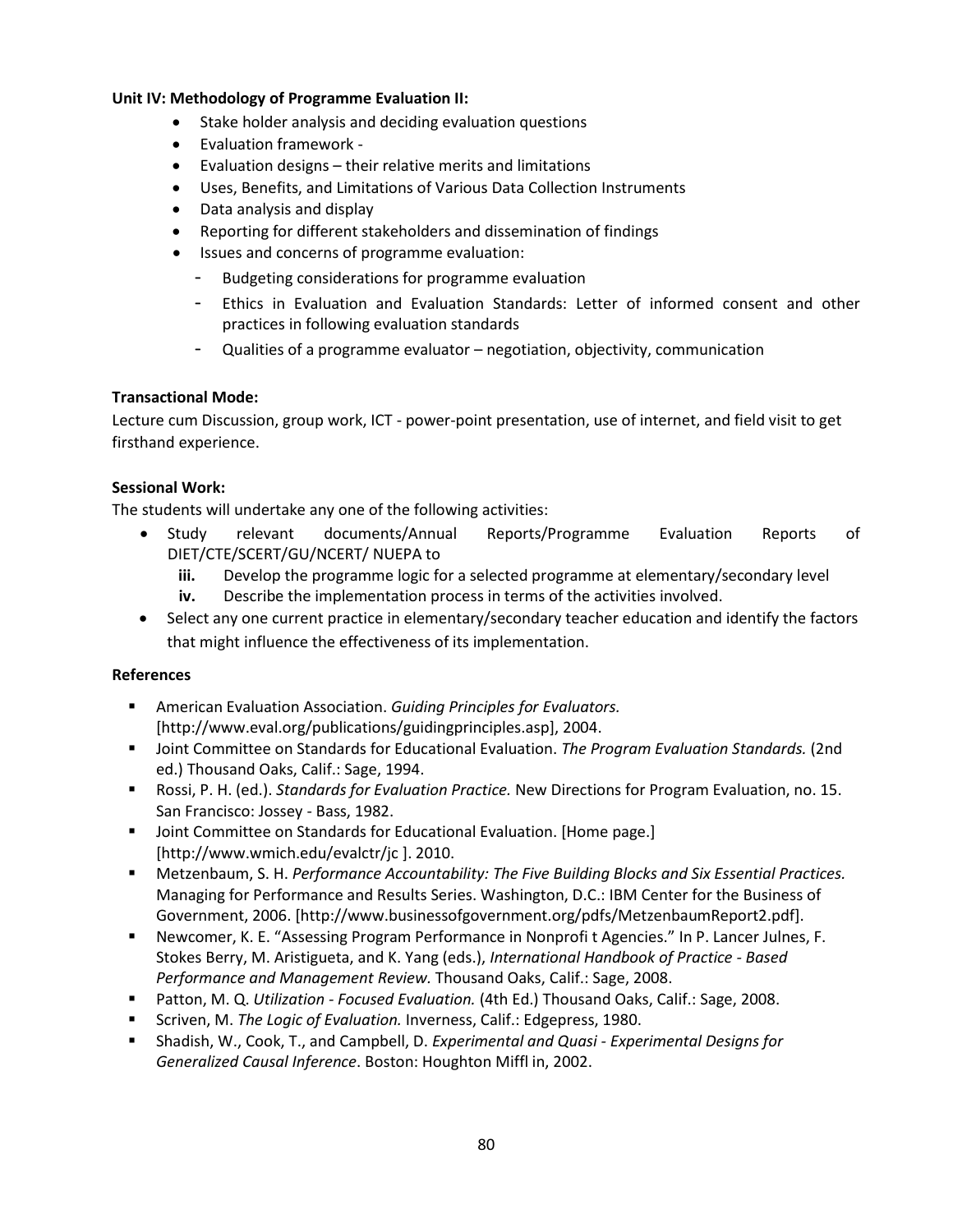## **GUMED - TS-GC3: ASSESSMENT AND APPRAISAL IN GUIDANCE AND COUNSELING**

Credits: 4 Max.marks: 100 Examination Duration: 2 Hours Internal: 50 Contact hours per week: Lectures: 3 and Tutorials: 2 External: 50

## **Objectives**

On completion of this course the students will be able to

- Develop an understanding of the nature, process, underlying assumptions and principles of psychological assessment and appraisal.
- Gain insight into different techniques of psychological assessment; their nature, scope and application in guidance and counseling
- Develop knowledge and understanding of the major psychological concepts such as Intelligence, Aptitude, Achievement, Personality, Interest and their assessment for providing guidance and counseling
- Develop skills for administering, scoring, interpreting and analyzing test results.

#### **Unit I: Understanding Assessment and Appraisal**

- Assessment and appraisal in Guidance and Counselling: nature, importance, assumptions and principles
- Issues in psychological testing; distinction between testing and non-testing technique
- Characteristics of a good psychological test; procedure of construction, administration, scoring and interpretation of psychological tests

## **Unit II: Qualitative Techniques for Assessment**

- Need and importance of qualitative assessment
- Tools for qualitative assessment: observation, interview, anecdotal records, case study, autobiography, rating scale, sociometry
- Procedure of development, administration, scoring and interpretation through qualitative assessment

## **Unit III: Assessing Individual Differences: Intelligence and Aptitude**

- Concept of Intelligence: changing perspective
- Assessment of intelligence
- Concept of Aptitude; importance of assessment of aptitude

## **Unit IV: Assessing Individual Differences: Achievement, Personality and Interest**

- Teacher-made and Standardized Achievement test, measurement of scholastic achievement and its significance in various educational and career decisions
- Concept of personality; methods of personality assessment
- Importance of assessing interest for educational and vocational guidance

Sessional Work: The students may undertake any one of the following activities:

- Review one each from the following category of tests : Aptitude, Personality and Interest.
- Administer a test of Intelligence on a group of high school students and prepare a report.
- Prepare a sociometric test. Administer the test on a group of students. Draw a sociogram and describe in detail the group climate.

## **References**

Anastasi, A. & Urbina, S. (1997). Psychological Testing,  $7<sup>th</sup>$  Ed., Upper saddle River. NJ: Prentice Hall.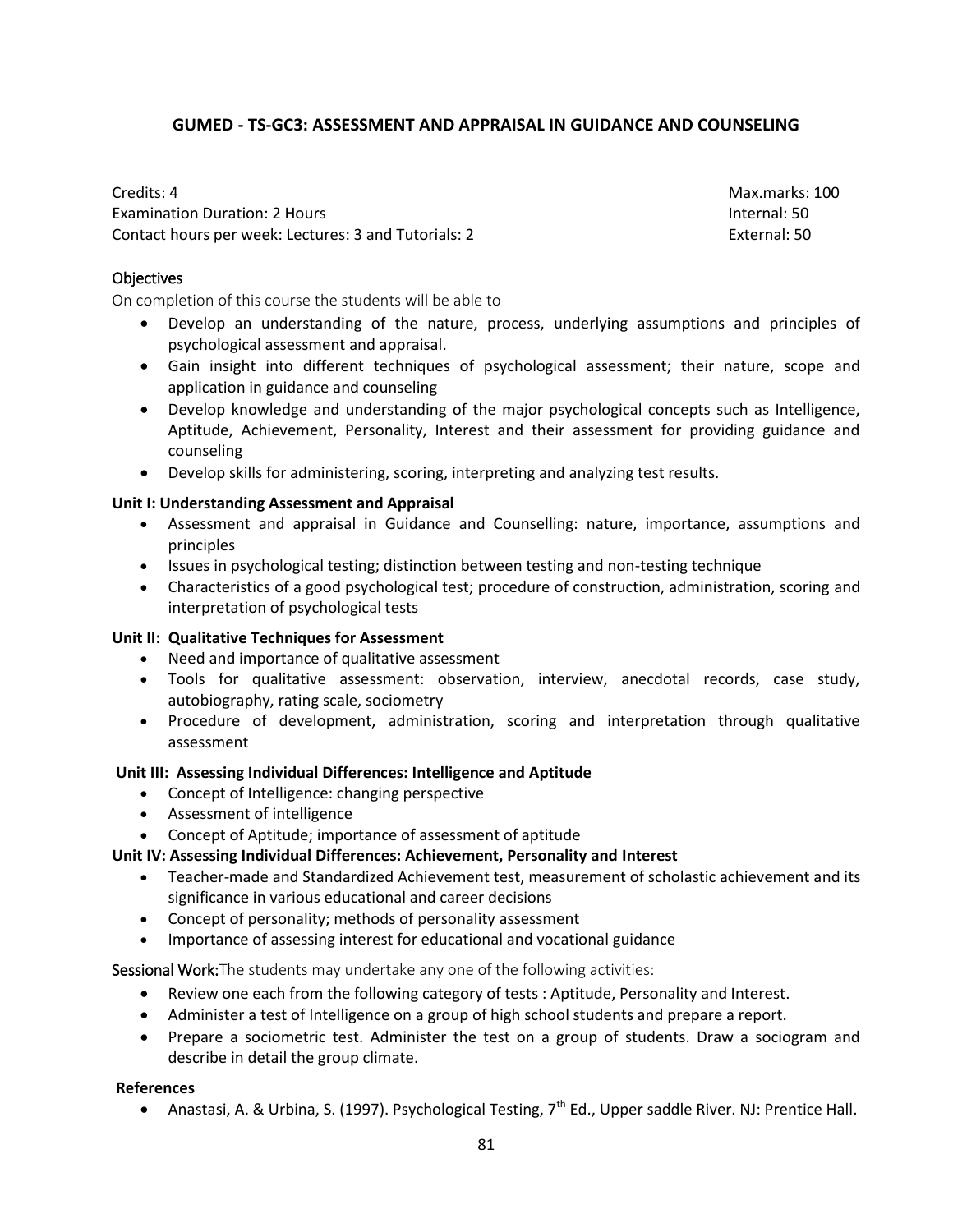- Bhatnagar, Asha and Gupta Nirmala (Eds.) (1999). Guidance and Counselling, Vol. I: A Theoretical Perspective, New Delhi: Vikas.
- Denzin, N. K. & Lincoln, Y. (2000). Handbook of Qualitative Research. New Delhi: Sage publications.
- Drummond, R. J. (1988). Appraisal Procedures for Counselors and Helping Professionals. Columbus, OH: Merrill.
- Gardner, H. (1999). Multiple Intelligence: intelligence, understanding and the mind. National Professional Resources: NY.
- Kline, J. B. Theresa (2005). Psychological Testing: A Practical Approach to Design and Evaluation. London: Sage Publication.
- Le Compete, M. D.; Millory, W. L. & Preisste, J. (1992). The Handbook of Qualitative Research in Education. New York: Academic Press.
- Mc Leod, J. & Cropley, A. J. (1989). Fostering academic excellence. Pergamon Press.
- Mohan, S. & Sibia, A. (1998). Handbook of personality measurement in India. New Delhi: NCERT.
- Oliver, W. & Randall, W. E. (2005). Handbook of understanding and measuring intelligence. London: Sage Publication.
- Patton, M. Q. (1990). Qualitative evaluation and research methods. California: Sage Publications.
- Saraswat, R. K. & Gaur, J. S. (1994). Manual for Guidance Counselors. NCERT: New Delhi.

# **INTERNSHIP IN THEMATIC SPECIALIZATIONS GUMED –TS-EAM-INT:INTERNSHIP IN EAML**

**Credits: 4** Max marks: 100 Total Duration: 3 Weeks **Internal: 100** 

## **Internship activities at elementary/secondary level (any two)**

- 1) Field visit to RMSA office at block/district/state level to collect and review the records of annual work plan and budget
- 2) Preparation of a an interview schedule for the schoolheads and in-service elementary and secondary school teachers with regards to management of their continuous professional development
- 3) A study of organizational climate of the institutions in administration and management of elementary and secondary education
- 4) Case study of the school Head Master elementary/secondary from administrative point of view.
- 5) Study the functioning and contribution of SCERT/SIEMAT.
- 6) Study the resources available in the school and find out the relationship with community also.
- 7) To study the structural and functional setup of management in school for elementary/secondary education state government.
- 8) A case study of functioning of rural/urban governance bodies for administration and management of elementary and secondary education in nearby locality
- 9) Preparing an organograph for management of a elementary /secondary school/project/programme/scheme through scientific approaches like SWOT/ PERT/ CPM/ PPBS/ system approach
- 10) Performing and recording the practical related to use of ICT tools and techniques like EMIS, LMS, web 2.0, videoconferencing, webinar etc. for school management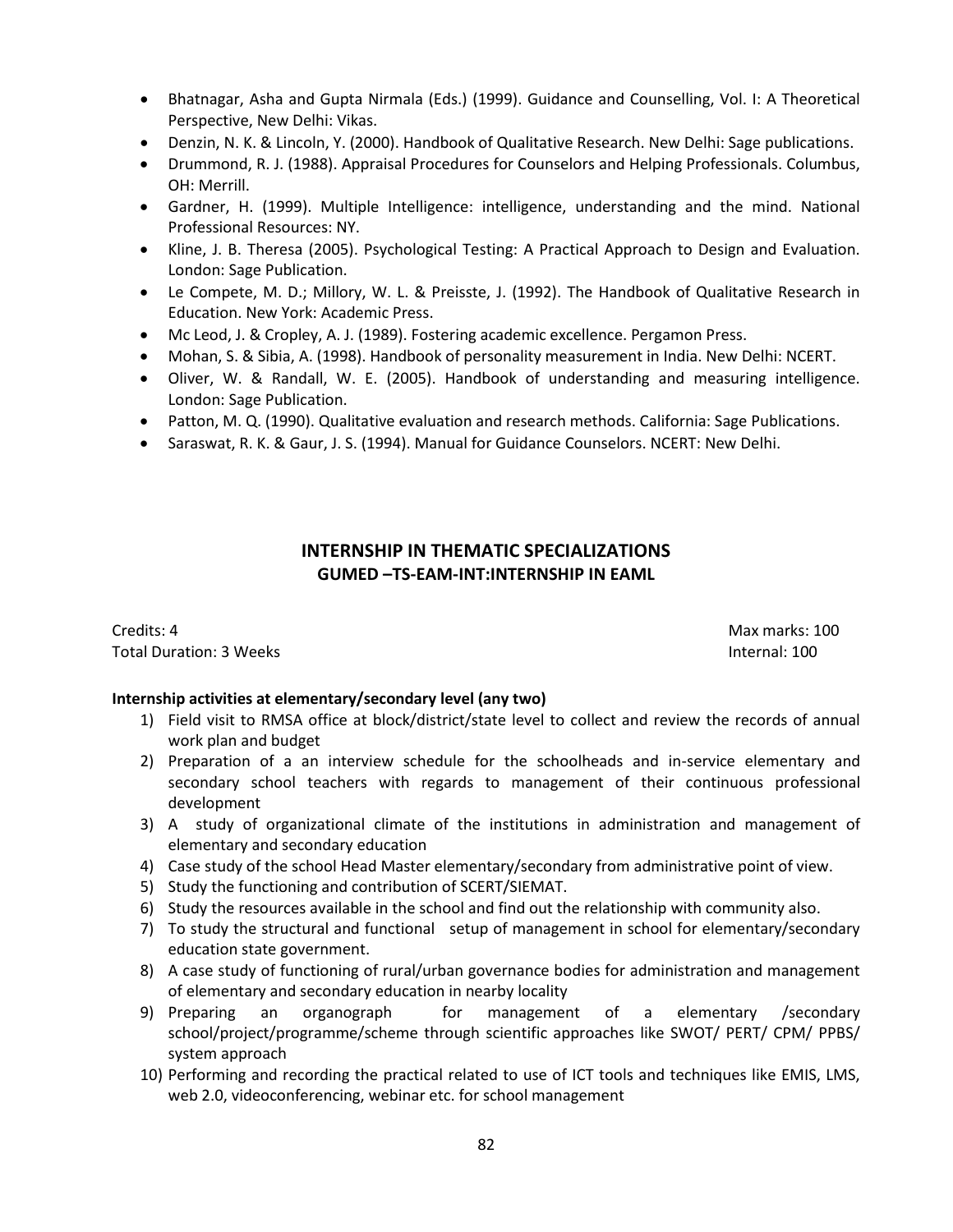- 11) Preparation of a plan for procurement, utilization and maintenance of resources in elementary and secondary education.
- 12) A study of organisational climate of the institutions in administration and management of elementary and secondary education
- 13) Preparation of a an interview schedule for the school heads and in-service secondary and teachers with regards to management of their continuous professional development
- 14) Field visit to RMSA office at block/district/state level to collect and review the records of annual work plan and budget

## **Elementary stage**

- 1) Preparation a report on the role and function of Principal of the DIET.
- 2) Prepare report on the monitoring and supervision infrastructural facilities and academic work of DIET.
- 3) Study of the various schemes running by central and state government in DIET.
- 4) Study the functioning and contribution of school management committee participation and learning achievement

## **GUMED –TS-CPA-INT: INTERNSHIP INCPA**

**Credits: 4** Max marks: 100 Total Duration: 3 Weeks **Internal: 100** 

## **RATIONALE**

The students specializing in curriculum, pedagogy and assessment needs to realistically understand the policies, practices and issues in curriculum development, pedagogic and assessment practices in an institutional context. They also need opportunities to see in action the theoretical understandings about innovations in curriculum development and implementation gained through various courses in this cluster. This course is designed in keeping with the above rationale and with an intention to help students integrate theory and practice.

## **Course Objectives**

The course is designed to enable the prospective teacher educators to

- be acquainted with the curriculum development process at elementary/secondary stage in a state
- involve in observing and analyzing various activities and processes of an institution/agency working on textbook preparation conducting examination at the state level.
- acquire competencies and skills required for effective transaction of curriculum and organization of component activities with respect to an innovative practice in pedagogy and assessment
- develop professional skills required for analyzing an assessment tool/practice

## **Organization**

The internship will be organised by attaching the students to different institutions and agencies engaged with curriculum development and assessment activities. A student would undertake the activities listed below under the guidance and active supervision of a teacher educator/practitioner. Necessary orientation to students will be provided before organizing the internship.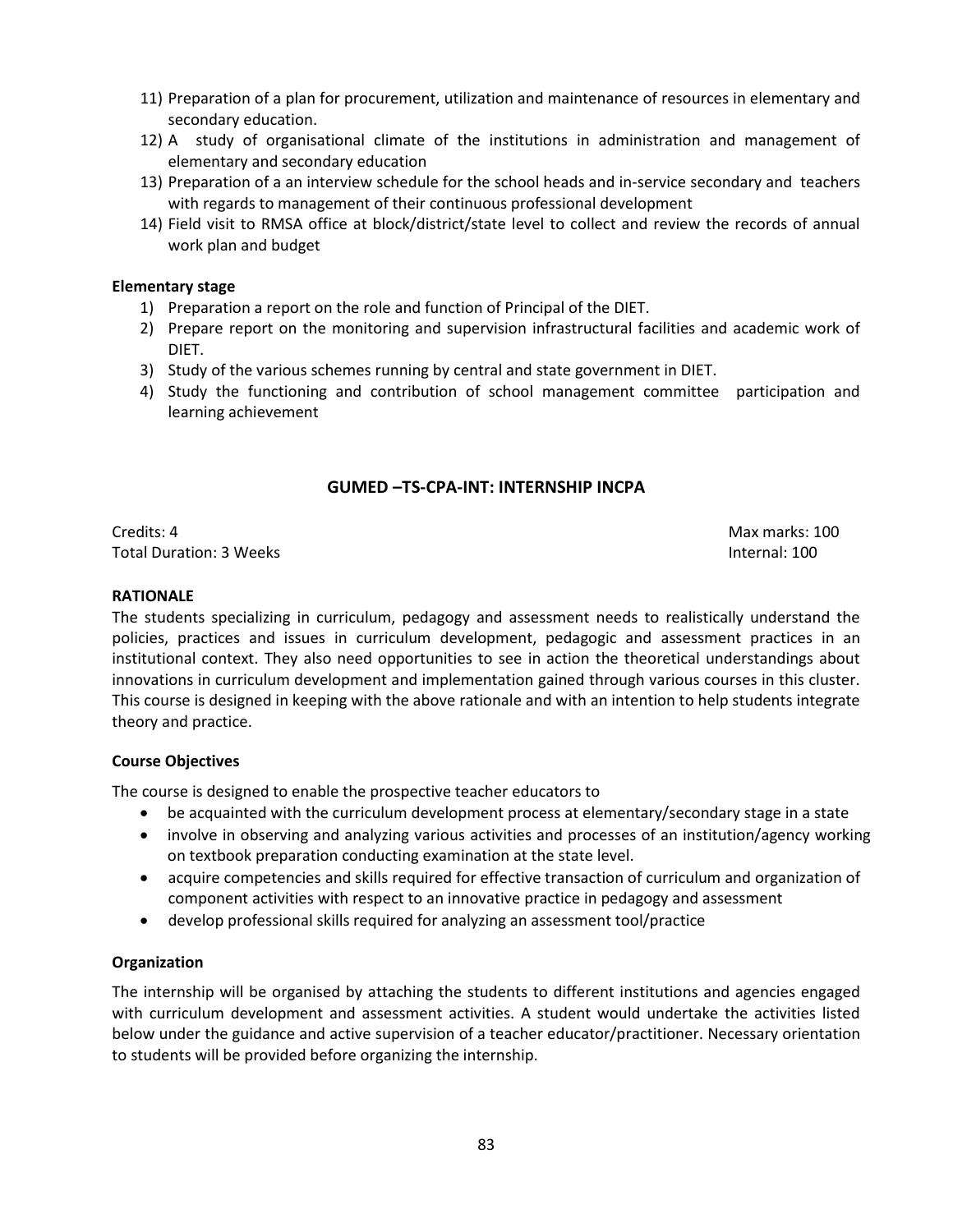## **Activities**

## **Attachment to the Curriculum Development Agency such as SCERT/SIE (1 week)**

- Study of curriculum making process at elementary/secondary stage through document analysis and interview with the concerned.
- **Interview textbook writers in any one subject to understand the intricacies and challenges in** textbook preparation at elementary/secondary stage
- Based on the acquaintance with various activities, infrastructure and resources of the curriculum making agency/institution, prepare an institutional profile with reflections on the experiences gained

## **Attachment to Schools (2 weeks)**

Students would be attached to different types of schools such as government-private; state-central; minority-tribal-others; rural-urban; residential-non residential for a comparative analysis of the following aspects:

- **EXECUTE:** Curriculum implementation process through interview with practicing teachers
- **Innovativeness in pedagogic and assessment practices**
- **Involve in the process of implementation of a portion of the curriculum as practiced in an** innovative scheme/program such as ABL/MLE/Kali-Nali

## **Evaluation and Scheme of Assessment**

Evaluation of performance during internship in curriculum, pedagogy and assessment will be done on the basis of assessment by institute supervisors and mentor teacher educators, and records/reports submitted by the students. The scheme of assessment will be as follows.

| <b>Activity. No</b> | Area                                                                                                                                                                                                              |     |  |  |  |
|---------------------|-------------------------------------------------------------------------------------------------------------------------------------------------------------------------------------------------------------------|-----|--|--|--|
|                     | Attachment to the Curriculum Development Agency such as SCERT/SIE                                                                                                                                                 |     |  |  |  |
| 1.1                 | Study of curriculum making process at elementary/secondary stage through<br>document analysis and interview with the concerned.                                                                                   |     |  |  |  |
| 1.2                 | Interview textbook writers in any one subject to understand the intricacies<br>and challenges in textbook preparation at elementary/secondary stage                                                               |     |  |  |  |
| 1.3                 | Based on the acquaintance with various activities, infrastructure and<br>resources of the curriculum making agency/institution, prepare<br>an<br>institutional profile with reflections on the experiences gained | 20  |  |  |  |
|                     | <b>Attachment to Schools</b>                                                                                                                                                                                      |     |  |  |  |
| 2.1                 | Study of Curriculum implementation process through interview with<br>practicing teachers in four schools                                                                                                          | 25  |  |  |  |
|                     | Case Study of an Innovative Programme                                                                                                                                                                             |     |  |  |  |
| 3.1                 | Report on Innovativeness in pedagogic and assessment practices                                                                                                                                                    |     |  |  |  |
| 3.2                 | Involve in the process of implementation of a part of the curriculum as<br>practiced in an innovative scheme/program such as Activity<br>Based<br>Learning/Multi Lingual Education/Kali-Nali (Joyful Learning)    | 15  |  |  |  |
|                     | Total                                                                                                                                                                                                             | 100 |  |  |  |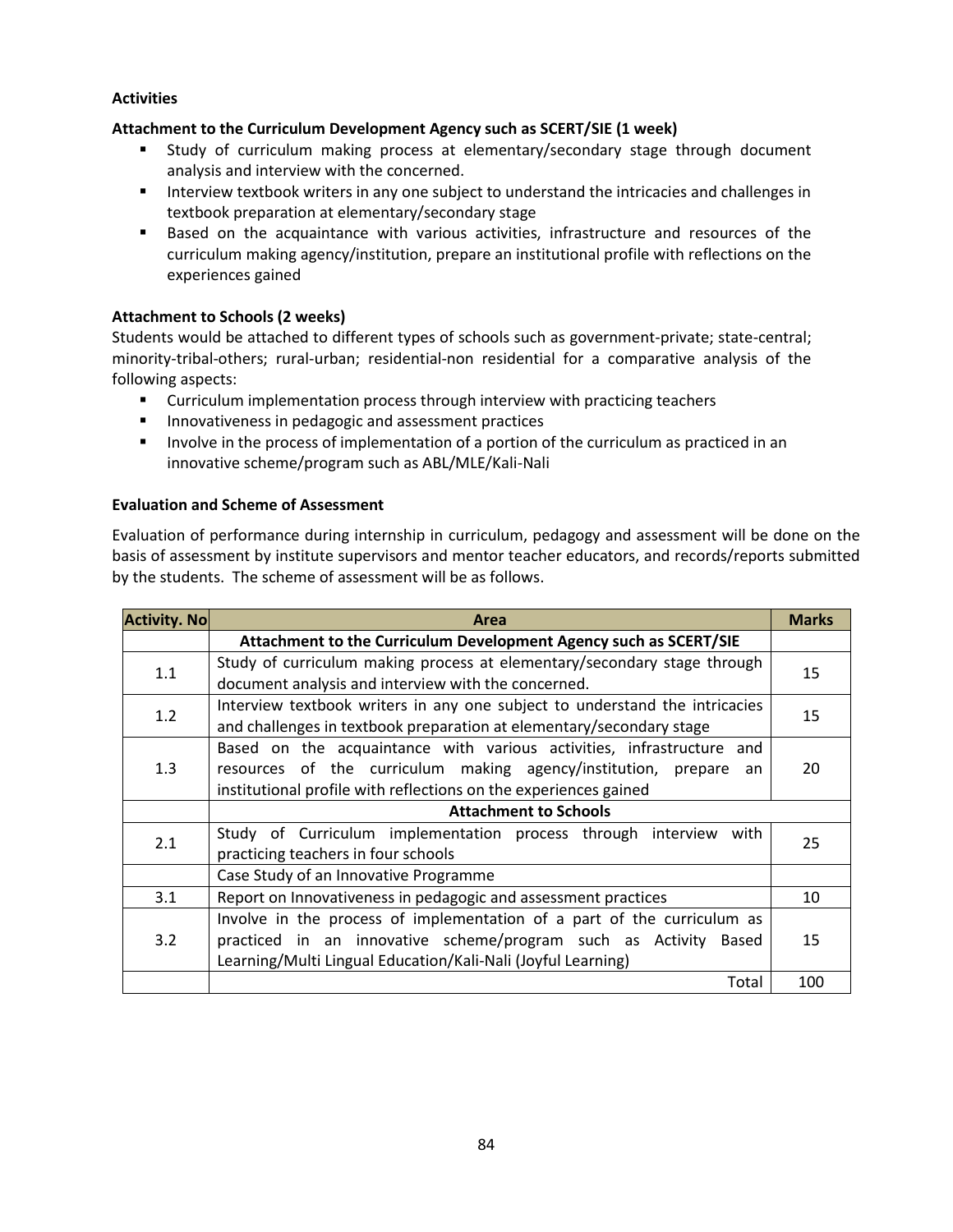#### **GUMED –TS-ETICT-INT:INTERNSHIP INETICT**

Credits: 4 Max marks: 100 Total Duration: 3 Weeks Internal: 100

#### **RATIONALE**

The students specializing in educational technology and ICT needs to realistically understand the integration of technology and the related practices in an institutional context. They should understand the problems associated with technology integration and its effectiveness through spending time in developing, implementing and reviewing the implementation in an institutional context. They also need opportunities to see in action the theoretical understandings about innovations in ET and implementation gained through various courses in this cluster. This course is designed in keeping with the above rationale and with an intention to help students integrate theory and practice.

#### **Course Objectives**

The course is designed to enable the prospective teacher educators to-

- Review and analyze e-learning content and courses through experiential learning
- Observe and analyze the e-content development process in an institutional set up
- Plan, design and develop e-content at school or teacher education level using design principles and FOSS tools
- Provide e-learning using different approaches to school students or teacher trainees and assess its impact and report

#### **Organization**

The internship will be organised by attaching the students to different schools/teacher education institutions and other agencies engaged with ET activities. A student would undertake the activities listed below under the guidance and active supervision of a teacher educator/practitioner. Necessary orientation to students will be provided before organizing the internship.

#### **Activities**

#### **1. Review and evaluate E-content and e-courses**

- a. Evaluate a standalone RLO, e-content using the specified criteria
- b. Enroll for a MOOC course of interest and of minimum three weeks duration. On completion of the course review and evaluate the course content, design and delivery
- c. Complete a free e-learning course. review and evaluate the course content, design and delivery
- 2. **Design and develop e-content for school subject/BEd subject**
	- a. Plan and develop e-content for any one approach like MOOC/E-learning/Flipped learning /Blended Learning
	- b. This could be done with the assistance of experts in school/CIET/EMRC/e-learning industry/TEI
	- c. This will involve script writing, video production and editing, audio editing, story board, graphics creation and editing, putting together using authoring tools
	- d. Get the program reviewed by content and technical experts in the field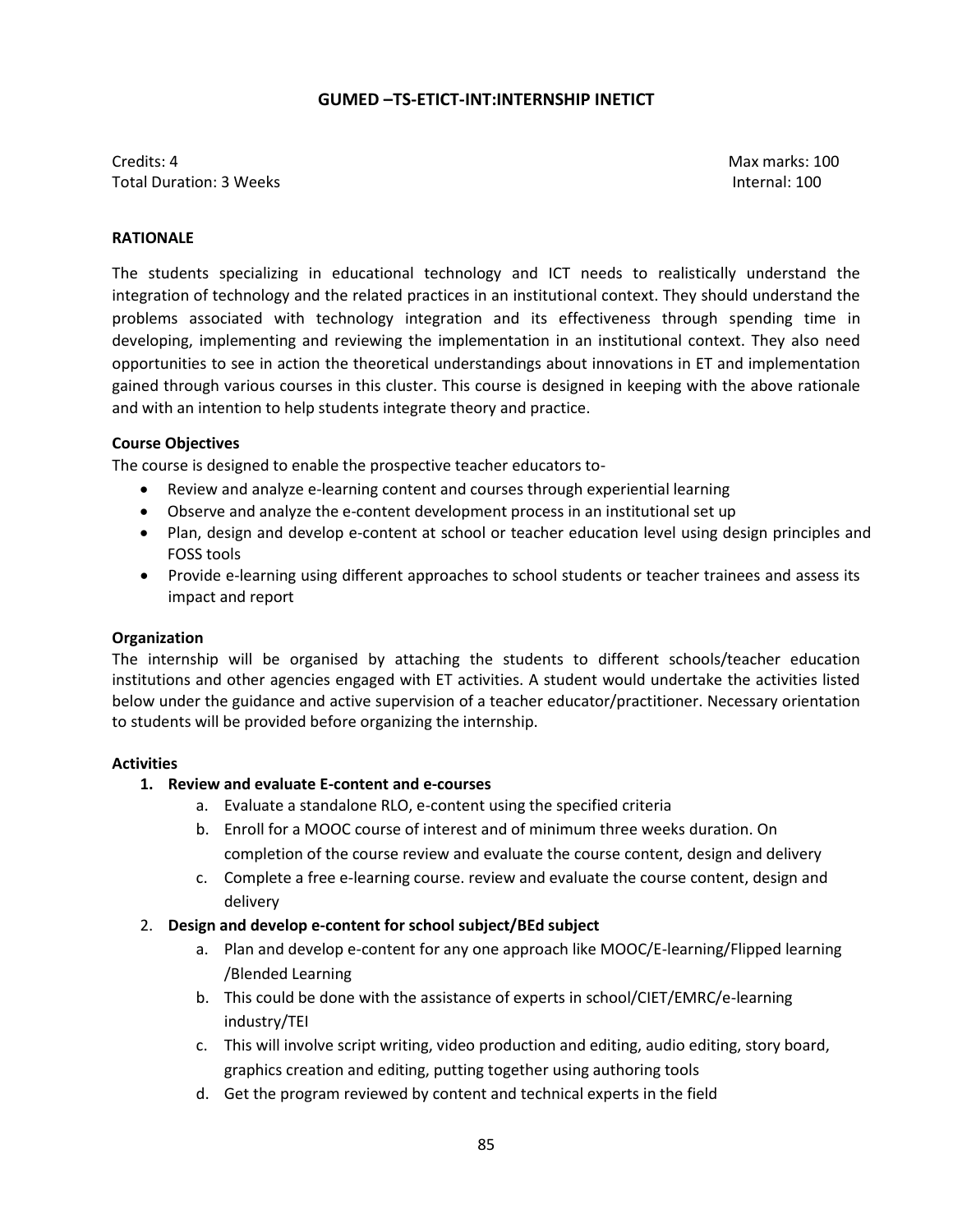## 3. **Field Implementation**

- a. Populate the LMS plat form or MOCC platform with the content created in the previous activity and Provide e-learning/MOOC/Flipped Learning/blended learning in a school/teacher training institute
- b. This will involve use of LMS/MOOC platform/Face to face interaction. Could be done in intranet, internet
- c. Review and evaluate the effectiveness and prepare a report

## **Evaluation and Scheme of Assessment**

Evaluation of performance during internship in ET will be done on the basis of assessment by institute supervisors and mentor teacher educators, and records/reports submitted by the students. The scheme of assessment will be as follows-

| <b>Activity No</b> | Area                                                                                                                                                                           | <b>Marks</b> |
|--------------------|--------------------------------------------------------------------------------------------------------------------------------------------------------------------------------|--------------|
|                    | <b>Review and evaluate E-content and e-courses</b>                                                                                                                             |              |
|                    | Evaluate a standalone RLO, e-content using the specified criteria                                                                                                              | 5            |
| 1                  | <b>Enroll for a MOOC course of interest and of minimum three weeks</b><br>duration. On completion of the course review and evaluate the course<br>content, design and delivery | 10           |
|                    | Complete a free e-learning course. review and evaluate the course<br>content, design and delivery                                                                              | 10           |
|                    | <b>Total</b>                                                                                                                                                                   | 25           |
|                    | Design and develop e-content for school subject/BEd subject                                                                                                                    |              |
| 11                 | Script and story board                                                                                                                                                         | 10           |
|                    | Audio, video, graphics                                                                                                                                                         | 15           |
|                    | Final content in authoring with interactivity using authoring tool                                                                                                             | 10           |
|                    | <b>Total</b>                                                                                                                                                                   | 35           |
| $\mathbf{u}$       | <b>Field Implementation</b>                                                                                                                                                    |              |
|                    | Developing the course in LMS                                                                                                                                                   | 10           |
|                    | Providing LMS based e-learning                                                                                                                                                 | 15           |
|                    | Report preparation and presentation                                                                                                                                            | 15           |
|                    |                                                                                                                                                                                | 40           |
|                    | <b>Total</b>                                                                                                                                                                   | 100          |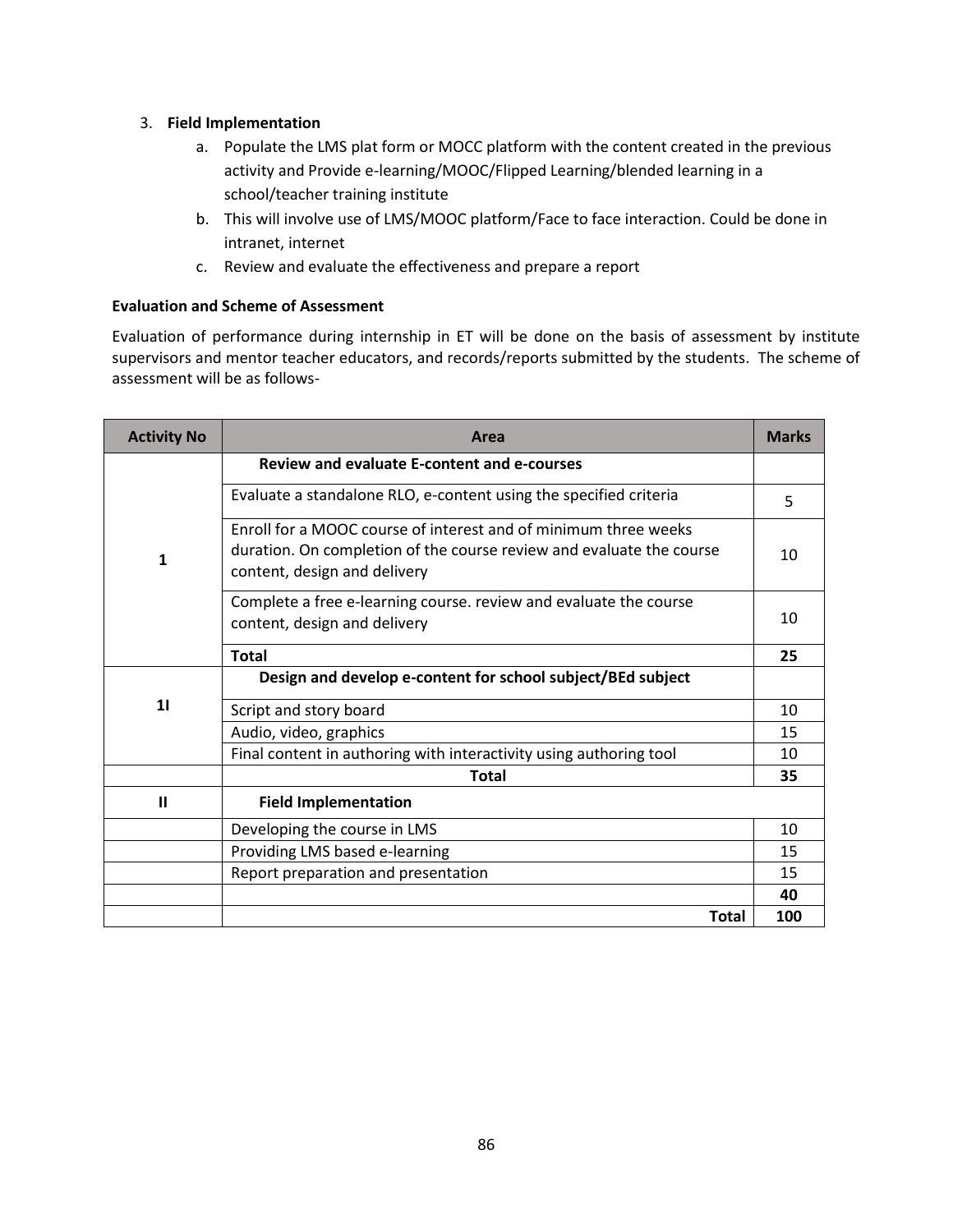## **GUMED –TS-IE-INT: INTERNSHIP IN IE**

Credits: 4 Max marks: 100 Total Duration: 3 Weeks Internal: 100

## **Objectives**

The course is designed to enable the would be teacher educators to

- develop sensitivity and positive attitudes, values and interests needed to function as a inclusive teacher educator
- acquire competencies and skills required for effective implementation of Inclusive education
- be acquainted with the content and organization of curriculum, infrastructure and resources needed, and the issues and problems related to inclusive education
- involve in various activities and processes of inclusive education and inclusive institution, in order to gain an insight in to the multiple roles of a teacher educator.
- design professional development program/activities based on the needs of teachers

## **Activities:**

- 1. Visit to schools from any disadvantaged background (disability, tribal, minorities, urban slum etc). Observe few classes
	- a. to understand the culture of the school and classroom
	- b. identify specific needs of learners
	- c. critically analyse and report on ways and means of including them in regular schools

## **(1 week, 1 credit) 25 Marks**

2. Visit an inclusive school where children from any disadvantaged background are enrolled. Observe the school / classroom with reference to the index of inclusion (culture, policy and practice). Give a suggestive plan for effective inclusion of such students.

## **(1 week, 1 credit) 25 Marks**

3. Design and implement at least 3 lessons (1 in subject area, 1 in art and craft, 1 in physical education) based on universal design for learning (UDL) for any class at the elementary / secondary level.

## **(1 week, 1 credit) Mark 25**

4. Attachment with an NGO / research institute working for the education / habilitation of children from the disadvantaged background.

or

Develop and try out ICT enabled learning resources

or

Read and discuss on the life of individuals who have converted disadvantage into opportunities and achieved in life

or

Role of SMC/PTA/MTA for effective implementation of inclusive education

## **(1 week, 1 credit) Mark 25**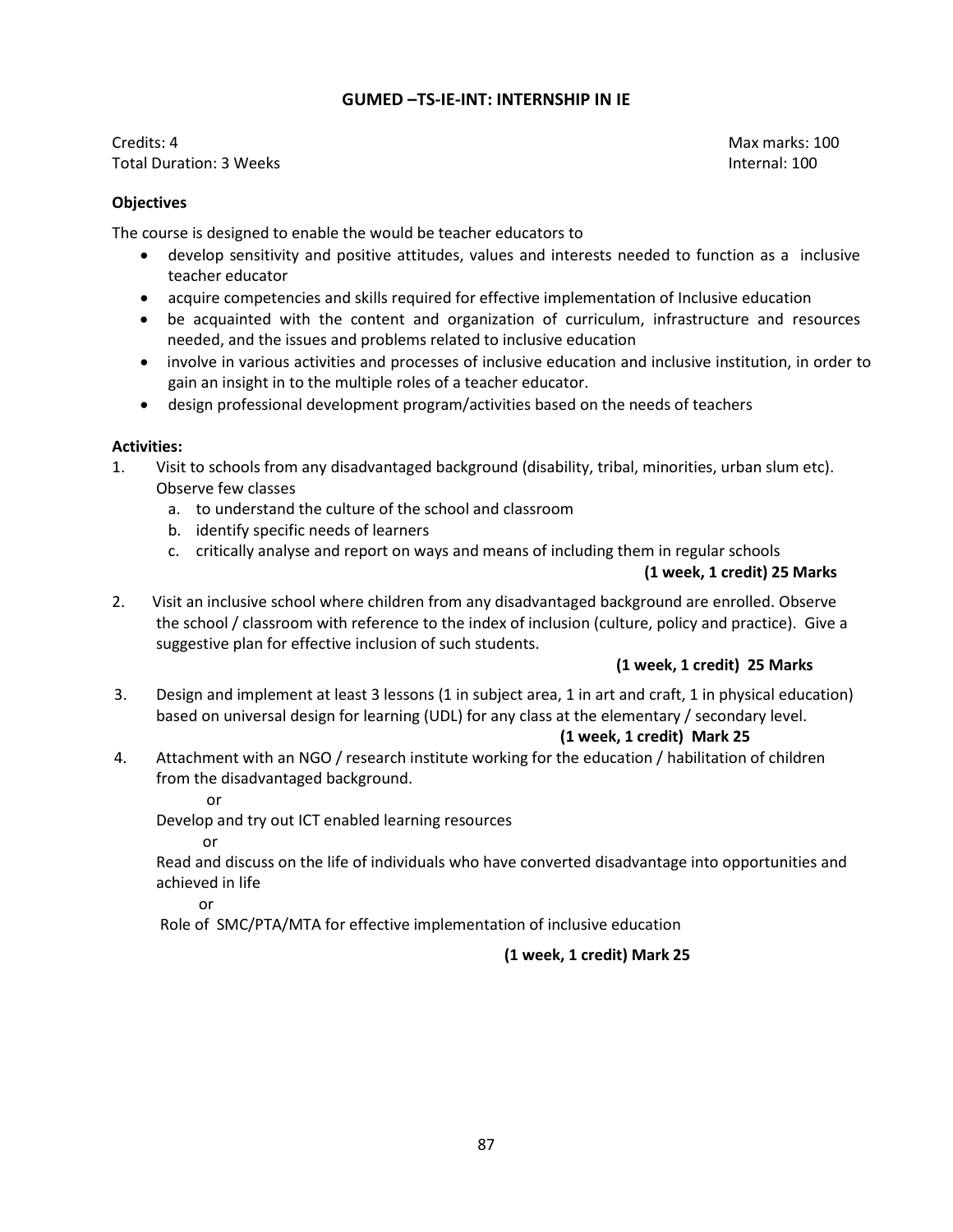## **GUMED –TS-PPIME-INT: INTERNSHIP IN PPIME**

Credits: 4 Max marks: 100 Total Duration: 3 Weeks Internal: 100

Every student is required to select one educational programme/intervention and carry out following activities by visiting appropriate sites

- 1. Describe the planning process at various levels through discussion with concerned functionary and document analysis
- 2. Study the implementation of the programme for a duration of two weeks (Prepare a power point presentation describing (i) the planning process and (ii) the implementation process to be presented at the institution after the internship)
- 3. Prepare an Evaluation Plan for evaluating the selected programme, Conduct Evaluation and Prepare a report

(Note: The internship would be places in the Semester 3 and ISB 3. Students need to be provided orientation to the internship and the activities to be performed before organising the internship)

#### **Scheme of Evaluation:**

- I. Presentation on analysis of programme planning process 25 marks
- II. Presentation on analysis of programme implementation process 25 marks
- III. Evaluation Report 50 marks.
	- Programme Logic Model  $-10$  marks
	- Evaluation Framework 10 marks
	- Evaluation Tools and Techniques 10 marks
	- Data Analysis and Display 10 marks
	- Results and Recommendations 10 marks

#### **GUMED –TS-GC-INT: INTERNSHIP IN GC**

**Credits: 4** Max marks: 100 Total Duration: 3 Weeks **Internal: 100** 

#### **RATIONALE**

The students specializing in Guidance and Counselling needs to realistically understand the nature and scope of implementation of guidance and counseling services in schools. They also need opportunities to plan and implement guidance and counseling activities in school. This course is designed in keeping with the above rationale and with an intention to help students integrate theory and practice.

#### **Course Objectives**

The course is designed to enable the prospective teacher educators to

be acquainted with the guidance and counseling process at elementary/secondary stage in a state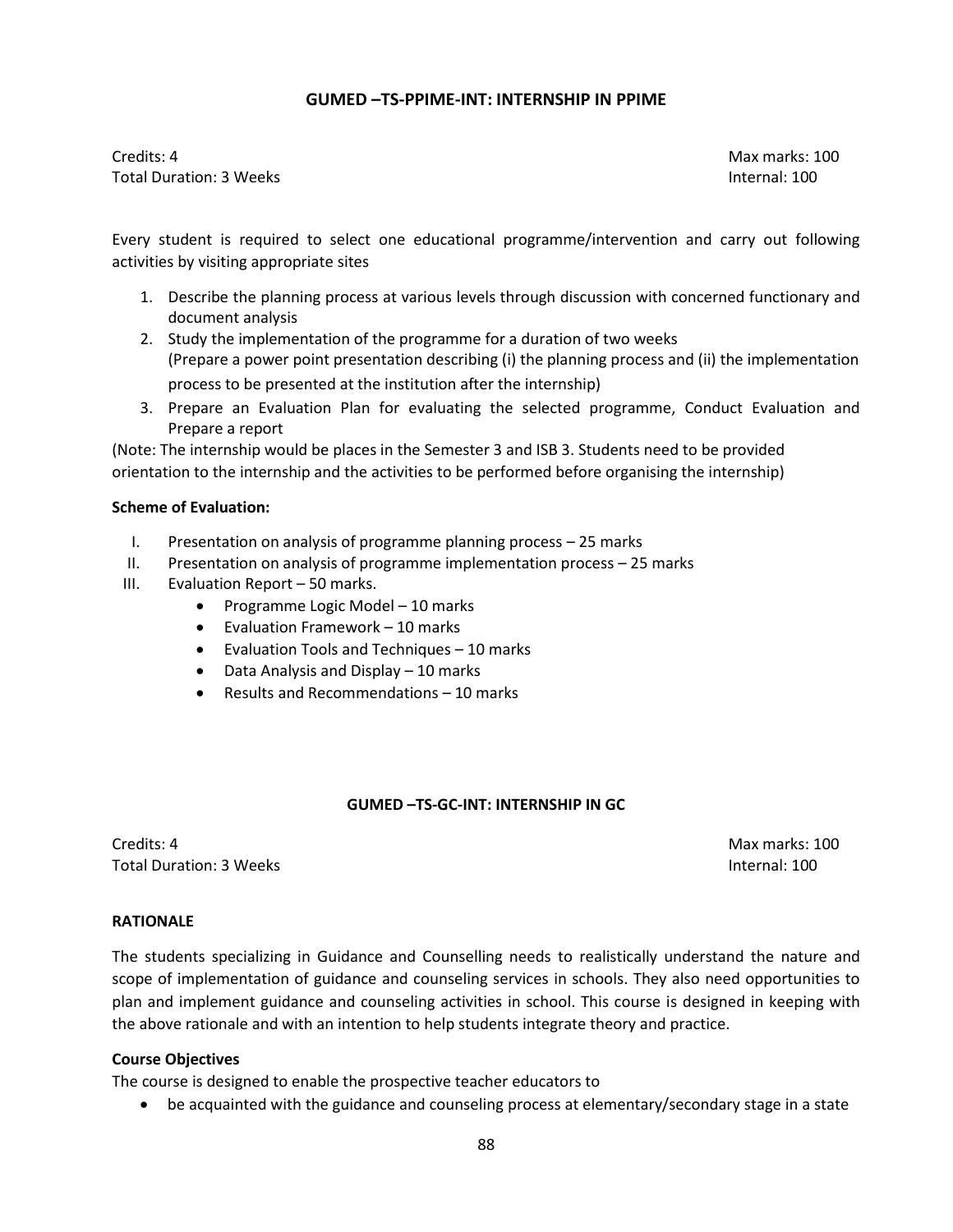- involve in organising various activities of guidance and counseling in school.
- acquire competencies and skills required for effective implementation of guidance and counseling
- develop professional skills required for a counselor

## **Organization**

The internship will be organised by attaching the students to school. A student would undertake the activities listed below under the guidance and active supervision of a teacher educator/practitioner. Necessary orientation to students will be provided before organizing the internship.

## **Activities**

## **Attachment to an elementary/secondary/senior secondary school for testing and counselling practicum (2 weeks)**

- **If all identify the need and provide counseling to at least three students.**
- Develop a report card of ability profile of a class based on qualitative and quantitative assessment using testing and non-testing techniques
- **Develop a plan for implementation of guidance in a school**

## **Attachment to School for Career Guidance (One week)**

Students would be attached to a school for undertaking following activities:

- **•** Organize two class talks and two career talks
- **•** Organize career conference

## **Evaluation and Scheme of Assessment**

Evaluation of performance during internship in guidance and counselling will be done on the basis of assessment by institute supervisors, and records/reports submitted by the students. The scheme of assessment will be as follows.

| <b>Activity. No</b> | Area                                                                         |     |  |  |
|---------------------|------------------------------------------------------------------------------|-----|--|--|
|                     | Attachment for testing and counseling practicum                              |     |  |  |
| 1.1                 | Identify the need and provide counseling to at least three students.         |     |  |  |
| 1.2                 | Develop a report card of ability profile of a class based on qualitative and |     |  |  |
|                     | quantitative assessment using testing and non-testing techniques             | 15  |  |  |
| 1.3                 | Develop a plan for implementation of guidance in a school                    | 20  |  |  |
|                     | <b>Attachment to School for Career Guidance</b>                              |     |  |  |
| 2.1                 | Organize career conference                                                   | 15  |  |  |
| 3.1                 | Organize two career talks and Career talks                                   | 20  |  |  |
| 3.2                 | Submission of Report and Record                                              | 15  |  |  |
|                     | Total                                                                        | 100 |  |  |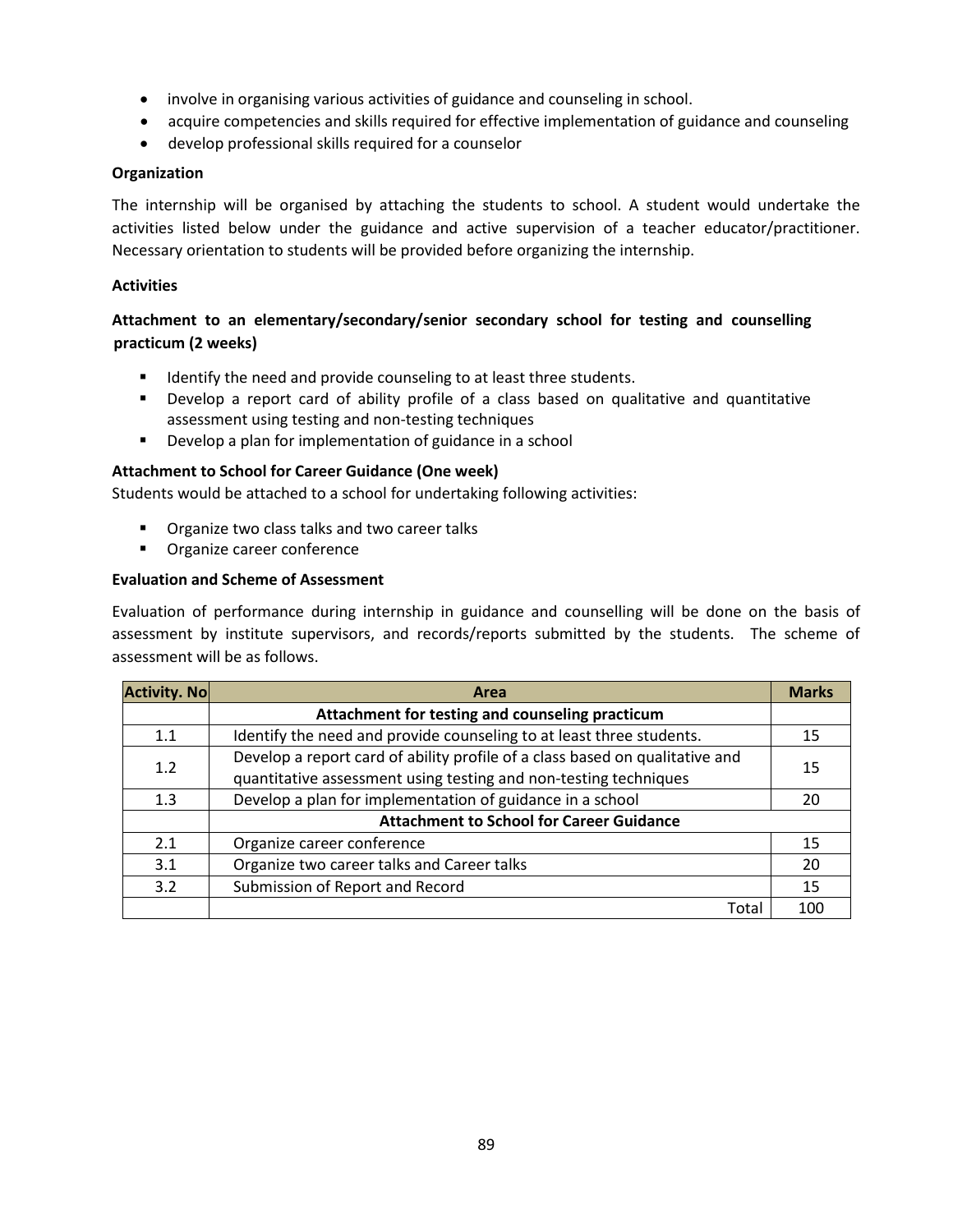# **SEMESTER IV**

## **GUMED -TC5: ACADEMIC WRITING**

Credit: 2 Marks: 50 (Internal Assessment) Duration: Workshop mode spread over semester

**Rationale:** This course aims to create expertise in writing skills. Since academic writing does not cover professional aspects of writing (e.g. CV, noting and drafting, letters etc.) which teacher educators will require for different purposes, so the title of this course is Writing Skills. Academic writing is given full weightage in this course.

## **Objectives:**

- 1. To facilitate learners to understand different types of writing and writing styles
- 2. To enable the learners to write reports
- 3. To engage learners with journalistic writing
- 4. To develop creative writing skills amongst learners
- 5. To enable learners to handle professional writing

**Transaction Mode:** Different theoretical aspects of writing skills will be taught through presentation cum discussion mode. Practical exposure/group work/individual assignment/etc. will be given to trainees on differ kinds of academic writing.

## **Types of Writing and writing styles**

Presentations on different types of writing (narrative, descriptive, persuasive, academic, creative, reflective Journal) and writing styles should be made by the teacher.ICT tools can be utilized for this purpose.

**Reports** ; Sample Reports of Seminars,Project Reports , Research reports, Institutional reports, Field visit reports should be shown to students. This should be followed by a discussion. Suggested Tasks--- writing reports.

## **Journalistic Writing and Expository Writing**

Samples ofBook reviews, Film reviews, Editorials, Articles and Film scripts ( as per requirement) can be provided to learners. Discussion can be encouraged amongst learners to understand features of journalistic writing.

Suggested Tasks--- writing book reviews, film reviews, editorials, articles

## **Creative Writing**

Learners should be provided exposure to some literary works like poems, stories, travelogue, diary and children's literature. They can discuss on what makes literary works creative and also appreciate aesthetics in literary pieces.

Suggested Tasks- Writing poems, stories, travelogue, diary, film scripts and writing for children

## **Professional Writing**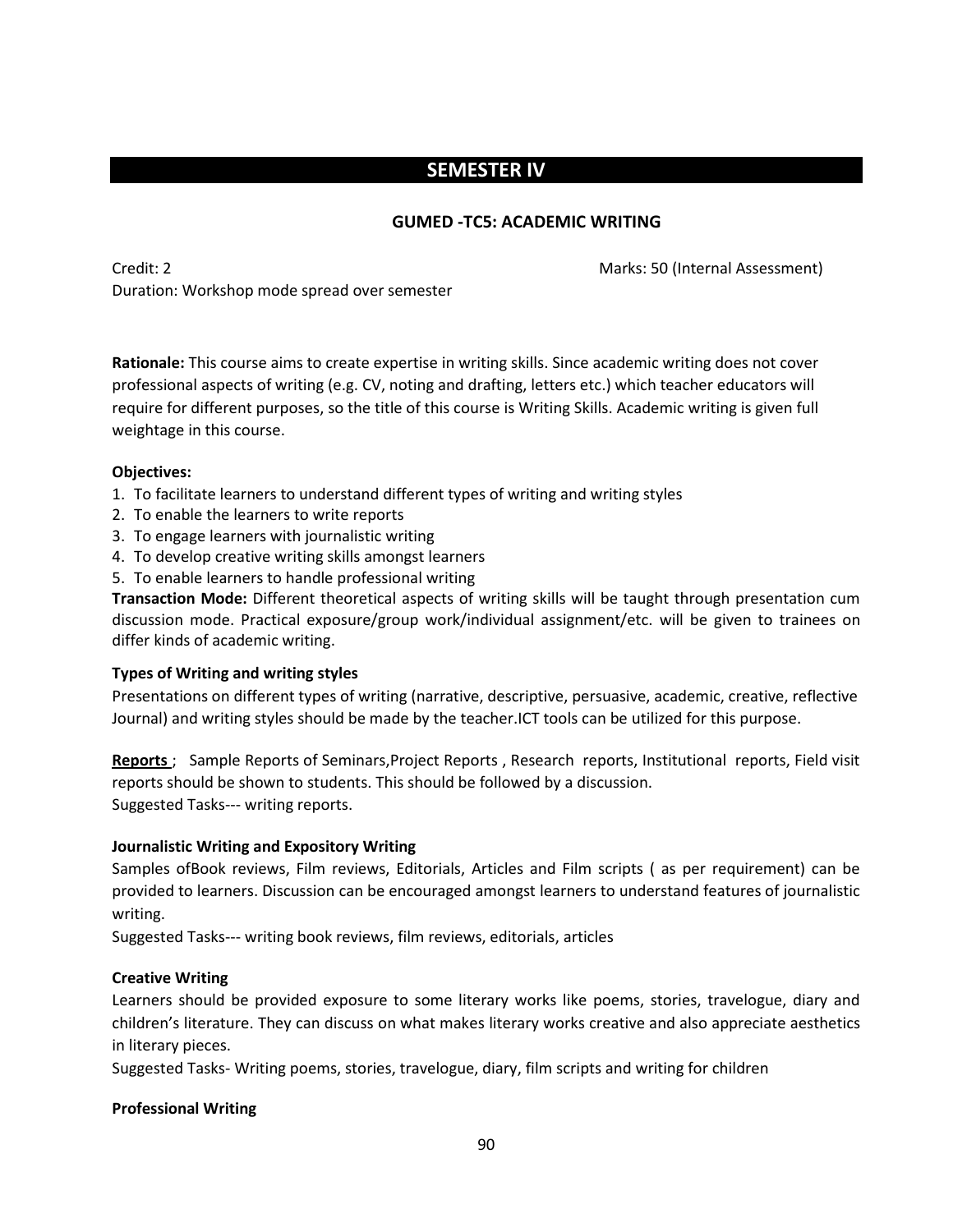Samples of the letters, memos, official minutes, CV, official files for noting and drafting should be shown to learners. Let them discuss and understand the format and content. Suggested Tasks- writing letters, resume, note, official minutes and memos.

**Modes of Assessment:** Assessment can be continuous and comprehensive, i.e., in each workshop and tasks suggested can be used for this purpose.

Note: Assessment will be by minimum two faculty members to award final marks. Rubrics will be developed with the help of faculty and students. The peers may also evaluate.

## **Suggested Readings**:

- Mc Carter, Sam and Norman Whitby. Improve your IELTS Writing Skills, Macmillan. New Delhi, 2009.
- Gangal, J. K. Developing Writing Skills in English. PHI Learning Private Ltd, New Delhi, 2011.
- Taylor, Shirley. Communication for Business. Pearson. Delhi, 2005.
- **Brown, Kristine and Susan Hood. Academic Encounters. Cambridge University Press, 2002.**
- Murray, R. (2004) Writing for Academic Journals. Maidenhead: Open University Press.

## **GUMED - PC5: SOCIOLOGY OF EDUCATION**

| Credits: 4                                       | Max.marks: 100 |              |
|--------------------------------------------------|----------------|--------------|
| <b>Examination Duration: 2 Hours</b>             |                | Internal: 50 |
| Contact hours per week: Lectures: 3+Tutorials: 2 |                | External: 50 |

Schools are the primary institution for instructing, training and socializing the next generation. The course on Sociology of Education critically examines the place and role of schools and schooling in the wider society. It is intended to familiarise students with the theoretical perspectives, dynamics of education practice in the context of society and school. Education as an institution is greatly influenced and determined by socio-economic and political realities. While informing the student about these realities, the course will also familiarise the student about the social institutions and individual experiences which affect the education and its outcomes. The course relates to the education systems of modern industrial societies, changes happening within educational practices, major debates in educational research and policy and the alternative forms of schooling and their influences.

## **OBJECTIVES**

On completion of this course the student will be able to:

- understand the nature and scope of Sociology of Education; analyze, interpret and synthesize various concepts and sociological principles related to educational phenomena
- to understand educational institution as an agency of socialization
- apply the knowledge of sociology in the analysis of present day educational system
- to analyze the relationship of education with culture, social stratification and social mobility
- reflect the educational issues that relate to education system and practice (iii) changes occurring in the framework of education and their factors and (iv) the need to have a critical understanding on education and society.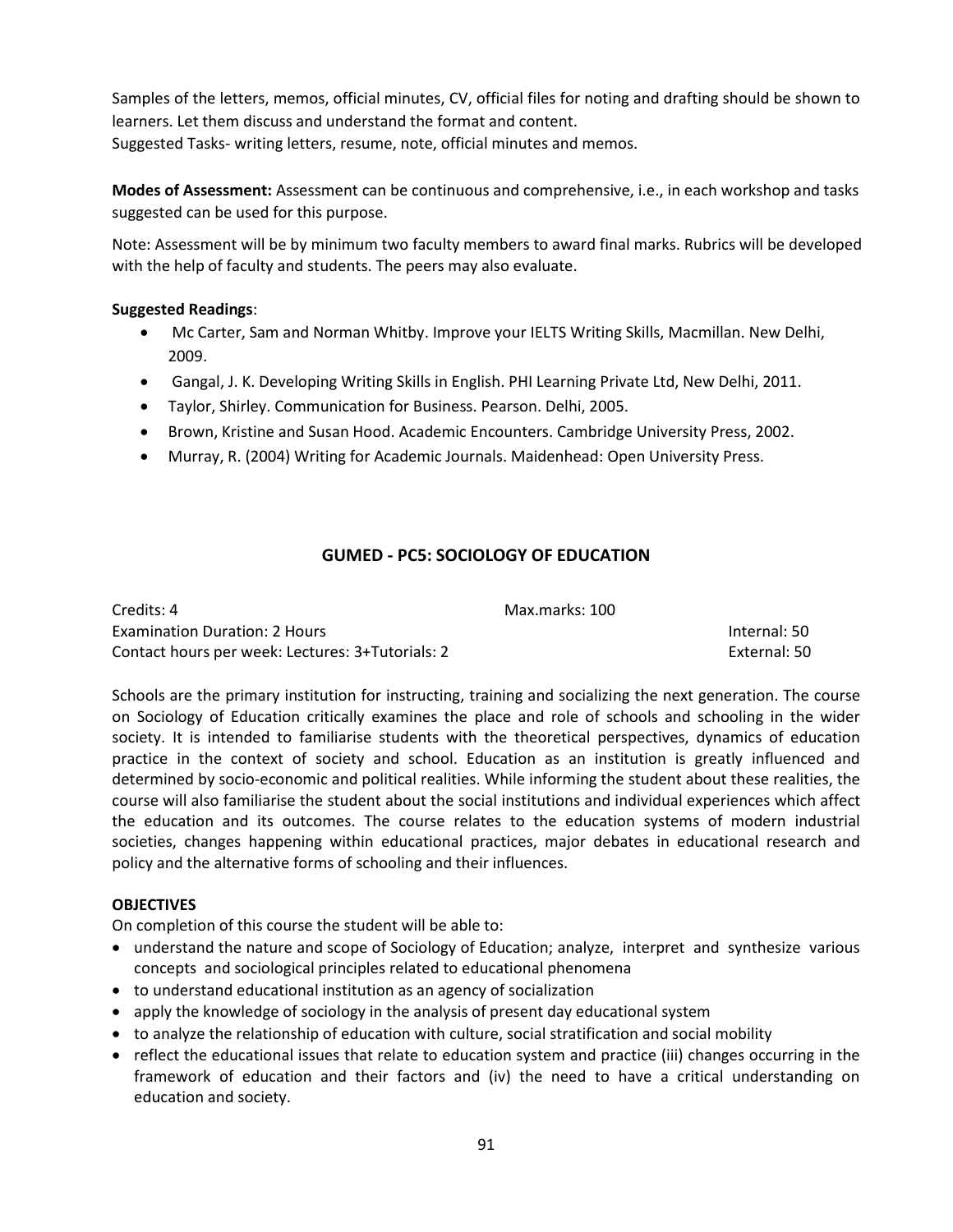- analyze education from different sociological perspectives and theoretical frameworks.
- review the seminal works in the Sociology of Education

## **COURSE CONTENT**

#### **Unit I: Understanding Sociology of Education**

- Sociology of Education:
	- **Nature, scope, Need and Relevance**
- Social Structure:
	- **Meaning and Definition of Social Structure**
	- Role and Function of Education in Social Structure
- Sociological Concepts and their relationship with Education:
	- o Social Stratification:
		- **Concept, and Types of Social Stratification**
		- **Education and Social Stratification**
	- o Social Mobility:
		- Concept, and Forms of Social Mobility
		- **Factors affecting Social Mobility**
		- **Education and Social Mobility**
- Social Institution: Concept
	- **School as a Social Institution : Analytical understanding**

## **Unit II: Social Context of School**

- Schooling as a socio-cultural process
	- **School as a Social Organization**
	- **Sociological Function of School**
- Socialization: Stages, Types and Theories
- Schooling and Socialization of Learners : Analyzing the Continuum and the Processes
- School Culture and Home culture: Issues of Conflicts and Compatibilities
- Peer Groups and Media: Socialization of Learners

## **Unit III: Sociological Perspectives and Thoughts in Education**

- Functionalism:
	- Emile Durkheim: " On Education and Society"
	- Talcott Parsons: "School as a Social System"
- Conflict Theory:
	- Gentis and Bowls- Education a Social Reproduction,
	- (Michiel Apple on Education and Inequality)
- Symbolic Interactionism : Blumer- " Social interaction at school"/ Rosenthal & Jacobson
- Sociological Thought in Education
	- **Sociology of Knowledge: Karl Manheim**
	- Class Codes and Social Control: Basil Bernstein
	- Cultural capital: Perrie Bourdieu
	- Social Character of Learning: Krishna Kumar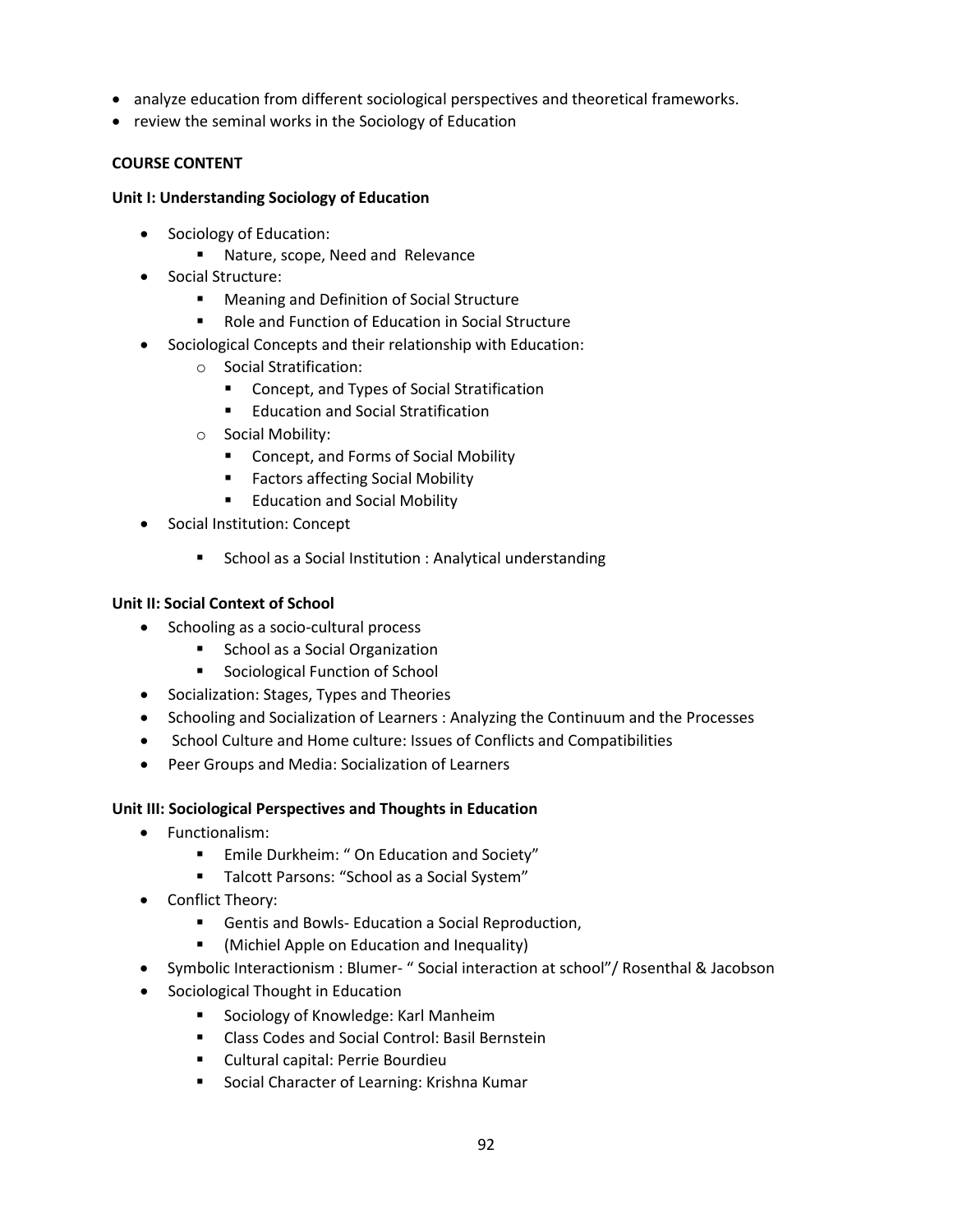## **Unit IV: Sociology of Schooling in India**

- Indian Social Structure: Caste, Class, Gender, Tribes and its bearing on Schooling
- Exclusion, Inclusion and Equity in India Sociological Analysis
- Indian Society: Issues and Concerns
	- **Multiculturalism and Multilingualism-Sociological Reflections**
	- **Social Change & Social Control: Role of School**
- Sociology of Teaching:
	- **Teacher Personality: Conceptual Understanding**
	- **Teacher Authority vs Learner Autonomy: Reflections**

## **Mode of Transaction:**

- Teacher acts as a facilitator and delivers lectures on the concepts
- The course work will be carried out in the form of seminar. The prescribed readings are given in the references and students are expected to read the reference books before coming to the classroom. Students have to form groups consisting of 4-5 members and discuss their critical understanding pertaining to the readings given for the particular topic in each unit.
- Group presentations facilitated by the teachers will be one of the core components of the transaction

## **Sessional Work:**

Students are expected to take two or more tasks to fulfil the sessional work

- Review the volumes "Field Studies in Sociology of Education" published by NCERT (1978)
- Book review pertaining to Sociology of Education. Apart from highlighting the ideas that book articulates and the way arguments with evidences are provided, students will have to critically review the strengths and weakness of the book. Also, the relevance of the book in understanding day to day phenomena that are happening in the school and teacher education system at large have to brought at the end of the book review.
- A term Paper based on the topics in the syllabus. It has to be very argumentative and analytical in nature.
- **•** Thematic Presentations

## **Suggested Readings**

- 1. A.H. Halsey et. al. (eds.). 2002. Education. Culture, Economy, Society. Oxford: Oxford University Press. (Selected chapters).
- 2. Apple, M. W. 1982. Cultural and Economic Reproduction in Education: Essays on class, ideology and the state. London: RKP. (Chapters 1, 9).
- 3. Banks. Olive. 1971. Sociology of Education, (2nd Ed.) London : Batsford.
- 4. Benei, Veronique. 2009. Schooling India. Hindus, Muslims and the Forging of Citizens. New Delhi, Orient Blackswan.
- 5. Bernstein, Basil. 1996. Pedagogy. Symbolic Control and Identity. London: Taylor and Francis. (Chapter 1).
- 6. Beteille, A. 1985. Equality of Opportunity and the Equal Distribution of Benefits. Pune: Orient Longman (Gokhale Institute of Politics and Economics).
- 7. Blackledge, D and Hunt, B. 1985. Sociological Interpretations of Education. London, Crom Helm.
- 8. Bourdieu, P. and Passeron. J.C. 1978. Reproduction in Education, Society and Culture. London: Sage. (Book 1).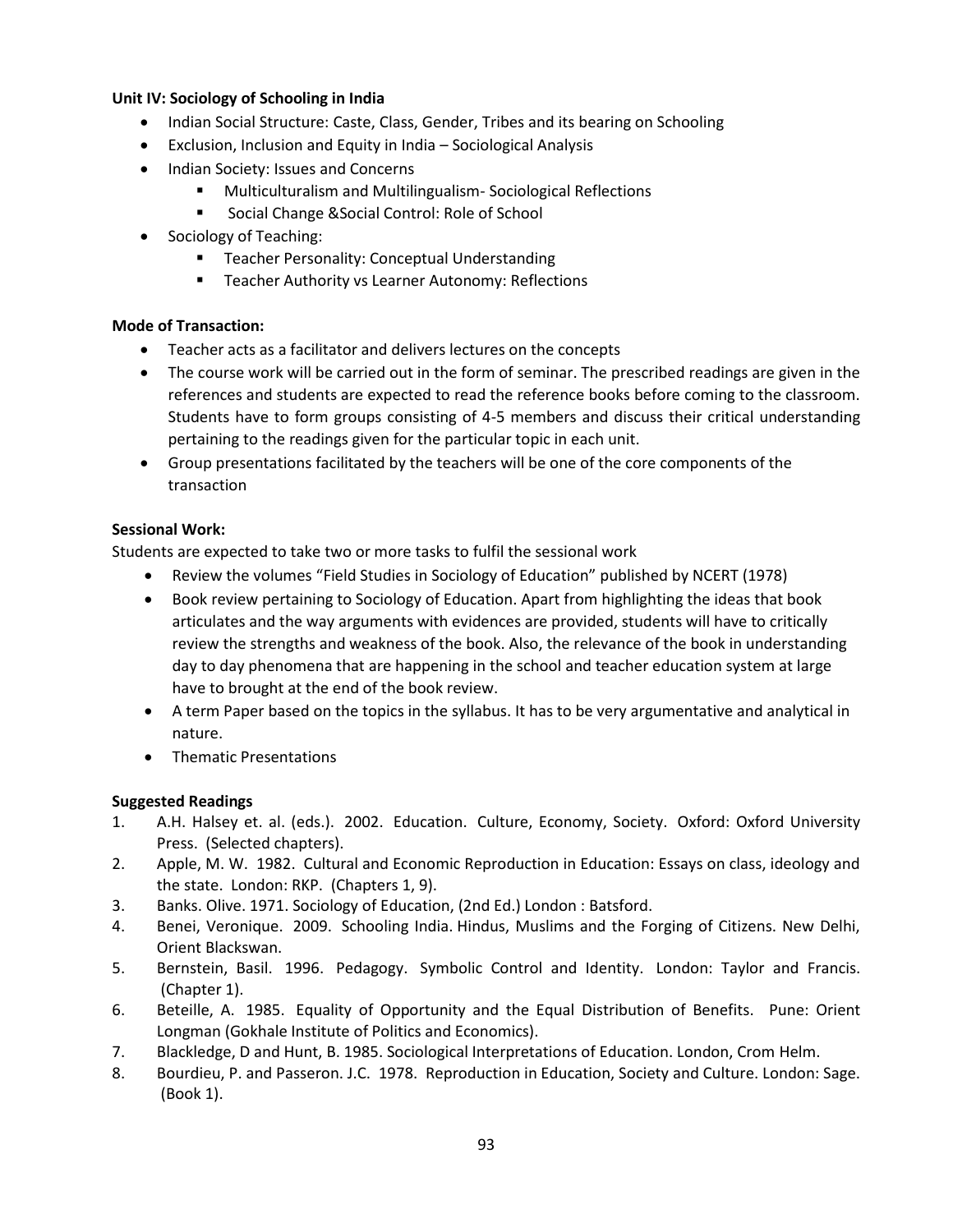- 9. Chanana, Karuna: Interrogating Women's Education, Jaipur and New Delhi, Rawat Publications, 2001.
- 10. Coleman, J. S. 1968. "The Concept of Equality of Educational Opportunity". Harvard Educational Review, 38(1): 7-22.
- 11. Dewey, J. (1916). Democracy and Education. An Introduction to the Philosophy of Education. New York: Free Press.
- 12. Durkheim, E. 1956. Education and Society. New York: Teachers College Press.
- 13. Durkheim, E. 1961. Moral Education. New York: The Free Press.
- 14. Friere, P. 1970. Pedagogy of the Oppressed. New York: Continuum.
- 15. Gandhi, M.K. 1977. Basic Education, in The Collected Works. Ahmedabad: Navajivan.
- 16. Gore, M.S. et.all (ed.): Papers on Sociology of Education in India, New Delhi, NCERT, 1975.
- 17. Ramachandran, V. 2004. Gender and Social Equity in Primary Education, Sage Publication.
- 18. Thapan, M. 2006 (1991). Life at School. An Ethnographic Study. New Delhi: OUP.
- 19. Wazir, Rekha (2000) The Gender Gap in Basic Education. New Delhi, Sage Publications.

#### **Compulsory Reading:**

Sadovnik, A.R. (2010) Sociology of Education: A Critical Reader. Routledge; 2 edition. ISBN-10: 0415803705

Schools and Society: A Sociological Approach to Education

# **Teacher Education II**

## **GUMED -TEC2: PERSPECTIVES, RESEARCH AND ISSUES IN TEACHER EDUCATION**

| Credits: 4                                       | Max.marks: 100 |              |
|--------------------------------------------------|----------------|--------------|
| Examination Duration: 2 Hours                    |                | Internal: 50 |
| Contact hours per week: Lectures: 3+Tutorials: 2 |                | External: 50 |

#### **OBJECTIVES**

On completion of this course, the students will be able to:

- Conceptualize the meaning and different perspectives of teacher professional development
- Understand the policy perspectives on teacher education
- Understand the structure and management of teacher education
- Gain insight into the problems, issues and research trends in secondary teacher education

#### **COURSE CONTENT**

#### **UNIT 1: Perspectives of Teacher Education**

- Teacher Development: concept, factors influencing teacher development personal and contextual.
- Teacher Expertise Berliner's stages of development of a teacher.
- Approaches to teacher development self directed development, co-operative or collegial development, change- oriented and staff development.
- Different organizations and agencies involved in teacher education- their roles, functions and networking.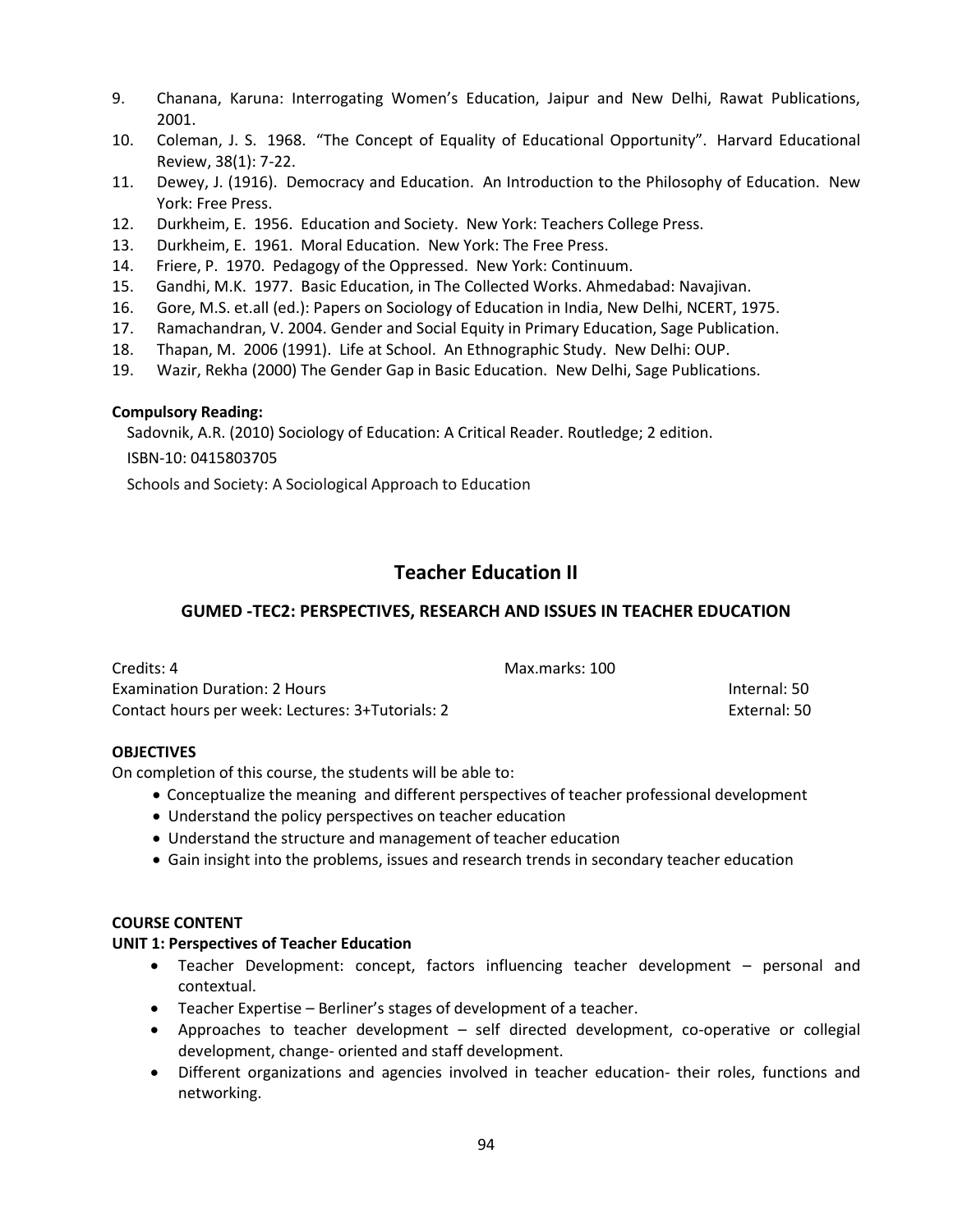Preparation of teachers for various disciplines i.e. art, craft, music, and physical education existing programmes and practices.

## **UNIT II: Structure, Management and Quality Assurance in Teacher Education**

- Structure of teacher education system in India its merits and limitations.
- Review of Recommendations of various committees , regulatory bodies related to teacher education; Kothari Commission, Justice Verma Committee, NPE 1986 ,POA 1992, NCFTE 2009, NCTE Regulation 2014.
- Universalization of secondary education and its implication for teacher education at secondary level.
- Planning financing and control of teacher education at elementary/ secondary levels
- Competency based performance and commitment oriented teacher education
- Meaning of quality assurance and its indicators in teacher education
- Teacher appraisal and accountability
- Role of different agencies in quality assurance of teacher development DIETs, SCERT, CTE, IASE, NCERT, NUEPA, UGC,
- Assessment of Quality of a teacher education programme/ institutes NCTE, NAAC.

## **UNIT III: Research in Teacher Education**

- Methodological issues of research in teacher education- direct versus indirect inference, generalizability of findings, laboratory versus field research, scope and limitations of classroom observation
- Assessment of teaching proficiency : criterion tools and techniques (observation, interviews and self- appraisal testing)
- Trends of research in teacher education review of recent research studies in teacher education with reference to design, findings and policy implications.
- Areas of research in teacher education: teaching, teacher characteristics, teacher performance, teacher educators andteachereducation institutions.
- Research on pedagogical approaches in teacher education including classroom processes.
- Programme evaluation of in the area of teacher education.

## **UNIT IV: Problems and Issues in Teacher Education**

- Challenges in professional development of teachers w.r.t. school education
- Single subject versus multiple subject teachers implications for subject combinations in initial teacher preparation.
- Issues related to enhancing teacher competence, commitment and teacher performance.
- Maintaining and implementing standards in teachereducation admission policies, staffing pattern, qualification and mode of recruitment and service conditions of teachereducators.
- Isolation of teacher education institutions
- Teacher empowerment and motivation: issues and concerns
- Code of conduct and professional ethics for teachers
- Unplanned growth of teacher education institutions

## **Sessional Work may include:**

- $\triangleright$  Study of Reports of various committees and commissions with reference to professional development of teachers.
- $\triangleright$  Select any one current practice in teacher education and trace the background of its formulation as a policy e.g. Internship in teaching.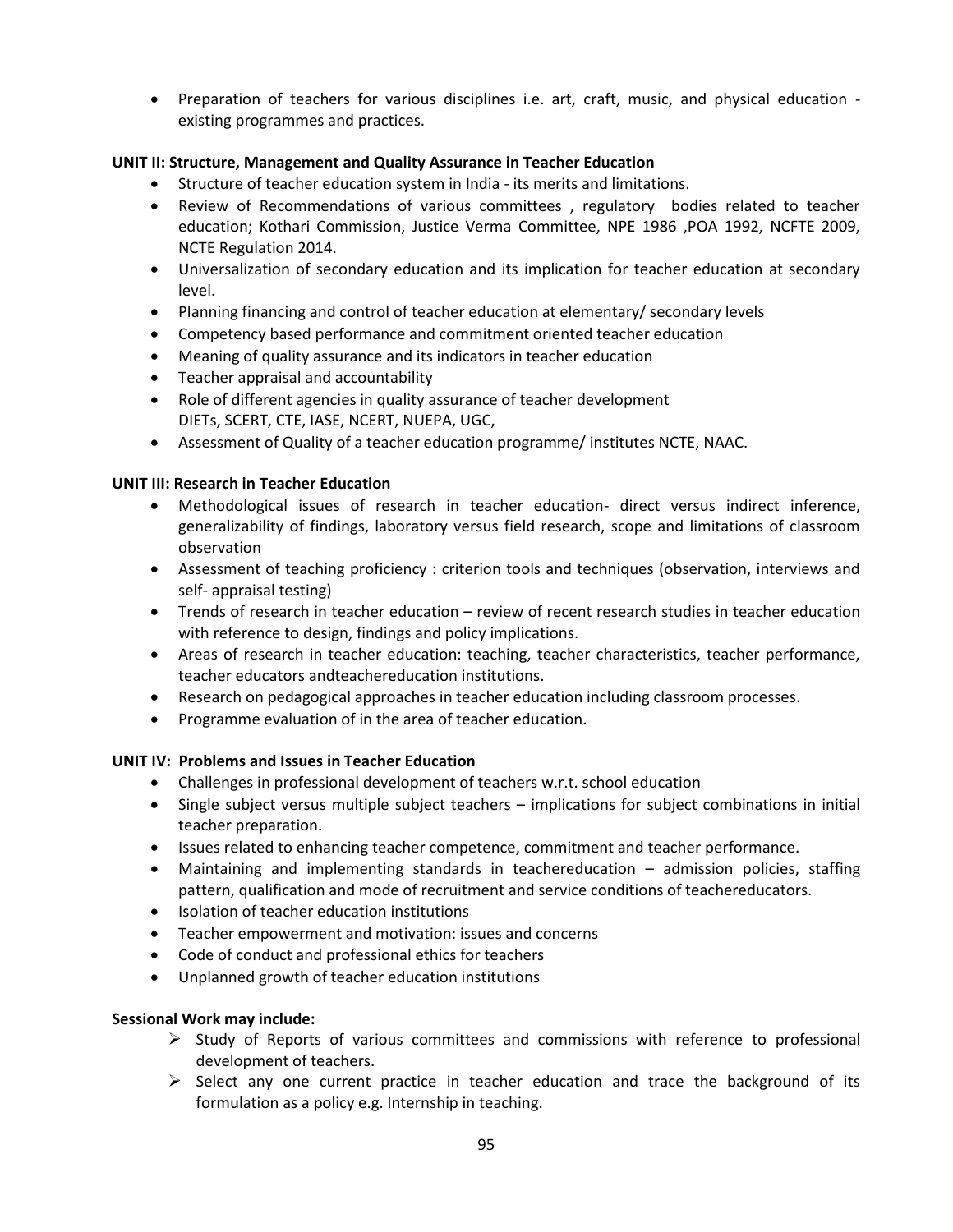- $\triangleright$  A critical appraisal of researches in areas of teacher education
- $\triangleright$  Critical Review of at least one Training material/package developed by the national/ state/ district level training institute

#### **Suggested Readings**

Canon, L. &Monin,L.(1978).A Guide to Teaching Fanciness. London: Mtehner &co.Ltd.

Coomb, A.W.et al.(1974).:The Professional Education of Teachers: A Humanistic Approach to Teacher Training, Boston: Allyaon & Becon Inc.

Flanders, N.A.(1970). Analysing Purching Behaviors. Massachusetts: Addison Wesley Publishing Co Reading.

Gage,N.L.(1963). Handbook of Research on Teaching. Chicago: Rand McNally College Publishing Co.

Joyee, B. & Showers, B.(1983).Power in Staff Development Through Research on Training. Alexandria Virginls: ASCD.

## **GUMED - PC6: CURRICULUM STUDIES**

Credits: 4 Max.marks: 100 Examination Duration: 2 Hours Internal: 50 Contact hours per week: Lectures: 3+Tutorials: 2 External: 50

#### **OBJECTIVES:**

On completion of this course the students will be able to:

- Understand the meaning, nature and determinants of curriculum
- Compare various types of curriculum
- Gain insight into the epistemological, sociological and the psychological bases of curriculum development.
- Conceptualize the meaning and various methods/media for curriculum Transaction.
- Understand the various guiding principles for selection and organization of learning experiences.
- Understand the process of curriculum evaluation
- Analyse the issues in curriculum evaluation

## **Unit 1. Concept, Bases and determinants of curri**c**ulum**

- **Meaning and nature of curriculum**
- Concept of Core curriculum, Hidden curriculum, Spiral curriculum, Activity based curriculum and their relevance.
- **Types of Curriculum:** Subject-centered ; Learner-centered; Community centered; Environment centered
- Epistemological, Psychological, Sociological, Economical and Cultural basis of curriculum.
- **Determinants of curriculum: Relevance, flexibility, quality, contexuality and plurality.**
- Curriculum considerations: Educational objectives, Learners characteristic, Teachers expectations and concerns, Multilingual, Environmental concerns, gender, Inclusiveness, social sensitivity, value concern.
- Curriculum framework-need and importance; ramification of curriculum framework into curriculum, syllabus, units and textbooks.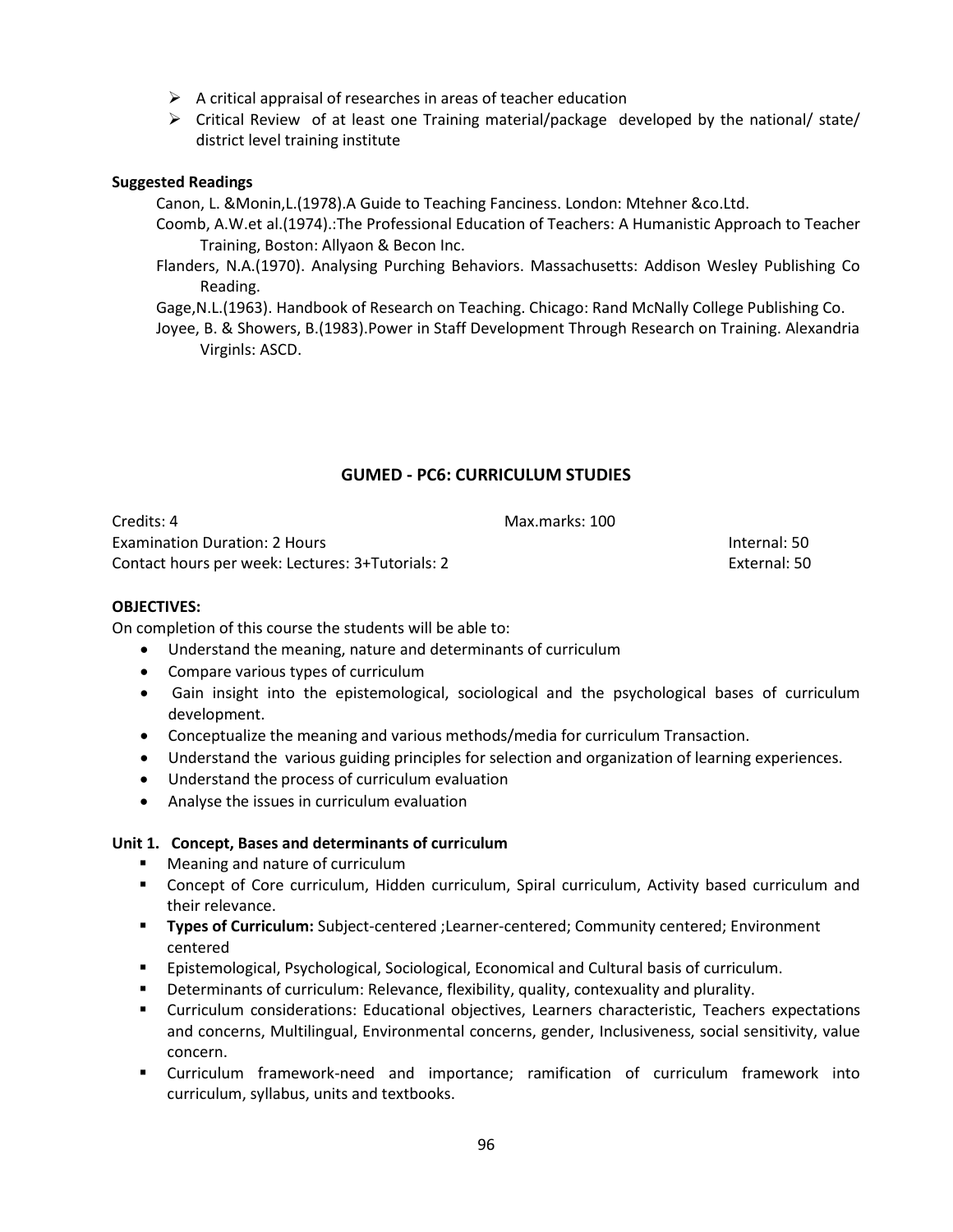Curriculum frameworks for school education and Teacher education.

## **Unit 2: Curriculum development**

- **Meaning of Curriculum development:**
- **Curriculum development as a continuous and cyclic process**
- **Components of curriculum development**
- Aims and objectives of curriculum and their bases; Selection and organization of content and learning experiences: Principles and criteria for selecting content and learning experiences-Cognitive, Validity, Critical perspectives, applicability, Utility, objectivity, scope for inclusiveness, breadth of coverage and depth of understanding
- **•** Organizing principles: continuity, sequence, integration with illustrations.
- **Points to be considered in selecting learning experiences.**
- Integration of learning experience related to work experience, sensitivity to gender parity, peace oriented values, health and needs of children with disabilities, arts and India's heritage of crafts
- **Infusion of environment related knowledge and concerns in all subjects and levels.**
- **EXECT** Learning resources other than text books including local history and geography.

## **Unit 3: Implementation of Curriculum in School.**

- **School as site for curriculum implementation: Philosophy of school; Administration in creating** context for curriculum development; Available infrastructure; Curriculum sites; curricular resources (text book, teacher͛s hand book, library, laboratory, school playground, neighborhood etc.)
- **Teacher's Role in Curriculum construction, Curriculum Transaction and researching in curriculum.**
- **Teacher as a critical pedagogue.**
- **ICT in curriculum transaction.**
- **•** Role of external agencies in providing curriculum and pedagogical supports to teachers within schools-local, regional, national.

## **Unit 4 : Curriculum Evaluation**

- Meaning of curriculum evaluation;
- **Tools and Techniques of Curriculum Evaluation:** 
	- o Observation; classroom interaction (with teacher and in peer group, group work) Oral : pretesting, diagnostic questions
	- o Interview: consulting users of curriculum, An opinonnaire
	- $\circ$  Maintaining daily dairy by the children as well as teachers. Project work
	- o Maintaining portfolio of the work and their presentation
- **F** Formative Evaluation
	- o Concept of formative evaluation, scope and importance. Validity and Significance of course content, Consistency with social reality
	- o Collection of appropriate evidences during designing of Curriculum
	- o Revision based on evidences during designing and trying out
- Summative Evaluation
	- o Concept of summative evaluation, scope and importance
	- o Summative evaluation based on Test
	- $\circ$  Students reaction to instructional process (who have completed the course and are in job) teachers views concerning effectiveness of instruction; parents reaction about courses; Situation analysis using survey and interview
	- o Issues in Curriculum evaluation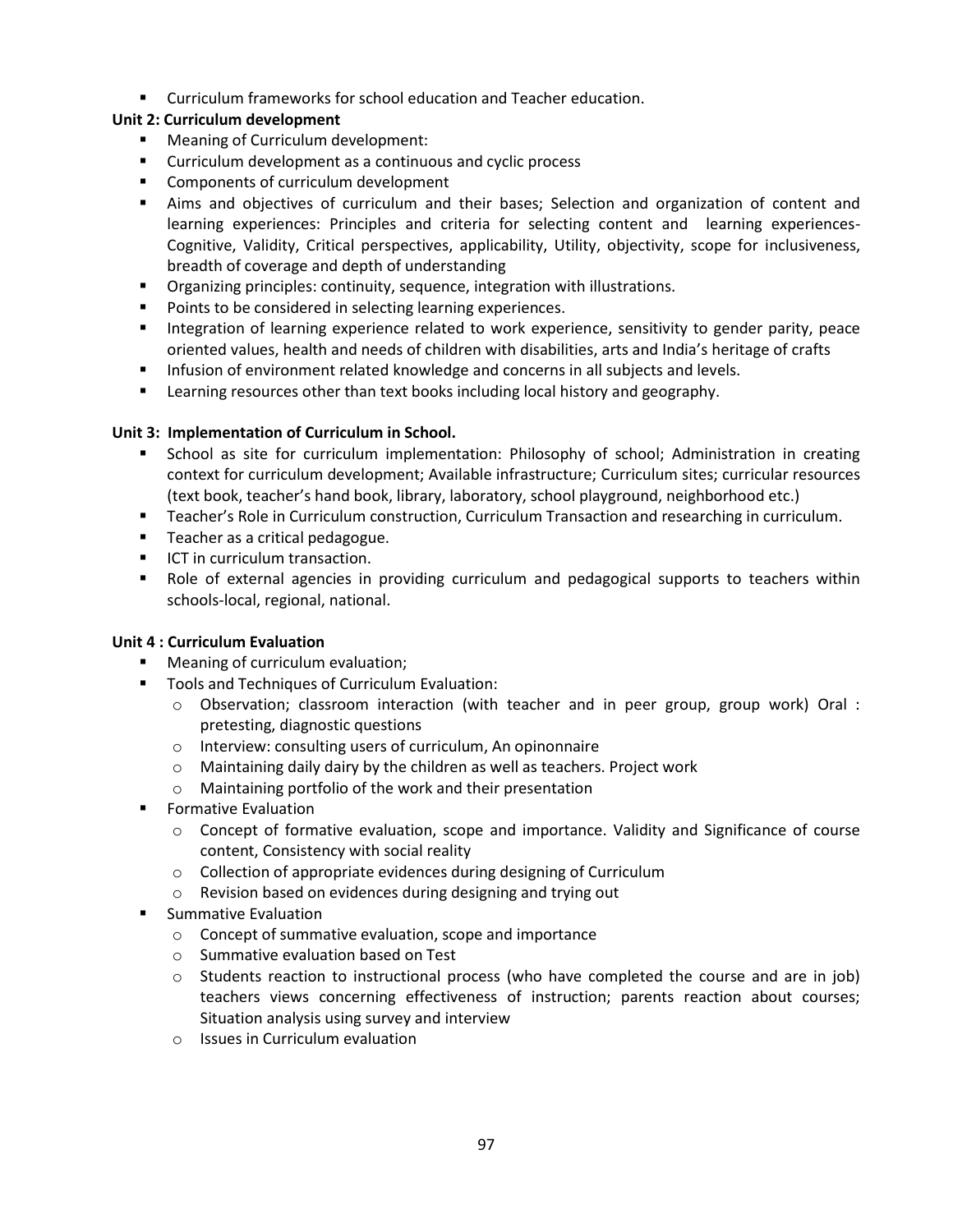## **Sessional Activities**:

- Detailed study of National curriculum framework of school Education, India (1988 onwards) followed by seminar presentation.
- Preparation and presentation of paper on State Curriculum framework of different states in the country.
- Readings of selected papers on curriculum studies followed by presentations

## **References:**

- Aggarwal, Deepak (2007): Curriculum development: Concept, Methods and Techniques. New Delhi. Book Enclave.
- Arora, G.L. (1984): Reflections on Curriculum. NCERT.
- Bob Moon and Patricia Murphy (Ed) (1999). Curriculum in Context. Paul Chapman Publishing, London.
- Butchvarov, P.(1970), The Concept of Knowledge, Evanston, Illinois: North Western University Press.
- Chomsky, N (1986). Knowledge of Language, Prager, New York.
- Datta, D.M. (1972). Six ways of Knowing. Calcultta University Press, Calcultta.
- G.W. Ford and Lawrence Pungo,(1964). The structure of Knowledge and the curriculum. Rand McNally & Company, Chicago.
- Joseph Schwab, (1969). The Practical: A language for curriculum. School Review, November.
- Kelley, A.B. (1996). The Curricular Theory and Practice. Harper and Row, US.
- Kumar Krishna (1997). What is Worth Teaching, Orient Longman, New Delhi.
- Margaret, K.T. The open Classroom, Orient Longman: New Delhi, 1999.
- NCERT (1984). Curriculum and Evaluation, NCERT, New Delhi.
- NCERT (2006): Systematic reforms for Curriculum change. New Delhi.
- Dewey, John (1966). The Child and the Curriculum. The University of Chicago Press.
- NCTE (2009) National Curriculum Framework for Teacher Education.
- NCERT (2000). National Curriculum Framework for School Education, NCERT, New Delhi.
- NCERT (2005). National Curriculum Framework, NCERT, Sri Aurobindo Marg, New Delhi.
- Nirantar (1997). Developing a Curriculum for Rural Women, Nirantar, New Delhi.
- Padma M. Sarangapani (2003). Constructing School Knowledge, An Ethnography of learning in an Indian Village, Sage Publication Inc., New Delhi.
- Prema Clarke (2001). Teaching & Learning: The Culture of pedagogy, Sage Publication, New Delhi.
- Steven H. Cahn (1970). The Philosophical Foundation of Education, Harper & Row Publishers, New York.
- Taba, Hilda (1962).Curriculum Development. Theory and Practice, Har Court, Brace and Wald. New York.
- Wiles, J.W. & Joseph Bondi (2006): Curriculum Development: A Guide to Practice. Pearson Publication.
- Whecker D.K. (1967) Curriculum Process, University of London Press.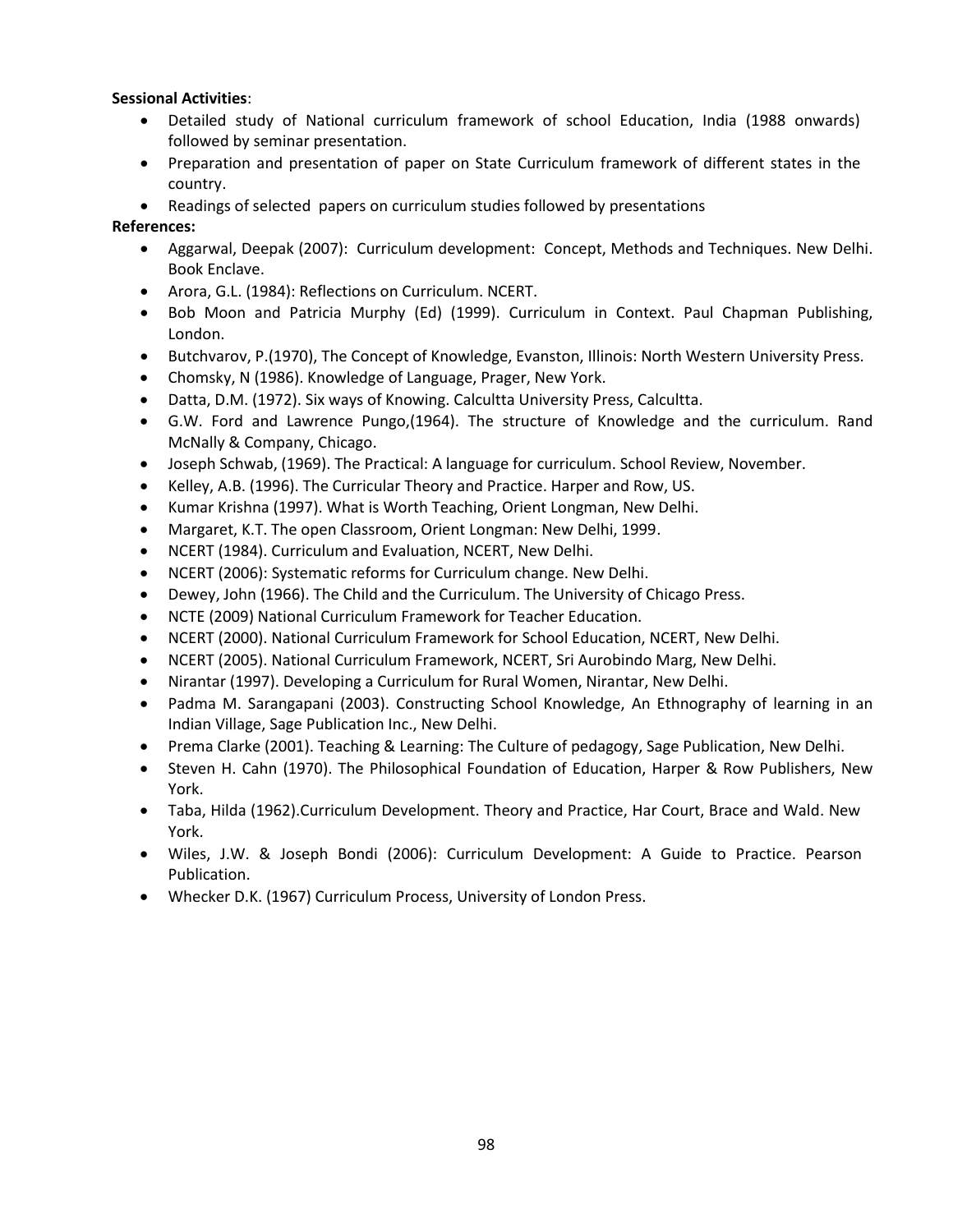## **GUMED -TC6: DISSERTATION**

| SI.            | <b>Research Dissertational</b>                                                                                                                                                                                                                                                                                                                                                                                                                                                                                                                                                                                                                                                                                                                    | Mode of                                                                                                                           | <b>Time</b>                                                                 |                                                                                                                                                                                                          | <b>Marks</b> |
|----------------|---------------------------------------------------------------------------------------------------------------------------------------------------------------------------------------------------------------------------------------------------------------------------------------------------------------------------------------------------------------------------------------------------------------------------------------------------------------------------------------------------------------------------------------------------------------------------------------------------------------------------------------------------------------------------------------------------------------------------------------------------|-----------------------------------------------------------------------------------------------------------------------------------|-----------------------------------------------------------------------------|----------------------------------------------------------------------------------------------------------------------------------------------------------------------------------------------------------|--------------|
| No             | <b>Activity</b>                                                                                                                                                                                                                                                                                                                                                                                                                                                                                                                                                                                                                                                                                                                                   | Engagement                                                                                                                        | required                                                                    | <b>End Product</b>                                                                                                                                                                                       |              |
| $\mathbf 1$    | Understanding the Objects of research<br>in Education<br><b>Lead Questions/Guided Questions</b><br>What is/are objects of research in<br>education?<br>How diverse they are?<br>$\bullet$                                                                                                                                                                                                                                                                                                                                                                                                                                                                                                                                                         | Debate and dialogue                                                                                                               | $\overline{2}$<br>Hours                                                     | Identification and listing of<br>objects/issues/variables of<br>education<br>--Preparation of list and<br>their nature;<br>Either preparation of Table<br>or listing them in<br>sentences (in 500 words) | 5            |
| $\overline{2}$ | <b>Identifying Research Areas</b><br><b>Lead Questions/Guided Questions</b><br>What areas of research interests<br>you have? And why?<br>Infrastructure related<br>$\circ$<br>Process related<br>$\circ$<br>Pedagogy related<br>$\circ$                                                                                                                                                                                                                                                                                                                                                                                                                                                                                                           | Self dialogue;<br>Exploring one's personal<br>interests, academic<br>strengths and<br>background to relate<br>with research area; | $\mathbf{1}$<br>Week                                                        | Listing the area of research<br>of one's own interest and<br>mentioning the reasons.<br>Which of the above falls<br>within the expressed area<br>of interest                                             | 5            |
|                | Policy related<br>$\circ$<br>Socio-cultural aspects of<br>$\circ$<br>schooling related and etc                                                                                                                                                                                                                                                                                                                                                                                                                                                                                                                                                                                                                                                    | Seminar presentation                                                                                                              |                                                                             | (Write up)                                                                                                                                                                                               |              |
| 3              | Review of research literature<br><b>Lead Questions/Guided Questions</b><br>How the review needs to be<br>done?<br>What is to be observed in RRL?<br>$\bullet$<br>Statement of the Problem.<br>$\circ$<br>Variables of the study<br>$\circ$<br>Objectives<br>$\circ$<br>Research<br>$\circ$<br>question/hypotheses<br>Methods<br>$\circ$<br>Findings and their<br>$\circ$<br>interpretation<br>How the research is conducted in<br>the research literature that you<br>are reviewing?<br>What are the components that<br>need to be seen in RRL?<br>Where do you use the RRL in<br>$\bullet$<br>your research?<br>Should the Theme based review<br>$\bullet$<br>is better?<br>Should the Chronology of<br>$\bullet$<br>research be the better way? | Library work;<br>Table work;                                                                                                      | $\overline{2}$<br>Weeks<br>Two<br>blocks of<br>Two<br>hours,<br>per<br>week | Identifying one study for<br>each of the<br>'object'/issues/variables of<br>study listed above;<br>(as many and as diverse as<br>possible)<br>Review report writing and<br>presentation                  | 10           |
| 4              | <b>Evolving and Stating Research Problem</b><br><b>Lead Questions/Guided Questions</b><br>How do you state your research                                                                                                                                                                                                                                                                                                                                                                                                                                                                                                                                                                                                                          | Classroom dialogue and<br>seminar presentation                                                                                    | $\mathbf{1}$<br>Week                                                        | Statement of the Problem<br>Spelling out<br>effect/relation/interaction                                                                                                                                  | 5            |